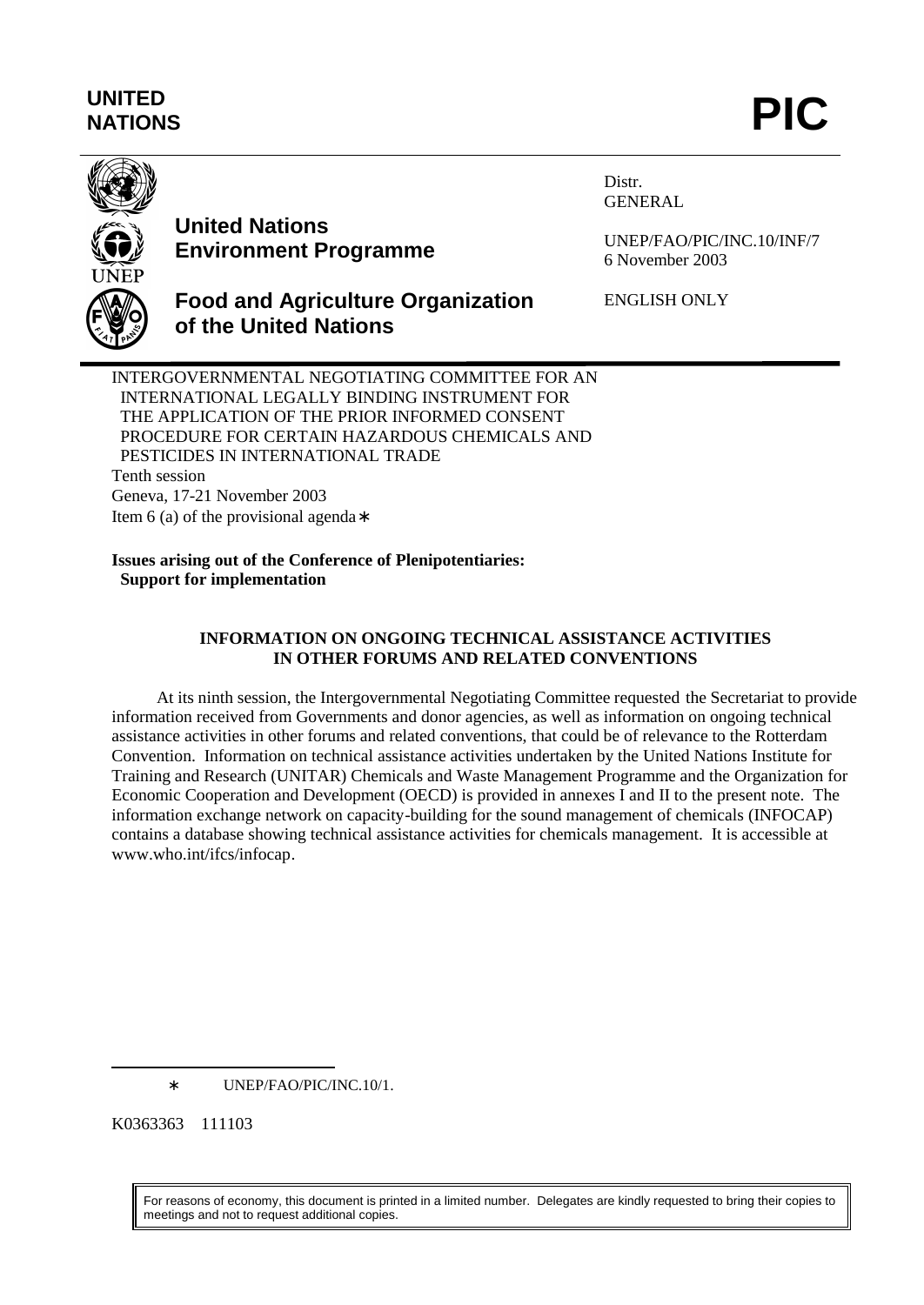# **Annex I**

# **UNITAR technical assistance activities of relevance to the Rotterdam Convention**

#### *Submitted by UNITAR*

#### *(1) GHS Capacity Building Programme and WSSD Global GHS Partnership*

Article 13 of the Rotterdam Convention requires that exported chemicals are adequately labelled and take into account relevant international standards, and that exporting Parties use safety data sheets (SDS) that follow an internationally recognized format. UNEP/FAO/PIC/INC.10/23 also highlights a need to improve the control of industrial chemicals and the lack of capacity to undertake hazard assessments. The Globally Harmonized System of Classification and Labelling of Chemicals (GHS) is the latest and most comprehensive international instrument on labels and SDS for industrial chemicals, agricultural chemicals, consumer chemicals and chemicals in transport.

The UNITAR/ILO GHS Training and Capacity Building Programme assists countries to build capacities for the implementation of the GHS through national, sub-regional and regional activities, in accordance with their own capacities and capabilities and through collaboration between various government bodies as well as parties outside of government. In 2002, UNITAR, ILO and OECD initiated the WSSD Global Partnership for Capacity Building to Implement the GHS to strengthen capacities at all levels and sectors – in particular in developing countries – and to ensure a higher degree of chemical labelling and related precautionary measures.

# *(2) Risk Management Decision-Making for Priority Chemicals*

The Rotterdam Convention requires countries to make import decisions for PIC chemicals. The UNITAR/IOMC Guidance Document "Developing a Risk Management Plan for Priority Chemicals" provides guidance for undertaking such decisions in a systematic way and through collaboration of affected and interested parties. The document may also be of interest for regulatory actions to ban or severely restrict a chemical on the basis of a risk or hazard evaluation.

# *(3) Integrated National Programmes for Sound Chemicals Management*

Parties to the Rotterdam Convention are required to establish and strengthen national infrastructures and institutions for implementation (Art. 15), which includes establishing national registers and databases, ensuring public access to information, and cooperating with international organizations. UNEP/FAO/PIC/INC.10/23 also identifies broader chemicals management issues, such as the need for improved coordination and communication within and between relevant ministries and the need for improved coordination to implement the Rotterdam Convention and other relevant conventions. UNEP/FAO/PIC/INC.10/21 (para. 27) highlights that some issues are "better addressed at the individual country level…as part of a larger programme on chemicals management".

The UNITAR Integrated National Programme assists developing countries to establish/strengthen a collaborative framework at the national level which can provide a foundation for effective and coordinated action to address both national chemicals management priorities, as well as the implementation of international chemicals related agreements and initiatives. UNITAR, in collaboration with IOMC Participating Organizations, assists with the development of concrete services related to establishing a national *Inter-ministerial Co-ordinating Mechanism* (including coordination of national participation in relevant international meetings and negotiations) and a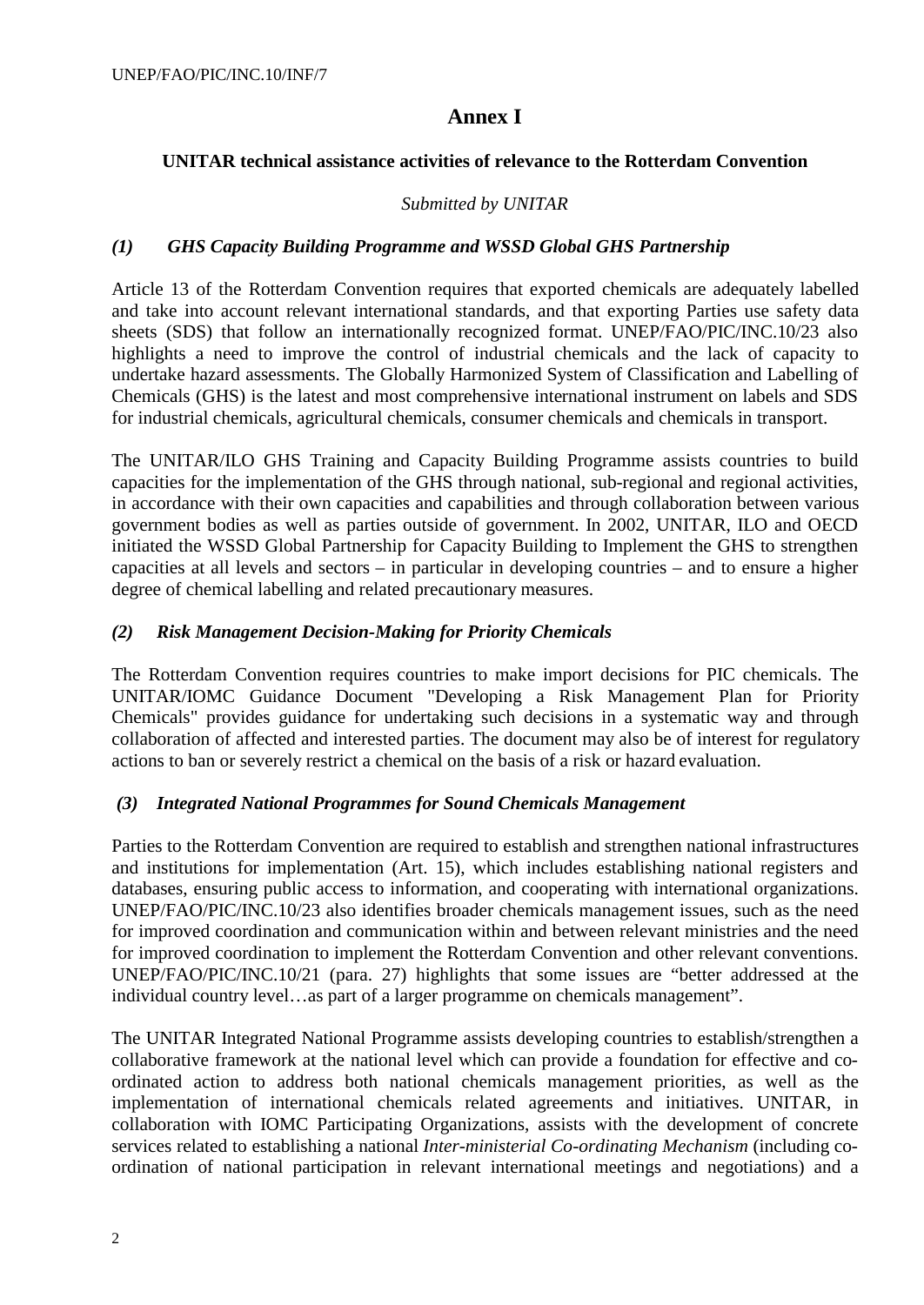*National Information Exchange Mechanism.* The programme builds upon the experience gained and lessons learned through pilot programmes on integrated chemicals management which were successfully implemented in seven countries since 1996.

# *(4) Skills Building for Action Plan Development*

Developing and implementing the types of broader chemicals management issues as outlined in (3) above to support implementation of the Rotterdam Convention, can benefit from sound and well co-ordinated Action Plans. Such plans outline precise goals, planned activities, indicators of success, suggested implementation mechanisms, as well as financial and human resource needs, to help to address identified constraints regarding inadequate legal and regulatory infrastructures, and human and financial resource limitations. UNITAR can provide guidance and training to partner countries in the area of Action Plan development and skills building for project planning and management, with an emphasis on chemicals management subject areas. For example, UNITAR is currently working with GEF Implementing Agencies, including UNDP, UNEP and UNIDO to provide skills-building training for Action Plan development as part of National Implementation Plan development under the Stockholm Convention. Similar training could be adapted for use in the context of the Rotterdam Convention, subject to the availability of financial resources.

# *(5) Thematic Workshop on Synergies for Capacity Building under International Agreements*

UNEP/FAO/PIC/INC.10/23 highlights the need for improved coordination to implement the Rotterdam Convention and other relevant conventions. UNITAR, in collaboration with its IOMC partners, OPCW and SBC, will organise a *Thematic Workshop on Synergies for Capacity Building under International Agreements Addressing Chemicals and Waste Management*, in January 2004. Country and stakeholder representatives will have an opportunity to present case studies and, through working group discussions, develop practical guidance for future country-based activities. Abstracts outlining relevant experiences for possible presentation at the workshop will be accepted by UNITAR until 20 December 2003.

Additional information about all UNITAR Programmes and Services is available at: <www.unitar.org/cwm>.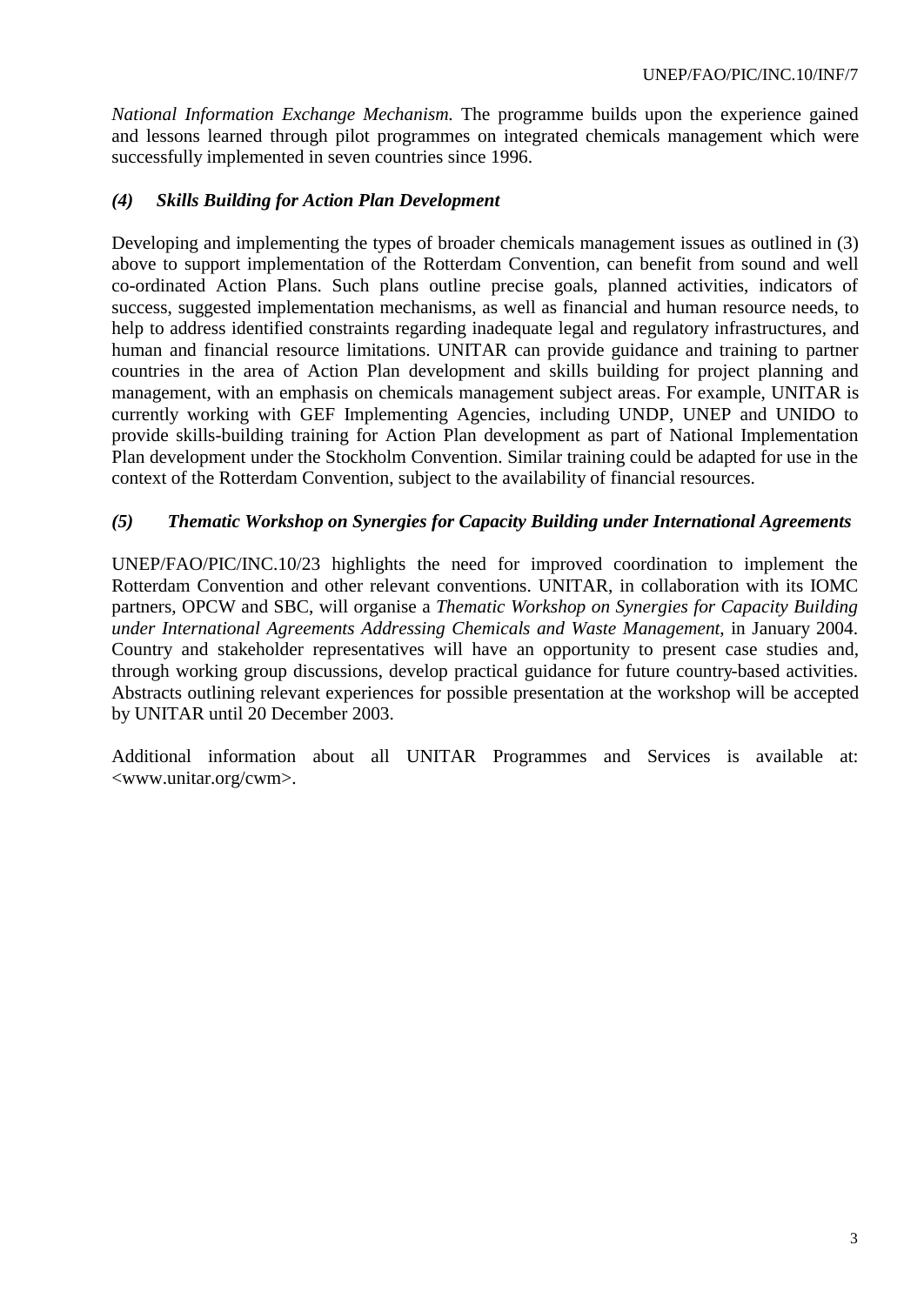# **Annex II**

# **Fourth Survey of OECD Member Country Development Assistance Activities for Capacity Building**

**Prepared by: OECD**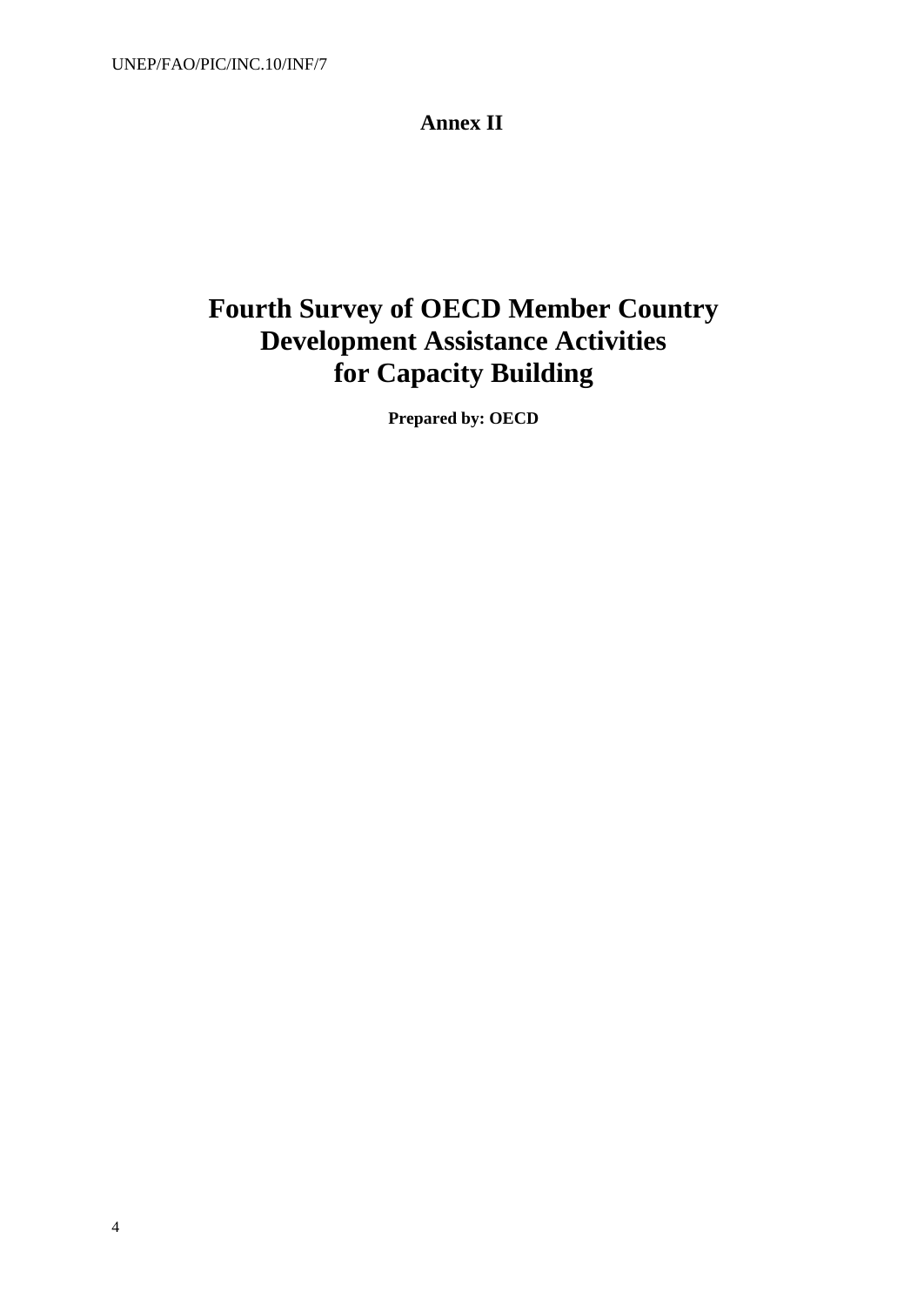# **List of Contents**

#### **BACKGROUND**

Context of the OECD surveys Fourth survey (2003) Responses received

#### **ANALYSIS OF INFORMATION SUBMITTED**

Preliminary comments Donor and recipient countries Types of projects Additional information (optional reporting) Possibilities for co-operation and co-ordination For further information

# **ANNEX 1**

Reporting form for the fourth survey of OECD member country

Development assistance activities for capacity building in the field of

chemicals/pesticides management

# **ANNEX 2**

**Database report containing OECD member country responses to 1996, 1998, 2000 and 2003 surveys on development assistance activities**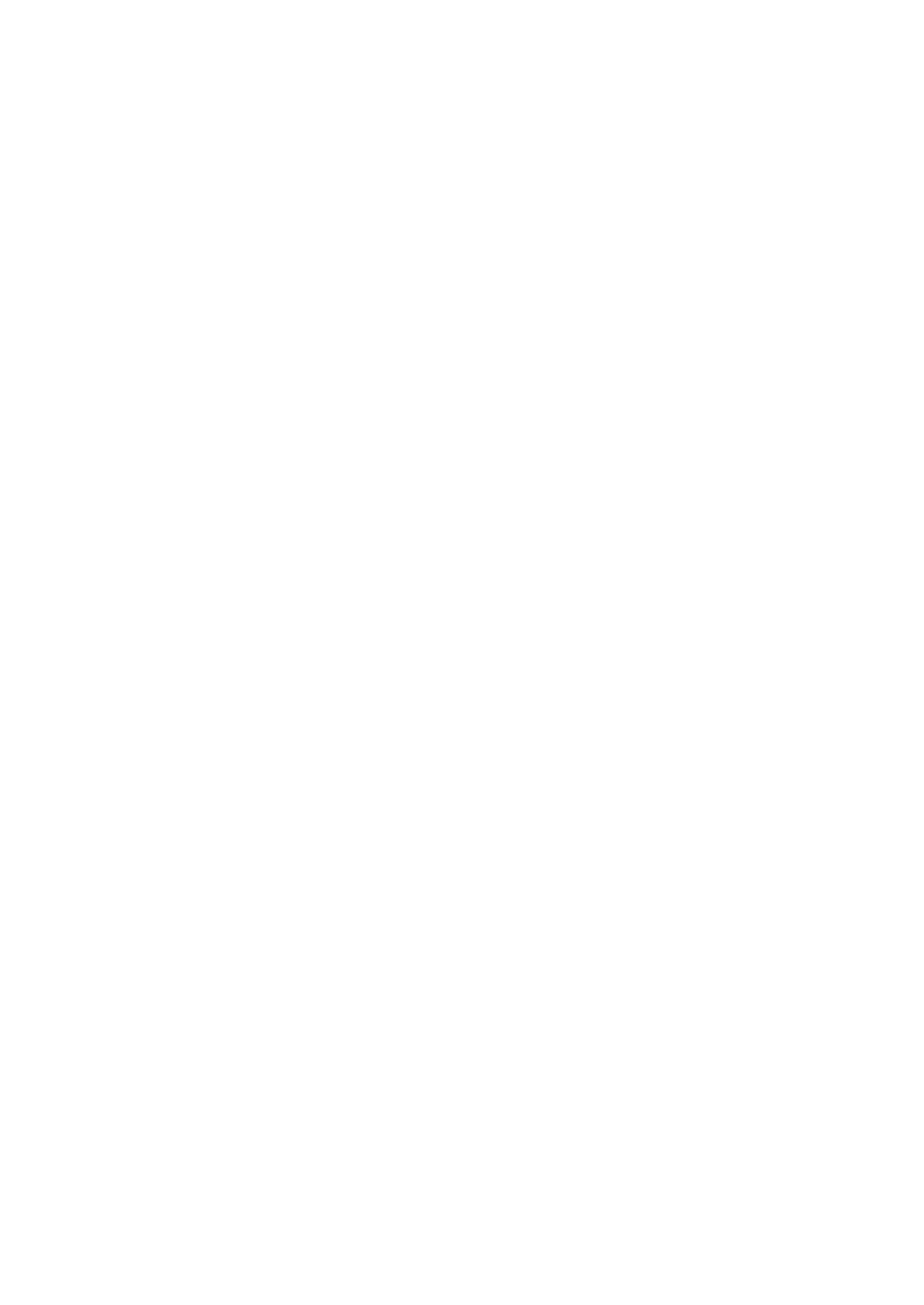# FOURTH SURVEY OF OECD MEMBER COUNTRY DEVELOPMENT ASSISTANCE ACTIVITIES FOR CAPACITY BUILDING

This document provides a summary and analysis of the information reported by OECD Member countries concerning the development assistance they provide to developing countries, i ncluding those with economies in transition, for capacity building in the field of chemicals and pesticides management.

Eighteen OECD Member countries and the European Commission reported on 436 projects altogether during the first (1996), second (1998), third (2000) and fourth (2003) surveys. A table containing an overview of these projects is attached.

> Results of the four OECD surveys are also available on the Internet site of the OECD Environmental Health and Safety division, at: http://www.oecd.org/ehs/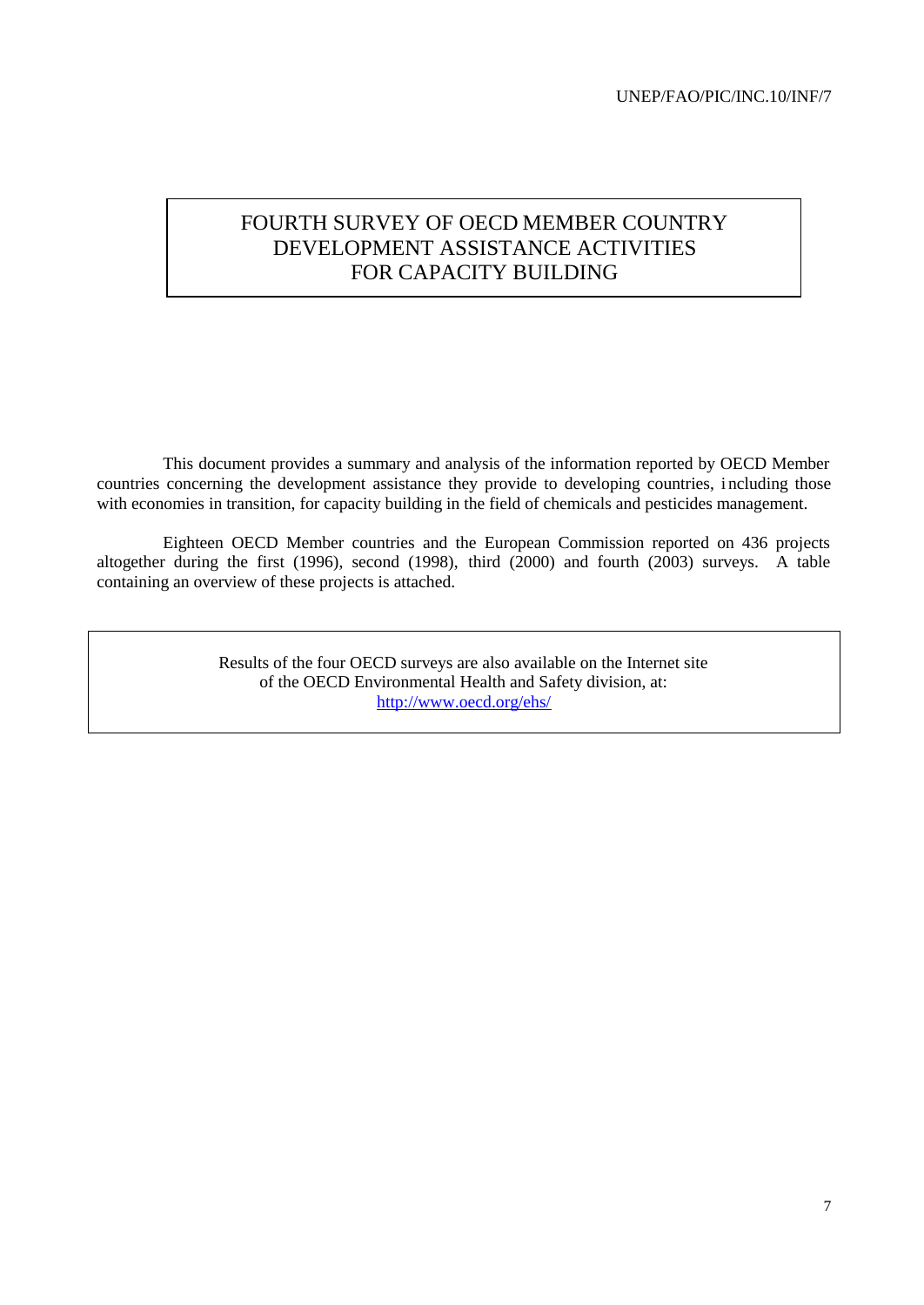#### **BACKGROUND**

#### **Context of the OECD surveys**

In 1996, the Intersessional Group (ISG) of the Intergovernmental Forum on Chemical Safety (IFCS) which is responsible for overseeing the implementation of Agenda 21, Chapter 19, invited the OECD to develop an information exchange programme on 'capacity building' (Area E). The specific objectives were:

- to facilitate co-ordination of capacity building assistance provided by OECD Member countries to developing countries, including those with economies in transition, in the field of chemicals/pesticides management, and
- to enable further discussions on capacity building, in particular at the time of the IFCS/ISG meetings.

This project complemented activities conducted through the Inter-organisation Programme for the Sound Management of Chemicals (IOMC) to co-ordinate capacity building activities of multi-lateral organisations. In response, the OECD conducted:

- the first survey in 1996, with results available at the IFCS II meeting in Ottawa, in February 1997 (document IFCS/FORUM-II/97.10B),
- the second survey in 1998, with results available at the ISG 3 meeting in Yokohama, in November 1998 (document IFCS/ISG3/98.25B), and
- the third survey in 2000, with results available at the IFSC III meeting in Salvador de Bahia, Brazil, in October 2000 (document IFCS/FORUM III/20 INF).

As agreed in June 1997 by the OECD Joint Meeting on Chemicals, the information collected is regularly updated and the survey is undertaken every two/three years, with results available for IFCS/ISG meetings.

#### **Fourth survey (2003)**

In October 2002, in view of the IFCS IV meeting, the OECD Secretariat therefore initiated the fourth survey and contacted the Heads of Delegations to the OECD Joint Meeting, as well as all relevant sub-groups (e.g. those involved in pesticide management, in chemical accidents), and the DAC's Working Party on Development Assistance and Environment. Member countries were asked to report on new development assistance projects initiated since the first, second and third surveys and to revise 1996-1998- 2000 information if necessary.

In order to update their information, countries were requested to complete a reporting form (**annex 1**). For each project, countries were to provide a listing of their ministries involved (and contact names), the collaborating parties (if any), the partner/recipient country(ies), the title of the project and when it was scheduled to begin and end. In addition, countries were asked to describe each project according to a list of terms which referred to both capacity building (e.g., "Development of Legislation/Regulations", "Education / Training / Human Resources Development", "Awareness Raising") and chemicals (e.g. "Testing", "Safe Production, Use, Control of Emissions and Disposal of Toxic Substances") terminologies. Finally, countries were given an option to report additional information including a narrative description and an Internet reference, and whether there was monetary funding and/or technica l assistance provided.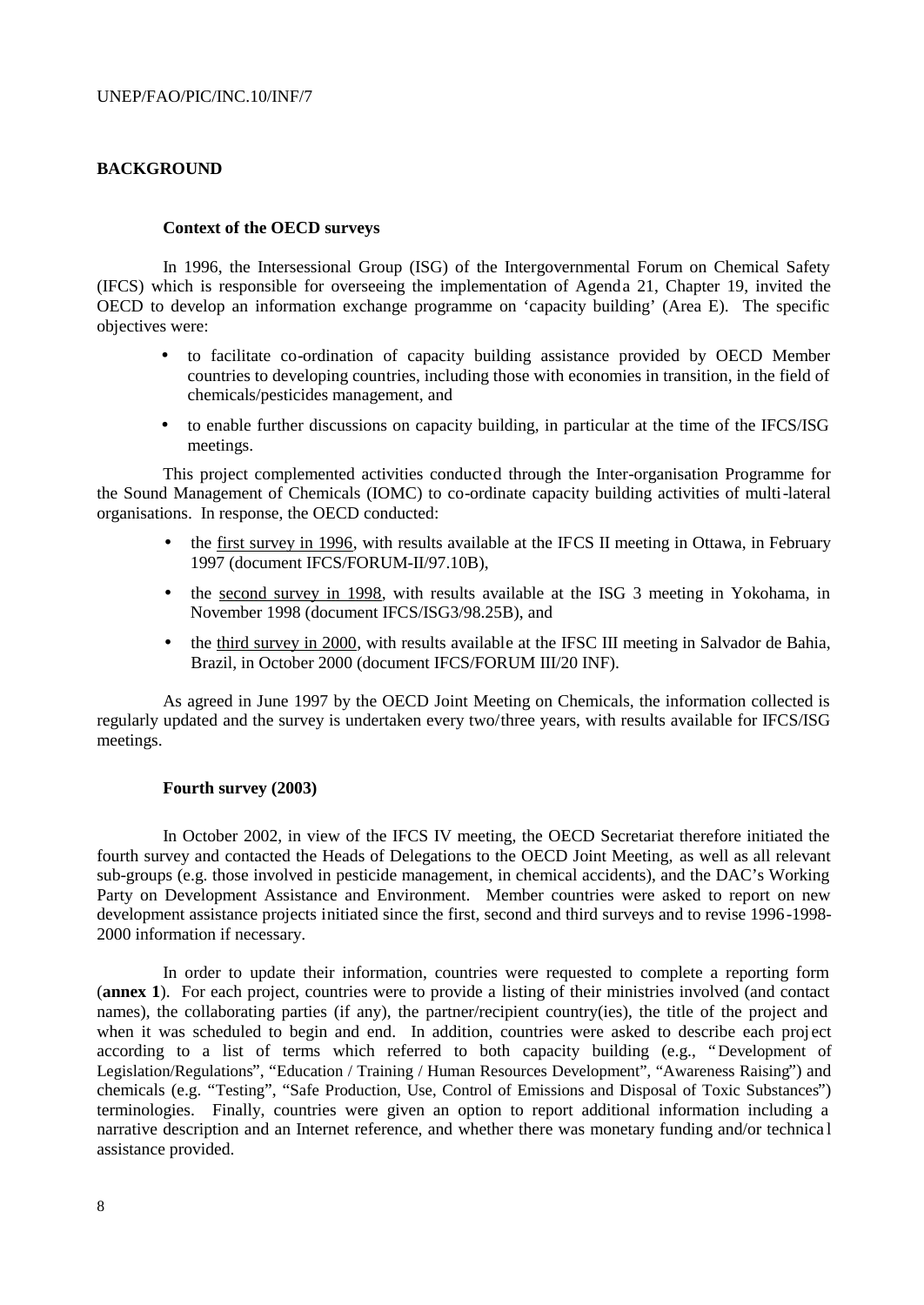The data collected during this fourth survey was added to the simple database (using Microsoft Access) created to store the information previously provided by countries. Based on all the information received in 1996, 1998, 2000 and 2003, the report in **annex 2** has been prepared. As providing all of the information for each project is not feasible, the attached report contains only those items thought to be of most interest: names of donor and recipient country, title, length and Internet address (when available), description of project, and year(s) the project was reported or updated (e.g. '1996', '1998', '2000', '2003', '1996 (2000), 1998 (2000, 2003)', the latter examples indicating that projects already reported in 1998 were updated in 2000 and in 2003). Various other reports can be produced using the database, depending on the types of interest. Upon request to the OECD Secretariat, more complete information on particular projects can be provided.

Finally, for this fourth survey, a few changes have been made to the reporting form in order to comply with the requirements of *the Information Exchange Network on Capacity Building for the Sound Management of Chemicals*, INFOCAP. This network consists of a database of services being developed under the auspices of the IFCS. Its goal is to enhance the exchange and public accessibility of information relevant to capacity-building projects. It is planned that information collected by the OECD surveys will added to the INFOCAP database and made available at http://www.infocap.info .

#### **Responses received**

As of 15th April 2003, 18 OECD Member countries and the European Commission described altogether 436 projects, among which 128 new ones were reported during the fourth survey in 2003 (this is the highest number of projects ever reported in one survey round) . Countries also updated data on a number of their projects previously reported in 1996, 1998 and 2000.

The countries/organisations that responded to the four surveys are listed in Table 1 below. The numbers of new projects reported each time are shown, together with, in parentheses, the number of projects that were updated (where applicable).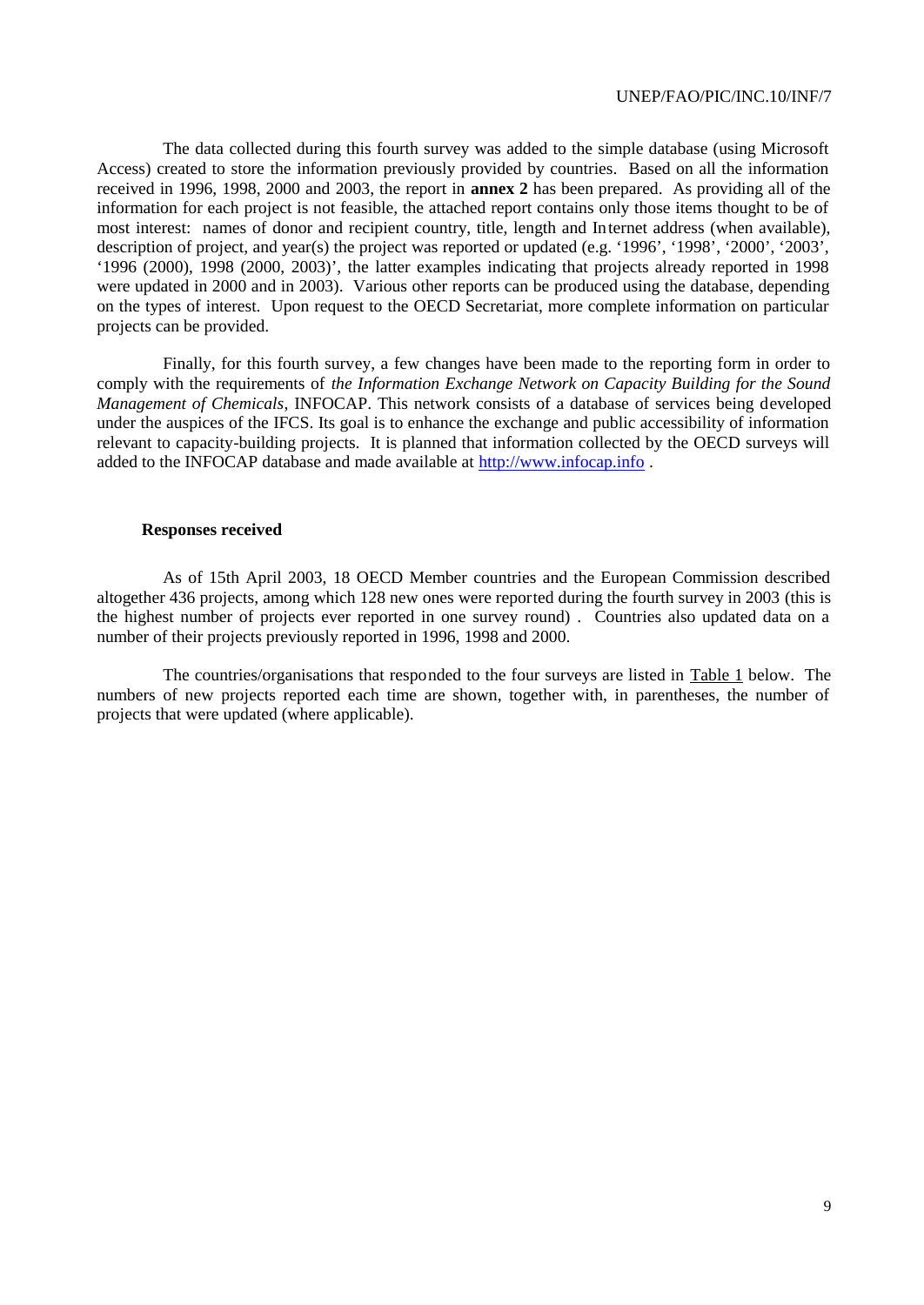| <b>Countries or</b><br><b>Organisations</b> | $1st$ survey<br>in 1996  | $2nd$ survey<br>in 1998  | $3rd$ survey<br>in 2000  | 4 <sup>th</sup> survey<br>in 2003 | <b>Total of</b><br>projects |
|---------------------------------------------|--------------------------|--------------------------|--------------------------|-----------------------------------|-----------------------------|
| 1. Australia                                | 9                        | $\overline{2}$<br>(4)    | $\overline{2}$<br>(4)    |                                   | 13                          |
| 2. Austria                                  | $\overline{\phantom{0}}$ | 1                        | $\overline{\phantom{0}}$ | $\overline{4}$                    | 5                           |
| 3. Belgium                                  | $\overline{2}$           | $\mathbf{1}$             | $\mathbf{1}$             | $\mathbf{1}$<br>(1)               | 5                           |
| 4. Canada                                   | $\overline{2}$           | 26                       | (2)<br>16                | 9                                 | 53                          |
| 5. Denmark                                  | 9                        | 41                       | 25<br>(3)                | 12<br>(15)                        | 87                          |
| 6. Finland                                  | $\overline{4}$           | $\overline{4}$<br>(2)    | 3<br>(2)                 | 8<br>(4)                          | 19                          |
| 7. France                                   | 9                        | $\mathbf{1}$             | 7                        | 5                                 | 22                          |
| 8. Germany                                  | 10                       | 10<br>(2)                | 10<br>(9)                | 20<br>(7)                         | 50                          |
| 9. Hungary                                  | $\overline{\phantom{a}}$ | $\overline{\phantom{a}}$ | $\mathbf{1}$             | (1)<br>1                          | $\overline{2}$              |
| 10. Japan                                   | 6                        | $\boldsymbol{0}$<br>(3)  | $\overline{\phantom{a}}$ | 19<br>(1)                         | 25                          |
| 11. Korea                                   | $\overline{\phantom{0}}$ | $\overline{4}$           | $\boldsymbol{0}$<br>(1)  | $\overline{a}$                    | $\overline{4}$              |
| 12. Netherlands                             |                          | 10                       |                          | 15<br>(1)                         | 25                          |
| 13. Norway                                  | 6                        | 5<br>(2)                 | 5<br>(3)                 | $\overline{\phantom{a}}$          | 16                          |
| 14. Portugal                                | $\overline{4}$           | $\overline{\phantom{a}}$ | $\overline{\phantom{a}}$ | $\overline{\phantom{a}}$          | $\overline{4}$              |
| 15. Sweden                                  | 12                       | 3<br>(3)                 | $\boldsymbol{0}$<br>(3)  | 11                                | 26                          |
| 16. Switzerland                             | 9                        | (4)<br>$\boldsymbol{0}$  | $\boldsymbol{0}$<br>(6)  | $\overline{\phantom{a}}$          | 9                           |
| 17. United Kingdom                          | 12                       | $\overline{2}$           | 9                        | 23<br>(5)                         | 46                          |
| 18. United States                           | 14                       | (10)<br>$\overline{4}$   | $\overline{\phantom{a}}$ | $\blacksquare$                    | 18                          |
| <b>European Commission</b>                  | 7                        | $\boldsymbol{0}$<br>(4)  | $\overline{\phantom{a}}$ | $\overline{\phantom{a}}$          | $\overline{7}$              |
|                                             | 115                      | (34)<br>114              | (33)<br>79               | (35)<br>128                       | 436                         |

Table 1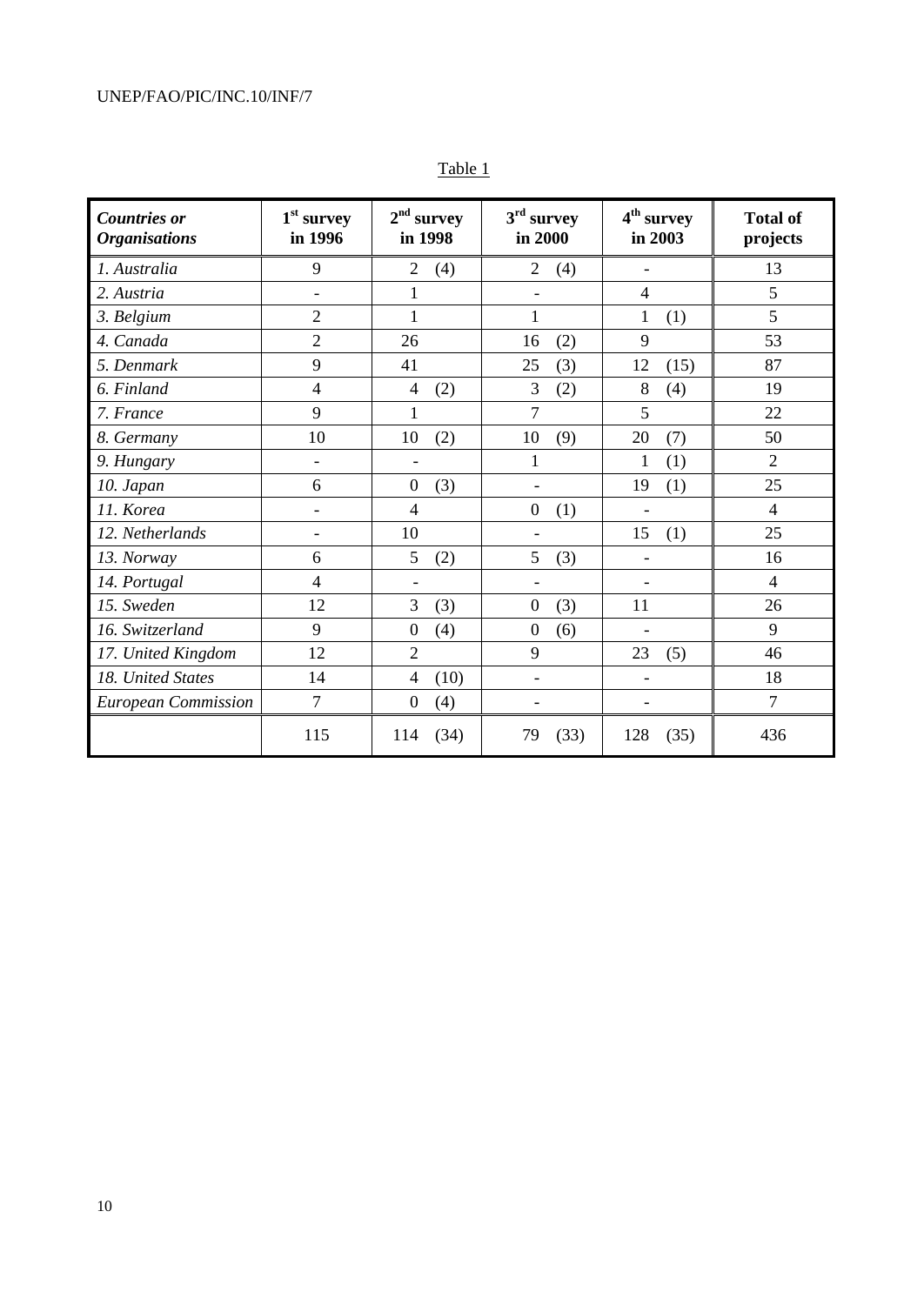#### **ANALYSIS OF INFORMATION SUBMITTED**

A short analysis of the information provided in 1996, 1998, 2000 and 2003 is given below, in a similar way as what was done in the past.

#### **Preliminary comments**

The range of responses varied widely from country to country; considerable descriptive information was provided for some projects, while little were provided for others. In addition, as it was recognised initially, it is not always easy to identify projects dealing specifically with chemicals and pesticides management. Some countries indicated that they had some difficulties in finding such projects while they could easily identify some larger 'environmental' activities that contained a chemical component. Therefore, in order to collect as much as relevant information as possible, the surve y asked countries to report on all projects that contain a chemical management part. Finally, some countries indicated that given the length of assistance projects, i.e. often several years, they had difficulties in reporting 'new' projects every 2 or 3 years. They suggested to run this survey less frequently.

#### **Donor and recipient countries**

The reporting form first requested information on donor and recipient countries and on possible collaborating parties.

- In donor countries more than half of the projects (220) were managed by national agencies/offices for international development/co-operation, sometimes jointly with other relevant ministries/agencies. Ministries/agencies of environment ran 104 projects, while ministries/agencies for foreign affairs were responsible for 82. Most of the remaining projects were managed by ministries/agencies of agriculture, health, industry, economy, labour or trade; however, these other ministries often worked through their department/section in charge of international development. In a few cases, national institutes (e.g., research, natural resources) were in charge of the projects.
- In recipient countries, information about the partner organisations (e.g. ministries/agencies) was provided for only 279 projects. Ministries of environment, in 68 cases, and of agriculture/forestry/rural development, in 38 cases, primarily ran the projects. In 24 reported cases, various institutes (e.g., medical research, water/irrigation) and universities (e.g., of agriculture, technology) were involved in the projects. In cases where two or more countries together received assistance, a 'forum' or a 'board' gathering the governments involved sometimes administered the projects. Lastly, a number of public/private associations also participated in the projects.
- Collaborating parties that jointly administer and/or finance assistance activities were identified for almost half of the projects (206). Amongst such partners, IOMC organisations, UNDP, the World Bank, some universities, institutes, foundations, or other non-governmental organizations (e.g., industry, public-interest organizations such as CARE and PAN) were often mentioned.

Donor countries identified the recipient countries in various ways. For 308 projects, donor countries gave aid to one specific country. For 91 others, a group of countries or simply a geographic area (e.g. Central America, Southern Africa, Pacific countries) was reported. In the remaining projects, donor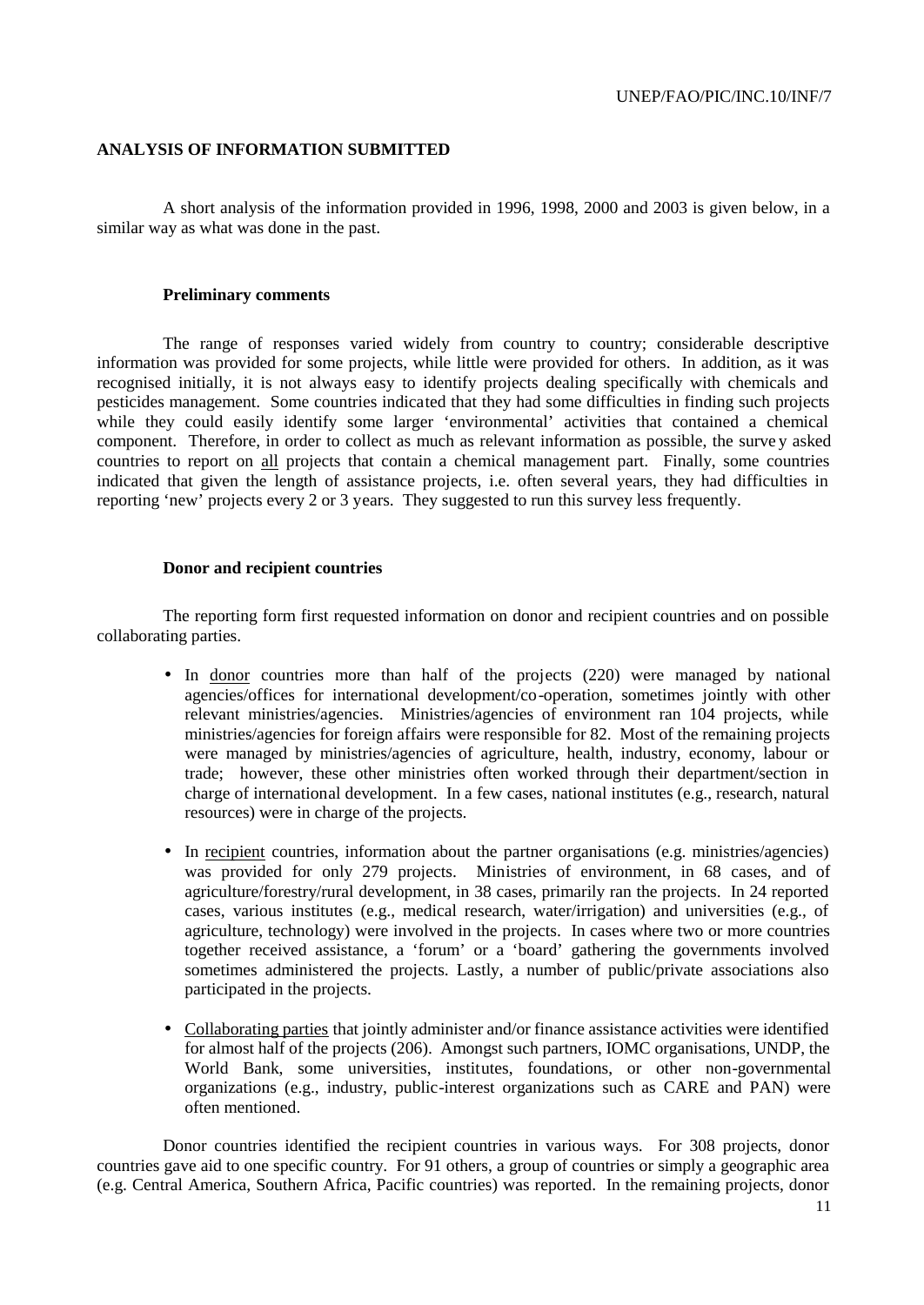countries indicated that their aid was provided to some "developing countries" within a region or "worldwide". In all:

- 132 of the projects were aimed at helping African/Middle-East countries,
- 113 for the Asian/Pacific area,
- 95 for Central/South America and the Caribbean region,
- 58 for the Newly Independent States (of the Former Soviet Union) and the three Baltic countries, and
- 26 for Eastern Europe.

The geographic distribution of the projects has remained almost unchanged since the previous survey rounds.



Chart 1 - Geographic distribution of assistance projects

#### **Types of projects**

The next part of the reporting form asked some more specific questions about the projects themselves. In addition to the title, which could provide a general description of the type of project, countries were also asked to describe their projects according to various parameters.

- Category The categories most often mentioned to describe projects were (number of occurrences in brackets):
	- "Education / Training / Human Resources Development" (280),
	- "Development of Guidance Documents" (117),
	- "Information Generation, Gathering, Use and Dissemination"(106),
	- "Implementation, Enforcement, Monitoring & Compliance with Legislation or Mandatory Programmes" (89),
	- "Development of Legislation/Regulations" (84), and
	- "Encouraging Community Participation" (83).

The first category listed above originally included the component "Awareness Raising" which became for the 2003 survey, a separate category. The latter was chosen to describe 37 projects.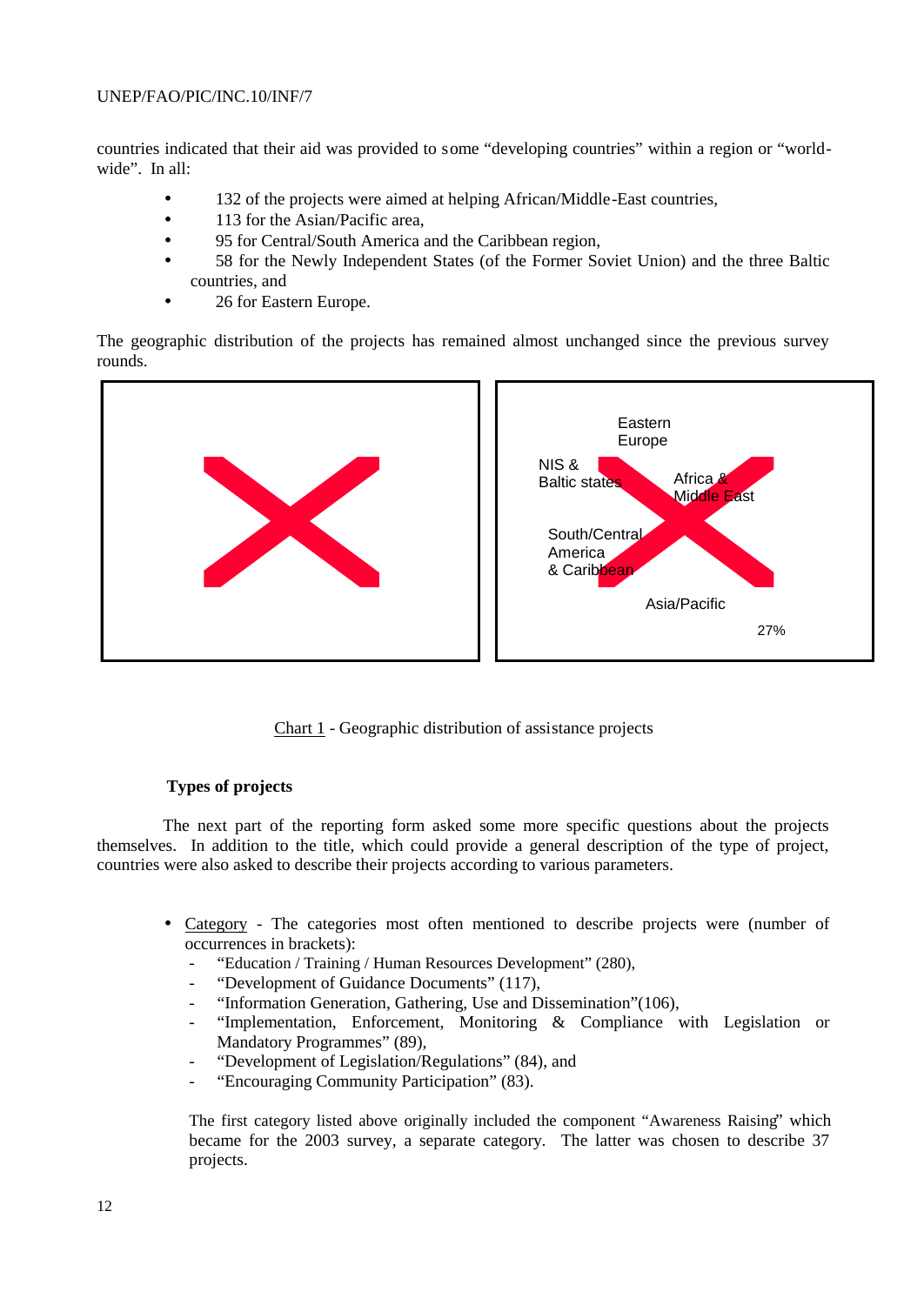- Sector Almost half of the projects (194) were described as falling within the area of assistance for pesticides management, whereas only 108 projects for chemicals management. However, an additional 77 projects fell within both areas. For 55 projects, a specific 'sector' was provided (e.g., lead, waste, biopesticides, POPs). For the remaining 34 projects, no sector was identified.
- Sub-sectors The activities most often indicated were:
	- "Risk Reduction/Management" (141),
	- "Safe Production, Use Control of Emissions and Disposal of Toxic Substances" (111),
	- "Hazard/Risk Assessment" (84),
	- "Pollution Prevention, Waste Minimisation and Industrial Environmental Management"(82),
	- "Testing" (77), and
	- " $GLP$ " (63).

Two new categories were added for the 2003 round: "Obsolete chemicals and pesticides" (20) and "Human Health" (10).

- The duration of the projects varied considerably. Of the 361 projects for which project duration was reported:
	- 25 (7%) lasted only a few days or weeks (e.g. training, workshops),
	- 39 (11%) were 3-9 months-long,
	- 105 (29%) lasted 1-2 years,
	- 131 (36%) were for 3-5 years,
	- 54 (15%) lasted 6-9 years, and
	- 7 (2%) lasted 10 or more years.

As of  $15<sup>th</sup>$  of April 2003, two third (294) of the reported projects are terminated. The others are still on-going, often with an indication of an end date.

#### **Additional information (optional reporting)**

In order to lessen the burden of reporting, countries were only asked to respond to a few questions regarding descriptions of their projects. However, countries had the option of providing answers to more specific questions that requested information on the type of assistance, i.e., technical and/or financial. Respondents could also complement the reporting forms by attaching any document describing their projects or providing an Internet site where more information could be found. Most responses contained answers to at least one question in the optional part of the survey.

- Countries provided information concerning the type of assistance (technical or financial) for 352 projects. Of these projects, technical assistance was provided for 148 projects, financial aid for 95 projects, and a combination of both for 109 projects. Quantification of the amount of aid, either monetary or technical (e.g., cost of project staff), was given for 301 projects.
- For 188 of the projects, an additional narrative description was provided. These descriptions varied from a few words/lines to several pages of text (e.g. project outlines, project fact sheets). When an Internet address was given, it can be found under the title and duration of the projects (third column of the table in Annex 2).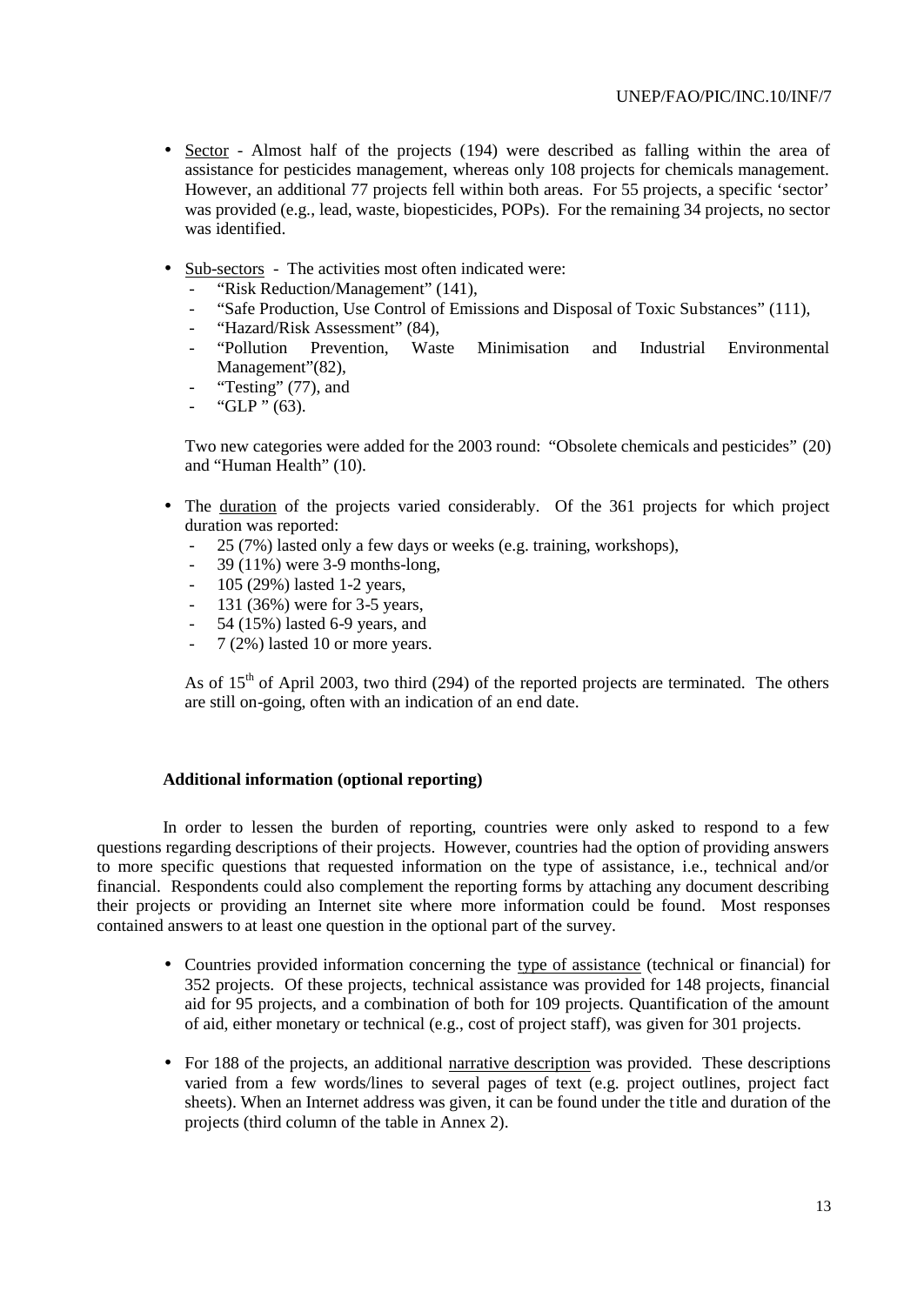#### **Possibilities for co-operation and co-ordination**

One of the original reasons for initiating this project was to increase efficiencies in donor assistance and avoid duplication. Although the project descriptions provided by countries are not extremely detailed, they can be used to point to areas where consultation between donor countries may be worthwhile. For instance, there are countries which receive assistance on pesticides projects from three or four different donor countries. While those facts alone do not necessarily mean there is duplication, it could point to an area where the donor countries could discuss their projects amongst themselves and see if there are areas for co-operation.

Similarly, a country considering or currently providing aid could review the types of projects listed in the database to see if any country is engaged in a similar activity. Although the recipient countries for such assistance may be different, it may be worthwhile for the donor countries to exchange documents or share experiences. For instance, many countries indicated that they were "providing education and training" for the safe use of pesticides. Thus, it is possible that these countries could benefit from an exchange of any educational or training material they provide to the recipient countries.

#### **For further information**

Please contact the OECD Secretariat for obtaining more information (e.g., contact names, funding, narrative description if any) about a project listed in Annex 2. Please indicate the project OECD reference number (last column of the table in Annex 2).

Environmental Health and Safety E-mail: Marie-Chantal.Huet@oecd.org 2, rue André-Pascal, F-75775 Paris cedex 16, France

OECD Fax: 33 1 45 24 79 03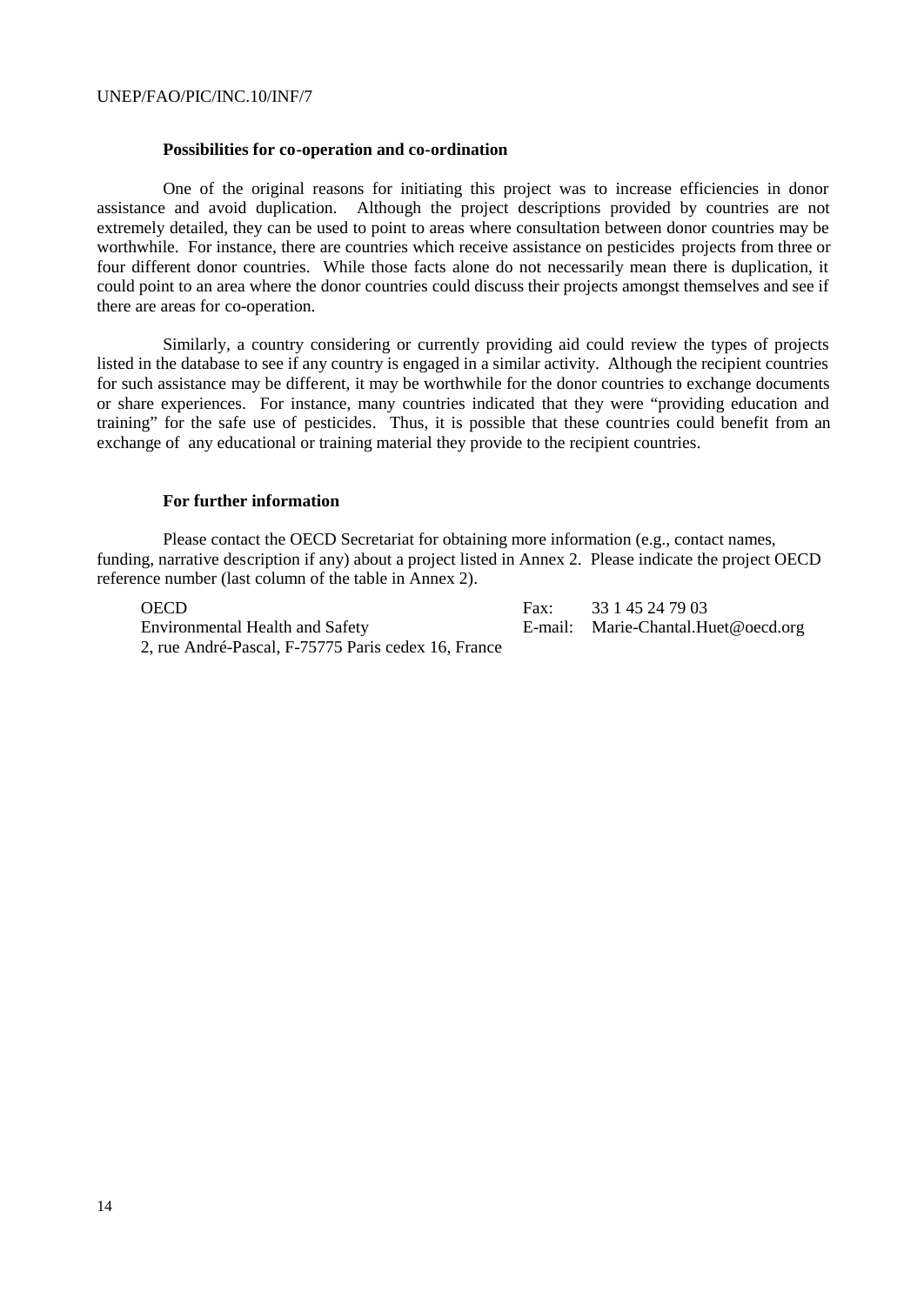# **ANNEX 1**

## **REPORTING FORM**

# **FOR THE FOURTH SURVEY OF OECD MEMBER COUNTRY**

## **DEVELOPMENT ASSISTANCE ACTIVITIES**

#### **FOR CAPACITY BUILDING**

# **IN THE FIELD OF CHEMICALS/PESTICIDES MANAGEMENT**

Distributed to OECD Member countries on 9 October 2002, with responses due by 13 January 2003.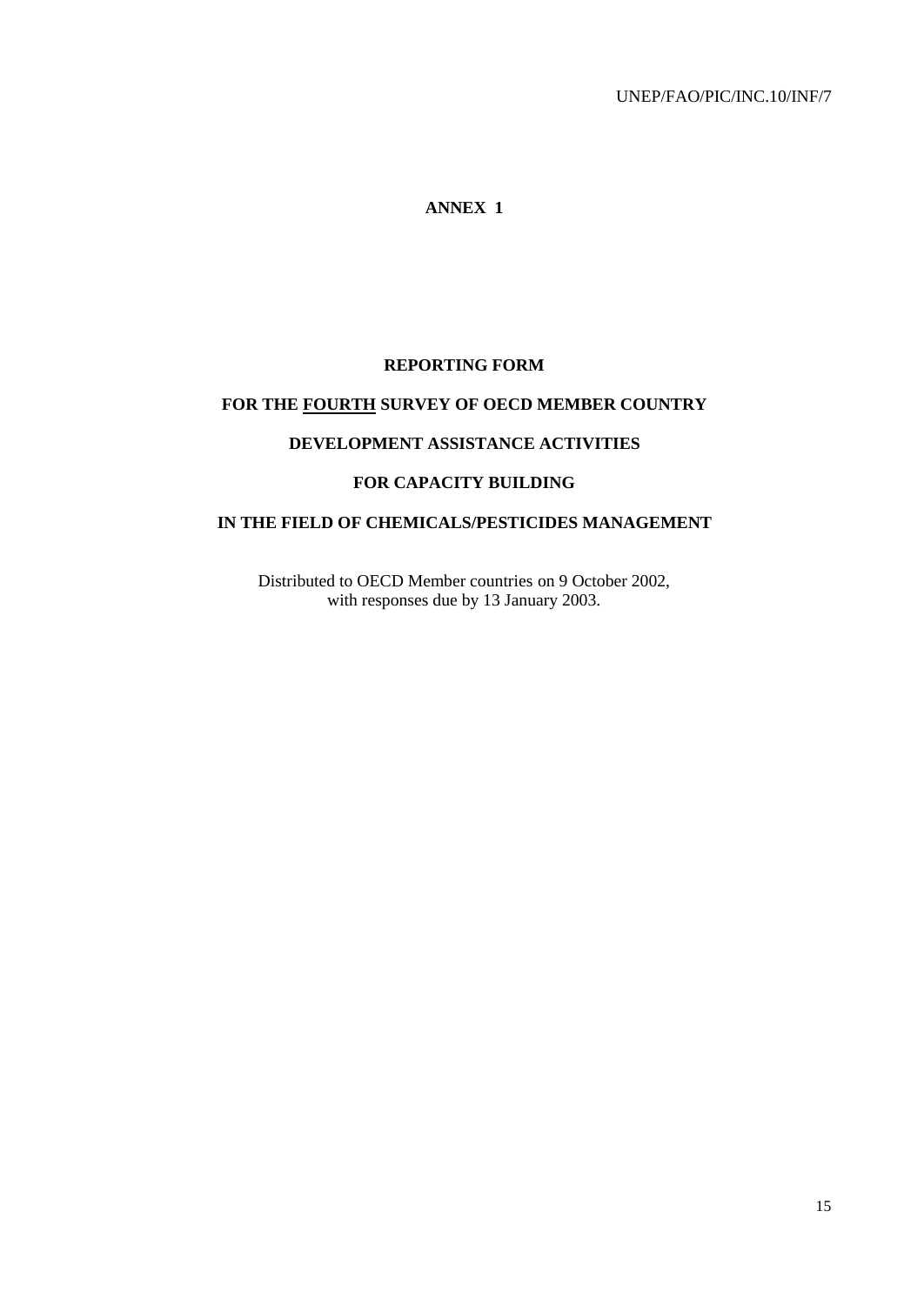# **Fourth Survey of OECD Member Country**

# **Development Assistance Activities for Capacity Building in the Field of Chemicals/Pesticides Management**

# *PROJECT REPORTING FORM*

(Please use one form per project)

# **1.** *Status of the Project*

| Please indicate whether you are reporting on a <b>new</b> project                              |  |
|------------------------------------------------------------------------------------------------|--|
| <sub>or</sub>                                                                                  |  |
| you are updating information on an <b>on-going</b> project already reported in 1996-1998-2000. |  |
| If so, please enter its reference number (see Document 1):                                     |  |

# **2.** *Donor Country Identification*

| Donor Country         |  |
|-----------------------|--|
|                       |  |
| Main Ministry/Agency  |  |
| Address               |  |
|                       |  |
| <b>Contact Name</b>   |  |
| Tel.                  |  |
| Fax                   |  |
| E-mail                |  |
|                       |  |
| Other Ministry/Agency |  |
| Address               |  |
|                       |  |
| <b>Contact Name</b>   |  |
| Tel.                  |  |
| Fax                   |  |
| E-mail                |  |

#### **3.** *Collaborating Parties*

Other parties which are participating in the project: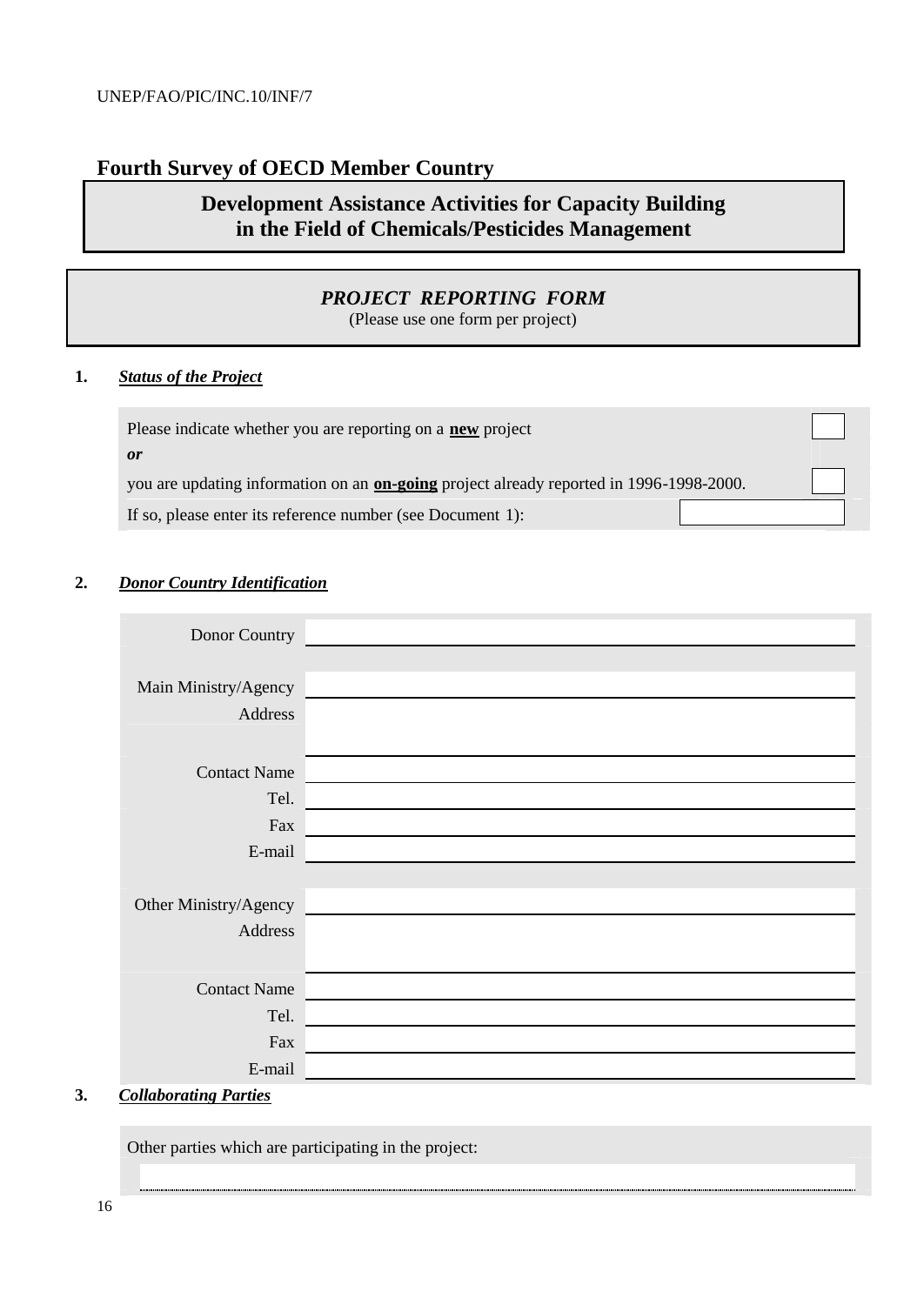# **4.** *Partner/Recipient Country(ies) Identification*

| Partner/Recipient<br>country(ies)                              |  |
|----------------------------------------------------------------|--|
| Main partner organisation<br>(e.g. ministry/agency)<br>Address |  |
| <b>Contact Name</b>                                            |  |
| Tel.                                                           |  |
| Fax                                                            |  |
| E-mail                                                         |  |
|                                                                |  |
| Other partner organisation<br>(e.g. ministry/agency)           |  |
| Address                                                        |  |
|                                                                |  |
| <b>Contact Name</b>                                            |  |
| Tel.                                                           |  |
| Fax                                                            |  |
| E-mail:                                                        |  |

# **5.** *Title of the project*

# **6.** *Duration of the project*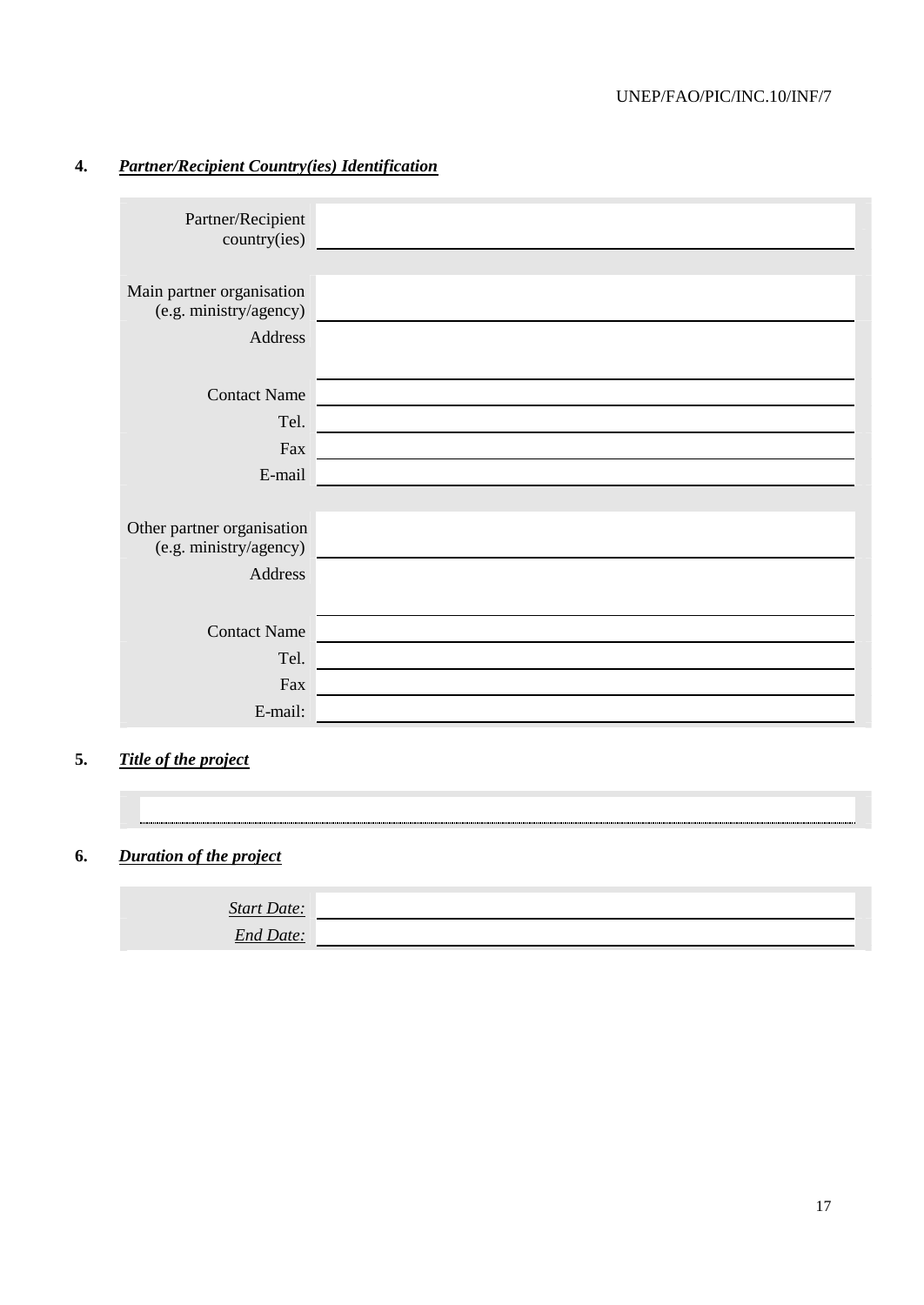# **7.** *Project Description*

*Please place a check mark (*√*) next to each item that best describes your aid programme. You may place more than one check mark in each column:*

| $\sqrt{ }$ | <b>CATEGORY</b>                                                                                     | $\mathcal{N}$ | <b>SECTOR</b> | <b>SUBSECTOR</b>                                                                                           |
|------------|-----------------------------------------------------------------------------------------------------|---------------|---------------|------------------------------------------------------------------------------------------------------------|
|            | 1. Development of Legislation/Regulations                                                           |               | 1. Chemicals  | 1. Testing (Hazard Identification)                                                                         |
|            | 2. Implementation, Enforcement, Monitoring & Compliance<br>with Legislation or Mandatory Programmes |               | 2. Pesticides | 2. Exposure Analysis                                                                                       |
|            | 3. Information Generation, Gathering, Use and Dissemination                                         |               | Other *       | 3. Hazard/Risk Assessment (Risk Characterisation)                                                          |
|            | 4. Creation / Management of Databases                                                               |               | (please list) | 4. Hazard/Risk Communication (labelling, MSDS, etc.)                                                       |
|            | 5. Development of Inventories/Registers                                                             |               |               | 5. Classification of Products                                                                              |
|            | 6. Development of Guidance Documents                                                                |               |               | 6. Pesticide Registration                                                                                  |
|            | 7. Conduct of Economic Analysis                                                                     |               |               | 7. Good Laboratory Practice                                                                                |
|            | 8. Design and Conduct of Research                                                                   |               |               | 8. Risk Reduction/Management (e.g., controls)                                                              |
|            | 9. Quality Control                                                                                  |               |               | 9. Safe Production, Use, Control of Emissions and Disposal of<br>Toxic Substances (e.g., Clean technology) |
|            | 10. Education / Training / Human Resources Development                                              |               |               | 10. Import/Export of Substances (e.g., PIC)                                                                |
|            | 11. Encouraging Community Participation (e.g. right-to-<br>know)                                    |               |               | 11. Chemical Emergency Preparedness and Response                                                           |
|            | 12. Development of Partnerships with Industry                                                       |               |               | 12. Life-cycle analysis                                                                                    |
|            | 13. Awareness Raising                                                                               |               |               | 13. Pollution Prevention, waste minimisation and Industrial<br>Environmental management                    |
|            | Other (please list)                                                                                 |               |               | 14. National Profile Development                                                                           |
|            |                                                                                                     |               |               | 15. Obsolete chemicals and pesticides                                                                      |
|            |                                                                                                     |               |               | 16. Human health                                                                                           |
|            |                                                                                                     |               |               | Other (please list)                                                                                        |
|            |                                                                                                     |               |               |                                                                                                            |

*\** pharmaceuticals, fertilisers and products of biotechnology are *not* to be included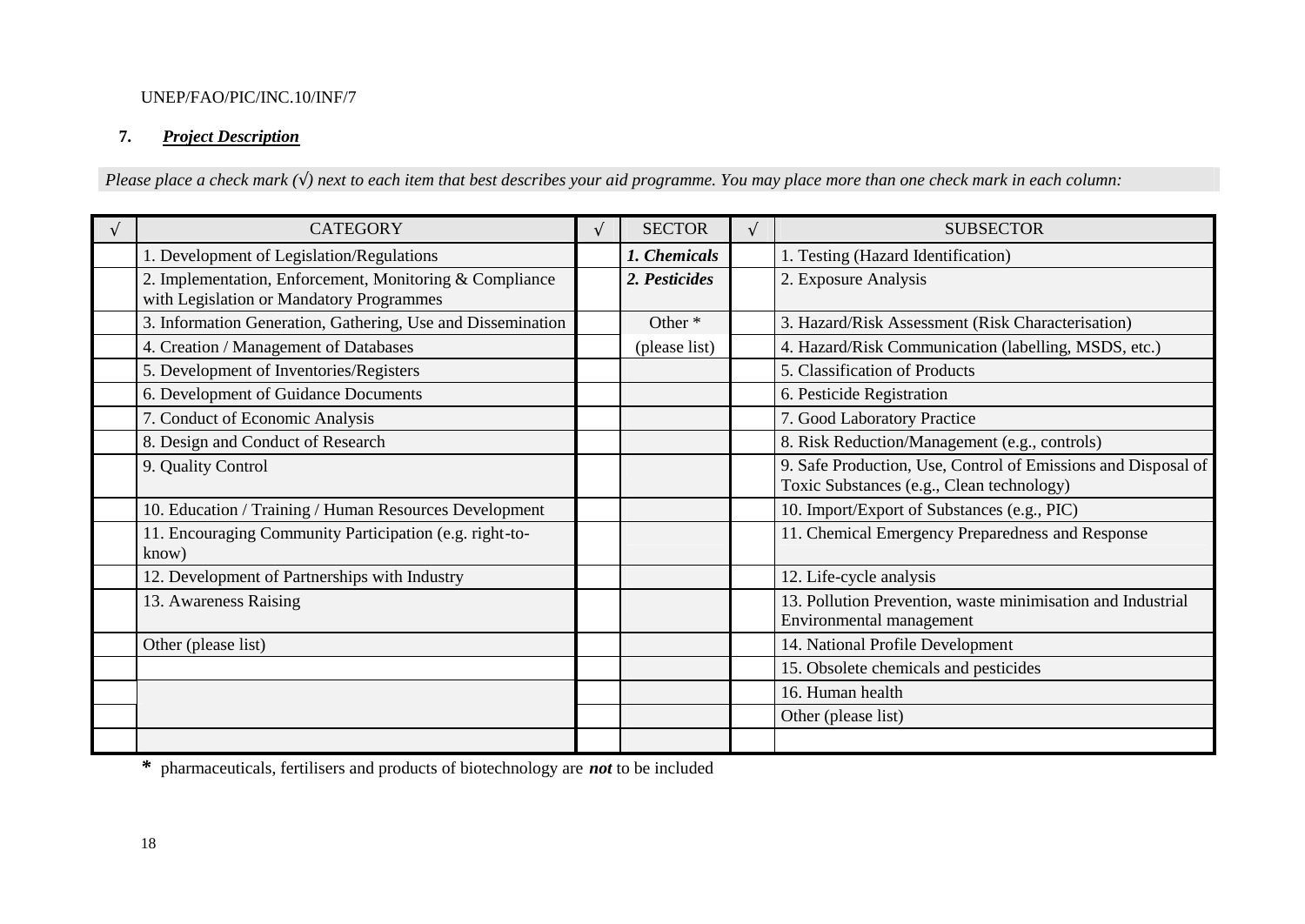IFCS/FORUM-IV/4 INF

#### *ADDITIONAL INFORMATION*

#### **8.** *Narrative Description of the Project & Web documents*

*Please attach any short existing document you have which describes the project. Please indicate any relevant project web site and/or documents posted on the web. (please provide Internet address if any)*

#### **9.** *Type of Assistance for the Project*

Monetary Funding **and/or** Technical Assistance

# **10.** *Total amount of Aid for the Project (optional)*

| , , , , , , , , <u>, , ,</u> |
|------------------------------|
|------------------------------|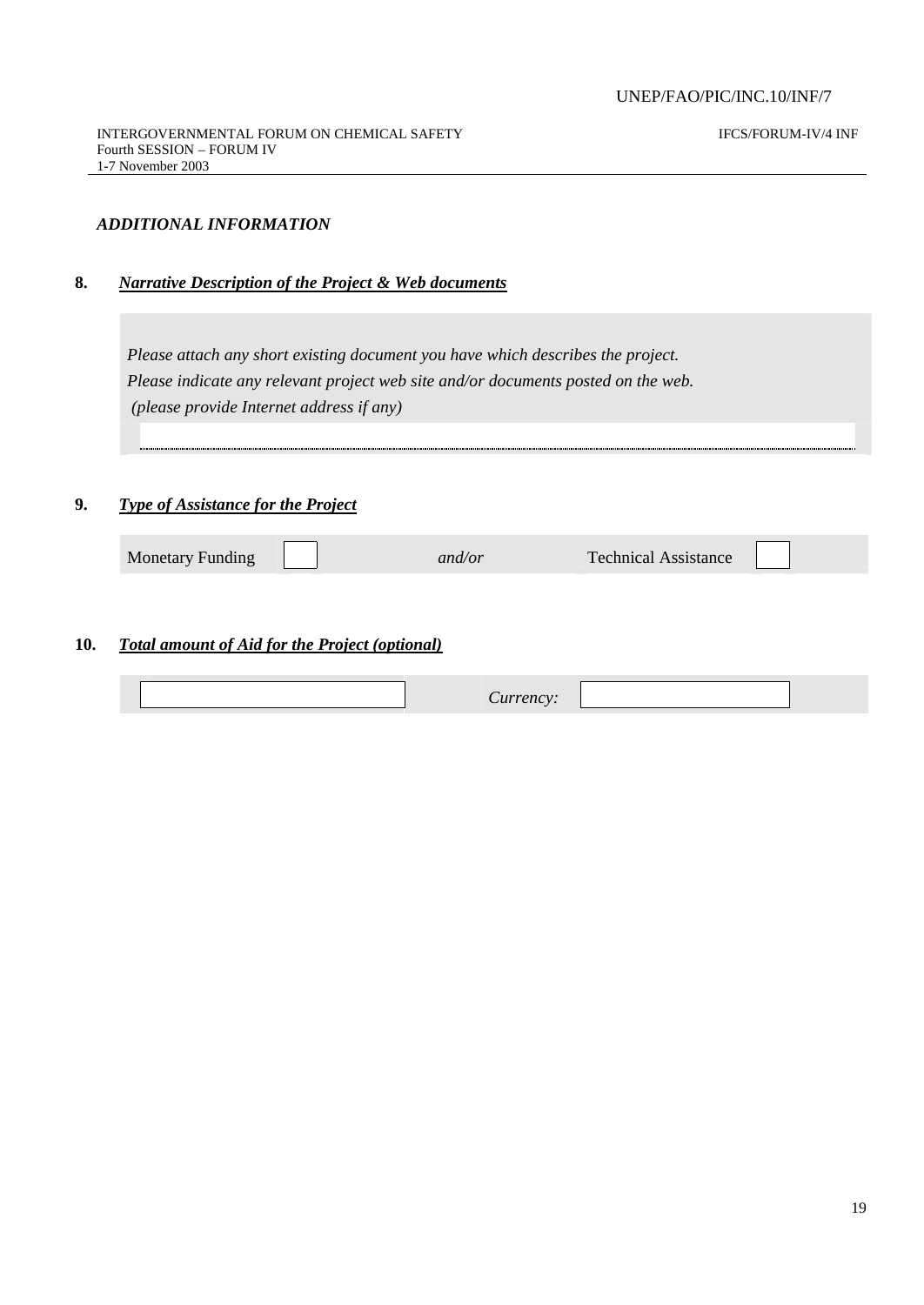#### **ANNEX 2**

#### **DATABASE REPORT CONTAINING OECD MEMBER COUNTRY RESPONSES**

# **TO 1996, 1998, 2000 and 2003 SURVEYS**

#### **ON DEVELOPMENT ASSISTANCE ACTIVITIES**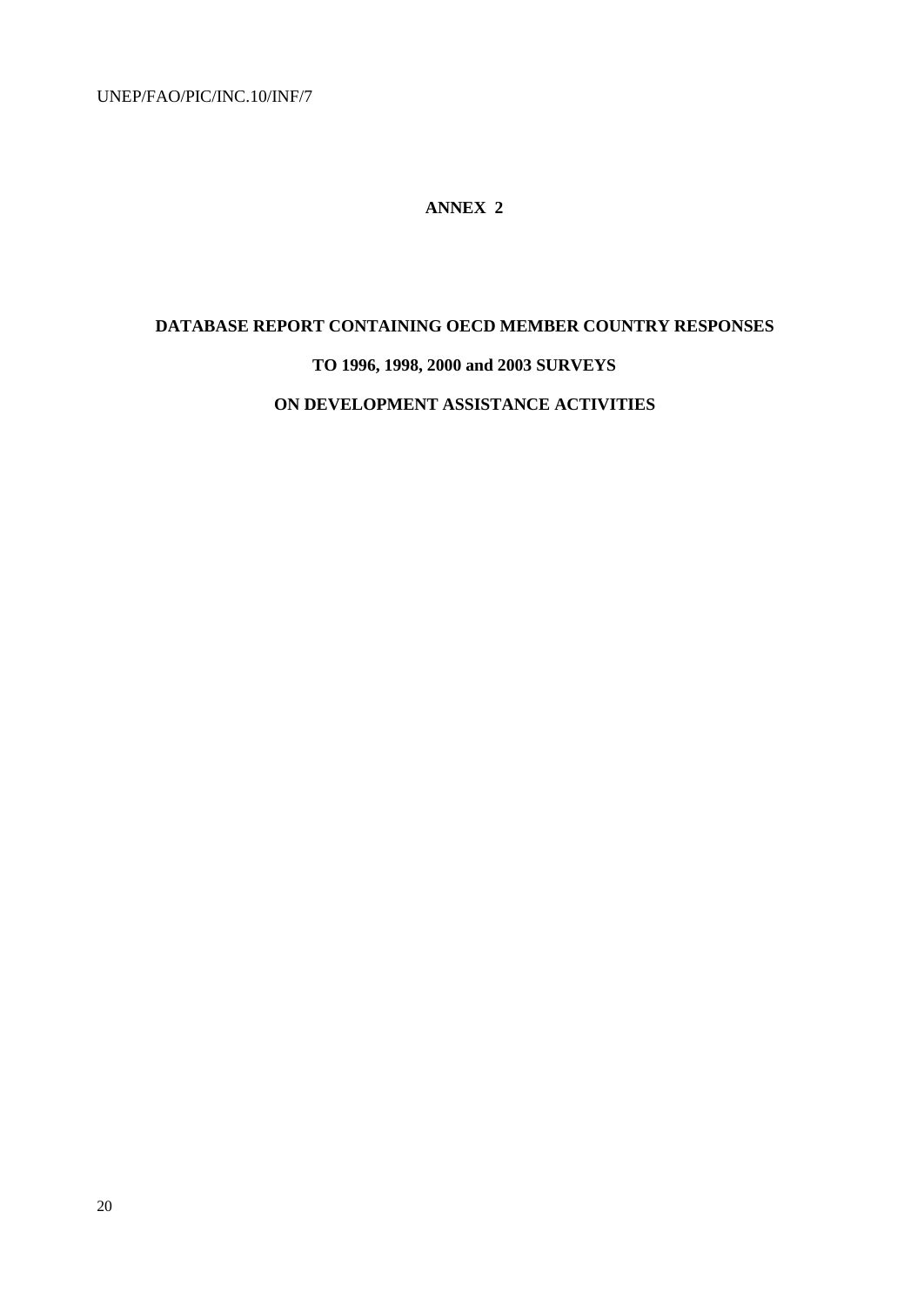#### INTERGOVERNMENTAL FORUM ON CHEMICAL SAFETY Fourth SESSION – FORUM IV 1-7 November 2003

#### IFCS/FORUM-IV/4 INF

| <b>DONOR</b>                                                   | <b>RECIPIENT</b>    | <b>TITLE of the PROJECT</b>                                                                                   | Category                                                                                                                                                                                                                                                                                                                                                                                                                                                                                                                                                                                                                           | Year project              | OECD's          |
|----------------------------------------------------------------|---------------------|---------------------------------------------------------------------------------------------------------------|------------------------------------------------------------------------------------------------------------------------------------------------------------------------------------------------------------------------------------------------------------------------------------------------------------------------------------------------------------------------------------------------------------------------------------------------------------------------------------------------------------------------------------------------------------------------------------------------------------------------------------|---------------------------|-----------------|
| <b>COUNTRY</b>                                                 | <b>COUNTRY(IES)</b> |                                                                                                               | Sector                                                                                                                                                                                                                                                                                                                                                                                                                                                                                                                                                                                                                             | Initially                 | ref.no.         |
| <b>Main Ministry</b>                                           |                     | Duration (status) / Internet                                                                                  | Sub-sector                                                                                                                                                                                                                                                                                                                                                                                                                                                                                                                                                                                                                         | reported<br>(and updated) |                 |
| 1. AUSTRALIA                                                   |                     |                                                                                                               |                                                                                                                                                                                                                                                                                                                                                                                                                                                                                                                                                                                                                                    |                           |                 |
| <b>Environment Protection</b><br>Agency                        | China               | <b>Environmental Friendly Formulations of</b><br><b>Fertilisers and Pesticides</b><br>6 months (completed)    | Development of partnerships with industry. Education, training,<br>human resources development.<br>Pesticides.                                                                                                                                                                                                                                                                                                                                                                                                                                                                                                                     | 1996                      | 15              |
| AusAID - Australian<br>Agency for International<br>Development | India               | <b>Hyderabad Waste Management</b><br><b>Technology</b><br>5 years (completed)                                 | Education, training, human resources development.<br>Waste.<br>Pollution prevention, waste min. and industrial env. mgt.                                                                                                                                                                                                                                                                                                                                                                                                                                                                                                           | 1996<br>(1998, 2000)      | 14              |
| AusAID - Australian<br>Agency for International<br>Development | Indonesia           | <b>Environmental Laboratories Project</b><br>3 years (completed)                                              | Quality control. Education, training, human resources<br>development.<br>Chemicals.<br>Risk reduction/mgt. Pollution prevention, waste min. and<br>industrial env. mgt.                                                                                                                                                                                                                                                                                                                                                                                                                                                            | 1998 (2000)               | 128             |
| AusAID - Australian<br>Agency for International<br>Development | Indonesia           | <b>Pollution Control Implementation Project</b><br>5 years (completed)                                        | Education, training, human resources development.                                                                                                                                                                                                                                                                                                                                                                                                                                                                                                                                                                                  | 1996 (1998)               | 11              |
| AusAID - Australian<br>Agency for International<br>Development | Pakistan            | <b>Institutional Strengthening of Punjab</b><br><b>Environmental Protection Agency</b><br>3 years (completed) | Education, training, human resources development.                                                                                                                                                                                                                                                                                                                                                                                                                                                                                                                                                                                  | 1996 (1998)               | 12              |
| AusAID - Australian<br>Agency for International<br>Development | Papua New Guinea    | Department of Environment and<br><b>Conservation Strengthening</b><br>5 years (completed)                     | Development of legislation/regulations. Development of<br>guidance docs. Creation/mgt. of databases. Development of<br>partnerships with industry. Design and conduct of research.<br>Implementation, enforcement, monitoring and compliance with<br>legislation or mandatory programmes. Development of<br>inventories/registers. Quality control. Education, training, human<br>resources development. Encouraging community participation.<br>Information generation, gathering, use and dissemination.<br>Chemicals, Pesticides,<br>National profile development. Pollution prevention, waste min.<br>and industrial env. mgt. | 1996<br>(1998, 2000)      | $\overline{13}$ |
| AusAID - Australian<br>Agency for International<br>Development | Tuvalu              | <b>Waste Management Project</b><br>3 years (completed)                                                        | Development of legislation/regulations. Development of<br>guidance docs. Quality control. Education, training, human<br>resources development. Encouraging community participation.<br>Information generation, gathering, use and dissemination.<br>Waste.<br>Risk reduction/mgt. Pollution prevention, waste min. and<br>industrial env. mgt.                                                                                                                                                                                                                                                                                     | 2000                      | 241             |
| <b>Environment Protection</b><br>Agency                        | Vietnam             | <b>Environmental Friendly Formulations of</b><br><b>Fertilisers and Pesticides</b><br>6 months (completed)    | Development of partnerships with industry. Education, training,<br>human resources development.<br>Pesticides.                                                                                                                                                                                                                                                                                                                                                                                                                                                                                                                     | 1996                      | 10              |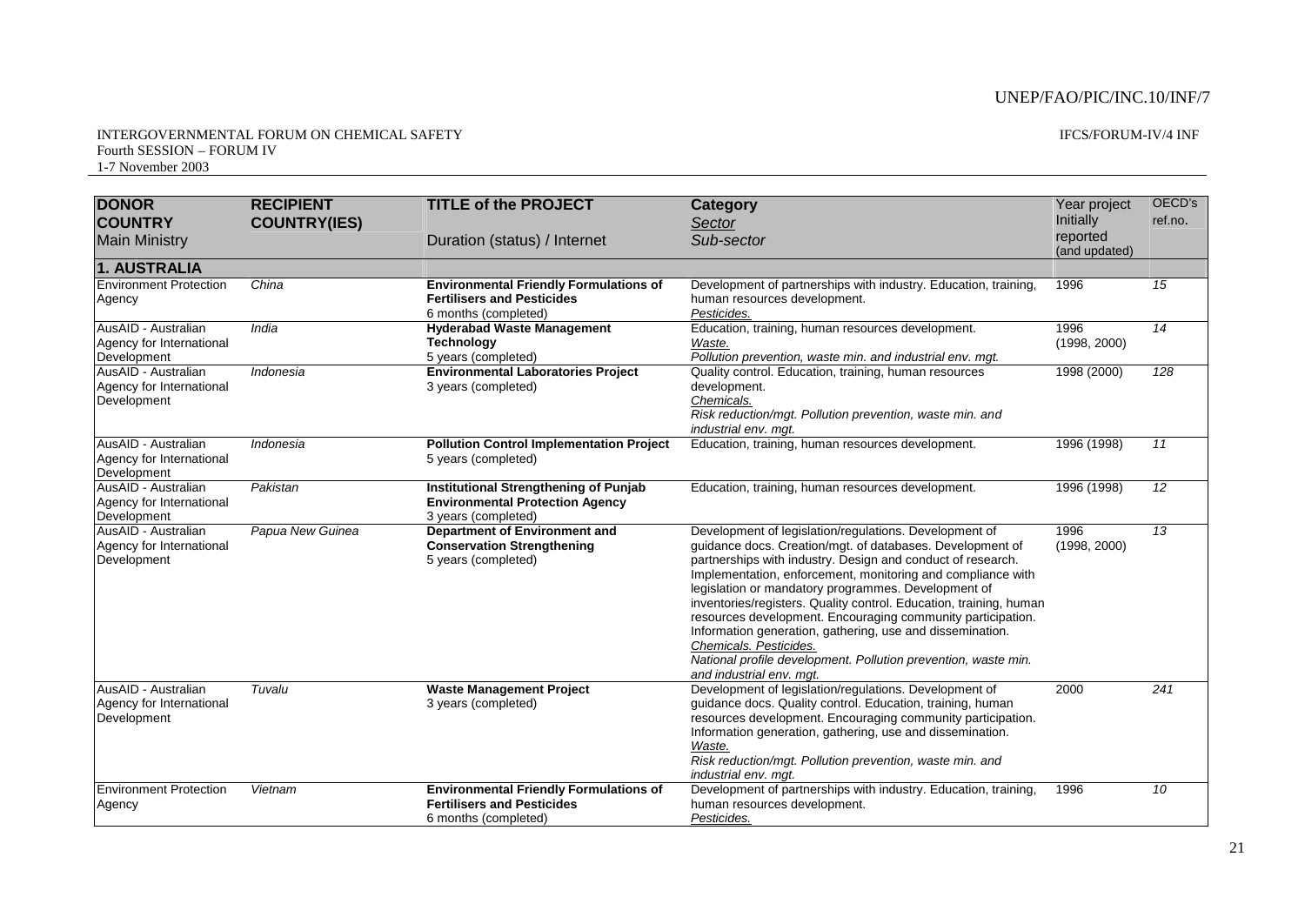| <b>DONOR</b><br><b>COUNTRY</b>                                                                      | <b>RECIPIENT</b><br><b>COUNTRY(IES)</b>                                                                                                                                                          | <b>TITLE of the PROJECT</b>                                                                                                                                                                                     | <b>Category</b><br>Sector                                                                                                                                                                                                                                                                                                                                                                                                                                                                                      | Year project<br>Initially<br>reported | OECD's<br>ref.no. |
|-----------------------------------------------------------------------------------------------------|--------------------------------------------------------------------------------------------------------------------------------------------------------------------------------------------------|-----------------------------------------------------------------------------------------------------------------------------------------------------------------------------------------------------------------|----------------------------------------------------------------------------------------------------------------------------------------------------------------------------------------------------------------------------------------------------------------------------------------------------------------------------------------------------------------------------------------------------------------------------------------------------------------------------------------------------------------|---------------------------------------|-------------------|
| <b>Main Ministry</b>                                                                                |                                                                                                                                                                                                  | Duration (status) / Internet                                                                                                                                                                                    | Sub-sector                                                                                                                                                                                                                                                                                                                                                                                                                                                                                                     | (and updated)                         |                   |
| AusAID - Australian<br>Agency for International<br>Development                                      | Cook Islands.<br><b>Federated States of</b><br>Micronesia,<br>Fiji,<br>Kiribati,<br>Marshall Islands,<br>Nauru,<br>Niuc,<br>Palau,<br>Samoa,<br>Solomon Islands,<br>Tonga,<br>Tuvalu,<br>Vanuatu | Pacific Waste Management POPs - phase 1<br>3 years (completed)                                                                                                                                                  | Development of legislation/regulations. Development of<br>guidance docs. Implementation, enforcement, monitoring and<br>compliance with legislation or mandatory programmes.<br>Development of inventories/registers. Education, training, human<br>resources development. Information generation, gathering, use<br>and dissemination.<br>Chemicals.<br>Testing. Safe production, use, control of emissions and disposal<br>of toxic substances. Pollution prevention, waste min. and<br>industrial env. mgt. | 1998 (2000)                           | 120               |
| <b>Environment Protection</b><br>Agency                                                             | Cook Islands,<br>Fidji,<br>Kiribati,<br>Papoua New Guinea,<br>Western Samoa,<br>Solomon Islands,<br>Tonga,<br>Vanuatu                                                                            | <b>UNITAR National Profiles Development</b><br>6 months (completed)                                                                                                                                             | Development of guidance docs.<br>Chemicals. Pesticides.<br>National profile development.                                                                                                                                                                                                                                                                                                                                                                                                                       | 1996                                  | $\mathbf{1}$      |
| <b>Environment Protection</b><br>Agency                                                             | Asia (2 countries)                                                                                                                                                                               | <b>UNITAR National Profiles Development</b><br>6 months (completed)                                                                                                                                             | Development of guidance docs.<br>Chemicals. Pesticides.<br>National profile development.                                                                                                                                                                                                                                                                                                                                                                                                                       | 1996                                  | 96                |
| <b>Environment Protection</b><br>Agency                                                             | Asia Pacific Region Countries                                                                                                                                                                    | <b>Pollutant Release and Transfer Register</b><br>Workshop for the Asia Pacific Region<br>3 days (completed)                                                                                                    | Creation/mgt. of databases. Development of<br>inventories/registers. Education, training, human resources<br>development.<br>Chemicals.<br>Safe production, use, control of emissions and disposal of toxic<br>substances.                                                                                                                                                                                                                                                                                     | 1996                                  | 16                |
| Department of<br><b>Environment and Heritage</b>                                                    | South West Pacific Countries                                                                                                                                                                     | <b>Enhanced Chemicals Management</b><br><b>Capacity Through International</b><br><b>Conventions - A Southwest Pacific Region</b><br>Workshop<br>1 week (completed)                                              | Education, training, human resources development. Information<br>generation, gathering, use and dissemination.<br>Chemicals. Pesticides.<br>Import/export of substances. Risk reduction/mgt.                                                                                                                                                                                                                                                                                                                   | 2000                                  | 242               |
| 2. AUSTRIA                                                                                          |                                                                                                                                                                                                  |                                                                                                                                                                                                                 |                                                                                                                                                                                                                                                                                                                                                                                                                                                                                                                |                                       |                   |
| <b>Federal Ministry for</b><br>Foreign Affairs (MFA),<br><b>Austrian Development</b><br>Cooperation | Bulgaria                                                                                                                                                                                         | <b>Bilateral Support Programme of the</b><br>Austrian MFA for the Bulgarian Ministry of<br><b>Environment and Water</b><br>7 months (completed)<br>www.bmaa.gv.at/wirtschaft/index.html.en<br>www.ubavie.gv.at/ | Education, training, human resources development. Information<br>generation, gathering, use and dissemination.<br>Chemicals.<br>National profile development. Pollution prevention, waste min.<br>and industrial env. mgt.                                                                                                                                                                                                                                                                                     | 2003                                  | 327               |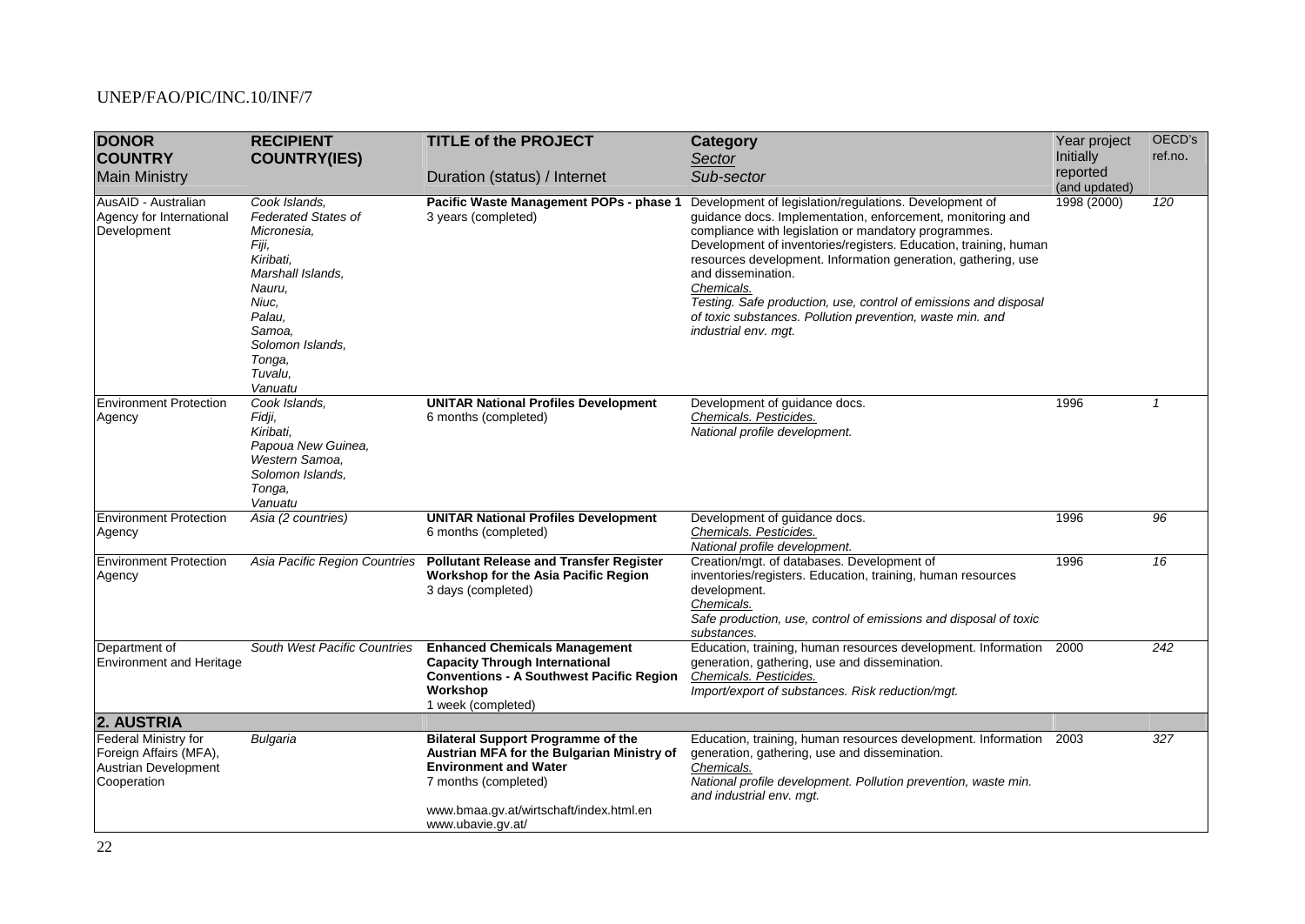#### INTERGOVERNMENTAL FORUM ON CHEMICAL SAFETY Fourth SESSION – FORUM IV 1-7 November 2003

#### IFCS/FORUM-IV/4 INF

| <b>DONOR</b><br><b>COUNTRY</b><br><b>Main Ministry</b>                                              | <b>RECIPIENT</b><br><b>COUNTRY(IES)</b>                                           | <b>TITLE of the PROJECT</b><br>Duration (status) / Internet                                                                                                                                                | Category<br>Sector<br>Sub-sector                                                                                                                                                                                                                                                  | Year project<br><b>Initially</b><br>reported<br>(and updated) | OECD's<br>ref.no. |
|-----------------------------------------------------------------------------------------------------|-----------------------------------------------------------------------------------|------------------------------------------------------------------------------------------------------------------------------------------------------------------------------------------------------------|-----------------------------------------------------------------------------------------------------------------------------------------------------------------------------------------------------------------------------------------------------------------------------------|---------------------------------------------------------------|-------------------|
| <b>Federal Ministry for</b><br>Foreign Affairs (MFA),<br><b>Austrian Development</b><br>Cooperation | Nicaragua                                                                         | <b>Promotion of Environmental Protection</b><br>Programme<br>4 years (ongoing)<br>www.bmaa.gv.at/wirtschaft/index.html.en                                                                                  | Development of partnerships with industry. Education, training,<br>human resources development. Awareness raising.<br>Chemicals.<br>Safe production, use, control of emissions and disposal of toxic<br>substances. Pollution prevention, waste min. and industrial env.<br>mgt.  | 2003                                                          | 328               |
| <b>Federal Ministry for</b><br>Foreign Affairs (MFA),<br><b>Austrian Development</b><br>Cooperation | Yugoslavia (Federal Republic<br>of)                                               | <b>Assistance from the Federal Environment</b><br><b>Agency to Environment Administration in</b><br>Serbia/Yugoslavia<br>2 years (ongoing)<br>www.bmaa.gv.at/wirtschaft/index.html.en<br>www.ubavie.gv.at/ | Education, training, human resources development. Information<br>generation, gathering, use and dissemination.<br>Chemicals.<br>National profile development.                                                                                                                     | 2003                                                          | 326               |
| Federal Ministry for<br>Foreign Affairs (MFA),<br><b>Austrian Development</b><br>Cooperation        | Cuba.<br>Lebanon,<br>Nicaragua,<br>Russian Federation,<br>South Africa.<br>Uqanda | Support to the UNIDO Programme for<br><b>National Cleaner Production Centres</b><br>(NCPC)<br>4 years (ongoing)<br>www.bmaa.gv.at/wirtschaft/index.html.en                                                 | Development of legislation/regulations. Development of<br>guidance docs. Development of partnerships with industry.<br>Chemicals.<br>Safe production, use, control of emissions and disposal of toxic<br>substances. Pollution prevention, waste min. and industrial env.<br>mgt. | 2003                                                          | 329               |
| <b>Federation of Chemical</b><br>Industries                                                         | No name                                                                           | <b>Chemical Transport Safety (Yearly</b><br>conference)<br>1 day per year                                                                                                                                  | Chemicals.                                                                                                                                                                                                                                                                        | 1998                                                          | 125               |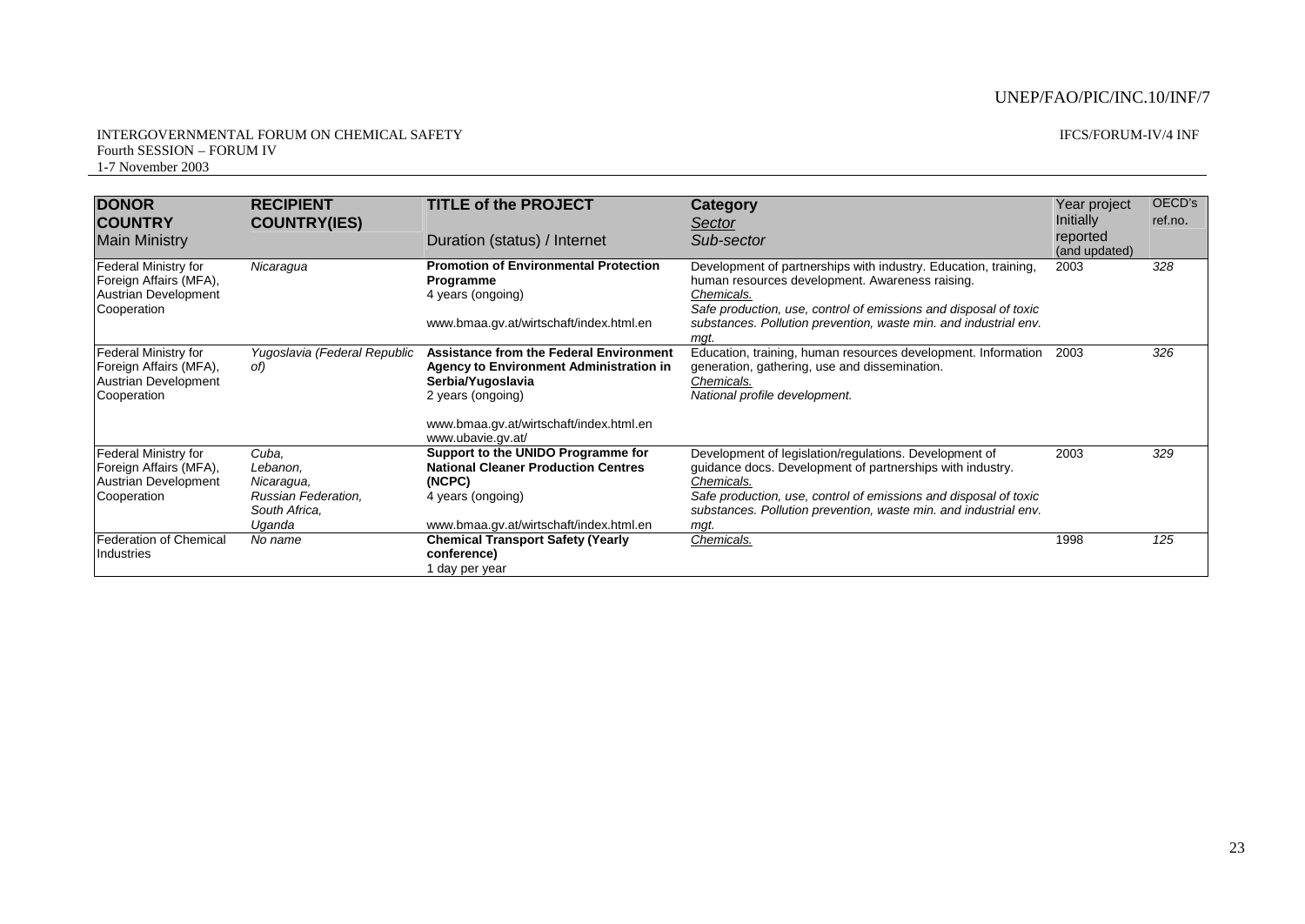| 3. BELGIUM                                                                           |                                                                |                                                                                                                                                                                            |                                                                                                                                                                                                                                                                                                                             |             |                  |
|--------------------------------------------------------------------------------------|----------------------------------------------------------------|--------------------------------------------------------------------------------------------------------------------------------------------------------------------------------------------|-----------------------------------------------------------------------------------------------------------------------------------------------------------------------------------------------------------------------------------------------------------------------------------------------------------------------------|-------------|------------------|
| Ministère de l'Emploi et du Morocco<br>Travail                                       |                                                                | Cooperation in the Areas of Employment,<br><b>Work and Equal Opportunities</b>                                                                                                             | Education, training, human resources development. Training for<br>labour inspectors.<br>Manufacturing.<br>Pollution prevention, waste min. and industrial env. mgt.                                                                                                                                                         | 2003        | 330              |
| Ministère de la<br>Coopération au<br>Développement                                   | Senegal                                                        | <b>Workshop on Facilitation and</b><br>Implementation on the PIC Procedure for<br><b>Certain Hazardous Chemicals and</b><br><b>Pesticides in International Trade</b><br>4 days (completed) | Development of legislation/regulations. Development of<br>guidance docs. Implementation, enforcement, monitoring and<br>compliance with legislation or mandatory programmes.<br>Information generation, gathering, use and dissemination.<br>Chemicals. Pesticides.<br>Pesticide registration. Import/export of substances. | 2000 (2003) | 243              |
| Ministère de l'Emploi et du Albania,<br>Travail                                      | Bulgaria,<br>Poland,<br>Romania                                | <b>Bilateral Social Cooperation on</b><br><b>Occupational Health and Safety</b>                                                                                                            | Education, training, human resources development.<br>Encouraging community participation.<br>Chemicals. Asbestos.<br>Hazard/risk assessment. Risk reduction/mqt.                                                                                                                                                            | 1998        | 130              |
| Ministère de l'Emploi et du<br>Travail                                               | Benin,<br>Burkina Faso.<br>Central Africa,<br>Guinea.<br>Niger | Training of (factory) Inspectors<br>Permanent                                                                                                                                              | Education, training, human resources development. Inspection<br>of health and safety at the workplace.<br>Chemicals. Pesticides.<br>GLP.                                                                                                                                                                                    | 1996        | $\overline{2}$   |
| Ministère des Affaires<br>Sociales, de la Santé<br>Publique et de<br>l'Environnement | No name                                                        | <b>Chemical Safety</b>                                                                                                                                                                     | Development of guidance docs. Creation/mgt. of databases.<br>Design and conduct of research. Education, training, human<br>resources development.<br>Chemicals.<br>Testing. Hazard/risk communication. Import/export of<br>substances.                                                                                      | 1996        | 18               |
| 4. CANADA                                                                            |                                                                |                                                                                                                                                                                            |                                                                                                                                                                                                                                                                                                                             |             |                  |
| International Development Argentina<br><b>Research Centre</b>                        |                                                                | <b>Ecosystem Strategy for Water Quality</b><br>Monitoring at the Municipal Level (LAC)<br>1 year (completed)                                                                               | Design and conduct of research. Quality control. Encouraging<br>community participation.<br>Chemicals. Pesticides.<br>Testing. Hazard/risk assessment. GLP.                                                                                                                                                                 | 2000        | 254              |
| International Development Argentina<br><b>Research Centre</b>                        |                                                                | <b>Integrated Approaches to Safe Drinking</b><br><b>Water Quality - WaterTox</b><br>1 year (completed)                                                                                     | Design and conduct of research. Quality control. Encouraging<br>community participation.<br>Chemicals. Pesticides.<br>Testing. GLP.                                                                                                                                                                                         | 1998        | 230              |
| Natural Resources<br>Canada                                                          | Argentina                                                      | <b>Technology Transfer in the Minerals</b><br><b>Sector</b><br>2 years (completed)                                                                                                         | Establishment of an environmental laboratory.<br>Minerals.                                                                                                                                                                                                                                                                  | 1996        | 82               |
| CIDA - Canadian<br>International Development<br>Agency                               | Bangladesh                                                     | Institutional Linkages II - Bangladesh<br>University of Engineering and Technology<br>and University of Alberta<br>5.3 years (completed)                                                   | Education, training, human resources development.                                                                                                                                                                                                                                                                           | 1998        | $\overline{216}$ |
| CIDA - Canadian<br>International Development<br>Agency                               | Bangladesh                                                     | <b>Environmental Management Project</b><br>6.4 years (ongoing)                                                                                                                             | Implementation, enforcement, monitoring and compliance with<br>legislation or mandatory programmes. Education, training,<br>human resources development.                                                                                                                                                                    | 1998        | 221              |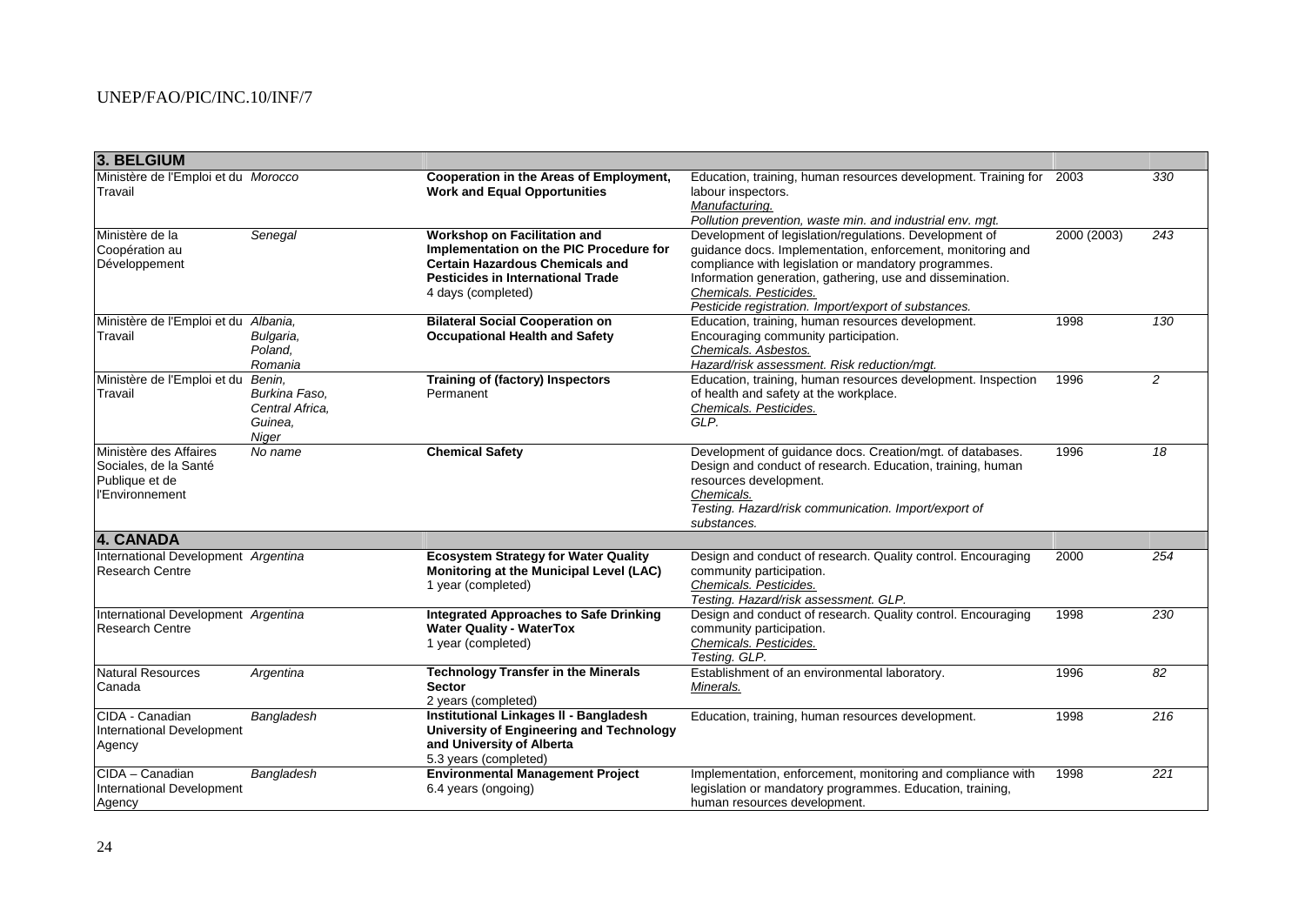#### INTERGOVERNMENTAL FORUM ON CHEMICAL SAFETY Fourth SESSION – FORUM IV 1-7 November 2003

#### IFCS/FORUM-IV/4 INF

| <b>ICIDA – Canadian</b><br>International Development<br>Agency | <b>Brazil</b> | <b>Institutional Development Training</b><br>4.6 years (completed)                                                                                                                                      | Education, training, human resources development.                                                                                                                                                                                                        | 1998 | 214              |
|----------------------------------------------------------------|---------------|---------------------------------------------------------------------------------------------------------------------------------------------------------------------------------------------------------|----------------------------------------------------------------------------------------------------------------------------------------------------------------------------------------------------------------------------------------------------------|------|------------------|
| CIDA - Canadian<br>International Development<br>Agency         | Brazil        | 6 years (completed)                                                                                                                                                                                     | Canada-Brazil Technology Transfer Project Education, training, human resources development.                                                                                                                                                              | 1998 | 211              |
| CIDA - Canadian<br>International Development<br>Agency         | Brazil        | <b>Environmental Training in Brazilian</b><br><b>Industry</b><br>4.2 years (completed)                                                                                                                  | Education, training, human resources development.                                                                                                                                                                                                        | 1998 | 215              |
| International Development Brazil<br><b>Research Centre</b>     |               | <b>Tobacco Growing and Ecosystem Effects</b><br>2.5 years (completed)                                                                                                                                   | Education, training, human resources development. Research<br>capacity.<br>Pesticides.<br>Exposure analysis. Hazard/risk assessment. Pollution<br>prevention, waste min. and industrial env. Mgt. Human health.<br>Ecosystem approaches to human health. | 2003 | 342              |
| <b>Natural Resources</b><br>Canada                             | <b>Brazil</b> | <b>Co-operative Project for Sustainable</b><br>Development in the Minerals Sector<br>3 years (completed)                                                                                                | Establishment of an acid mine drainage program.<br>Minerals.                                                                                                                                                                                             | 1996 | $\overline{81}$  |
| CIDA - Canadian<br>International Development<br>Agency         | Chile         | Transfer of Technology to Improve the<br><b>Management and Use of Pesticides in</b><br>Chilean Agriculture (Part of the "Southern<br><b>Core Technology Transfer" project)</b><br>2.5 years (completed) | Pesticides.<br>Pollution prevention, waste min. and industrial env. mgt.                                                                                                                                                                                 | 1998 | $\overline{210}$ |
| CIDA - Canadian<br>International Development<br>Agency         | Chile         | <b>Management and Use of Pesticides</b><br>2.5 years (completed)                                                                                                                                        | Education, training, human resources development.<br>Pesticides.                                                                                                                                                                                         | 2000 | 253              |
| CIDA - Canadian<br>International Development<br>Agency         | Chile         | International Centre for Training and<br><b>Technology Transfer</b>                                                                                                                                     | Education, training, human resources development.                                                                                                                                                                                                        | 1998 | 212              |
| International Development Chile<br><b>Research Centre</b>      |               | <b>Ecosystem Strategy for Water Quality</b><br>Monitoring at the Municipal Level (LAC)<br>1 year (completed)                                                                                            | Design and conduct of research. Quality control. Encouraging<br>community participation.<br>Chemicals. Pesticides.<br>Testing. Hazard/risk assessment. GLP.                                                                                              | 2000 | 255              |
| International Development Chile<br><b>Research Centre</b>      |               | <b>Integrated Approaches to Safe Drinking</b><br><b>Water Quality - WaterTox</b><br>1 year (completed)                                                                                                  | Design and conduct of research. Quality control. Encouraging<br>community participation.<br>Chemicals. Pesticides.<br>Testing. Hazard/risk assessment. GLP.                                                                                              | 1998 | 231              |
| CIDA - Canadian<br>International Development<br>Agency         | China         | <b>China-Canada Cooperation in Cleaner</b><br><b>Production</b><br>6 years (completed)                                                                                                                  | Education, training, human resources development.<br>Safe production, use, control of emissions and disposal of toxic<br>substances.                                                                                                                     | 1998 | $\overline{217}$ |
| CIDA - Canadian<br>International Development<br>Agency         | China         | <b>Villages-Based Agricultural Management</b>                                                                                                                                                           | Education, training, human resources development.<br>Pesticides.                                                                                                                                                                                         | 2000 | 250              |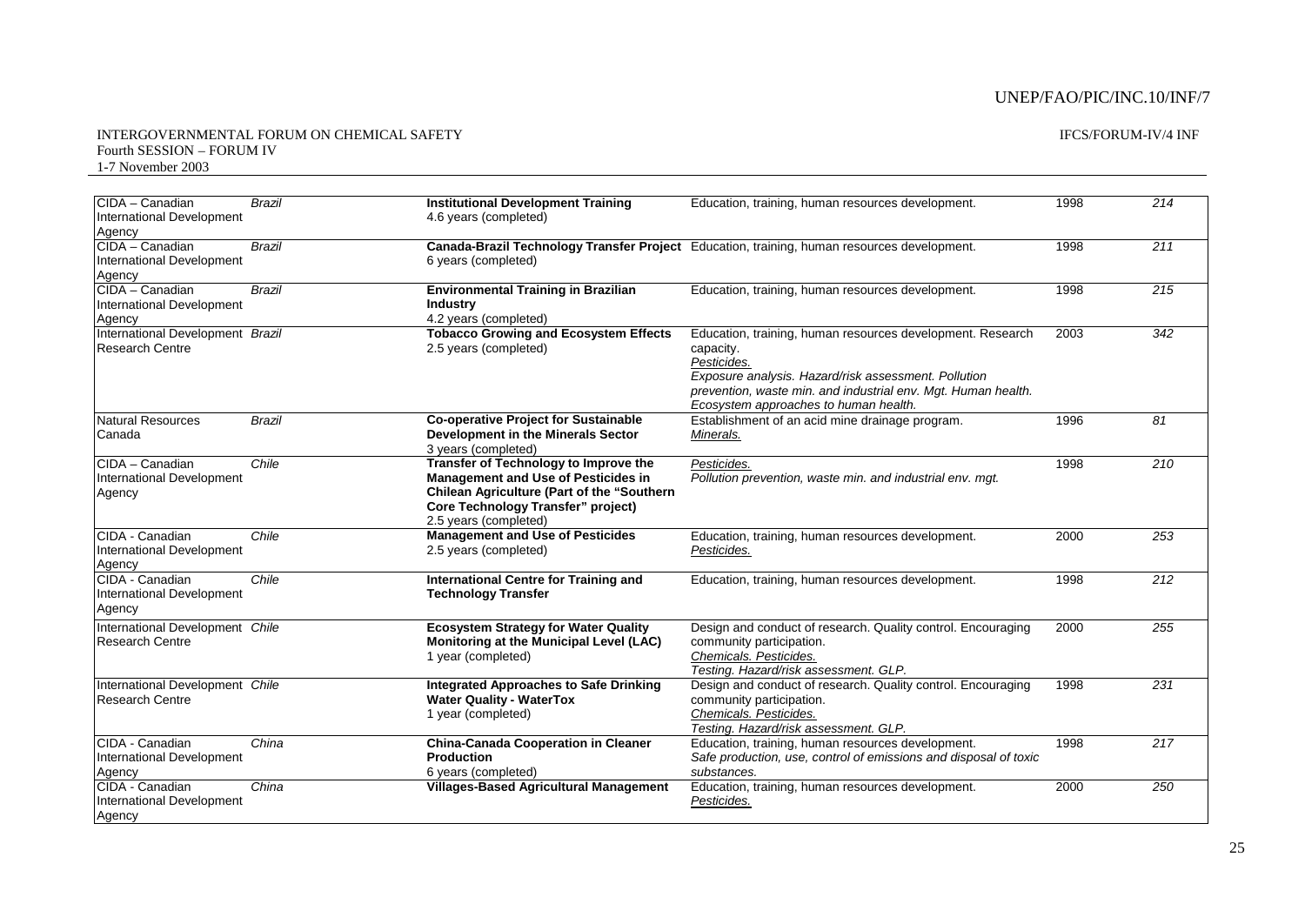| International Development Colombia<br><b>Research Centre</b>           |           | <b>Ecosystem Strategy for Water Quality</b><br>Monitoring at the Municipal Level (LAC)<br>1 year (completed)       | Design and conduct of research. Quality control. Encouraging<br>community participation.<br>Chemicals. Pesticides.<br>Testing. Hazard/risk assessment. GLP.                                                       | 2000        | 256              |
|------------------------------------------------------------------------|-----------|--------------------------------------------------------------------------------------------------------------------|-------------------------------------------------------------------------------------------------------------------------------------------------------------------------------------------------------------------|-------------|------------------|
| International Development Colombia<br><b>Research Centre</b>           |           | <b>Integrated Approaches to Safe Drinking</b><br><b>Water Quality - WaterTox</b><br>1 year (completed)             | Design and conduct of research. Quality control. Encouraging<br>community participation.<br>Chemicals. Pesticides.<br>Testing. Hazard/risk assessment. GLP.                                                       | 1998        | 232              |
| International Development Costa Rica<br><b>Research Centre</b>         |           | <b>Ecosystem Strategy for Water Quality</b><br>Monitoring at the Municipal Level (LAC)<br>1 year (completed)       | Design and conduct of research. Quality control. Encouraging<br>community participation.<br>Chemicals. Pesticides.<br>Testing. Hazard/risk assessment. GLP.                                                       | 2000        | 257              |
| International Development Costa Rica<br><b>Research Centre</b>         |           | <b>Integrated Approaches to Safe Drinking</b><br><b>Water Quality - WaterTox</b><br>1 year (completed)             | Design and conduct of research. Quality control. Encouraging<br>community participation.<br>Chemicals. Pesticides.<br>Hazard/risk assessment. GLP.                                                                | 1998        | 233              |
| CIDA - Canadian<br>International Development<br>Agency                 | Egypt     | On-Farm Water and Soil Management<br>Project (OWSOM)<br>8.5 years (ongoing)                                        | Education, training, human resources development.<br>Pesticides.                                                                                                                                                  | 1998        | 218              |
| CIDA - Canadian<br>International Development<br>Agency                 | Ghana     | Friends of the Earth - Global Partnership<br><b>Protect Ozone</b>                                                  | Education, training, human resources development.<br>Chemicals.<br>Pollution prevention, waste min. and industrial env. mgt.                                                                                      | 2000        | 252              |
| CIDA - Canadian<br>International Development<br>Agency                 | Guyana    | <b>GENCAPD: Mining Project</b><br>3.5 years (completed)                                                            | Education, training, human resources development.<br>Mines.                                                                                                                                                       | 2000        | 244              |
| CIDA - Canadian<br>International Development<br>Agency                 | Haiti     | <b>SRH</b> - Project of cooperation<br>6 months (completed)                                                        | Education, training, human resources development.<br>Pollution prevention, waste min. and industrial env. mgt.                                                                                                    | 2000        | 248              |
| CIDA - Canadian<br>International Development<br>Agency                 | India     | <b>India-Canada Environment Facility</b><br>7 years (completed)                                                    | Implementation, enforcement, monitoring and compliance with<br>legislation or mandatory programmes. Education, training,<br>human resources development.                                                          | 1998        | 222              |
| International Development India<br><b>Research Centre</b>              |           | <b>Integrated Approaches to Safe Drinking</b><br><b>Water Quality - WaterTox (Phase II)</b><br>3 years (completed) | Design and conduct of research. Quality control. Encouraging<br>community participation.<br>Chemicals. Pesticides.<br>Testing. Hazard/risk assessment. GLP.                                                       | 1998 (2000) | 234              |
| CIDA - Canadian<br>International Development<br>Agency                 | Indonesia | Phase 3<br>4.9 years (completed)                                                                                   | Environmental Management Development - Education, training, human resources development.                                                                                                                          | 1998        | 223              |
| International Development Israel (Palestine)<br><b>Research Centre</b> |           | <b>Environment and Public Health</b><br>2 years (completed)                                                        | Design and conduct of research. Encouraging community<br>participation. Information generation, gathering, use and<br>dissemination.<br>Chemicals. Pesticides.<br>Testing. Exposure analysis.                     | 1998        | $\overline{227}$ |
| International Development Ivory Coast<br><b>Research Centre</b>        |           | Quality of Human Health and of<br><b>Ecosystems in Buyo area</b><br>3 years (ongoing)                              | Education, training, human resources development. Research<br>capacity.<br>Testing. Exposure analysis. Hazard/risk assessment. GLP. Risk<br>reduction/mgt. Human health. Ecosystem approaches to human<br>health. | 2003        | 343              |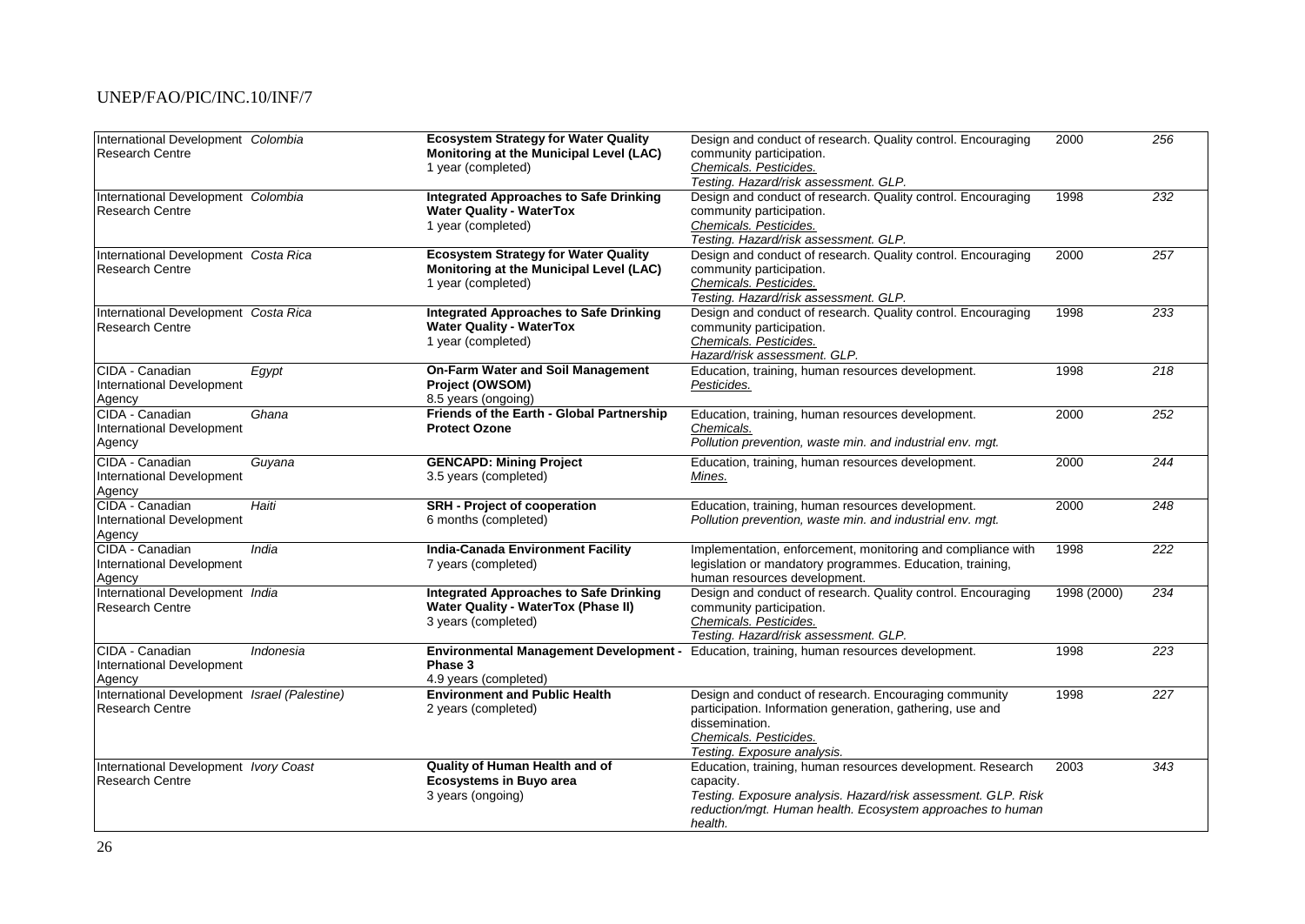#### IFCS/FORUM-IV/4 INF

#### INTERGOVERNMENTAL FORUM ON CHEMICAL SAFETY Fourth SESSION – FORUM IV 1-7 November 2003

| CIDA - Canadian<br><b>International Development</b><br>Agency | Jamaica    | <b>Green Fund Extension</b><br>5.5 years (ongoing)                                                             |                                                                                                                                                                                                                                                                                         | 2000 | 280 |
|---------------------------------------------------------------|------------|----------------------------------------------------------------------------------------------------------------|-----------------------------------------------------------------------------------------------------------------------------------------------------------------------------------------------------------------------------------------------------------------------------------------|------|-----|
| CIDA - Canadian<br>International Development<br>Agency        | Jamaica    | <b>Environmental Development Program</b>                                                                       | Development of legislation/regulations. Implementation,<br>enforcement, monitoring and compliance with legislation or<br>mandatory programmes. Education, training, human resources<br>development. Information generation, gathering, use and<br>dissemination.                        | 1998 | 220 |
| CIDA - Canadian<br>International Development<br>Agency        | Kazakhstan | <b>Locust Impact Minimization Project</b><br>2.3 years (completed)                                             | Education, training, human resources development. Develop<br>and test a new approach to pest management.<br>Pesticides.<br>Alternative technology to reduce and/or eliminate pesticide<br>usage.                                                                                        | 2003 | 348 |
| International Development Kenya<br><b>Research Centre</b>     |            | <b>East Africa Pesticide Network</b><br>8 years (completed)                                                    | Development of guidance docs. Design and conduct of research. 1998<br>Education, training, human resources development.<br>Encouraging community participation. Information generation,<br>gathering, use and dissemination.<br>Pesticides.<br>Testing. Exposure analysis. GLP.         |      | 225 |
| International Development Mexico<br><b>Research Centre</b>    |            | <b>Ecosystem Strategy for Water Quality</b><br>Monitoring at the Municipal Level (LAC)<br>1 year (completed)   | Design and conduct of research. Quality control. Encouraging<br>community participation.<br>Chemicals. Pesticides.<br>Testing. Hazard/risk assessment. GLP.                                                                                                                             | 2000 | 259 |
| International Development Mexico<br><b>Research Centre</b>    |            | <b>DDT and Malaria Control</b><br>3 years (completed)                                                          | Education, training, human resources development. Research<br>capacity.<br>Pesticides.<br>Hazard/risk assessment. Hazard/risk communication. Risk<br>reduction/mgt. Pollution prevention, waste min. and industrial<br>env. Mgt. Human health. Ecosystem approaches to human<br>health. | 2003 | 344 |
| International Development Mexico<br><b>Research Centre</b>    |            | <b>Integrated Approaches to Safe Drinking</b><br><b>Water Quality - WaterTox</b><br>1 year (completed)         | Design and conduct of research. Quality control. Encouraging<br>community participation.<br>Chemicals. Pesticides.<br>Testing. Hazard/risk assessment. GLP.                                                                                                                             | 1998 | 226 |
| International Development Morocco<br><b>Research Centre</b>   |            | <b>Regional IDRC / Ford Ecosystem</b><br>Approaches to Human Health Competition<br>- MENA<br>3 years (ongoing) | Education, training, human resources development. Research<br>capacity.<br>Pesticides.<br>Exposure analysis. Hazard/risk assessment. GLP. Pollution<br>prevention, waste min. and industrial env. mgt. Human health.<br>Ecosystem approaches to human health                            | 2003 | 345 |
| CIDA - Canadian<br>International Development<br>Agency        | Nigeria    | <b>Centre for Agrochemical Technology</b><br>2 years (completed)                                               | Education, training, human resources development.<br>Pesticides.                                                                                                                                                                                                                        | 1998 | 213 |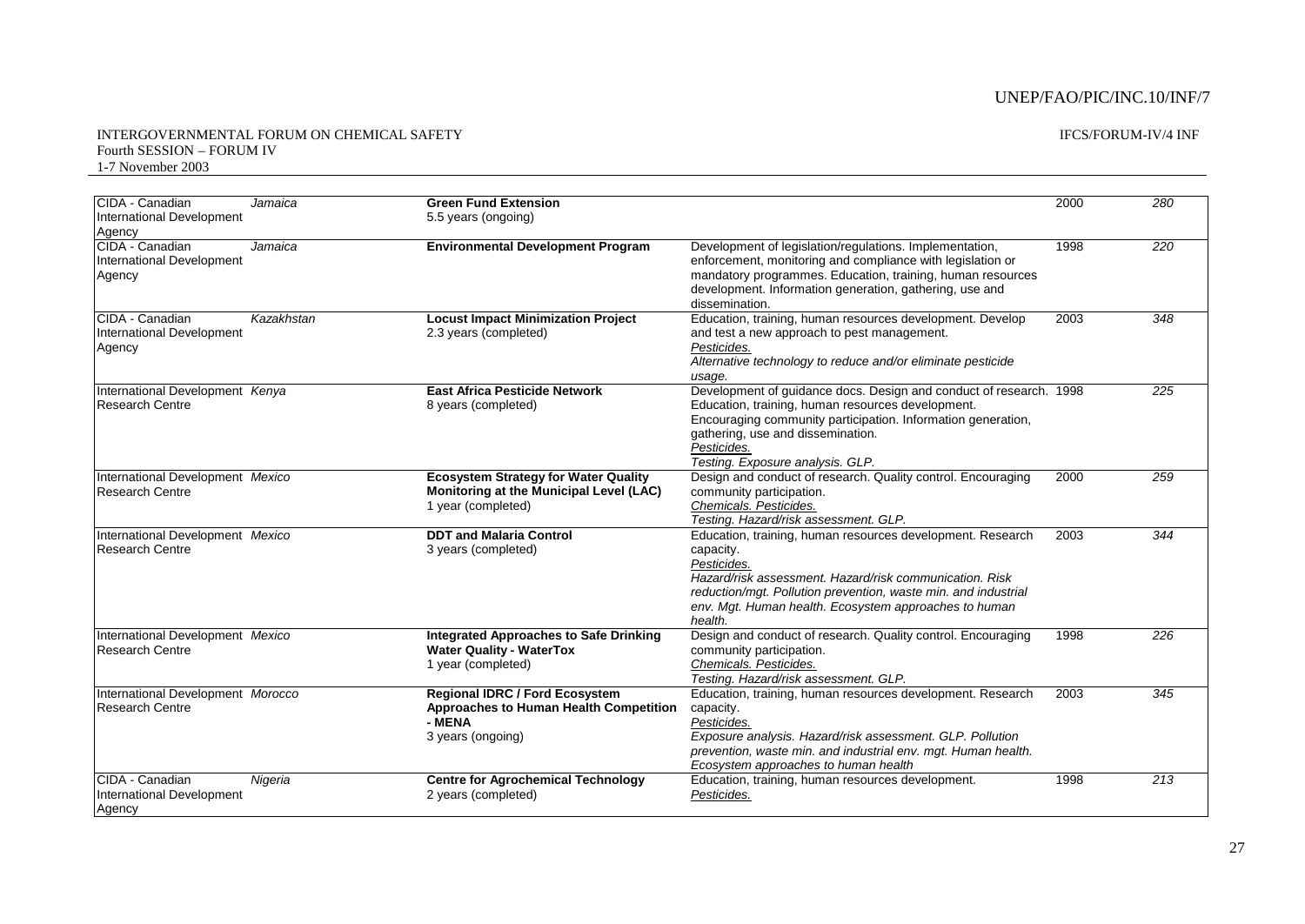| International Development<br>4.2 years (completed)<br>legislation or mandatory programmes. Education, training,<br>human resources development.<br>Agency<br>CIDA - Canadian<br>Peru<br><b>Mining/Environmental Reform Project</b><br>Development of guidance docs. Implementation, enforcement,<br>2003<br>350<br>International Development<br>5 years (completed)<br>monitoring and compliance with legislation or mandatory<br>programmes. Education, training, human resources<br>Agency<br>development.<br>Chemicals.<br>Safe production, use, control of emissions and disposal of toxic<br>substances. Pollution prevention, waste min. and industrial env.<br>mgt. Occupational health and safety.<br>CIDA - Canadian<br>Peru<br><b>Addressing Lead Contamination</b><br>Education, training, human resources development. Information<br>2003<br>347<br>International Development<br>generation, gathering, use and dissemination. Awareness<br>4 years (ongoing)<br>raising.<br>Agency<br>Chemicals.<br>Exposure analysis. Human health.<br>CIDA - Canadian<br><b>Russian Federation</b><br>Arctic Hydrocarbon Environmental Impact<br>Quality control. Education, training, human resources<br>1998 (2000)<br>219<br>development.<br>International Development<br>Agency<br>International Development Sri Lanka<br><b>CG-Agro-ecosystem Management for</b><br>2003<br>346<br>Education, training, human resources development. Research<br>Human Health in the Uda Walawe Irrigation capacity.<br><b>Research Centre</b><br>Pesticides.<br><b>Scheme</b><br>Exposure analysis. Hazard/risk assessment. Risk reduction/mgt.<br>3.5 years (completed)<br>Pollution prevention, waste min. and industrial env. mgt. Human<br>health. Ecosystem approaches to human health.<br>CIDA - Canadian<br>Education, training, human resources development.<br>2000<br>$\overline{324}$<br>Tanzania<br><b>Environmental Inititatives</b><br>International Development<br>3 years (completed)<br>Agency<br>International Development Tanzania<br><b>East Africa Pesticide Network</b><br>Design and conduct of research. Education, training, human<br>1998<br>228<br><b>Research Centre</b><br>resources development. Encouraging community participation.<br>8 years (completed)<br>Information generation, gathering, use and dissemination.<br>Pesticides.<br>Testing. Exposure analysis. GLP.<br><b>Norwest Soil Research</b><br>Development of partnerships with industry. Education, training,<br>251<br>CIDA - Canadian<br>Thailand<br>2000<br>International Development<br>human resources development.<br>Pesticides.<br>Agency<br>International Development Ukraine<br><b>Integrated Approaches to Safe Drinking</b><br>Design and conduct of research. Quality control. Encouraging<br>1998<br>229<br><b>Water Quality - WaterTox</b><br><b>Research Centre</b><br>community participation.<br>Chemicals. Pesticides.<br>1 year (completed)<br>Testing. GLP. Hazard/risk communication.<br>CIDA - Canadian<br>Design and conduct of research.<br>2003<br>349<br>Vietnam<br>Methodology and Technology for UXO<br>(unexploded bomb and mines) Clearance<br>International Development<br>Chemicals.<br>2.5 years (ongoing)<br>Obsolete chemicals & pesticides. Site remediation.<br>Agency<br>CIDA - Canadian<br><b>Southern Cone Technology Transfer</b><br>1998<br>208<br>Argentina,<br>Education, training, human resources development.<br>International Development Brazil,<br>Project<br>Chile,<br>5 years (completed)<br>Agency<br>Colombia,<br>Uruguay | CIDA - Canadian | Pakistan | <b>Environment Program</b> | Implementation, enforcement, monitoring and compliance with | 1998 | 224 |
|------------------------------------------------------------------------------------------------------------------------------------------------------------------------------------------------------------------------------------------------------------------------------------------------------------------------------------------------------------------------------------------------------------------------------------------------------------------------------------------------------------------------------------------------------------------------------------------------------------------------------------------------------------------------------------------------------------------------------------------------------------------------------------------------------------------------------------------------------------------------------------------------------------------------------------------------------------------------------------------------------------------------------------------------------------------------------------------------------------------------------------------------------------------------------------------------------------------------------------------------------------------------------------------------------------------------------------------------------------------------------------------------------------------------------------------------------------------------------------------------------------------------------------------------------------------------------------------------------------------------------------------------------------------------------------------------------------------------------------------------------------------------------------------------------------------------------------------------------------------------------------------------------------------------------------------------------------------------------------------------------------------------------------------------------------------------------------------------------------------------------------------------------------------------------------------------------------------------------------------------------------------------------------------------------------------------------------------------------------------------------------------------------------------------------------------------------------------------------------------------------------------------------------------------------------------------------------------------------------------------------------------------------------------------------------------------------------------------------------------------------------------------------------------------------------------------------------------------------------------------------------------------------------------------------------------------------------------------------------------------------------------------------------------------------------------------------------------------------------------------------------------------------------------------------------------------------------------------------------------------------------------------------------------------------------------------------------------------------------------------------------------------------------------------------------------------------------------------------------------------------------------------------------------------------------------------|-----------------|----------|----------------------------|-------------------------------------------------------------|------|-----|
|                                                                                                                                                                                                                                                                                                                                                                                                                                                                                                                                                                                                                                                                                                                                                                                                                                                                                                                                                                                                                                                                                                                                                                                                                                                                                                                                                                                                                                                                                                                                                                                                                                                                                                                                                                                                                                                                                                                                                                                                                                                                                                                                                                                                                                                                                                                                                                                                                                                                                                                                                                                                                                                                                                                                                                                                                                                                                                                                                                                                                                                                                                                                                                                                                                                                                                                                                                                                                                                                                                                                                                        |                 |          |                            |                                                             |      |     |
|                                                                                                                                                                                                                                                                                                                                                                                                                                                                                                                                                                                                                                                                                                                                                                                                                                                                                                                                                                                                                                                                                                                                                                                                                                                                                                                                                                                                                                                                                                                                                                                                                                                                                                                                                                                                                                                                                                                                                                                                                                                                                                                                                                                                                                                                                                                                                                                                                                                                                                                                                                                                                                                                                                                                                                                                                                                                                                                                                                                                                                                                                                                                                                                                                                                                                                                                                                                                                                                                                                                                                                        |                 |          |                            |                                                             |      |     |
|                                                                                                                                                                                                                                                                                                                                                                                                                                                                                                                                                                                                                                                                                                                                                                                                                                                                                                                                                                                                                                                                                                                                                                                                                                                                                                                                                                                                                                                                                                                                                                                                                                                                                                                                                                                                                                                                                                                                                                                                                                                                                                                                                                                                                                                                                                                                                                                                                                                                                                                                                                                                                                                                                                                                                                                                                                                                                                                                                                                                                                                                                                                                                                                                                                                                                                                                                                                                                                                                                                                                                                        |                 |          |                            |                                                             |      |     |
|                                                                                                                                                                                                                                                                                                                                                                                                                                                                                                                                                                                                                                                                                                                                                                                                                                                                                                                                                                                                                                                                                                                                                                                                                                                                                                                                                                                                                                                                                                                                                                                                                                                                                                                                                                                                                                                                                                                                                                                                                                                                                                                                                                                                                                                                                                                                                                                                                                                                                                                                                                                                                                                                                                                                                                                                                                                                                                                                                                                                                                                                                                                                                                                                                                                                                                                                                                                                                                                                                                                                                                        |                 |          |                            |                                                             |      |     |
|                                                                                                                                                                                                                                                                                                                                                                                                                                                                                                                                                                                                                                                                                                                                                                                                                                                                                                                                                                                                                                                                                                                                                                                                                                                                                                                                                                                                                                                                                                                                                                                                                                                                                                                                                                                                                                                                                                                                                                                                                                                                                                                                                                                                                                                                                                                                                                                                                                                                                                                                                                                                                                                                                                                                                                                                                                                                                                                                                                                                                                                                                                                                                                                                                                                                                                                                                                                                                                                                                                                                                                        |                 |          |                            |                                                             |      |     |
|                                                                                                                                                                                                                                                                                                                                                                                                                                                                                                                                                                                                                                                                                                                                                                                                                                                                                                                                                                                                                                                                                                                                                                                                                                                                                                                                                                                                                                                                                                                                                                                                                                                                                                                                                                                                                                                                                                                                                                                                                                                                                                                                                                                                                                                                                                                                                                                                                                                                                                                                                                                                                                                                                                                                                                                                                                                                                                                                                                                                                                                                                                                                                                                                                                                                                                                                                                                                                                                                                                                                                                        |                 |          |                            |                                                             |      |     |
|                                                                                                                                                                                                                                                                                                                                                                                                                                                                                                                                                                                                                                                                                                                                                                                                                                                                                                                                                                                                                                                                                                                                                                                                                                                                                                                                                                                                                                                                                                                                                                                                                                                                                                                                                                                                                                                                                                                                                                                                                                                                                                                                                                                                                                                                                                                                                                                                                                                                                                                                                                                                                                                                                                                                                                                                                                                                                                                                                                                                                                                                                                                                                                                                                                                                                                                                                                                                                                                                                                                                                                        |                 |          |                            |                                                             |      |     |
|                                                                                                                                                                                                                                                                                                                                                                                                                                                                                                                                                                                                                                                                                                                                                                                                                                                                                                                                                                                                                                                                                                                                                                                                                                                                                                                                                                                                                                                                                                                                                                                                                                                                                                                                                                                                                                                                                                                                                                                                                                                                                                                                                                                                                                                                                                                                                                                                                                                                                                                                                                                                                                                                                                                                                                                                                                                                                                                                                                                                                                                                                                                                                                                                                                                                                                                                                                                                                                                                                                                                                                        |                 |          |                            |                                                             |      |     |
|                                                                                                                                                                                                                                                                                                                                                                                                                                                                                                                                                                                                                                                                                                                                                                                                                                                                                                                                                                                                                                                                                                                                                                                                                                                                                                                                                                                                                                                                                                                                                                                                                                                                                                                                                                                                                                                                                                                                                                                                                                                                                                                                                                                                                                                                                                                                                                                                                                                                                                                                                                                                                                                                                                                                                                                                                                                                                                                                                                                                                                                                                                                                                                                                                                                                                                                                                                                                                                                                                                                                                                        |                 |          |                            |                                                             |      |     |
|                                                                                                                                                                                                                                                                                                                                                                                                                                                                                                                                                                                                                                                                                                                                                                                                                                                                                                                                                                                                                                                                                                                                                                                                                                                                                                                                                                                                                                                                                                                                                                                                                                                                                                                                                                                                                                                                                                                                                                                                                                                                                                                                                                                                                                                                                                                                                                                                                                                                                                                                                                                                                                                                                                                                                                                                                                                                                                                                                                                                                                                                                                                                                                                                                                                                                                                                                                                                                                                                                                                                                                        |                 |          |                            |                                                             |      |     |
|                                                                                                                                                                                                                                                                                                                                                                                                                                                                                                                                                                                                                                                                                                                                                                                                                                                                                                                                                                                                                                                                                                                                                                                                                                                                                                                                                                                                                                                                                                                                                                                                                                                                                                                                                                                                                                                                                                                                                                                                                                                                                                                                                                                                                                                                                                                                                                                                                                                                                                                                                                                                                                                                                                                                                                                                                                                                                                                                                                                                                                                                                                                                                                                                                                                                                                                                                                                                                                                                                                                                                                        |                 |          |                            |                                                             |      |     |
|                                                                                                                                                                                                                                                                                                                                                                                                                                                                                                                                                                                                                                                                                                                                                                                                                                                                                                                                                                                                                                                                                                                                                                                                                                                                                                                                                                                                                                                                                                                                                                                                                                                                                                                                                                                                                                                                                                                                                                                                                                                                                                                                                                                                                                                                                                                                                                                                                                                                                                                                                                                                                                                                                                                                                                                                                                                                                                                                                                                                                                                                                                                                                                                                                                                                                                                                                                                                                                                                                                                                                                        |                 |          |                            |                                                             |      |     |
|                                                                                                                                                                                                                                                                                                                                                                                                                                                                                                                                                                                                                                                                                                                                                                                                                                                                                                                                                                                                                                                                                                                                                                                                                                                                                                                                                                                                                                                                                                                                                                                                                                                                                                                                                                                                                                                                                                                                                                                                                                                                                                                                                                                                                                                                                                                                                                                                                                                                                                                                                                                                                                                                                                                                                                                                                                                                                                                                                                                                                                                                                                                                                                                                                                                                                                                                                                                                                                                                                                                                                                        |                 |          |                            |                                                             |      |     |
|                                                                                                                                                                                                                                                                                                                                                                                                                                                                                                                                                                                                                                                                                                                                                                                                                                                                                                                                                                                                                                                                                                                                                                                                                                                                                                                                                                                                                                                                                                                                                                                                                                                                                                                                                                                                                                                                                                                                                                                                                                                                                                                                                                                                                                                                                                                                                                                                                                                                                                                                                                                                                                                                                                                                                                                                                                                                                                                                                                                                                                                                                                                                                                                                                                                                                                                                                                                                                                                                                                                                                                        |                 |          |                            |                                                             |      |     |
|                                                                                                                                                                                                                                                                                                                                                                                                                                                                                                                                                                                                                                                                                                                                                                                                                                                                                                                                                                                                                                                                                                                                                                                                                                                                                                                                                                                                                                                                                                                                                                                                                                                                                                                                                                                                                                                                                                                                                                                                                                                                                                                                                                                                                                                                                                                                                                                                                                                                                                                                                                                                                                                                                                                                                                                                                                                                                                                                                                                                                                                                                                                                                                                                                                                                                                                                                                                                                                                                                                                                                                        |                 |          |                            |                                                             |      |     |
|                                                                                                                                                                                                                                                                                                                                                                                                                                                                                                                                                                                                                                                                                                                                                                                                                                                                                                                                                                                                                                                                                                                                                                                                                                                                                                                                                                                                                                                                                                                                                                                                                                                                                                                                                                                                                                                                                                                                                                                                                                                                                                                                                                                                                                                                                                                                                                                                                                                                                                                                                                                                                                                                                                                                                                                                                                                                                                                                                                                                                                                                                                                                                                                                                                                                                                                                                                                                                                                                                                                                                                        |                 |          |                            |                                                             |      |     |
|                                                                                                                                                                                                                                                                                                                                                                                                                                                                                                                                                                                                                                                                                                                                                                                                                                                                                                                                                                                                                                                                                                                                                                                                                                                                                                                                                                                                                                                                                                                                                                                                                                                                                                                                                                                                                                                                                                                                                                                                                                                                                                                                                                                                                                                                                                                                                                                                                                                                                                                                                                                                                                                                                                                                                                                                                                                                                                                                                                                                                                                                                                                                                                                                                                                                                                                                                                                                                                                                                                                                                                        |                 |          |                            |                                                             |      |     |
|                                                                                                                                                                                                                                                                                                                                                                                                                                                                                                                                                                                                                                                                                                                                                                                                                                                                                                                                                                                                                                                                                                                                                                                                                                                                                                                                                                                                                                                                                                                                                                                                                                                                                                                                                                                                                                                                                                                                                                                                                                                                                                                                                                                                                                                                                                                                                                                                                                                                                                                                                                                                                                                                                                                                                                                                                                                                                                                                                                                                                                                                                                                                                                                                                                                                                                                                                                                                                                                                                                                                                                        |                 |          |                            |                                                             |      |     |
|                                                                                                                                                                                                                                                                                                                                                                                                                                                                                                                                                                                                                                                                                                                                                                                                                                                                                                                                                                                                                                                                                                                                                                                                                                                                                                                                                                                                                                                                                                                                                                                                                                                                                                                                                                                                                                                                                                                                                                                                                                                                                                                                                                                                                                                                                                                                                                                                                                                                                                                                                                                                                                                                                                                                                                                                                                                                                                                                                                                                                                                                                                                                                                                                                                                                                                                                                                                                                                                                                                                                                                        |                 |          |                            |                                                             |      |     |
|                                                                                                                                                                                                                                                                                                                                                                                                                                                                                                                                                                                                                                                                                                                                                                                                                                                                                                                                                                                                                                                                                                                                                                                                                                                                                                                                                                                                                                                                                                                                                                                                                                                                                                                                                                                                                                                                                                                                                                                                                                                                                                                                                                                                                                                                                                                                                                                                                                                                                                                                                                                                                                                                                                                                                                                                                                                                                                                                                                                                                                                                                                                                                                                                                                                                                                                                                                                                                                                                                                                                                                        |                 |          |                            |                                                             |      |     |
|                                                                                                                                                                                                                                                                                                                                                                                                                                                                                                                                                                                                                                                                                                                                                                                                                                                                                                                                                                                                                                                                                                                                                                                                                                                                                                                                                                                                                                                                                                                                                                                                                                                                                                                                                                                                                                                                                                                                                                                                                                                                                                                                                                                                                                                                                                                                                                                                                                                                                                                                                                                                                                                                                                                                                                                                                                                                                                                                                                                                                                                                                                                                                                                                                                                                                                                                                                                                                                                                                                                                                                        |                 |          |                            |                                                             |      |     |
|                                                                                                                                                                                                                                                                                                                                                                                                                                                                                                                                                                                                                                                                                                                                                                                                                                                                                                                                                                                                                                                                                                                                                                                                                                                                                                                                                                                                                                                                                                                                                                                                                                                                                                                                                                                                                                                                                                                                                                                                                                                                                                                                                                                                                                                                                                                                                                                                                                                                                                                                                                                                                                                                                                                                                                                                                                                                                                                                                                                                                                                                                                                                                                                                                                                                                                                                                                                                                                                                                                                                                                        |                 |          |                            |                                                             |      |     |
|                                                                                                                                                                                                                                                                                                                                                                                                                                                                                                                                                                                                                                                                                                                                                                                                                                                                                                                                                                                                                                                                                                                                                                                                                                                                                                                                                                                                                                                                                                                                                                                                                                                                                                                                                                                                                                                                                                                                                                                                                                                                                                                                                                                                                                                                                                                                                                                                                                                                                                                                                                                                                                                                                                                                                                                                                                                                                                                                                                                                                                                                                                                                                                                                                                                                                                                                                                                                                                                                                                                                                                        |                 |          |                            |                                                             |      |     |
|                                                                                                                                                                                                                                                                                                                                                                                                                                                                                                                                                                                                                                                                                                                                                                                                                                                                                                                                                                                                                                                                                                                                                                                                                                                                                                                                                                                                                                                                                                                                                                                                                                                                                                                                                                                                                                                                                                                                                                                                                                                                                                                                                                                                                                                                                                                                                                                                                                                                                                                                                                                                                                                                                                                                                                                                                                                                                                                                                                                                                                                                                                                                                                                                                                                                                                                                                                                                                                                                                                                                                                        |                 |          |                            |                                                             |      |     |
|                                                                                                                                                                                                                                                                                                                                                                                                                                                                                                                                                                                                                                                                                                                                                                                                                                                                                                                                                                                                                                                                                                                                                                                                                                                                                                                                                                                                                                                                                                                                                                                                                                                                                                                                                                                                                                                                                                                                                                                                                                                                                                                                                                                                                                                                                                                                                                                                                                                                                                                                                                                                                                                                                                                                                                                                                                                                                                                                                                                                                                                                                                                                                                                                                                                                                                                                                                                                                                                                                                                                                                        |                 |          |                            |                                                             |      |     |
|                                                                                                                                                                                                                                                                                                                                                                                                                                                                                                                                                                                                                                                                                                                                                                                                                                                                                                                                                                                                                                                                                                                                                                                                                                                                                                                                                                                                                                                                                                                                                                                                                                                                                                                                                                                                                                                                                                                                                                                                                                                                                                                                                                                                                                                                                                                                                                                                                                                                                                                                                                                                                                                                                                                                                                                                                                                                                                                                                                                                                                                                                                                                                                                                                                                                                                                                                                                                                                                                                                                                                                        |                 |          |                            |                                                             |      |     |
|                                                                                                                                                                                                                                                                                                                                                                                                                                                                                                                                                                                                                                                                                                                                                                                                                                                                                                                                                                                                                                                                                                                                                                                                                                                                                                                                                                                                                                                                                                                                                                                                                                                                                                                                                                                                                                                                                                                                                                                                                                                                                                                                                                                                                                                                                                                                                                                                                                                                                                                                                                                                                                                                                                                                                                                                                                                                                                                                                                                                                                                                                                                                                                                                                                                                                                                                                                                                                                                                                                                                                                        |                 |          |                            |                                                             |      |     |
|                                                                                                                                                                                                                                                                                                                                                                                                                                                                                                                                                                                                                                                                                                                                                                                                                                                                                                                                                                                                                                                                                                                                                                                                                                                                                                                                                                                                                                                                                                                                                                                                                                                                                                                                                                                                                                                                                                                                                                                                                                                                                                                                                                                                                                                                                                                                                                                                                                                                                                                                                                                                                                                                                                                                                                                                                                                                                                                                                                                                                                                                                                                                                                                                                                                                                                                                                                                                                                                                                                                                                                        |                 |          |                            |                                                             |      |     |
|                                                                                                                                                                                                                                                                                                                                                                                                                                                                                                                                                                                                                                                                                                                                                                                                                                                                                                                                                                                                                                                                                                                                                                                                                                                                                                                                                                                                                                                                                                                                                                                                                                                                                                                                                                                                                                                                                                                                                                                                                                                                                                                                                                                                                                                                                                                                                                                                                                                                                                                                                                                                                                                                                                                                                                                                                                                                                                                                                                                                                                                                                                                                                                                                                                                                                                                                                                                                                                                                                                                                                                        |                 |          |                            |                                                             |      |     |
|                                                                                                                                                                                                                                                                                                                                                                                                                                                                                                                                                                                                                                                                                                                                                                                                                                                                                                                                                                                                                                                                                                                                                                                                                                                                                                                                                                                                                                                                                                                                                                                                                                                                                                                                                                                                                                                                                                                                                                                                                                                                                                                                                                                                                                                                                                                                                                                                                                                                                                                                                                                                                                                                                                                                                                                                                                                                                                                                                                                                                                                                                                                                                                                                                                                                                                                                                                                                                                                                                                                                                                        |                 |          |                            |                                                             |      |     |
|                                                                                                                                                                                                                                                                                                                                                                                                                                                                                                                                                                                                                                                                                                                                                                                                                                                                                                                                                                                                                                                                                                                                                                                                                                                                                                                                                                                                                                                                                                                                                                                                                                                                                                                                                                                                                                                                                                                                                                                                                                                                                                                                                                                                                                                                                                                                                                                                                                                                                                                                                                                                                                                                                                                                                                                                                                                                                                                                                                                                                                                                                                                                                                                                                                                                                                                                                                                                                                                                                                                                                                        |                 |          |                            |                                                             |      |     |
|                                                                                                                                                                                                                                                                                                                                                                                                                                                                                                                                                                                                                                                                                                                                                                                                                                                                                                                                                                                                                                                                                                                                                                                                                                                                                                                                                                                                                                                                                                                                                                                                                                                                                                                                                                                                                                                                                                                                                                                                                                                                                                                                                                                                                                                                                                                                                                                                                                                                                                                                                                                                                                                                                                                                                                                                                                                                                                                                                                                                                                                                                                                                                                                                                                                                                                                                                                                                                                                                                                                                                                        |                 |          |                            |                                                             |      |     |
|                                                                                                                                                                                                                                                                                                                                                                                                                                                                                                                                                                                                                                                                                                                                                                                                                                                                                                                                                                                                                                                                                                                                                                                                                                                                                                                                                                                                                                                                                                                                                                                                                                                                                                                                                                                                                                                                                                                                                                                                                                                                                                                                                                                                                                                                                                                                                                                                                                                                                                                                                                                                                                                                                                                                                                                                                                                                                                                                                                                                                                                                                                                                                                                                                                                                                                                                                                                                                                                                                                                                                                        |                 |          |                            |                                                             |      |     |
|                                                                                                                                                                                                                                                                                                                                                                                                                                                                                                                                                                                                                                                                                                                                                                                                                                                                                                                                                                                                                                                                                                                                                                                                                                                                                                                                                                                                                                                                                                                                                                                                                                                                                                                                                                                                                                                                                                                                                                                                                                                                                                                                                                                                                                                                                                                                                                                                                                                                                                                                                                                                                                                                                                                                                                                                                                                                                                                                                                                                                                                                                                                                                                                                                                                                                                                                                                                                                                                                                                                                                                        |                 |          |                            |                                                             |      |     |
|                                                                                                                                                                                                                                                                                                                                                                                                                                                                                                                                                                                                                                                                                                                                                                                                                                                                                                                                                                                                                                                                                                                                                                                                                                                                                                                                                                                                                                                                                                                                                                                                                                                                                                                                                                                                                                                                                                                                                                                                                                                                                                                                                                                                                                                                                                                                                                                                                                                                                                                                                                                                                                                                                                                                                                                                                                                                                                                                                                                                                                                                                                                                                                                                                                                                                                                                                                                                                                                                                                                                                                        |                 |          |                            |                                                             |      |     |
|                                                                                                                                                                                                                                                                                                                                                                                                                                                                                                                                                                                                                                                                                                                                                                                                                                                                                                                                                                                                                                                                                                                                                                                                                                                                                                                                                                                                                                                                                                                                                                                                                                                                                                                                                                                                                                                                                                                                                                                                                                                                                                                                                                                                                                                                                                                                                                                                                                                                                                                                                                                                                                                                                                                                                                                                                                                                                                                                                                                                                                                                                                                                                                                                                                                                                                                                                                                                                                                                                                                                                                        |                 |          |                            |                                                             |      |     |
|                                                                                                                                                                                                                                                                                                                                                                                                                                                                                                                                                                                                                                                                                                                                                                                                                                                                                                                                                                                                                                                                                                                                                                                                                                                                                                                                                                                                                                                                                                                                                                                                                                                                                                                                                                                                                                                                                                                                                                                                                                                                                                                                                                                                                                                                                                                                                                                                                                                                                                                                                                                                                                                                                                                                                                                                                                                                                                                                                                                                                                                                                                                                                                                                                                                                                                                                                                                                                                                                                                                                                                        |                 |          |                            |                                                             |      |     |
|                                                                                                                                                                                                                                                                                                                                                                                                                                                                                                                                                                                                                                                                                                                                                                                                                                                                                                                                                                                                                                                                                                                                                                                                                                                                                                                                                                                                                                                                                                                                                                                                                                                                                                                                                                                                                                                                                                                                                                                                                                                                                                                                                                                                                                                                                                                                                                                                                                                                                                                                                                                                                                                                                                                                                                                                                                                                                                                                                                                                                                                                                                                                                                                                                                                                                                                                                                                                                                                                                                                                                                        |                 |          |                            |                                                             |      |     |
|                                                                                                                                                                                                                                                                                                                                                                                                                                                                                                                                                                                                                                                                                                                                                                                                                                                                                                                                                                                                                                                                                                                                                                                                                                                                                                                                                                                                                                                                                                                                                                                                                                                                                                                                                                                                                                                                                                                                                                                                                                                                                                                                                                                                                                                                                                                                                                                                                                                                                                                                                                                                                                                                                                                                                                                                                                                                                                                                                                                                                                                                                                                                                                                                                                                                                                                                                                                                                                                                                                                                                                        |                 |          |                            |                                                             |      |     |
|                                                                                                                                                                                                                                                                                                                                                                                                                                                                                                                                                                                                                                                                                                                                                                                                                                                                                                                                                                                                                                                                                                                                                                                                                                                                                                                                                                                                                                                                                                                                                                                                                                                                                                                                                                                                                                                                                                                                                                                                                                                                                                                                                                                                                                                                                                                                                                                                                                                                                                                                                                                                                                                                                                                                                                                                                                                                                                                                                                                                                                                                                                                                                                                                                                                                                                                                                                                                                                                                                                                                                                        |                 |          |                            |                                                             |      |     |
|                                                                                                                                                                                                                                                                                                                                                                                                                                                                                                                                                                                                                                                                                                                                                                                                                                                                                                                                                                                                                                                                                                                                                                                                                                                                                                                                                                                                                                                                                                                                                                                                                                                                                                                                                                                                                                                                                                                                                                                                                                                                                                                                                                                                                                                                                                                                                                                                                                                                                                                                                                                                                                                                                                                                                                                                                                                                                                                                                                                                                                                                                                                                                                                                                                                                                                                                                                                                                                                                                                                                                                        |                 |          |                            |                                                             |      |     |
|                                                                                                                                                                                                                                                                                                                                                                                                                                                                                                                                                                                                                                                                                                                                                                                                                                                                                                                                                                                                                                                                                                                                                                                                                                                                                                                                                                                                                                                                                                                                                                                                                                                                                                                                                                                                                                                                                                                                                                                                                                                                                                                                                                                                                                                                                                                                                                                                                                                                                                                                                                                                                                                                                                                                                                                                                                                                                                                                                                                                                                                                                                                                                                                                                                                                                                                                                                                                                                                                                                                                                                        |                 |          |                            |                                                             |      |     |
|                                                                                                                                                                                                                                                                                                                                                                                                                                                                                                                                                                                                                                                                                                                                                                                                                                                                                                                                                                                                                                                                                                                                                                                                                                                                                                                                                                                                                                                                                                                                                                                                                                                                                                                                                                                                                                                                                                                                                                                                                                                                                                                                                                                                                                                                                                                                                                                                                                                                                                                                                                                                                                                                                                                                                                                                                                                                                                                                                                                                                                                                                                                                                                                                                                                                                                                                                                                                                                                                                                                                                                        |                 |          |                            |                                                             |      |     |
|                                                                                                                                                                                                                                                                                                                                                                                                                                                                                                                                                                                                                                                                                                                                                                                                                                                                                                                                                                                                                                                                                                                                                                                                                                                                                                                                                                                                                                                                                                                                                                                                                                                                                                                                                                                                                                                                                                                                                                                                                                                                                                                                                                                                                                                                                                                                                                                                                                                                                                                                                                                                                                                                                                                                                                                                                                                                                                                                                                                                                                                                                                                                                                                                                                                                                                                                                                                                                                                                                                                                                                        |                 |          |                            |                                                             |      |     |
|                                                                                                                                                                                                                                                                                                                                                                                                                                                                                                                                                                                                                                                                                                                                                                                                                                                                                                                                                                                                                                                                                                                                                                                                                                                                                                                                                                                                                                                                                                                                                                                                                                                                                                                                                                                                                                                                                                                                                                                                                                                                                                                                                                                                                                                                                                                                                                                                                                                                                                                                                                                                                                                                                                                                                                                                                                                                                                                                                                                                                                                                                                                                                                                                                                                                                                                                                                                                                                                                                                                                                                        |                 |          |                            |                                                             |      |     |
|                                                                                                                                                                                                                                                                                                                                                                                                                                                                                                                                                                                                                                                                                                                                                                                                                                                                                                                                                                                                                                                                                                                                                                                                                                                                                                                                                                                                                                                                                                                                                                                                                                                                                                                                                                                                                                                                                                                                                                                                                                                                                                                                                                                                                                                                                                                                                                                                                                                                                                                                                                                                                                                                                                                                                                                                                                                                                                                                                                                                                                                                                                                                                                                                                                                                                                                                                                                                                                                                                                                                                                        |                 |          |                            |                                                             |      |     |
|                                                                                                                                                                                                                                                                                                                                                                                                                                                                                                                                                                                                                                                                                                                                                                                                                                                                                                                                                                                                                                                                                                                                                                                                                                                                                                                                                                                                                                                                                                                                                                                                                                                                                                                                                                                                                                                                                                                                                                                                                                                                                                                                                                                                                                                                                                                                                                                                                                                                                                                                                                                                                                                                                                                                                                                                                                                                                                                                                                                                                                                                                                                                                                                                                                                                                                                                                                                                                                                                                                                                                                        |                 |          |                            |                                                             |      |     |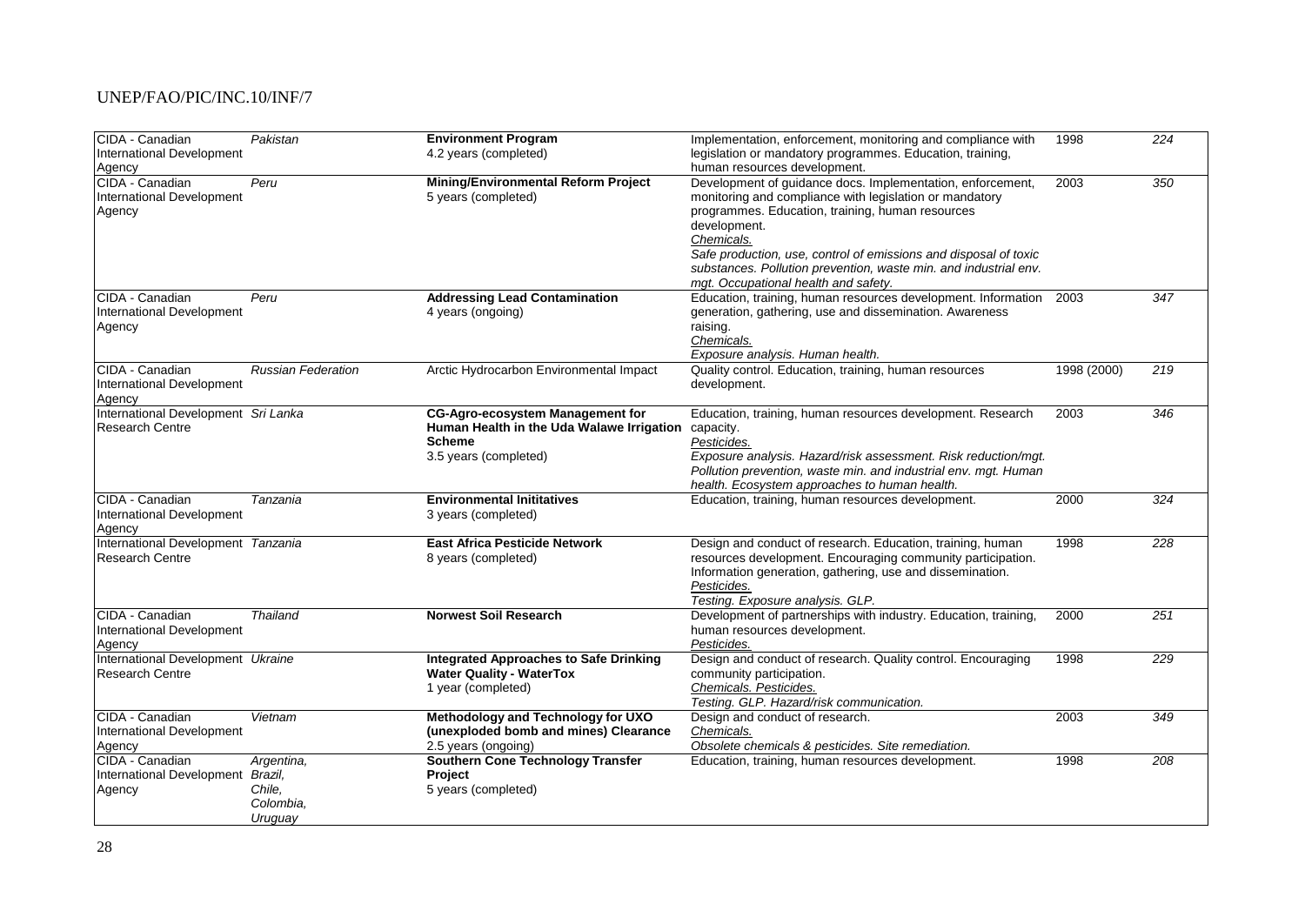#### INTERGOVERNMENTAL FORUM ON CHEMICAL SAFETY Fourth SESSION – FORUM IV 1-7 November 2003

#### IFCS/FORUM-IV/4 INF

| CIDA - Canadian<br>International Development<br>Agency | Costa Rica.<br>Grenada.<br>Mexico,<br>Panama,<br>Peru                                           | Shawinigan International Muni<br>Ressources/Jeunes                  | Education, training, human resources development. | 2000 | 247 |
|--------------------------------------------------------|-------------------------------------------------------------------------------------------------|---------------------------------------------------------------------|---------------------------------------------------|------|-----|
| CIDA - Canadian<br>International Development<br>Agency | <b>Leeward and Windward</b><br>Regions of OECS<br>(Organization of Eastern<br>Caribbean States) | <b>OECS Environmental Capacity</b><br><b>Development</b><br>5 years | Education, training, human resources development. | 2000 | 245 |
| CIDA - Canadian<br>International Development<br>Agency | Multinational                                                                                   | ICLEI Appui au programme 98/99 - 00/01<br>4 years                   | Education, training, human resources development. | 2000 | 249 |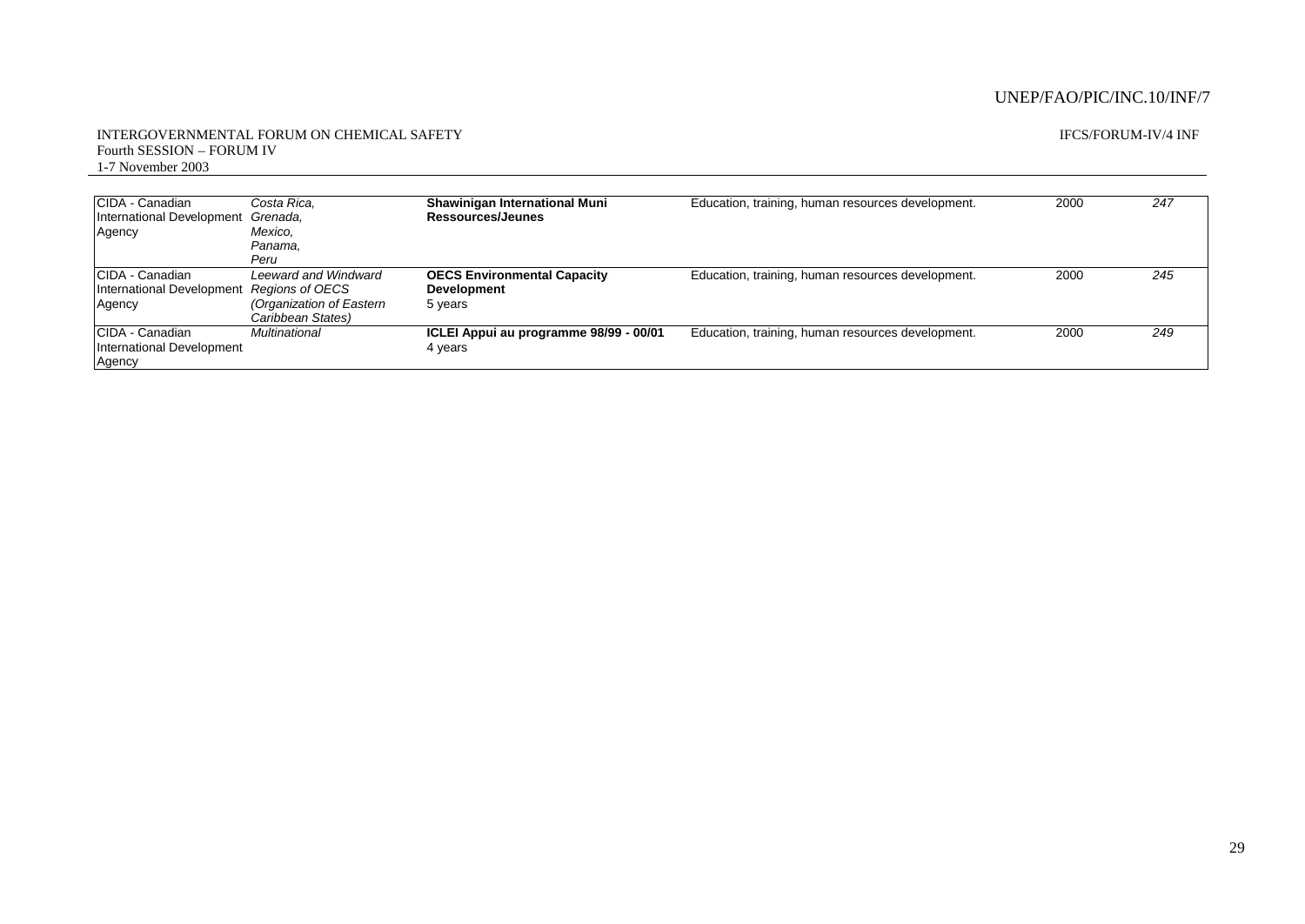| 4. DENMARK                             |                |                                                |                                                                  |             |     |
|----------------------------------------|----------------|------------------------------------------------|------------------------------------------------------------------|-------------|-----|
| Ministry of Foreign Affairs Bangladesh |                | <b>Plant Protection Programme</b>              | Development of legislation/regulations.                          | 1998        | 161 |
|                                        |                | 5 years (completed)                            | Pesticides.                                                      |             |     |
|                                        |                |                                                | Risk reduction/mgt.                                              |             |     |
| Ministry of Foreign Affairs Bangladesh |                | <b>Bio-Intensive Agro Forestry</b>             | Encouraging community participation. Information generation,     | 1998        | 145 |
|                                        |                | 7 years (completed)                            | gathering, use and dissemination.                                |             |     |
|                                        |                |                                                | Pesticides.                                                      |             |     |
| Danish EPA                             | <b>Belarus</b> | Biotechnological Pest Control in Forestry      | Control program.                                                 | 1996        | 115 |
|                                        |                |                                                | Pesticides. Biopesticides.                                       |             |     |
|                                        |                |                                                | Chemical emergency preparedness and response.                    |             |     |
| Danish EPA                             | <b>Belarus</b> | Survey, Management and Disposal of             | Pesticides.                                                      | 1998        | 134 |
|                                        |                | <b>Accumulated Obsolete Pesticides</b>         | Safe production, use, control of emissions and disposal of toxic |             |     |
|                                        |                | 1.5 year (completed)                           | substances.                                                      |             |     |
| Danish EPA                             | <b>Belarus</b> | Lymantria Monacha                              | Control program.                                                 | 1996 (2003) | 114 |
|                                        |                | Completed                                      | Pesticides. Biopesticides.                                       |             |     |
|                                        |                |                                                | Chemical emergency preparedness and response.                    |             |     |
| Danish EPA                             | <b>Belarus</b> | <b>Regulation of Pesticides - Project</b>      | Development of legislation/regulations.                          | 1998 (2003) | 135 |
|                                        |                | <b>Formulation Mission</b>                     | Pesticides.                                                      |             |     |
|                                        |                | 4 months (completed)                           | Pesticide registration.                                          |             |     |
| Ministry of Foreign Affairs            | Benin          | <b>Improvement of Food Supply</b>              | Education, training, human resources development.                | 1998        | 166 |
|                                        |                | 6 years (completed)                            | Pesticides.                                                      |             |     |
| Ministry of Foreign Affairs Bhutan     |                | <b>Interim Storage of Pesticide Residue</b>    | Storage of pesticides.                                           | 2000        | 291 |
|                                        |                | 1.5 year (completed)                           | Pesticides.                                                      |             |     |
|                                        |                |                                                | Pesticide registration. Pollution prevention, waste min. and     |             |     |
|                                        |                |                                                | industrial env. mgt.                                             |             |     |
| <b>CARE Denmark</b>                    | <b>Bolivia</b> | <b>MIRNA Integrated Development of Natural</b> | IPM.                                                             | 2000        | 303 |
|                                        |                | <b>Resources</b>                               | Safe production, use, control of emissions and disposal of toxic |             |     |
|                                        |                | 8 years (ongoing)                              | substances.                                                      |             |     |
| <b>CARE Denmark</b>                    | Bolivia        | <b>CADENA - Development of Agriculture and</b> | IPM.                                                             | 2000        | 302 |
|                                        |                | <b>Natural Resources</b>                       | Safe production, use, control of emissions and disposal of toxic |             |     |
|                                        |                | 9 years (completed)                            | substances.                                                      |             |     |
| Ministry of Foreign Affairs            | Bolivia        | Agricultural and Natural Resource Advice,      | Quality control. Education, training, human resources            | 1998        | 144 |
|                                        |                | Cadena                                         | development. Encouraging community participation.                |             |     |
|                                        |                | 10 years (completed)                           | Pesticides.                                                      |             |     |
|                                        |                |                                                | Risk reduction/mgt.                                              |             |     |
| Ministry of Foreign Affairs Bolivia    |                | <b>Agricultural Development - Yungas 2000</b>  | Education, training, human resources development.                | 1998        | 148 |
|                                        |                | 4 years (completed)                            | Encouraging community participation. Information generation,     |             |     |
|                                        |                |                                                | gathering, use and dissemination.                                |             |     |
|                                        |                |                                                | Pesticides.                                                      |             |     |
|                                        |                |                                                | Risk reduction/mgt.                                              |             |     |
| Ministry of Foreign Affairs Bolivia    |                | Development of Natural Resources and           | Education, training, human resources development.                | 1998        | 143 |
|                                        |                | Agriculture, Mirna                             | Encouraging community participation.                             |             |     |
|                                        |                | 2 years (completed)                            | Pesticides.                                                      |             |     |
|                                        |                |                                                | Risk reduction/mgt.                                              |             |     |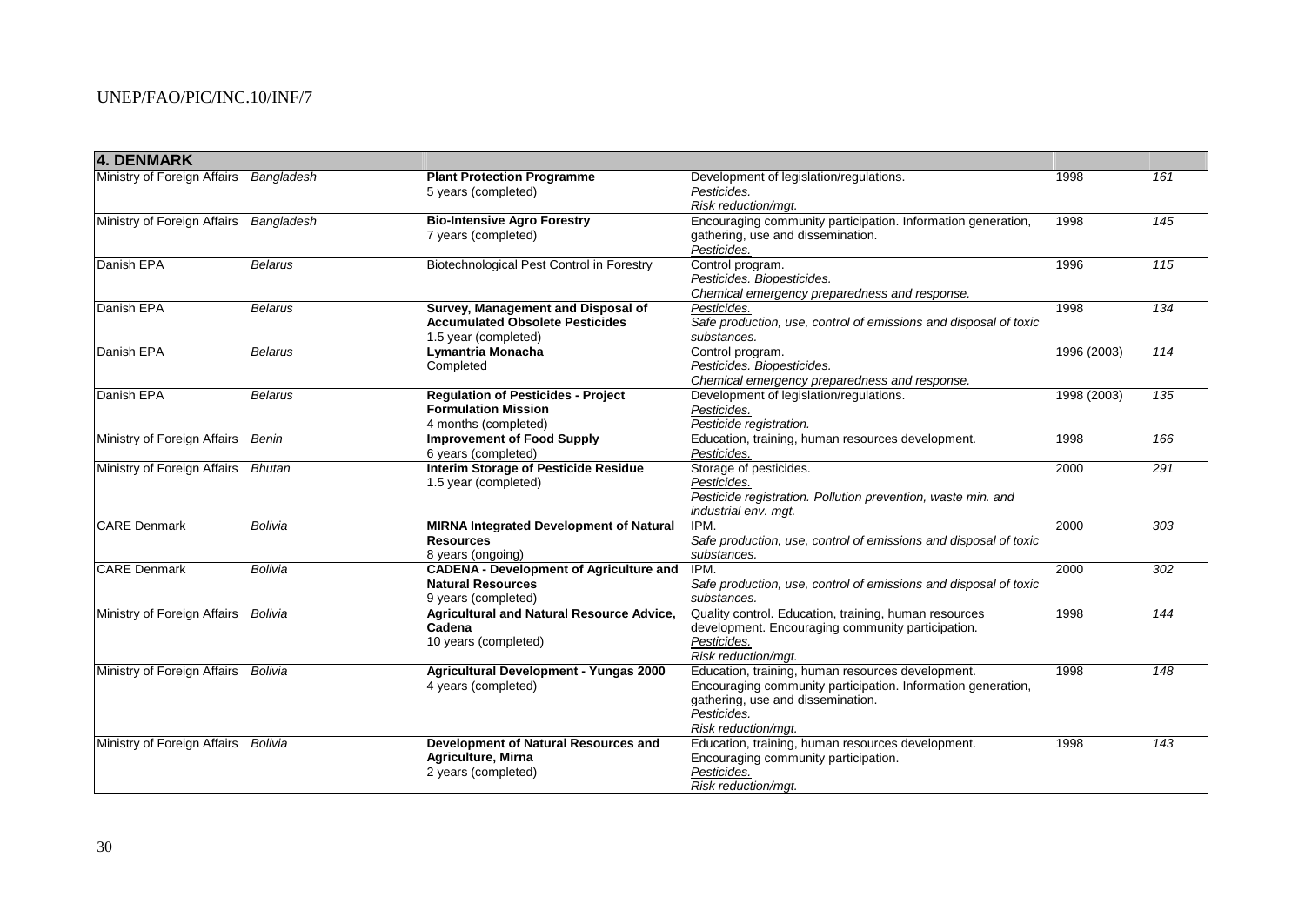#### INTERGOVERNMENTAL FORUM ON CHEMICAL SAFETY Fourth SESSION – FORUM IV 1-7 November 2003

| Danish EPA                        | <b>Botswana</b> | <b>Support to Management of Chemical</b>    | Development of legislation/regulations. Creation/mgt. of         | 1998 (2000) | 131 |
|-----------------------------------|-----------------|---------------------------------------------|------------------------------------------------------------------|-------------|-----|
|                                   |                 | <b>Substances</b>                           | databases. Development of partnerships with industry.            |             |     |
|                                   |                 | 3 years (completed)                         | Education, training, human resources development.                |             |     |
|                                   |                 |                                             | Encouraging community participation.                             |             |     |
|                                   |                 |                                             | Chemicals.                                                       |             |     |
|                                   |                 |                                             | Hazard/risk assessment. Classification of products. Hazard/risk  |             |     |
|                                   |                 |                                             | communication. Risk reduction/mat.                               |             |     |
| Danish EPA                        | Bulgaria        | <b>National HCFC Phase-out Program</b>      | Information generation, gathering, use and dissemination.        | 2003        | 375 |
|                                   |                 | 2.5 years (completed)                       | Strategy for phasing out HCFC's.                                 |             |     |
|                                   |                 |                                             | HCFCs.                                                           |             |     |
|                                   |                 |                                             | Pollution prevention, waste min. and industrial env. mgt.        |             |     |
| Danish EPA                        | <b>Bulgaria</b> | <b>ISPA Application for a Phased</b>        | Conduct of economic analysis. Awareness raising.                 | 2003        | 376 |
|                                   |                 | <b>Implementation of Hazardous Waste</b>    | Hazardous waste.                                                 |             |     |
|                                   |                 | <b>Center</b>                               | Safe production, use, control of emissions and disposal of toxic |             |     |
|                                   |                 | 10 months (ongoing)                         | substances. Preparation of ISPA application.                     |             |     |
| Danish EPA                        | Estonia         | Assistance in Implementation of the         | Development of legislation/regulations. Development of           | 2000 (2003) | 289 |
|                                   |                 | <b>Disposal of PCB/PCT's Directive</b>      | guidance docs. Creation/mgt. of databases. Development of        |             |     |
|                                   |                 | Started in 1999 (ongoing)                   | inventories/registers. Education, training, human resources      |             |     |
|                                   |                 |                                             | development. Implementation of Directives.                       |             |     |
|                                   |                 |                                             | Chemicals.                                                       |             |     |
|                                   |                 |                                             | Testing.                                                         |             |     |
| Danish EPA                        | Estonia         | Dioxin Measurements (from two thermal       | Education, training, human resources development. Information    | 2003        | 353 |
|                                   |                 | power plants and one refinery)              | generation, gathering, use and dissemination.                    |             |     |
|                                   |                 | 6 months (completed)                        | Dioxin.                                                          |             |     |
|                                   |                 |                                             | Measuring emissions.                                             |             |     |
| Ministry of Foreign Affairs       | Ghana           | Agroforestry                                | Information generation, gathering, use and dissemination.        | 1998        | 165 |
|                                   |                 | 8 years (completed)                         | Pesticides.                                                      |             |     |
| <b>IBIS</b>                       | Guatemala       | <b>Local Development of San Martin</b>      | Education, training, human resources development.                | 2000        | 323 |
|                                   |                 | Sacatepequez                                | Encouraging community participation.                             |             |     |
|                                   |                 | 3.5 years (completed)                       | Pesticides.                                                      |             |     |
| Ministry of Foreign Affairs       | Guatemala       | <b>Coffee Cooperative Capacity Building</b> | Development of guidance docs. Education, training, human         | 1998        | 152 |
|                                   |                 | 1 year (completed)                          | resources development.                                           |             |     |
|                                   |                 |                                             | Pesticides.                                                      |             |     |
|                                   |                 |                                             | Risk reduction/mgt.                                              |             |     |
| Ministry of Foreign Affairs India |                 | Rajasthan Development Project               | Education, training, human resources development.                | 1998        | 153 |
|                                   |                 | 6 years (completed)                         | Encouraging community participation.                             |             |     |
|                                   |                 |                                             | Pesticides.                                                      |             |     |
| Danish EPA                        | Latvia          | <b>Consulting Services Supporting</b>       | Quality control.                                                 | 2003        | 358 |
|                                   |                 | <b>Elimination of Obsolete Pesticides</b>   | Pesticides.                                                      |             |     |
|                                   |                 | 1.5 year (ongoing)                          | Safe production, use, control of emissions and disposal of toxic |             |     |
|                                   |                 |                                             | substances. Risk reduction/mgt. Obsolete chemicals &             |             |     |
|                                   |                 |                                             | pesticides.                                                      |             |     |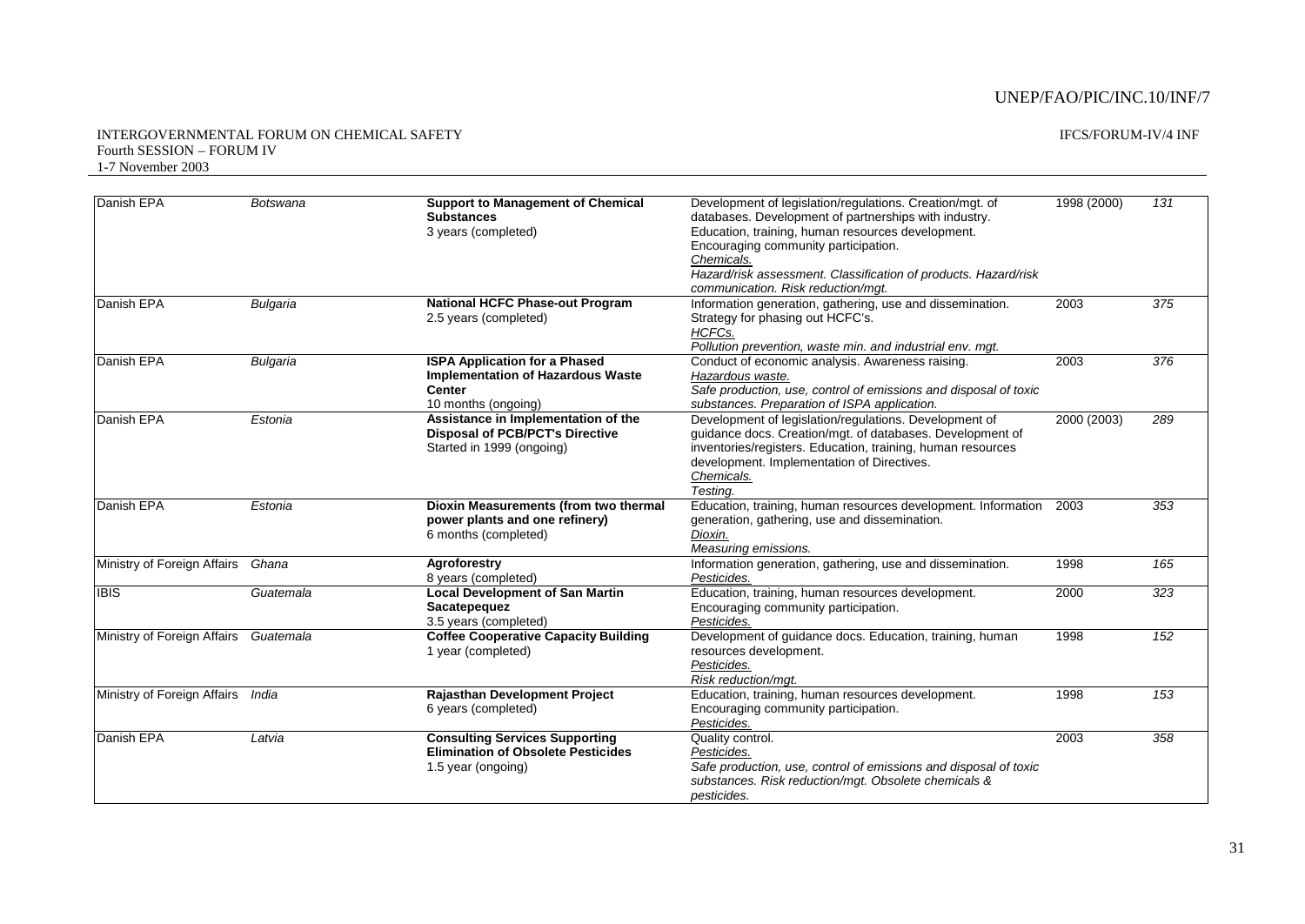| Danish EPA | Latvia    | <b>Supply of Equipment for Continuous</b><br><b>Pesticide Emission Monotoring</b><br>8 months (completed)                                                                                                                     | Equipment.<br>Pesticides.<br>Safe production, use, control of emissions and disposal of toxic                                                                                                                                                                                                                                                                                                                                                                                   | 2003        | 357 |
|------------|-----------|-------------------------------------------------------------------------------------------------------------------------------------------------------------------------------------------------------------------------------|---------------------------------------------------------------------------------------------------------------------------------------------------------------------------------------------------------------------------------------------------------------------------------------------------------------------------------------------------------------------------------------------------------------------------------------------------------------------------------|-------------|-----|
| Danish EPA | Latvia    | Supply and Initial Operation of<br>Mobil/Semimobile Equipment for the<br><b>Inceneration of Hazardous Waste</b>                                                                                                               | substances. Risk reduction/mgt.<br>Development of guidance docs. Quality control. Education,<br>training, human resources development. Encouraging<br>community participation.<br>Chemicals. Pesticides.<br>Testing. Exposure analysis. Hazard/risk assessment. Safe<br>production, use, control of emissions and disposal of toxic<br>substances. Hazard/risk communication. Pollution prevention,<br>waste min. and industrial env. mgt.                                      | 2000        | 286 |
| Danish EPA | Lithuania | <b>Integrated Control Program for Lymantria</b><br><b>Monacha and Other Defoliators in</b><br><b>Lithuanian Forests</b><br>Completed                                                                                          | Control program.<br>Pesticides. Biopesticides.<br>Chemical emergency preparedness and response.                                                                                                                                                                                                                                                                                                                                                                                 | 1996 (2003) | 112 |
| Danish EPA | Lithuania | <b>Project Formulation Mission on</b><br>Implementation of the EU Requirements<br>(for disposal of PCB, waste oils and<br>batteries)<br>1 year (completed)                                                                    | Development of legislation/regulations.<br>Chemicals.                                                                                                                                                                                                                                                                                                                                                                                                                           | 2003        | 359 |
| Danish EPA | Lithuania | <b>Environmental Evaluation of</b><br>Agrochemicals and Provision of a<br><b>Catalogue of Regulatory Instruments and</b><br>Guidelines to Ensure a Sound Use of Such<br><b>Chemicals in the Future</b><br>2 years (completed) | Development of legislation/regulations. Development of<br>quidance docs. Creation/mgt. of databases Implementation,<br>enforcement, monitoring and compliance with legislation or<br>mandatory programmes. Conduct of economic analysis.<br>Education, training, human resources development.<br>Pesticides.<br>Testing. Hazard/risk assessment. Pesticide registration. Safe<br>production, use, control of emissions and disposal of toxic<br>substances. Risk reduction/mqt. | 1996 (2003) | 113 |
| Danish EPA | Lithuania | <b>Integrated Control Program for Lymantria</b><br>and Dendrolimus Pini<br>Completed                                                                                                                                          | Control program.<br>Pesticides. Biopesticides.<br>Chemical emergency preparedness and response.                                                                                                                                                                                                                                                                                                                                                                                 | 1996 (2003) | 111 |
| Danish EPA | Lithuania | Action Plan for the Management of Unused<br><b>Pesticides</b><br>Started in 1995 (ongoing)                                                                                                                                    | Creation/mgt. of databases. Development of<br>inventories/registers. Information generation, gathering, use and<br>dissemination.<br>Pesticides.<br>Pesticide registration. Classification of products. Hazard/risk<br>communication. Risk reduction/mqt.                                                                                                                                                                                                                       | 2000 (2003) | 285 |
| Danish EPA | Malaysia  | <b>Technical Assistance and Training</b><br><b>Regarding Operation and Maintenance at</b><br>Kualati Alam<br>3 years (completed)                                                                                              | Development of guidance docs. Education, training, human<br>resources development.<br>Chemicals. Pesticides.<br>Safe production, use, control of emissions and disposal of toxic<br>substances.                                                                                                                                                                                                                                                                                 | 2000        | 281 |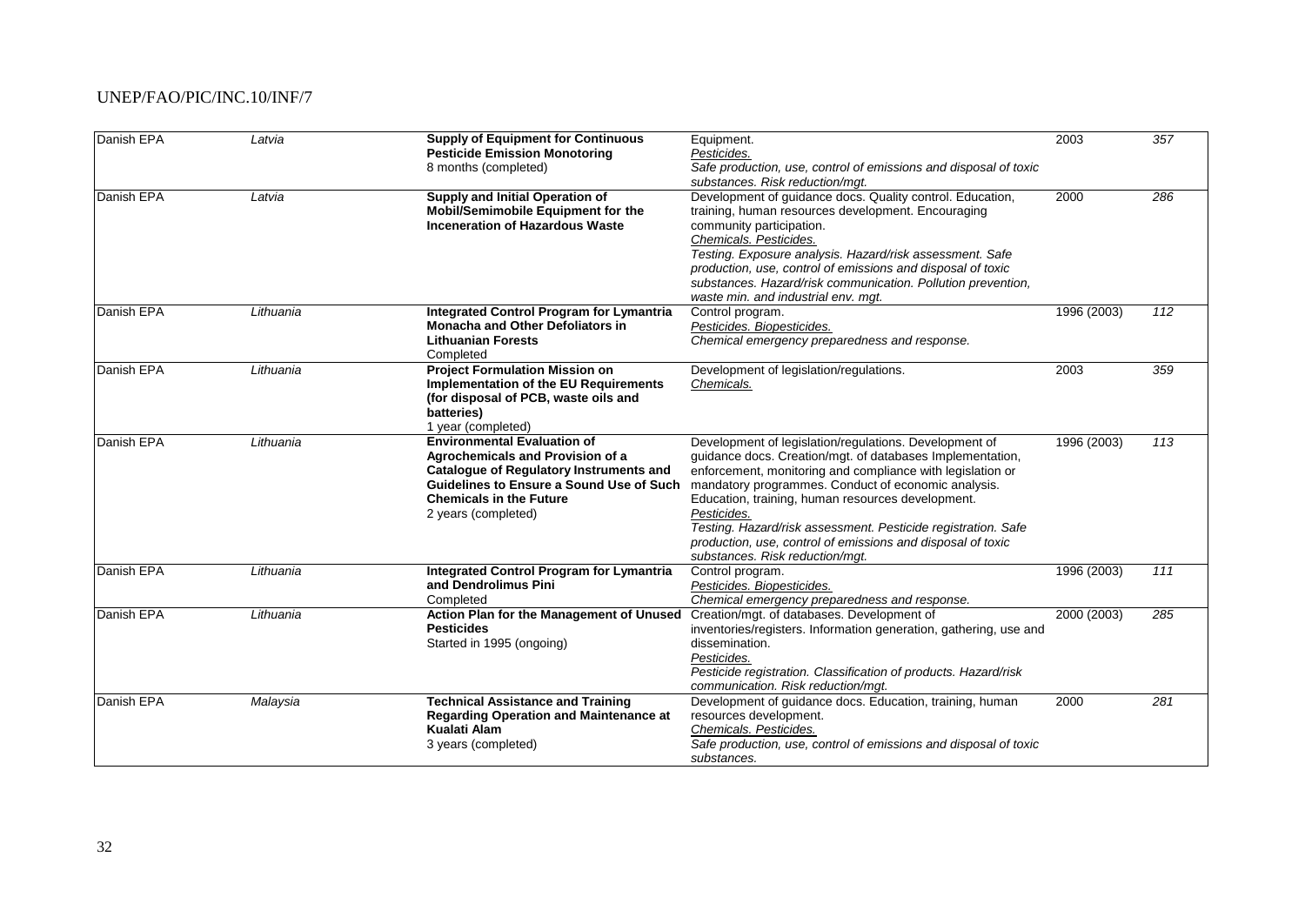#### INTERGOVERNMENTAL FORUM ON CHEMICAL SAFETY Fourth SESSION – FORUM IV 1-7 November 2003

| Ministry of Foreign Affairs            | Malaysia   | <b>Occupational Safety and Health</b>                                   | Development of legislation/regulations. Development of           | 2000        | 299 |
|----------------------------------------|------------|-------------------------------------------------------------------------|------------------------------------------------------------------|-------------|-----|
|                                        |            | Programme for Malaysian Workers in the                                  | quidance docs. Implementation, enforcement, monitoring and       |             |     |
|                                        |            | <b>Electronics and Construction Industries</b>                          | compliance with legislation or mandatory programmes.             |             |     |
|                                        |            | 3 years (completed)                                                     | Education, training, human resources development.                |             |     |
|                                        |            |                                                                         | Encouraging community participation. Information generation,     |             |     |
|                                        |            |                                                                         | gathering, use and dissemination.                                |             |     |
|                                        |            |                                                                         | Chemicals.                                                       |             |     |
|                                        |            |                                                                         | Testing. Hazard/risk assessment. Safe production, use, control   |             |     |
|                                        |            |                                                                         | of emissions and disposal of toxic substances. Classification of |             |     |
|                                        |            |                                                                         | products. Hazard/risk communication. Risk reduction/mqt.         |             |     |
|                                        |            |                                                                         | Pollution prevention, waste min. and industrial env. mgt.        |             |     |
| Ministry of Foreign Affairs Mozambique |            | <b>Collection and Disposal of Obsolete</b>                              | Education, training, human resources development. Eliminating    | 2000        | 290 |
|                                        |            | <b>Pesticides</b>                                                       | risks associated with obsolete pesticides and assisting          |             |     |
|                                        |            | 3 years (completed)                                                     | Mozambique in living up to its objectives under the              |             |     |
|                                        |            |                                                                         | Basel/Bamako conventions.                                        |             |     |
|                                        |            |                                                                         | Pesticides.                                                      |             |     |
|                                        |            |                                                                         | Hazard/risk assessment. Pesticide registration. Hazard/risk      |             |     |
|                                        |            |                                                                         | communication. Risk reduction/mgt. Pollution prevention, waste   |             |     |
|                                        |            |                                                                         | min, and industrial env. mat.                                    |             |     |
| Ministry of Foreign Affairs            | Mozambique | <b>Strengthening the Plant Protection Sector</b><br>6 years (completed) | Pesticides.                                                      | 1998        | 164 |
| Ministry of Foreign Affairs            | Nepal      | <b>Integration of Natural Resources and</b>                             | Pesticides.                                                      | 1998        | 142 |
|                                        |            | <b>Agriculture</b>                                                      |                                                                  |             |     |
| Ministry of Foreign Affairs            | Nepal      | Soil Conservation in Rasuwa Nuwakot and                                 | Implementation, enforcement, monitoring and compliance with      | 1998        | 237 |
|                                        |            | <b>Dhading Districts</b>                                                | legislation or mandatory programmes. Education, training,        |             |     |
|                                        |            | 5 years (completed)                                                     | human resources development. Encouraging community               |             |     |
|                                        |            |                                                                         | participation.                                                   |             |     |
| <b>IBIS</b>                            | Nicaragua  | <b>Local Development in El Sauce, Phasing</b>                           | Education, training, human resources development.                | 1998 (2000) | 146 |
|                                        |            | out                                                                     | Encouraging community participation.                             |             |     |
|                                        |            | 2 years (completed)                                                     | Pesticides.                                                      |             |     |
| <b>IBIS</b>                            | Nicaragua  | Local Development Project in Achuapa,                                   | Education, training, human resources development.                | 1998 (2000) | 147 |
|                                        |            | <b>Phase II</b>                                                         | Encouraging community participation.                             |             |     |
|                                        |            | 3 years (ongoing)                                                       | Pesticides.                                                      |             |     |
| <b>IBIS</b>                            | Nicaragua  | Local Integrated Development in the                                     | Education, training, human resources development.                | 2000        | 300 |
|                                        |            | Municipality of Santa Rosa del Penon                                    | Encouraging community participation.                             |             |     |
|                                        |            | 3 years (completed)                                                     | Pesticides.                                                      |             |     |
| Ministry of Foreign Affairs            | Nicaragua  | <b>Agroforestry in El Dital</b>                                         | Education, training, human resources development.                | 1998        | 141 |
|                                        |            | 7 years (completed)                                                     | Encouraging community participation.                             |             |     |
|                                        |            |                                                                         | Pesticides.                                                      |             |     |
|                                        |            |                                                                         | Risk reduction/mgt.                                              |             |     |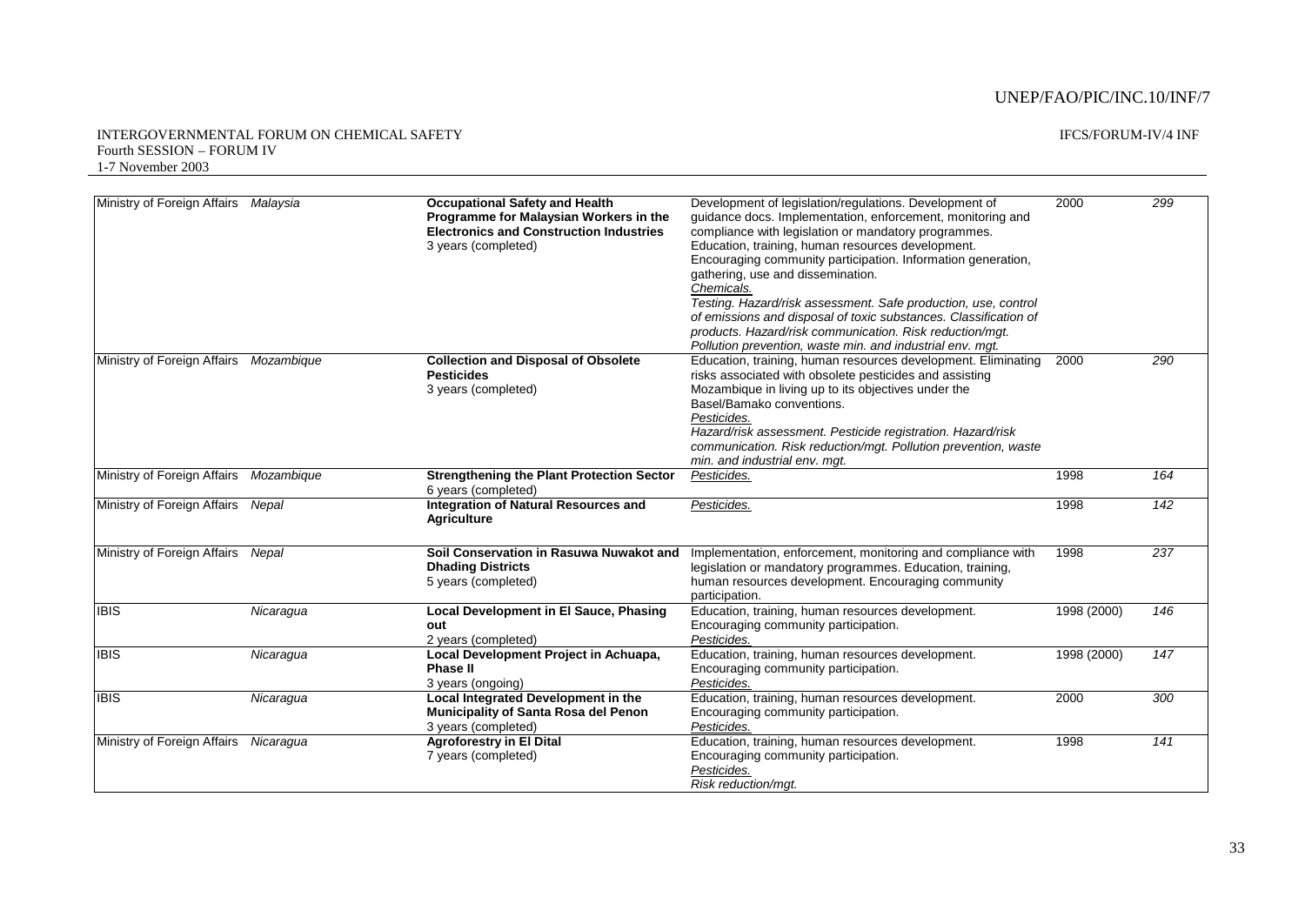| Ministry of Foreign Affairs Nicaragua   |                           | <b>Sector Programme Support for Agriculture</b> | Implementation, enforcement, monitoring and compliance with                                   | 2000        | 293 |
|-----------------------------------------|---------------------------|-------------------------------------------------|-----------------------------------------------------------------------------------------------|-------------|-----|
|                                         |                           | 2 years (completed)                             | legislation or mandatory programmes. Quality control.                                         |             |     |
|                                         |                           |                                                 | Pesticides.                                                                                   |             |     |
|                                         |                           |                                                 | Pesticide registration. Classification of products. Import/export of                          |             |     |
|                                         |                           |                                                 | substances.                                                                                   |             |     |
| Ministry of Foreign Affairs Nicaragua   |                           | <b>UNAG Farming Development</b>                 | Encouraging community participation.                                                          | 1998        | 239 |
|                                         |                           | 2 years (completed)                             |                                                                                               |             |     |
| Ministry of Foreign Affairs             | Niger                     | Management of Natural Resources, Baban          | Education, training, human resources development.                                             | 1998        | 140 |
|                                         |                           | Rafi                                            | Encouraging community participation.                                                          |             |     |
|                                         |                           | 2 years (completed)                             | Pesticides.                                                                                   |             |     |
| Ministry of Foreign Affairs Philippines |                           | <b>Organic Villages</b>                         | Education, training, human resources development. Information                                 | 1998        | 150 |
|                                         |                           | 3 years (completed)                             | generation, gathering, use and dissemination.<br>Pesticides.                                  |             |     |
|                                         |                           |                                                 |                                                                                               |             |     |
| Ministry of Foreign Affairs Philippines |                           | <b>Capacity Building for Sustainable</b>        | Risk reduction/mgt. Life-cycle analysis.<br>Education, training, human resources development. | 1998        | 151 |
|                                         |                           | Development                                     | Pesticides.                                                                                   |             |     |
|                                         |                           | 3 years (completed)                             | Risk reduction/mgt.                                                                           |             |     |
| Ministry of Foreign Affairs Philippines |                           | <b>Establishment of Folk High School</b>        | Education, training, human resources development.                                             | 1998        | 149 |
|                                         |                           | 2 years (completed)                             | Pesticides.                                                                                   |             |     |
| Danish EPA                              | Poland                    | <b>Integrated Control of Lymantria Monacha</b>  | Control program.                                                                              | 1996 (2003) | 116 |
|                                         |                           | in Polish Forests                               | Pesticides. Biopesticides.                                                                    |             |     |
|                                         |                           | Completed                                       | Chemical emergency preparedness and response.                                                 |             |     |
| Danish EPA                              | Poland                    | <b>Savings and Substitutions of</b>             | Education, training, human resources development.                                             | 1998 (2003) | 137 |
|                                         |                           | <b>Environmentally Hazardous Chemicals</b>      | Chemicals.                                                                                    |             |     |
|                                         |                           | 3 years (completed)                             | Pollution prevention, waste min. and industrial env. mgt.                                     |             |     |
|                                         |                           |                                                 | Substitution of problematic chemicals.                                                        |             |     |
| Danish EPA                              | <b>Russian Federation</b> | <b>Ozone Depleting Substances (ODS)</b>         | Education, training, human resources development.                                             | 1998 (2003) | 138 |
|                                         |                           | <b>Phaseout in the Sector of Refrigeration</b>  | Chemicals.                                                                                    |             |     |
|                                         |                           | Servicing in St. Petersburg City and            | Risk reduction/mgt. Phaseout of problematic chemicals.                                        |             |     |
|                                         |                           | <b>Leningrad Oblast</b>                         |                                                                                               |             |     |
|                                         |                           | Completed                                       |                                                                                               |             |     |
| Danish EPA                              | <b>Russian Federation</b> | <b>PCB Phase-out</b>                            | Development of guidance docs. Creation/mgt. of databases.                                     | 2000        | 288 |
|                                         |                           |                                                 | Conduct of economic analysis. Development of                                                  |             |     |
|                                         |                           |                                                 | inventories/registers. Information generation, gathering, use and                             |             |     |
|                                         |                           |                                                 | dissemination.                                                                                |             |     |
|                                         |                           |                                                 | PCBs.                                                                                         |             |     |
| Danish EPA                              |                           |                                                 | Pollution prevention, waste min. and industrial env. mgt.                                     | 2003        |     |
|                                         | <b>Russian Federation</b> | <b>Feasibility Studies for PCB phase-out</b>    | Feasibility studies.                                                                          |             | 352 |
|                                         |                           | 1.8 year (completed)                            | Chemicals.<br>Selection of alternatives for replacement of PCB; design of PCB                 |             |     |
|                                         |                           |                                                 | collection schemes; preparation of 'Least cost' overall Russian                               |             |     |
|                                         |                           |                                                 | PCB phase-out strategy.                                                                       |             |     |
| Danish EPA                              | Slovak Republic           | <b>Implementation of a Laboratory Structure</b> | Establishment of proper reference laboratory for ecotoxicological 1998 (2003)                 |             | 136 |
|                                         |                           | for Providing Analyses and Tests of             | tests.                                                                                        |             |     |
|                                         |                           | <b>Sufficient Quality for Environmental</b>     | Chemicals. Pesticides.                                                                        |             |     |
|                                         |                           | <b>Management, Phase 2</b>                      |                                                                                               |             |     |
|                                         |                           | Started in 1996 (ongoing)                       |                                                                                               |             |     |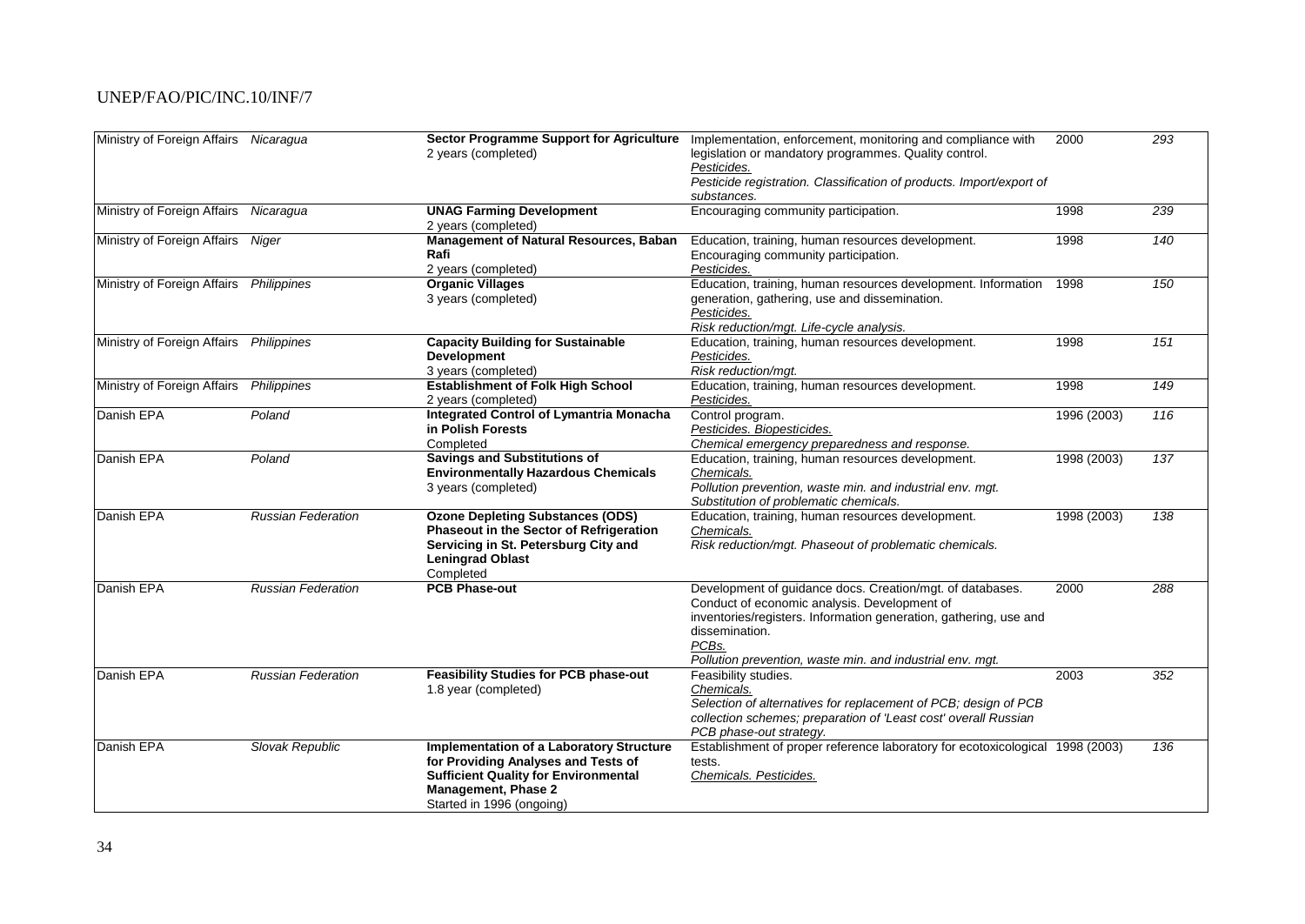#### INTERGOVERNMENTAL FORUM ON CHEMICAL SAFETY Fourth SESSION – FORUM IV 1-7 November 2003

| <b>IFCS/FORUM-IV/4 INF</b> |  |
|----------------------------|--|
|----------------------------|--|

| Danish EPA                  | Slovak Republic | <b>Ecotoxicological Methods and Strategies</b><br>for Environmental Impact Assessment<br>Started in 1993 (ongoing)     | Development of legislation/regulations. Design and conduct of<br>research.<br>Chemicals.<br>Testing. Exposure analysis. Classification of products.                                                                                                                                                                                                                                                                                                                                                                                                                              | 1996 (2003) | 117 |
|-----------------------------|-----------------|------------------------------------------------------------------------------------------------------------------------|----------------------------------------------------------------------------------------------------------------------------------------------------------------------------------------------------------------------------------------------------------------------------------------------------------------------------------------------------------------------------------------------------------------------------------------------------------------------------------------------------------------------------------------------------------------------------------|-------------|-----|
| Danish EPA                  | Slovak Republic | <b>Implementation of a Laboratory Structure</b><br>for Analyses, Phase 1<br>Started in 1995 (ongoing)                  | Design and conduct of research. Implementation, enforcement,<br>monitoring and compliance with legislation or mandatory<br>programmes<br>Chemicals. Pesticides.<br>Testing. Exposure analysis. Hazard/risk assessment. GLP.                                                                                                                                                                                                                                                                                                                                                      | 1996 (2003) | 118 |
| Danish EPA                  | Slovak Republic | Laboratory Project - Laboratory of<br>Reference<br>Started in 1996 (ongoing)                                           | Design and conduct of research. Implementation, enforcement,<br>monitoring and compliance with legislation or mandatory<br>programmes<br>Chemicals. Pesticides.<br>Testing. Exposure analysis. Hazard/risk assessment. GLP.                                                                                                                                                                                                                                                                                                                                                      | 1996 (2003) | 119 |
| Ministry of Foreign Affairs | Tanzania        | Sustaining and Improving Land and Water<br><b>Resources in the Iringa Region</b><br>7 years (completed)                | Education, training, human resources development.<br>Encouraging community participation.<br>Pesticides.                                                                                                                                                                                                                                                                                                                                                                                                                                                                         | 1998        | 163 |
| Ministry of Foreign Affairs | Tanzania        | <b>Capacity Building of WCST (Wildlife</b><br><b>Conservation Society of Tanzania) Birdlife</b><br>3 years (completed) | Development of guidance docs. Implementation, enforcement,<br>monitoring and compliance with legislation or mandatory<br>programmes. Education, training, human resources<br>development. Encouraging community participation.<br>Pesticides. Herbicides.<br>Ecological production with no use of pesticides and herbicides.                                                                                                                                                                                                                                                     | 2000        | 306 |
| <b>CARE Denmark</b>         | <b>Thailand</b> | <b>INRCP Integrated Natural Resource</b><br><b>Conservation Project</b><br>6 years (completed)                         | IPM.<br>Safe production, use, control of emissions and disposal of toxic<br>substances.                                                                                                                                                                                                                                                                                                                                                                                                                                                                                          | 2000        | 305 |
| Ministry of Foreign Affairs | Uganda          | <b>Workers Education on Occupational</b><br>Health and Safety in the Graphical Industry<br>1 year (completed)          | Development of guidance docs. Education, training, human<br>resources development.<br>Chemicals.<br>Testing. Hazard/risk assessment. Safe production, use, control<br>of emissions and disposal of toxic substances. Classification of<br>product. Hazard/risk communication. Import/export of<br>substances. Risk reduction/mgt. Pollution prevention, waste min.<br>and industrial env. mgt.                                                                                                                                                                                   | 2000        | 294 |
| Danish EPA                  | Ukraine         | <b>Elimination of Risks Related to Stockpiled</b><br><b>Obsolete Pesticides</b>                                        | Development of guidance docs. Creation/mgt. of databases.<br>Development of partnerships with industry. Design and conduct<br>of research. Conduct of economic analysis. Development of<br>inventories/registers. Quality control. Education, training, human<br>resources development. Encouraging community participation.<br>Information generation, gathering, use and dissemination.<br>Implementation of Directives; Elaboration of National Plan.<br>Pesticides.<br>Testing. Exposure analysis. Hazard/risk assessment.<br>Hazard/risk communication. Risk reduction/mgt. | 2000        | 287 |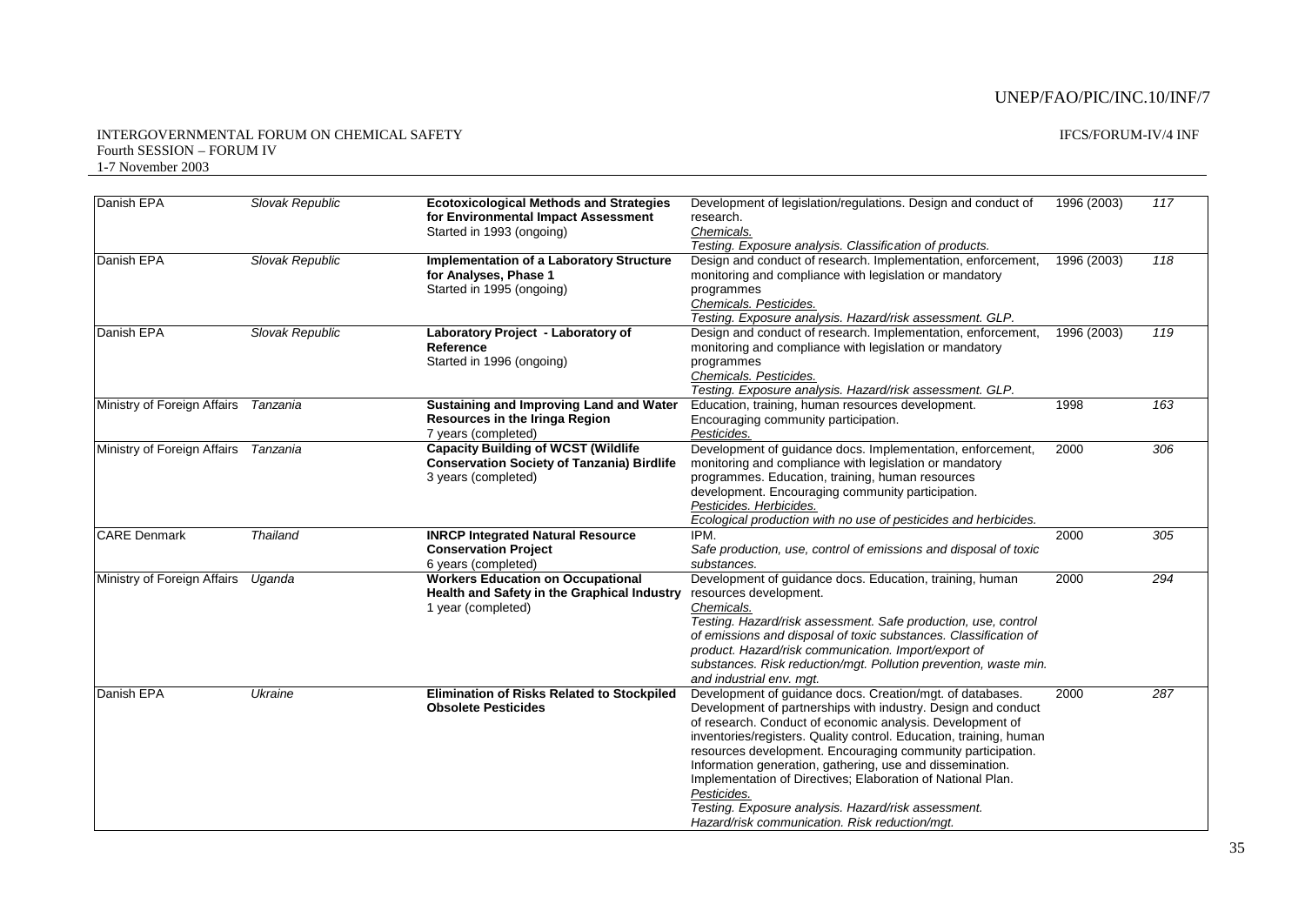| Danish EPA                            | Ukraine                        | <b>Country Programme for the Phaseout of</b><br><b>Lead in Gasoline</b>         | Development of legislation/regulations. Phaseout of problematic 1998<br>chemicals. |      | 133              |
|---------------------------------------|--------------------------------|---------------------------------------------------------------------------------|------------------------------------------------------------------------------------|------|------------------|
|                                       |                                | 8 months (completed)                                                            | Chemicals. Lead.<br>Risk reduction/mgt.                                            |      |                  |
| <b>CARE</b> Denmark                   | Vietnam                        | <b>Farmers' Action for Resource Management</b>                                  | IPM.                                                                               | 2000 | $\overline{304}$ |
|                                       |                                | 7 years (completed)                                                             | Safe production, use, control of emissions and disposal of toxic                   |      |                  |
|                                       |                                |                                                                                 | substances.                                                                        |      |                  |
| Ministry of Foreign Affairs           | Vietnam                        | <b>Natural Management and Local</b>                                             | Education, training, human resources development.                                  | 1998 | 139              |
|                                       |                                | Development in Phu Yen                                                          | Encouraging community participation.                                               |      |                  |
|                                       |                                | 7 years (completed)                                                             | Pesticides.                                                                        |      |                  |
| Ministry of Foreign Affairs Zambia    |                                | Strengthening of the Plant Inspection and                                       | Design and conduct of research. Education, training, human                         | 1998 | 162              |
|                                       |                                | <b>Quarantine Service</b>                                                       | resources development.                                                             |      |                  |
|                                       |                                | 4 years (completed)                                                             | Pesticides.                                                                        |      |                  |
|                                       |                                |                                                                                 | Exposure analysis. GLP.                                                            |      |                  |
| Ministry of Foreign Affairs  Zimbabwe |                                | <b>Development and Consolidation of Health</b>                                  | Development of legislation/regulations. Development of                             | 2000 | 295              |
|                                       |                                | and Safety Work for Workers                                                     | quidance docs. Implementation, enforcement, monitoring and                         |      |                  |
|                                       |                                | 1 year (completed)                                                              | compliance with legislation or mandatory programmes.                               |      |                  |
|                                       |                                |                                                                                 | Education, training, human resources development. Information                      |      |                  |
|                                       |                                |                                                                                 | generation, gathering, use and dissemination.                                      |      |                  |
|                                       |                                |                                                                                 | Chemicals.                                                                         |      |                  |
|                                       |                                |                                                                                 | Testing. Hazard/risk assessment. Hazard/risk communication.                        |      |                  |
|                                       |                                |                                                                                 | Risk reduction/mgt. Life-cycle analysis.                                           |      |                  |
| Danish EPA                            | Azerbadjan,                    | <b>Lead Phaseout</b>                                                            | Development of legislation/regulations. Phaseout of problematic                    | 1998 | 132              |
|                                       | Kazakhstan,                    | 6 months (completed)                                                            | chemicals.                                                                         |      |                  |
|                                       | Uzbekistan                     |                                                                                 | Chemicals. Lead.                                                                   |      |                  |
|                                       |                                |                                                                                 | Risk reduction/mgt.                                                                |      |                  |
| Danish EPA                            | <b>Baltic States.</b>          | <b>Mobilizing for POP Phase-out</b>                                             | Information generation, gathering, use and dissemination.                          | 2003 | $\overline{374}$ |
|                                       | Russia                         | 2.3 years (completed)                                                           | Baseline studies for the national action plan under the                            |      |                  |
|                                       |                                |                                                                                 | Stockholm Convention.                                                              |      |                  |
|                                       |                                |                                                                                 | Chemicals. Pesticides. POPs.                                                       |      |                  |
|                                       |                                |                                                                                 | Obsolete chemicals & pesticides.                                                   |      |                  |
| Ministry of Foreign Affairs           | Erythrea,                      | <b>National Plans to Combat Desertification</b>                                 | Development of guidance docs. Implementation, enforcement,                         | 1998 | 238              |
|                                       | Kenya,                         | 1 year (completed)                                                              | monitoring and compliance with legislation or mandatory                            |      |                  |
|                                       | Uganda                         |                                                                                 | programmes. Education, training, human resources                                   |      |                  |
|                                       |                                |                                                                                 | development. Encouraging community participation.<br>National profile development. |      |                  |
| Danish EPA                            |                                |                                                                                 | Development of legislation/regulations. Education, training,                       | 2003 | 356              |
|                                       | Estonia.<br>Latvia,            | <b>Baltic States Regional Project on</b><br><b>Chemicals Control (BACCON-2)</b> | human resources development.                                                       |      |                  |
|                                       | Lithuania                      | 2.5 years (ongoing)                                                             | Chemicals. Pesticides.                                                             |      |                  |
|                                       |                                |                                                                                 | Risk reduction/mgt.                                                                |      |                  |
| Ministry of Foreign Affairs           | Africa (19 countries)          | <b>Biological Reduction of Cassava Green</b>                                    | Design and conduct of research. Quality control. Education,                        | 1998 | 154              |
|                                       |                                | Mite                                                                            | training, human resources development. Encouraging                                 |      |                  |
|                                       |                                | 3 years (completed)                                                             | community participation.                                                           |      |                  |
|                                       |                                |                                                                                 | Pesticides.                                                                        |      |                  |
| Danish EPA                            | All arctic countries including | <b>Reduction of Atmospheric Mercury</b>                                         | Development of inventories/registers. Information generation,                      | 2003 | 354              |
|                                       | Russia                         | Release                                                                         | gathering, use and dissemination.                                                  |      |                  |
|                                       |                                | 1.5 year (ongoing)                                                              | Mercury.                                                                           |      |                  |
|                                       |                                |                                                                                 | National profile development.                                                      |      |                  |
|                                       |                                |                                                                                 |                                                                                    |      |                  |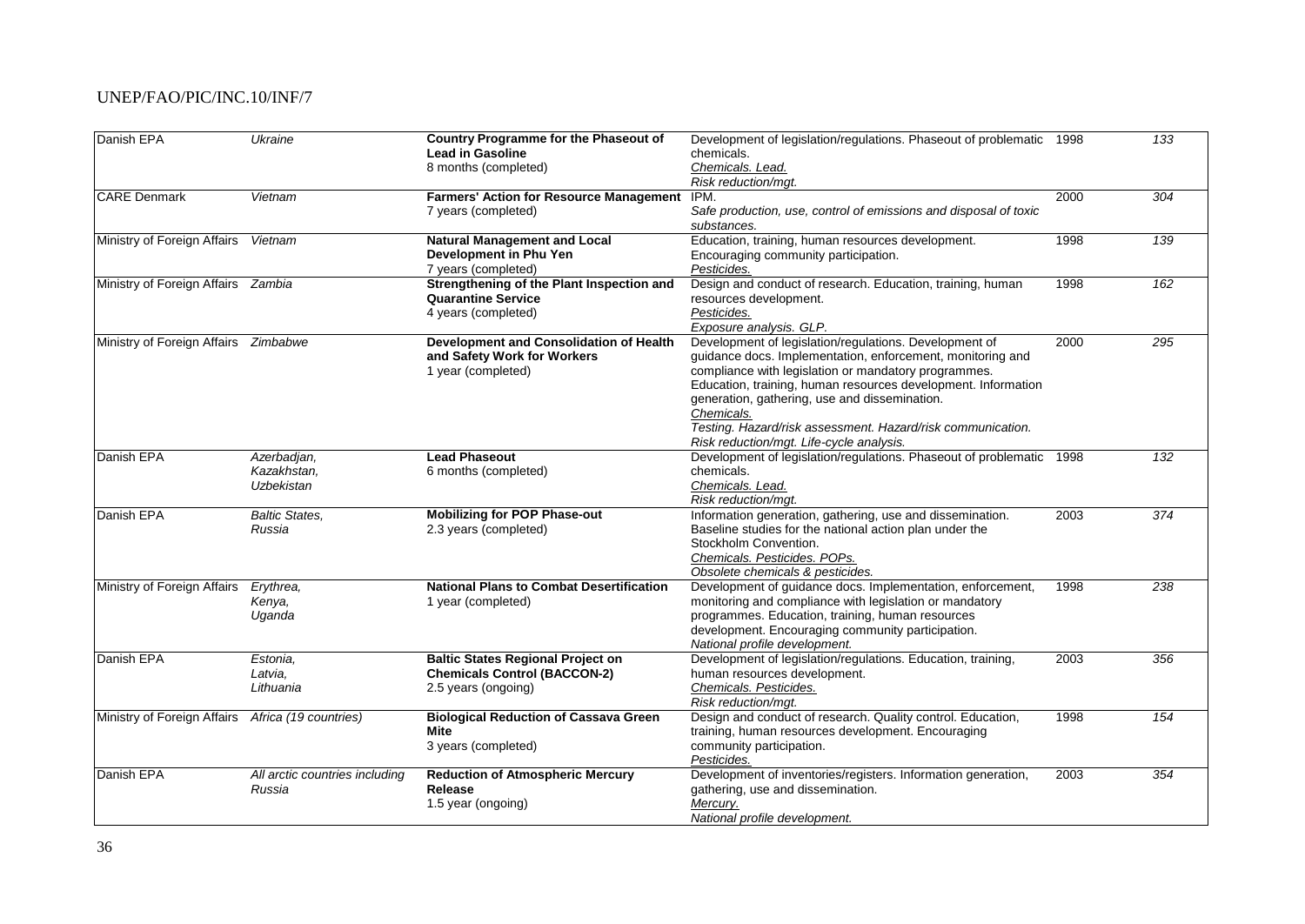| Ministry of Foreign Affairs Asia |                                                                        | <b>Establishment of an Asian Trade Union</b><br>Institute for Occupational Health, Safety<br>and Environment<br>2 years (completed)                                                                                                                                                                                      | Development of legislation/regulations. Development of<br>guidance docs. Creation/mgt. of databases. Development of<br>partnerships with industry. Design and conduct of research.<br>Development of inventories/registers. Education, training, human<br>resources development. Encouraging community participation.<br>Information generation, gathering, use and dissemination.<br>Chemicals, Pesticides,<br>Testing. Hazard/risk assessment. Safe production, use, control | 2000        | 298 |
|----------------------------------|------------------------------------------------------------------------|--------------------------------------------------------------------------------------------------------------------------------------------------------------------------------------------------------------------------------------------------------------------------------------------------------------------------|--------------------------------------------------------------------------------------------------------------------------------------------------------------------------------------------------------------------------------------------------------------------------------------------------------------------------------------------------------------------------------------------------------------------------------------------------------------------------------|-------------|-----|
|                                  |                                                                        |                                                                                                                                                                                                                                                                                                                          | of emissions and disposal of toxic substances. communication.                                                                                                                                                                                                                                                                                                                                                                                                                  |             |     |
| Ministry of Foreign Affairs Asia |                                                                        | <b>Improvement of Seed Production in Asia</b><br>4 years (completed)                                                                                                                                                                                                                                                     | Pollution prevention, waste min. and industrial env. mgt.<br>Implementation, enforcement, monitoring and compliance with<br>legislation or mandatory programmes. Education, training,<br>human resources development.<br>Pesticides.                                                                                                                                                                                                                                           | 1998        | 235 |
| <b>IBIS</b>                      | Central America                                                        | <b>Support to Enlace SUR-SURs Regional</b><br><b>Environmental Work</b><br>2 years (completed)                                                                                                                                                                                                                           | Creation/mgt. of databases. Design and conduct of research.<br>Education, training, human resources development.<br>Encouraging community participation.<br>Pesticides.                                                                                                                                                                                                                                                                                                        | 2000        | 301 |
| Ministry of Foreign Affairs      | Central America                                                        | <b>Reduction of Pesticide-related Illness</b><br>4 years (completed)                                                                                                                                                                                                                                                     | Development of legislation/regulations. Creation/mgt. of<br>databases. Education, training, human resources development.<br>Encouraging community participation. Information generation,<br>gathering, use and dissemination.<br>Pesticides.<br>Exposure analysis. Hazard/risk communication.                                                                                                                                                                                  | 2000        | 292 |
| Ministry of Foreign Affairs      | Central America                                                        | <b>Support to CATIE</b><br>5 years (completed)                                                                                                                                                                                                                                                                           | Design and conduct of research. Education, training, human<br>resources development. Information generation, gathering, use<br>and dissemination.<br>Pesticides.                                                                                                                                                                                                                                                                                                               | 1998        | 160 |
| Danish EPA                       | Central/Eastern European<br>countries belonging to Basel<br>Convention | <b>Study to Identify Opportunities to Assist</b><br><b>CEE and CIS Countries in ratifying the</b><br><b>Export Ban and in Meeting Other</b><br><b>Obligations concerning the Control of</b><br><b>Transboundary Movements of Hazardous</b><br>Waste and their Disposal under the Basel<br><b>Convention</b><br>Completed | Implementation, enforcement, monitoring and compliance with<br>legislation or mandatory programmes. Education, training,<br>human resources development. Ratification and implementation<br>of the Basel Convention export ban.<br>Hazardous waste.<br>Import/export of substances.                                                                                                                                                                                            | 2000 (2003) | 284 |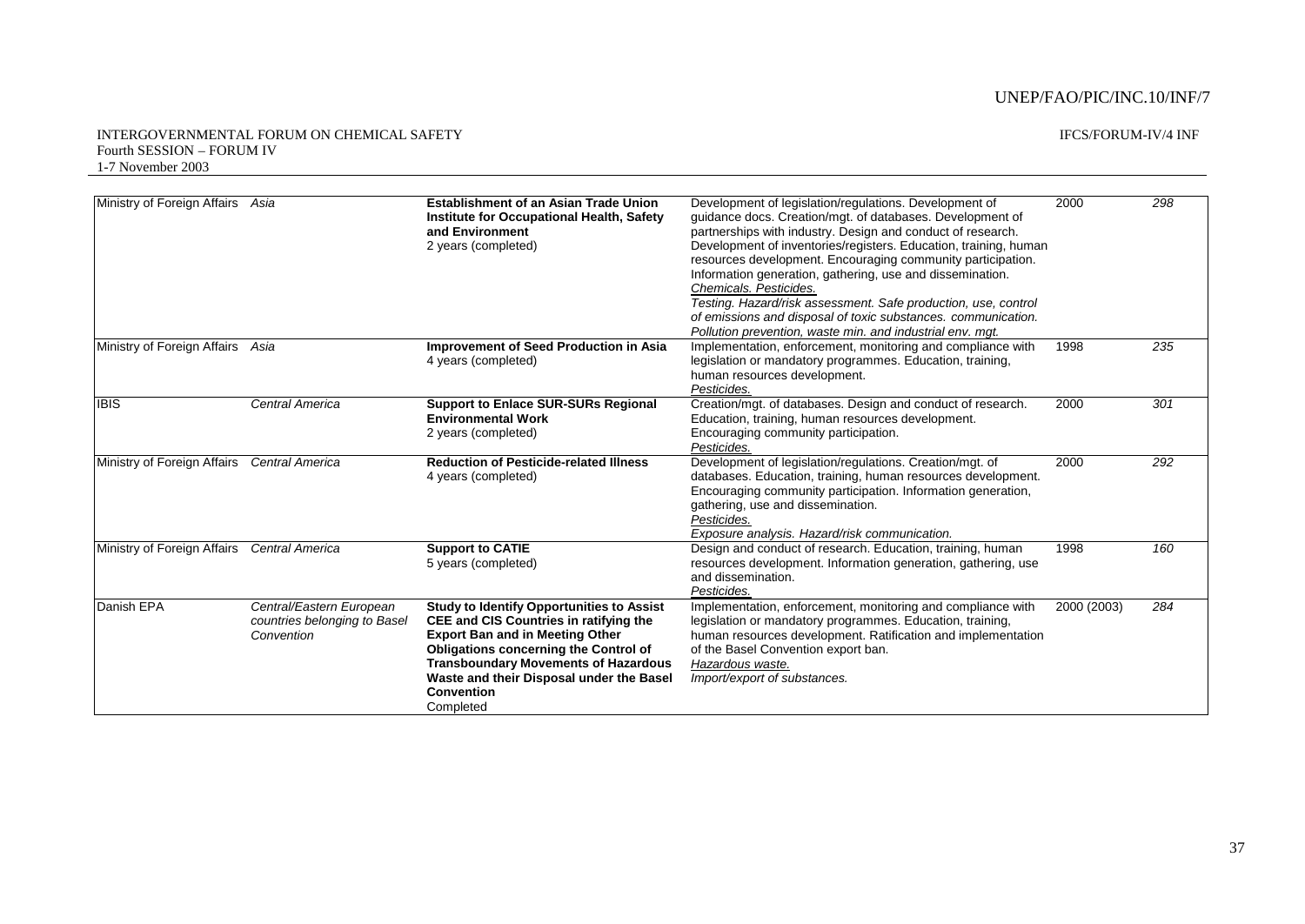| Ministry of Foreign Affairs Southern Africa       |                                   | <b>Regional Project on Occupational Health</b><br>and Safety<br>2 years (completed)                                                        | Development of legislation/regulations. Development of<br>quidance docs. Creation/mgt. of databases. Development of<br>partnerships with industry. Implementation, enforcement,<br>monitoring and compliance with legislation or mandatory<br>programmes. Education, training, human resources<br>development. Encouraging community participation. Information<br>generation, gathering, use and dissemination.<br>Chemicals. Pesticides.<br>Testing. Hazard/risk assessment. Safe production, use, control<br>of emissions and disposal of toxic substances. Hazard/risk<br>communication. Risk reduction/mgt. Pollution prevention, waste<br>min, and industrial env. mat. | 2000         | 297        |
|---------------------------------------------------|-----------------------------------|--------------------------------------------------------------------------------------------------------------------------------------------|-------------------------------------------------------------------------------------------------------------------------------------------------------------------------------------------------------------------------------------------------------------------------------------------------------------------------------------------------------------------------------------------------------------------------------------------------------------------------------------------------------------------------------------------------------------------------------------------------------------------------------------------------------------------------------|--------------|------------|
| Ministry of Foreign Affairs                       | Southern Africa                   | <b>Regional Assistance</b><br>9 years (completed)                                                                                          | Information generation, gathering, use and dissemination.<br>Plant genetics.                                                                                                                                                                                                                                                                                                                                                                                                                                                                                                                                                                                                  | 1998         | 236        |
| Ministry of Foreign Affairs                       | Africa,<br>Asia.<br>Latin America | <b>Pilot Project on Sustainable Agriculture</b><br>and Food Production                                                                     | Development of legislation/regulations. Development of<br>quidance docs. Implementation, enforcement, monitoring and<br>compliance with legislation or mandatory programmes.<br>Education, training, human resources development. Information<br>generation, gathering, use and dissemination.<br>Pesticides.<br>Testing. Hazard/risk assessment. Safe production, use, control<br>of emissions and disposal of toxic substances. Classification of<br>products. Hazard/risk communication. Chemical emergency<br>preparedness and response. Risk reduction/mgt. Life-cycle<br>analysis. Pollution prevention, waste min. and industrial env.<br>mqt.                         | 2000         | 296        |
| Ministry of Foreign Affairs                       | Regional                          | <b>Movie Production for School Pupils</b><br>1 year (completed)                                                                            | Education, training, human resources development.<br>Pesticides.                                                                                                                                                                                                                                                                                                                                                                                                                                                                                                                                                                                                              | 1998         | 156        |
| Ministry of Foreign Affairs Regional              |                                   | <b>Weed Reduction</b><br>2 years (completed)                                                                                               | Creation/mgt. of databases. Encouraging community<br>participation.<br>Pesticides.                                                                                                                                                                                                                                                                                                                                                                                                                                                                                                                                                                                            | 1998         | 155        |
| Ministry of Foreign Affairs                       | Regional                          | <b>Support to CGIAR</b><br>1 year (completed)                                                                                              | Design and conduct of research.<br>Pesticides.                                                                                                                                                                                                                                                                                                                                                                                                                                                                                                                                                                                                                                | 1998         | 159        |
| Ministry of Foreign Affairs Regional              |                                   | <b>Biological Combat of Vermin</b><br>1 year (completed)                                                                                   | Design and conduct of research. Education, training, human<br>resources development.<br>Pesticides.                                                                                                                                                                                                                                                                                                                                                                                                                                                                                                                                                                           | 1998         | 157        |
| Danish EPA                                        | Various countries                 | Review of the Pan-European Strategy for<br>the Phase-out of Lead in Petrol<br>1 year (completed)                                           | Added lead.<br>Review of strategy.                                                                                                                                                                                                                                                                                                                                                                                                                                                                                                                                                                                                                                            | 2003         | 355        |
| Danish EPA<br>Ministry of Foreign Affairs No name | Various countries                 | <b>Detailed Review of Selected Non-</b><br>incineration Technologies and Consulting<br><b>Services</b><br>1.5 year (completed)<br>Workshop | Design and conduct of research. Information generation,<br>gathering, use and dissemination.<br>Chemicals. Pesticides.<br>Safe production, use, control of emissions and disposal of toxic<br>substances. Pollution prevention, waste min. and industrial env.<br>mgt. Obsolete chemicals and pesticides.<br>Education, training, human resources development.                                                                                                                                                                                                                                                                                                                | 2003<br>1998 | 351<br>158 |
|                                                   |                                   | Completed                                                                                                                                  | Pesticides.                                                                                                                                                                                                                                                                                                                                                                                                                                                                                                                                                                                                                                                                   |              |            |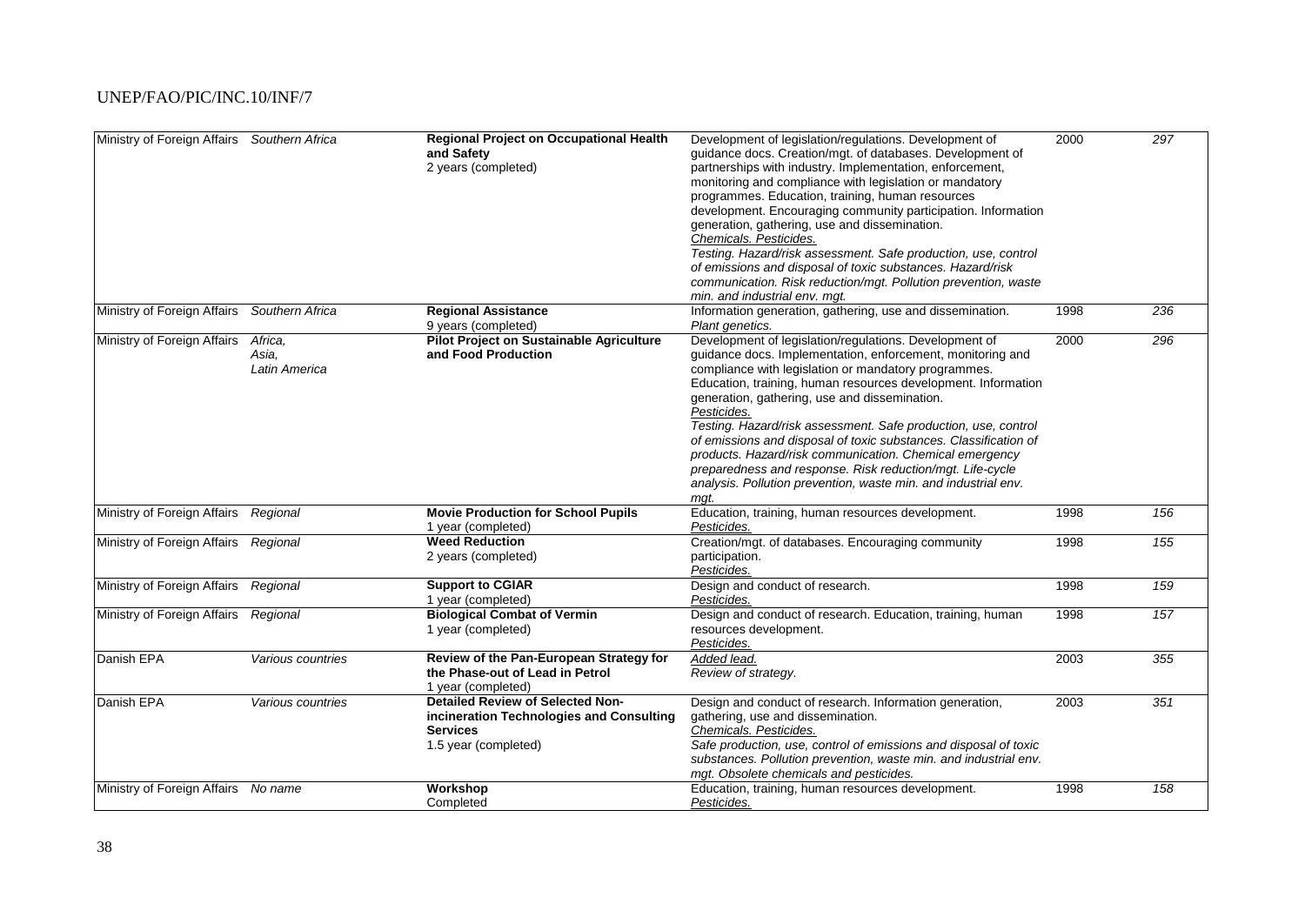#### INTERGOVERNMENTAL FORUM ON CHEMICAL SAFETY Fourth SESSION – FORUM IV 1-7 November 2003

IFCS/FORUM-IV/4 INF

| <b>6. FINLAND</b>                         |         |                                                                                                                                                                                                                   |                                                                                                                                                                                                                                                                                                                                                                                                                                                                                                                                                                                                                                                                                                                                                                                                                                                                      |                      |     |
|-------------------------------------------|---------|-------------------------------------------------------------------------------------------------------------------------------------------------------------------------------------------------------------------|----------------------------------------------------------------------------------------------------------------------------------------------------------------------------------------------------------------------------------------------------------------------------------------------------------------------------------------------------------------------------------------------------------------------------------------------------------------------------------------------------------------------------------------------------------------------------------------------------------------------------------------------------------------------------------------------------------------------------------------------------------------------------------------------------------------------------------------------------------------------|----------------------|-----|
| Ministry for Foreign Affairs Egypt        |         | Hazardous Waste Management Project in<br>Alexandria (Phase I and Phase II)<br>7 years (ongoing)<br>www.eeaa.gov.eg/English/info/Project_details.<br>asp?project_id=35<br>www.eeaa.gov.eg/English/main/accomp5.asp | Development of quidance docs. Creation/mgt. of databases.<br>Development of partnerships with industry. Implementation,<br>enforcement, monitoring and compliance with legislation or<br>mandatory programmes. Development of inventories/registers.<br>Education, training, human resources development. Information<br>generation, gathering, use and dissemination. Awareness<br>raising.<br>Chemicals. Hazardous waste.<br>GLP. Safe production, use, control of emissions and disposal of<br>toxic substances. Import/export of substances. Risk<br>reduction/mgt. Pollution prevention, waste min. and industrial<br>env. mgt. Obsolete chemicals and pesticides.                                                                                                                                                                                              | 2003                 | 364 |
| Ministry for Foreign Affairs Egypt        |         | <b>Quality Control of Agricultural Products</b><br>2 years (completed)                                                                                                                                            | Development of guidance docs. Quality control. Education,<br>training, human resources development. Awareness raising.<br>Pesticides.<br>GLP. Safe production, use, control of emissions and disposal of<br>toxic substances. Residue analysis, provision of laboratory<br>facilities and training in their use.                                                                                                                                                                                                                                                                                                                                                                                                                                                                                                                                                     | 1996<br>(1998, 2003) | 3   |
| Ministry for Foreign Affairs El Salvador  |         | Inter-institutional System for Management<br>of Hazardous Waste<br>3 years (ongoing)<br>www.marn.gob.sv/ (information to be placed<br>on this website)                                                            | Development of legislation/regulations. Development of<br>guidance docs. Creation/mgt. of databases. Development of<br>partnerships with industry. Implementation, enforcement,<br>monitoring and compliance with legislation or mandatory<br>programmes. Development of inventories/registers. Education,<br>training, human resources development. Encouraging<br>community participation. Information generation, gathering, use<br>and dissemination. Awareness raising.<br>Chemicals. Pesticides. Hazardous waste.<br>Testing. Exposure analysis. Hazard/risk assessment. Safe<br>production, use, control of emissions and disposal of toxic<br>substances. Hazard/risk communication. Chemical emergency<br>preparedness and response. Risk reduction/mgt. Pollution<br>prevention, waste min. and industrial env. mgt. Obsolete<br>chemicals and pesticides. | 2003                 | 361 |
| Ministry of Social Affairs<br>land Health | Estonia | <b>Training Project in the Field of Chemicals</b><br>Control<br>16 months (completed)                                                                                                                             | Development of legislation/regulations. Education, training,<br>human resources development. Encouraging community<br>participation.<br>Chemicals. Pesticides. Hazardous waste.<br>Testing. Hazard/risk assessment. GLP. Pesticide registration.<br>Classification of products. Hazard/risk communication.<br>Import/export of substances. Risk reduction/mgt. Harmonisation<br>of legislation.                                                                                                                                                                                                                                                                                                                                                                                                                                                                      | 1996                 | 94  |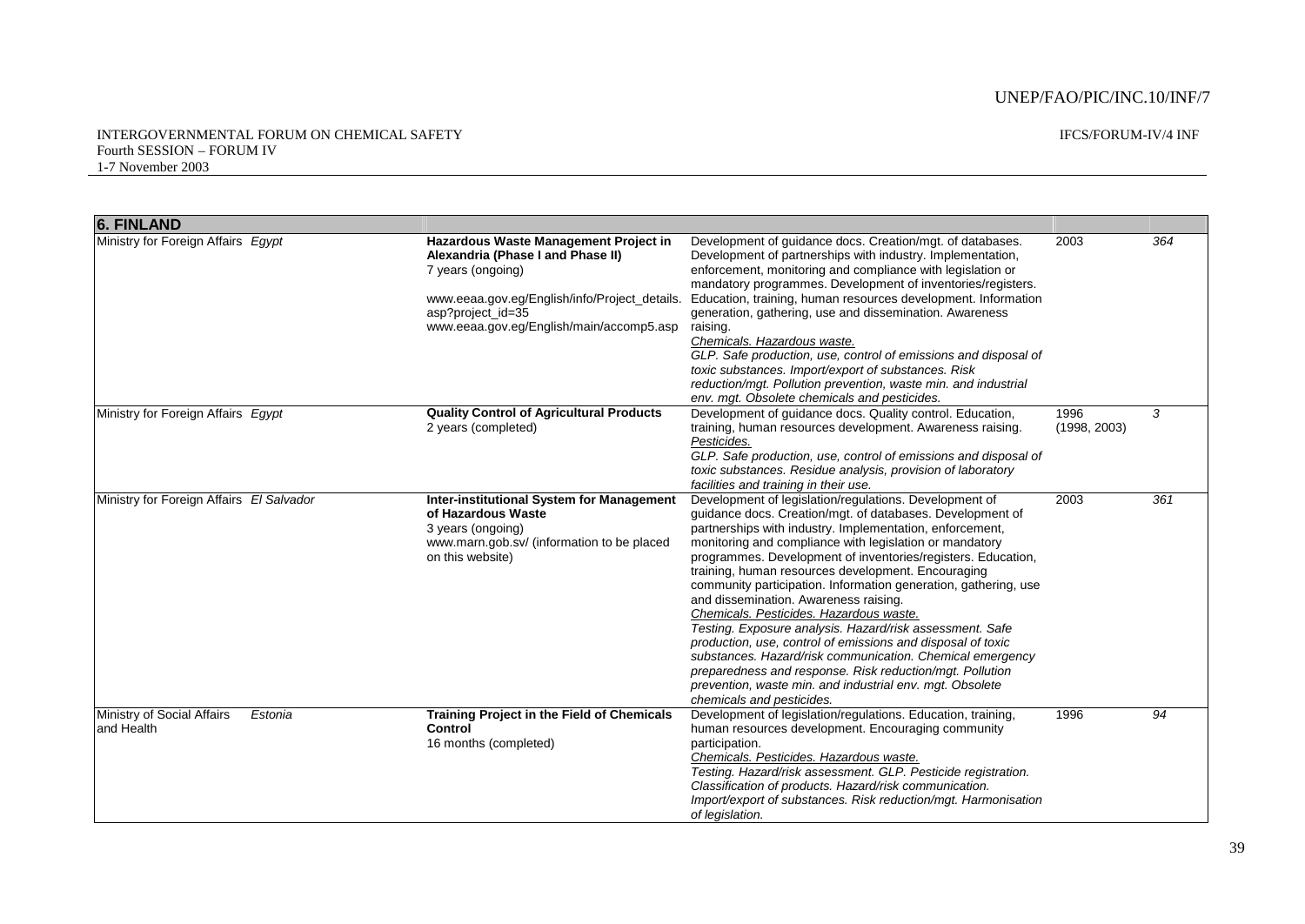| Ministry of Social Affairs<br>and Health | Estonia                      | Training Co-operation in the Field of<br><b>Occupational Health and Safety</b>        | Development of legislation/regulations. Education, training,<br>human resources development. | 1996 (1998) | 93  |
|------------------------------------------|------------------------------|---------------------------------------------------------------------------------------|----------------------------------------------------------------------------------------------|-------------|-----|
|                                          |                              |                                                                                       | Chemicals.                                                                                   |             |     |
|                                          |                              |                                                                                       | Occupational exposure. Hazard/risk communication.                                            | 2000        | 262 |
| Ministry of the                          | Estonia                      | <b>Training on Environmental Risk</b><br><b>Assessment of Transportation, Storage</b> | Education, training, human resources development.                                            |             |     |
| Environment                              |                              | and Use of Hazardous Substances                                                       | Chemicals.                                                                                   |             |     |
|                                          |                              |                                                                                       | Hazard/risk assessment. Chemical emergency preparedness                                      |             |     |
|                                          |                              | 3 months (completed)<br><b>Cooperation Project for Reorganising the</b>               | and response. Risk reduction/mgt.<br>Development of legislation/regulations. Implementation, |             |     |
| Safety Technology                        | Estonia                      | <b>Technical Inspection Activities</b>                                                | enforcement, monitoring and compliance with legislation or                                   | 2000 (2003) | 260 |
| Authority                                |                              |                                                                                       |                                                                                              |             |     |
|                                          |                              | 2.5 years (completed)                                                                 | mandatory programmes. Education, training, human resources                                   |             |     |
|                                          |                              |                                                                                       | development. Information generation, gathering, use and                                      |             |     |
|                                          |                              |                                                                                       | dissemination. Awareness raising.                                                            |             |     |
|                                          |                              |                                                                                       | Chemicals.<br>Hazard/risk assessment. Risk reduction/mgt.                                    |             |     |
| Ministry for Foreign Affairs Ethiopia    |                              | <b>Prevention and Disposal of Obsolete</b>                                            | Development of inventories/registers. Education, training, human 2003                        |             | 360 |
|                                          |                              | <b>Pesticide Stocks</b>                                                               | resources development. Information generation, gathering, use                                |             |     |
|                                          |                              | 4 years (ongoing)                                                                     | and dissemination. Awareness raising.                                                        |             |     |
|                                          |                              |                                                                                       | Pesticides. Hazardous waste.                                                                 |             |     |
|                                          |                              | www.fao.org/news/1999/990607-e.htm                                                    | GLP. Safe production, use, control of emissions and disposal of                              |             |     |
|                                          |                              | www.fao.org/ag/agp/agpp/pesticid/disposal/pr                                          | toxic substances. Import/export of substances. Risk                                          |             |     |
|                                          |                              | 190401_en.htm                                                                         | reduction/mgt. Obsolete chemicals and pesticides. Disposal of                                |             |     |
|                                          |                              | www.fao.org/news/2001/010503-e.htm                                                    | obsolete pesticides.                                                                         |             |     |
| Safety Technology                        | Latvia                       | Rules and Regulations on Use and Storage                                              | Development of legislation/regulations. Development of                                       | 1998        | 167 |
| Authority                                |                              | of Chemicals                                                                          | guidance docs. Education, training, human resources                                          |             |     |
|                                          |                              | 1 year (completed)                                                                    | development.                                                                                 |             |     |
|                                          |                              |                                                                                       | Chemicals.                                                                                   |             |     |
|                                          |                              |                                                                                       | Hazard/risk assessment.                                                                      |             |     |
| Ministry for Foreign Affairs Nicaragua   |                              | <b>Elimination of Agrochemical Waste</b>                                              | Packaging, removal and disposal of obsolete pesticides.                                      | 2000        | 261 |
|                                          |                              | 6 months (completed)                                                                  | Pesticides. Waste.                                                                           |             |     |
| Ministry of the                          | Russia (Republic of Karelia) | Seminar on Environmental Protection in                                                | Education, training, human resources development.                                            | 1998        | 170 |
| Environment                              |                              | <b>Agriculture and Forestry and a Study Tour</b>                                      | Pesticides.                                                                                  |             |     |
|                                          |                              | to Finland                                                                            |                                                                                              |             |     |
|                                          |                              | 5 months (completed)                                                                  |                                                                                              |             |     |
| <b>Finnish Environment</b>               | <b>Russian Federation</b>    | Multilateral Co-operative Project on Phase-                                           | Development of guidance docs. Implementation, enforcement,                                   | 2003        | 367 |
| Institute                                |                              | out of PCB Use, and Management of PCB-                                                | monitoring and compliance with legislation or mandatory                                      |             |     |
|                                          |                              | contaminated Wastes                                                                   | programmes. Development of inventories/registers. Information                                |             |     |
|                                          |                              | Started in 1999 (ongoing)                                                             | generation, gathering, use and dissemination. Awareness                                      |             |     |
|                                          |                              |                                                                                       | raising.                                                                                     |             |     |
|                                          |                              |                                                                                       | Chemicals.                                                                                   |             |     |
|                                          |                              |                                                                                       | Safe production, use, control of emissions and disposal of toxic                             |             |     |
|                                          |                              |                                                                                       | substances. Risk reduction/mgt. National profile development.                                |             |     |
|                                          |                              |                                                                                       | Pollution prevention, waste min. and industrial env. mgt.                                    |             |     |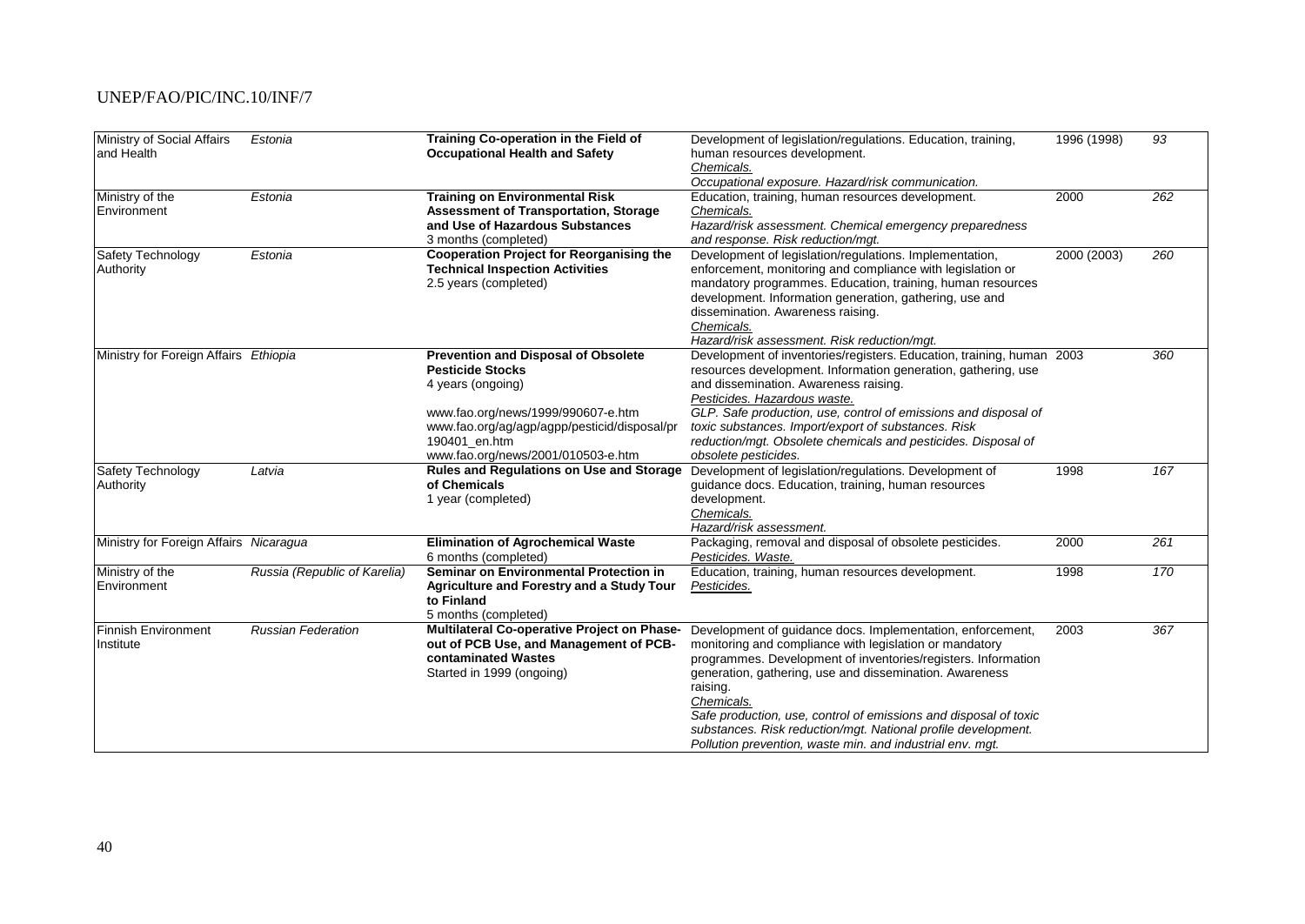| <b>Finnish Environment</b><br>Institute  | <b>Russian Federation</b>                                       | <b>Environmentally Sound Management of</b><br><b>Stocks of Obsolete Pesticides</b><br>Started in 2001 (ongoing)                                                                                                                                          | Development of guidance docs. Implementation, enforcement,<br>monitoring and compliance with legislation or mandatory<br>programmes. Development of inventories/registers. Information<br>generation, gathering, use and dissemination. Awareness<br>raising.<br>Pesticides.                                                                                                                                                                                                                                                                                                                                                                                                                                    | 2003                 | 366 |
|------------------------------------------|-----------------------------------------------------------------|----------------------------------------------------------------------------------------------------------------------------------------------------------------------------------------------------------------------------------------------------------|-----------------------------------------------------------------------------------------------------------------------------------------------------------------------------------------------------------------------------------------------------------------------------------------------------------------------------------------------------------------------------------------------------------------------------------------------------------------------------------------------------------------------------------------------------------------------------------------------------------------------------------------------------------------------------------------------------------------|----------------------|-----|
|                                          |                                                                 |                                                                                                                                                                                                                                                          | Safe production, use, control of emissions and disposal of toxic<br>substances. Risk reduction/mgt. Obsolete chemicals &<br>pesticides.                                                                                                                                                                                                                                                                                                                                                                                                                                                                                                                                                                         |                      |     |
| <b>Finnish Environment</b><br>Institute  | <b>Russian Federation</b>                                       | <b>Reduction of Atmospheric Mercury</b><br><b>Releases from Arctic States</b><br>Started in 2002 (ongoing)                                                                                                                                               | Development of inventories/registers. Information generation,<br>gathering, use and dissemination.<br>Chemicals.<br>Safe production, use, control of emissions and disposal of toxic<br>substances. Pollution prevention, waste min. and industrial env.<br>mat.                                                                                                                                                                                                                                                                                                                                                                                                                                                | 2003                 | 365 |
| Ministry for Foreign Affairs Costa Rica, | El Salvador,<br>Guatemala.<br>Honduras.<br>Nicaragua,<br>Panama | <b>Preparation of National Inventories and</b><br><b>National Plans for the Environmentally</b><br>Sound Management of PCB and PCB-<br>containing Equipments in Central America<br>and Panama<br>1 year (ongoing)<br>www.basel.int/centers/regional.html | Development of legislation/regulations. Development of<br>quidance docs. Creation/mgt. of databases. Development of<br>partnerships with industry. Implementation, enforcement,<br>monitoring and compliance with legislation or mandatory<br>programmes. Development of inventories/registers. Education,<br>training, human resources development. Information generation,<br>gathering, use and dissemination. Awareness raising.<br>Chemicals. Hazardous waste.<br>GLP. Safe production, use, control of emissions and disposal of<br>toxic substances. Import/export of substances. Risk<br>reduction/mgt. Pollution prevention, waste min. and industrial<br>env. mgt. Obsolete chemicals and pesticides. | 2003                 | 363 |
| Ministry of the<br>Environment           | Estonia.<br>Latvia.<br>Lithuania                                | Data Collection Strategies on Chemicals'<br>Use (BACCON-2)<br>Completed<br>www.bef.lv                                                                                                                                                                    | Development of quidance docs. Development of partnerships<br>with industry. Implementation, enforcement, monitoring and<br>compliance with legislation or mandatory programmes.<br>Development of inventories/registers. Quality control. Education,<br>training, human resources development. Encouraging<br>community participation. Information generation, gathering, use<br>and dissemination. Awareness raising.<br>Chemicals.<br>Exposure analysis. Risk reduction/mgt.                                                                                                                                                                                                                                  | 1998<br>(2000, 2003) | 169 |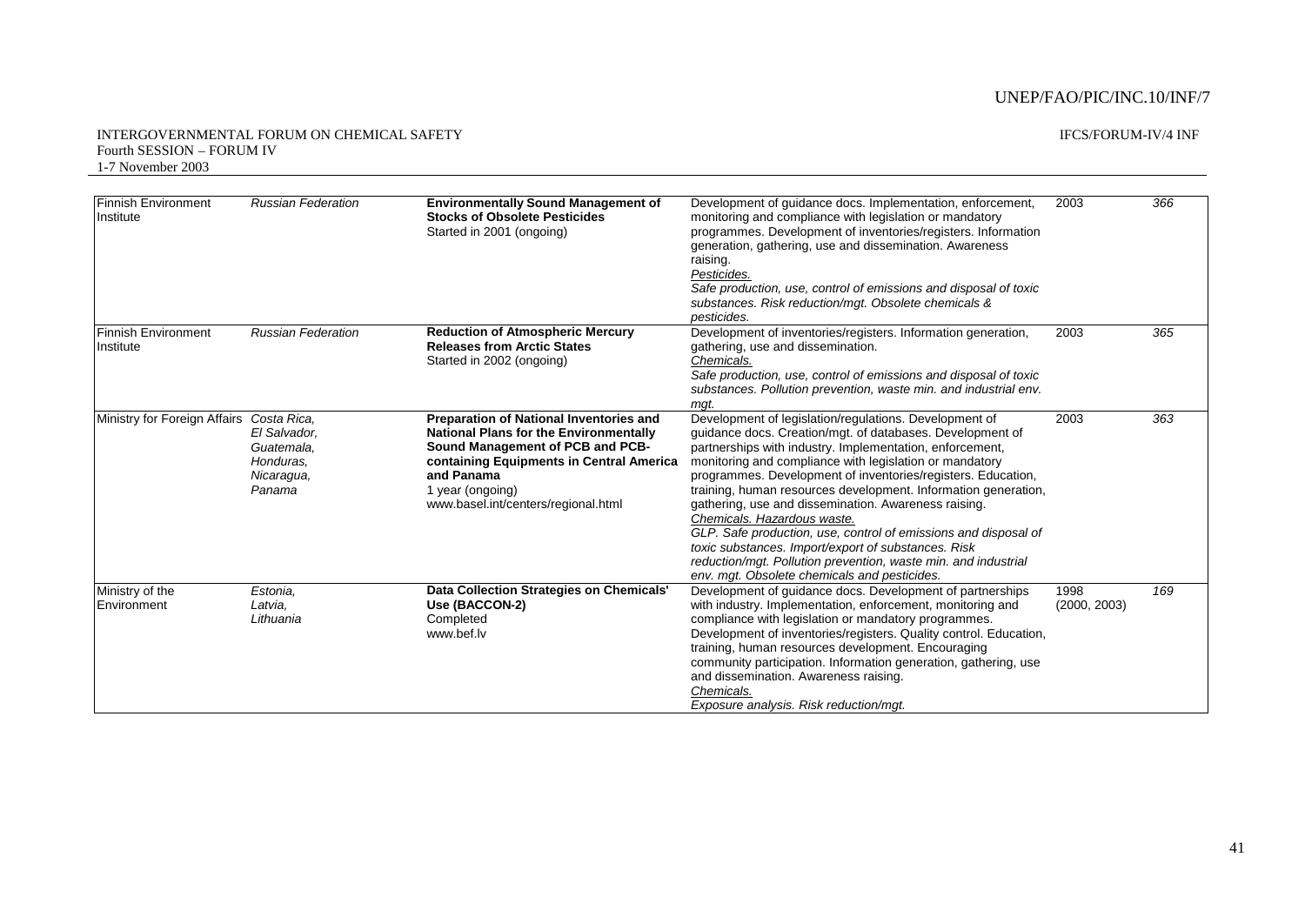| Ministry of the<br>Environment              | Estonia,<br>Latvia,<br>Lithuania | <b>Workshop Programme on Chemicals</b><br><b>Control Issues (BACCON-2)</b><br>Ongoing<br>www.bef.lv                                            | Development of partnerships with industry. Implementation,<br>enforcement, monitoring and compliance with legislation or<br>mandatory programmes. Education, training, human resources<br>development. Encouraging community participation. Information<br>generation, gathering, use and dissemination. Awareness<br>raising.<br>Chemicals.<br>Exposure analysis. Safe production, use, control of emissions<br>and disposal of toxic substances. Classification of products.<br>Hazard/risk communication. Risk reduction/mgt.                                                                                                                                                                           | 1996 (2003) | 95             |
|---------------------------------------------|----------------------------------|------------------------------------------------------------------------------------------------------------------------------------------------|------------------------------------------------------------------------------------------------------------------------------------------------------------------------------------------------------------------------------------------------------------------------------------------------------------------------------------------------------------------------------------------------------------------------------------------------------------------------------------------------------------------------------------------------------------------------------------------------------------------------------------------------------------------------------------------------------------|-------------|----------------|
| Ministry of the<br>Environment              | Estonia.<br>Latvia,<br>Lithuania | Training Programme for Authorities and<br><b>Enterprises on Classification, Labelling</b><br>and Packaging of Chemicals<br>1.5 year (completed | Development of guidance docs. Implementation, enforcement,<br>monitoring and compliance with legislation or mandatory<br>programmes. Education, training, human resources<br>development.<br>Chemicals.<br>Classification of products. Hazard/risk communication.                                                                                                                                                                                                                                                                                                                                                                                                                                          | 1998 (2000) | 168            |
| Ministry for Foreign Affairs Arab countries |                                  | The Basel Convention Regional Centre for<br><b>Arab Countries in Egypt</b><br>3 years (ongoing)<br>www.basel.int/centers/regional.html         | Development of legislation/regulations. Development of<br>guidance docs. Creation/mgt. of databases. Development of<br>partnerships with industry. Implementation, enforcement,<br>monitoring and compliance with legislation or mandatory<br>programmes. Development of inventories/registers. Education,<br>training, human resources development. Information generation,<br>gathering, use and dissemination. Awareness raising.<br>Chemicals. Hazardous waste.<br>Safe production, use, control of emissions and disposal of toxic<br>substances. Import/export of substances. Risk reduction/mgt.<br>Pollution prevention, waste min. and industrial env. mgt.<br>Obsolete chemicals and pesticides. | 2003        | 362            |
| <b>7. FRANCE</b>                            |                                  |                                                                                                                                                |                                                                                                                                                                                                                                                                                                                                                                                                                                                                                                                                                                                                                                                                                                            |             |                |
| Agence Française de<br>Développement        | Algeria                          | Hydrocarbon Sea Transport. Safety and<br><b>Quality Certification</b>                                                                          | Hydrocarbons sea transport.<br>Toxic chemicals.<br>Impact study.                                                                                                                                                                                                                                                                                                                                                                                                                                                                                                                                                                                                                                           | 1996        | 26             |
| <b>CIRAD</b>                                | <b>Benin</b>                     | Trials with IPM Compatible Pesticides on<br>Vegetables<br>4 years                                                                              | Development of partnerships with industry. Design and conduct<br>of research. Education, training, human resources development.<br>Information generation, gathering, use and dissemination.<br>Pesticides.<br>GLP. Safe production, use, control of emissions and disposal of<br>toxic substances.                                                                                                                                                                                                                                                                                                                                                                                                        | 2000        | 267            |
| Agence Française de<br>Développement        | Cambodia                         | Integrated Peri-urban Development, Siem<br>Reap, related to Eight Zones Representing<br><b>Regional Pedological Conditions</b>                 | Integrated peri-urban development.<br>Pesticides.<br>Reasoned use.                                                                                                                                                                                                                                                                                                                                                                                                                                                                                                                                                                                                                                         | 1996        | $\overline{4}$ |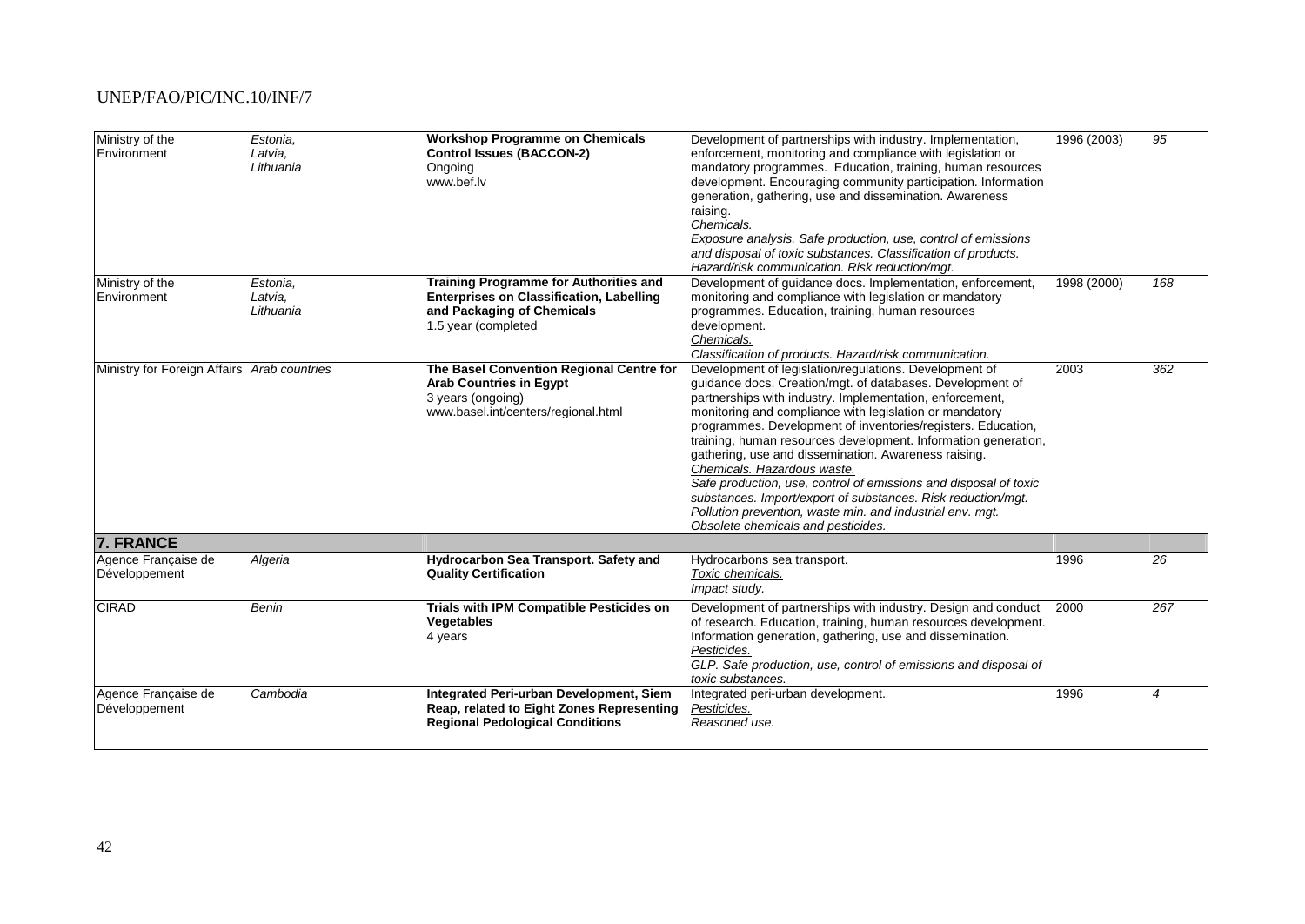| <b>CIRAD</b>                         | Cambodia           | <b>Improving the Living Conditions of Poor</b><br>Farmers on the Outskirts of Kompong<br>Speu by Diversifying Agricultural<br>Production - KHM-02-03<br>2 years (ongoing)                                                                         | Development of guidance docs. Development of partnerships<br>with industry. Design and conduct of research. Conduct of<br>economic analysis. Development of inventories/registers. Quality<br>control. Education, training, human resources development.<br>Encouraging community participation. Information generation,<br>gathering, use and dissemination. Awareness raising.<br>Pesticides.                                                                  | 2003 | 368             |
|--------------------------------------|--------------------|---------------------------------------------------------------------------------------------------------------------------------------------------------------------------------------------------------------------------------------------------|------------------------------------------------------------------------------------------------------------------------------------------------------------------------------------------------------------------------------------------------------------------------------------------------------------------------------------------------------------------------------------------------------------------------------------------------------------------|------|-----------------|
| Agence Française de<br>Développement | Cameroon           | <b>Enforcement of European Depollution</b><br>Measures in the Context of the SONARA<br><b>Oil Refinery Extension Project</b>                                                                                                                      | Risk reduction/mgt.<br>Petroleum reffining.<br>Toxic chemicals.<br>Impact study.                                                                                                                                                                                                                                                                                                                                                                                 | 1996 | 25              |
| <b>CIRAD</b>                         | Cameroon           | <b>Pesticides Use in Banana Plantation</b>                                                                                                                                                                                                        | Development of partnerships with industry. Design and conduct<br>of research. Quality control. Education, training, human<br>resources development.<br>Pesticides.<br>GLP. Safe production, use, control of emissions and disposal of<br>toxic substances. Risk reduction/mgt.                                                                                                                                                                                   | 2000 | 279             |
| Agence Francaise de<br>Développement | Ghana              | <b>Coconut Sector Development Project</b><br>5 years (ongoing)                                                                                                                                                                                    | Information generation, gathering, use and dissemination.<br>Pesticides.<br>Testing. Import/export of substances.                                                                                                                                                                                                                                                                                                                                                | 2000 | 268             |
| Agence Française de<br>Développement | <b>Ivory Coast</b> | Integrated Rural Development (water, soil,<br>irrigation, fodder plant conservation)                                                                                                                                                              | Integrated rural development.<br>Pesticides.<br>Reasoned use.                                                                                                                                                                                                                                                                                                                                                                                                    | 1996 | 20              |
| Agence Francaise de<br>Développement | <b>Ivory Coast</b> | <b>Gold Mining from the Angovia Mines</b><br><b>Society</b>                                                                                                                                                                                       | Gold mine.<br>Toxic chemicals in mines.<br>Impact study.                                                                                                                                                                                                                                                                                                                                                                                                         | 1996 | 24              |
| <b>CIRAD</b>                         | Laos               | <b>Improving the Living Conditions of Poor</b><br><b>Farmers on the Outskirts of Vientiane</b><br>through the Development of a Network to<br><b>Supply the Town Centre with Quality</b><br>Agricultural Products - Lao-02-04<br>2 years (ongoing) | Development of quidance docs. Development of partnerships<br>with industry. Design and conduct of research. Development of<br>inventories/registers. Quality control. Education, training, human<br>resources development. Encouraging community participation.<br>Information generation, gathering, use and dissemination.<br>Awareness raising. Safe use of pesticides & promotion of IPM<br>alternative.<br>Pesticides.<br>Risk reduction/mgt. Human health. | 2003 | 369             |
| Agence Française de<br>Développement | <b>Mauritius</b>   | <b>Help to Cultivation Diversification.</b><br><b>Substitution of Orchards to Rice</b><br><b>Monoculture, Reduction of Pesticide Use</b>                                                                                                          | Culture diversification.<br>Pesticides.<br>Reasoned use.                                                                                                                                                                                                                                                                                                                                                                                                         | 1996 | $\overline{21}$ |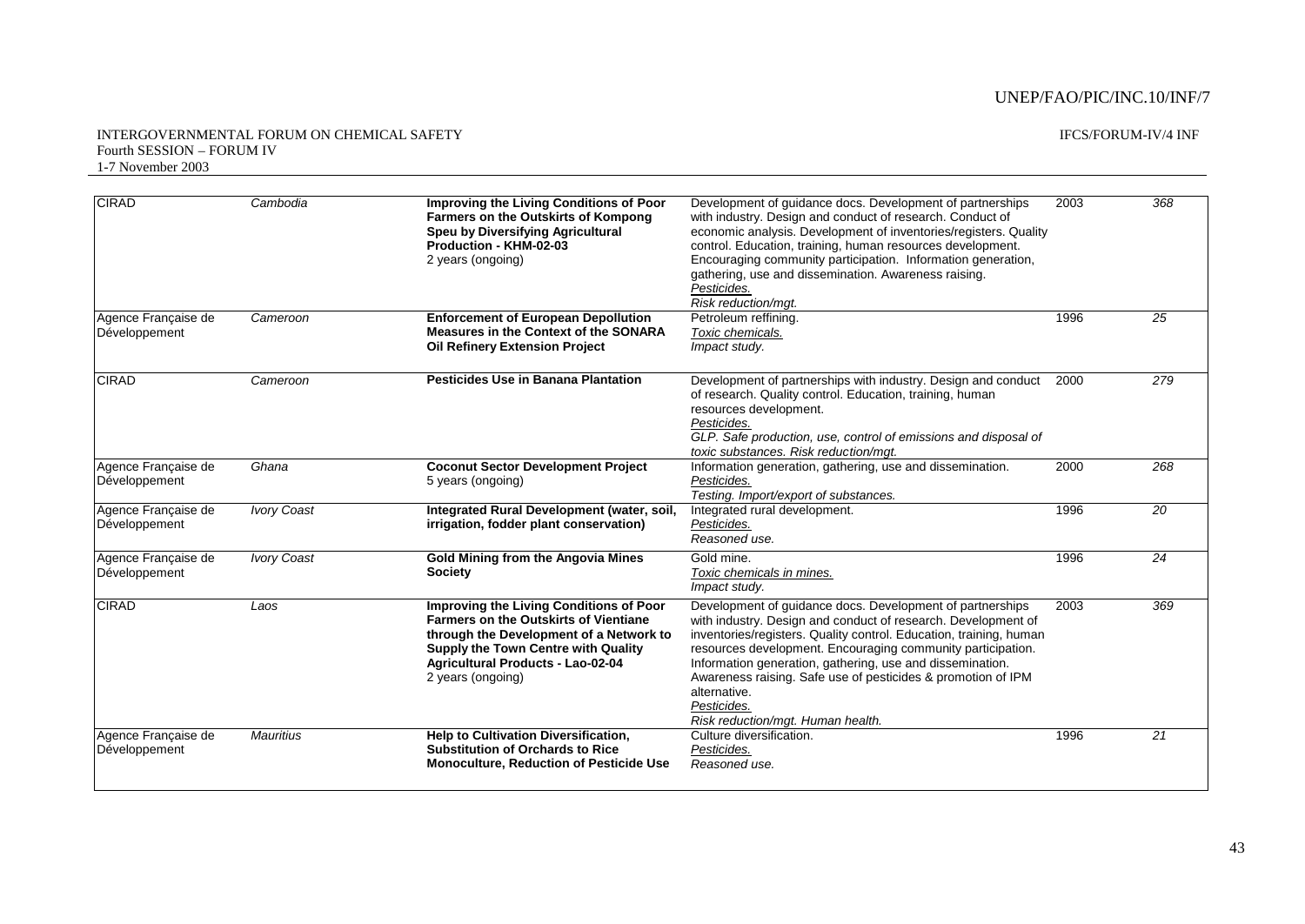| <b>CIRAD</b>                                                 | Niger           | <b>Management of Pesticide Storage</b><br>3 years (completed)                                                                     | Development of guidance docs. Development of partnerships<br>with industry. Implementation, enforcement, monitoring and<br>compliance with legislation or mandatory programmes.<br>Development of inventories/registers. Quality control. Education,<br>training, human resources development.<br>Pesticides.<br>Testing. Exposure analysis. Hazard/risk assessment. GLP. Safe<br>production, use, control of emissions and disposal of toxic<br>substances. Hazard/risk communication. Risk reduction/mqt.<br>Life-cycle analysis. Pollution prevention, waste min. and<br>industrial env. mqt.                                                                                                                                                                                                                                                                         | 2000 | 240             |
|--------------------------------------------------------------|-----------------|-----------------------------------------------------------------------------------------------------------------------------------|--------------------------------------------------------------------------------------------------------------------------------------------------------------------------------------------------------------------------------------------------------------------------------------------------------------------------------------------------------------------------------------------------------------------------------------------------------------------------------------------------------------------------------------------------------------------------------------------------------------------------------------------------------------------------------------------------------------------------------------------------------------------------------------------------------------------------------------------------------------------------|------|-----------------|
| CIRAD / Luxembourg                                           | Niger           | <b>Pesticide Management</b><br>1 month (completed)                                                                                | Development of legislation/regulations. Development of<br>quidance docs. Development of partnerships with industry.<br>Implementation, enforcement, monitoring and compliance with<br>legislation or mandatory programmes. Conduct of economic<br>analysis. Quality control. Education, training, human resources<br>development. Encouraging community participation. Information<br>generation, gathering, use and dissemination. Awareness<br>raising.<br>Pesticides.<br>Hazard/risk assessment. Pesticide registration. Safe production,<br>use, control of emissions and disposal of toxic substances.<br>Classification of products. Hazard/risk communication.<br>Import/export of substances. Risk reduction/mgt. National profile<br>development. Pollution prevention, waste min. and industrial<br>env. mgt. Obsolete chemicals and pesticides. Human health. | 2003 | 370             |
| <b>CIRAD</b>                                                 | South Africa    | Integrated Approach to Control Pests of<br><b>Sugarcane in Poor Farmers' Fields</b><br>Started in 2003 (ongoing)                  | Development of guidance docs. Creation/mgt. of databases.<br>Development of partnerships with industry. Conduct of economic<br>analysis. Education, training, human resources development.<br>Safe/reduced use of pesticides (research) &<br>promotion/development of IPM alternative.<br>Pesticides.                                                                                                                                                                                                                                                                                                                                                                                                                                                                                                                                                                    | 2003 | 371             |
| <b>CIRAD</b>                                                 | Tanzania        | <b>Integrated Approach to Control White</b><br><b>Grubs in Sugarcane Fields</b><br>Started in 2002 (ongoing)                      | Development of partnerships with industry. Safe/reduced use of<br>pesticides (research) & promotion/development of IPM<br>alternative<br>Pesticides.                                                                                                                                                                                                                                                                                                                                                                                                                                                                                                                                                                                                                                                                                                                     | 2003 | 372             |
| Ministère des Affaires<br>Etrangères; Ambassade<br>de France | <b>Thailand</b> | Improvement and Sustainability of Cotton-<br>based Agrosystems in South-East Asia<br>3 years (completed)                          | Development of guidance docs. Design and conduct of research. 2000<br>Education, training, human resources development.<br>Pesticides.<br>Risk reduction/mgt.                                                                                                                                                                                                                                                                                                                                                                                                                                                                                                                                                                                                                                                                                                            |      | 266             |
| Agence Française de<br>Développement                         | Tunisia         | Integrated Rural Development (water, soil,<br>irrigation, fodder plant conservation)                                              | Integrated rural development.<br>Pesticides.<br>Reasoned use.                                                                                                                                                                                                                                                                                                                                                                                                                                                                                                                                                                                                                                                                                                                                                                                                            | 1996 | $\overline{19}$ |
| Agence Française de<br>Développement                         | Vietnam         | Help to Cultivation Diversification,<br><b>Substitution of Orchards to Rice</b><br><b>Monoculture, Reduction of Pesticide Use</b> | Culture diversification.<br>Pesticides.<br>Reasoned use.                                                                                                                                                                                                                                                                                                                                                                                                                                                                                                                                                                                                                                                                                                                                                                                                                 | 1996 | 22              |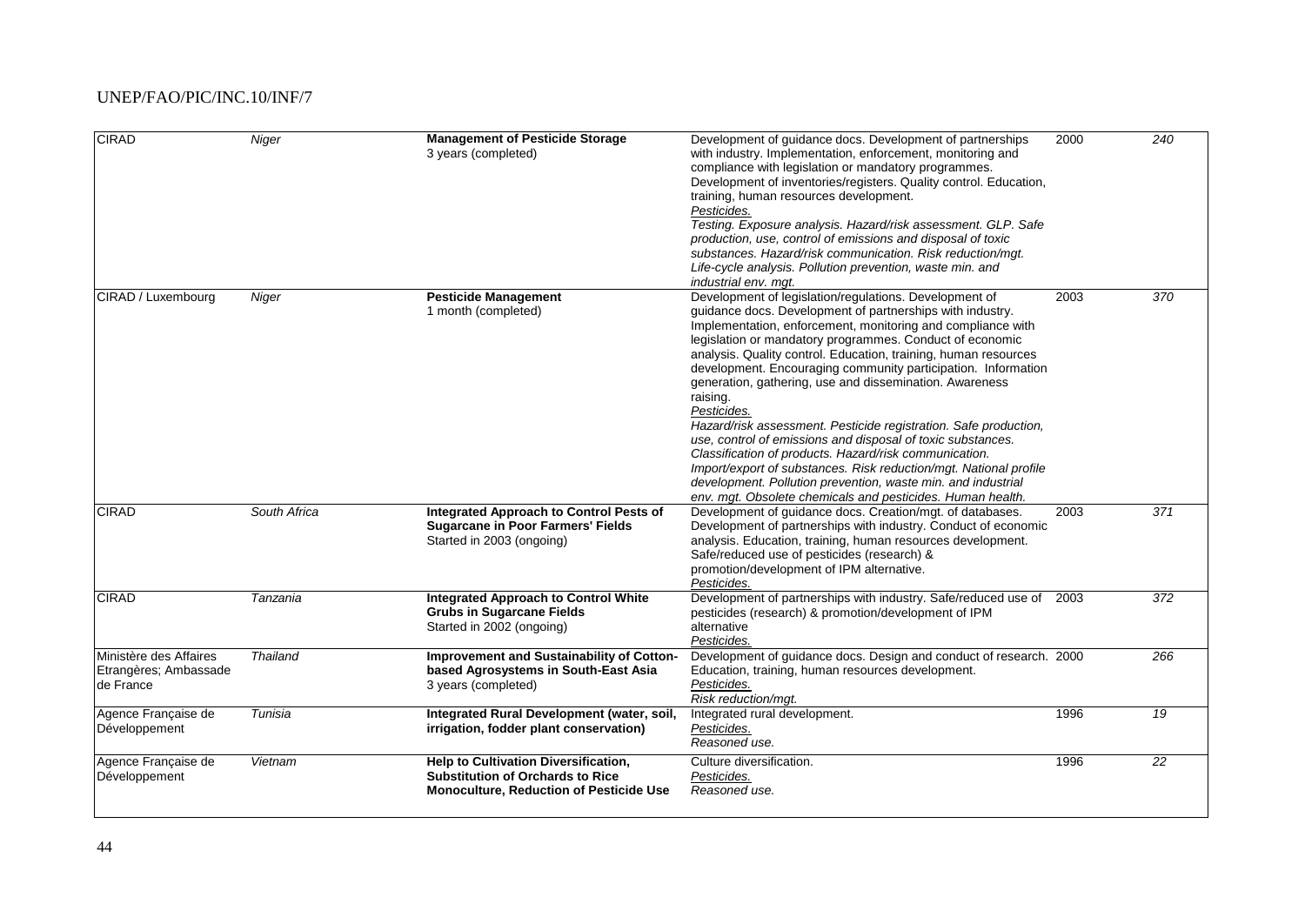#### INTERGOVERNMENTAL FORUM ON CHEMICAL SAFETY Fourth SESSION – FORUM IV 1-7 November 2003

| Agence Française de                                                                               | Zaire                                       | <b>Restarting Exploitation of the Kilo Moto</b>                                                                  | Gold mine.                                                                                                                                                                                                                                                                                                                                                                                                         | 1996 | 23  |
|---------------------------------------------------------------------------------------------------|---------------------------------------------|------------------------------------------------------------------------------------------------------------------|--------------------------------------------------------------------------------------------------------------------------------------------------------------------------------------------------------------------------------------------------------------------------------------------------------------------------------------------------------------------------------------------------------------------|------|-----|
| Développement                                                                                     |                                             | <b>Gold Mines</b>                                                                                                | Toxic chemicals in mines.<br>Impact study.                                                                                                                                                                                                                                                                                                                                                                         |      |     |
| <b>CIRAD</b>                                                                                      | Benin,<br>Cameroon.<br>Ivory Coast,<br>Mali | <b>Development of New Protection Programs</b><br>in West African Cotton Producing<br><b>Countries</b><br>6 years | Development of guidance docs. Design and conduct of research. 1998<br>Education, training, human resources development.<br>Pesticides.<br>Risk reduction/mgt. Pollution prevention, waste min. and<br>industrial env. mqt.                                                                                                                                                                                         |      | 171 |
| <b>CIRAD</b>                                                                                      | Burkina Faso,<br>Mali,<br>Tchad             | Stewardship Programme/Training in<br><b>Pesticide Use in Cotton</b><br>4 months (completed)                      | Development of partnerships with industry. Education, training,<br>human resources development.<br>Pesticides.<br>Pesticide registration. Safe production, use, control of emissions<br>and disposal of toxic substances. Hazard/risk communication.<br>Risk reduction/mgt.                                                                                                                                        | 2000 | 265 |
| <b>CIRAD</b>                                                                                      | Laos.<br>Philippines,<br>Vietnam            | Research on IPM in Peri-urban Agriculture<br>(mainly vegetables)<br>2 years (completed)                          | Development of partnerships with industry. Design and conduct<br>of research. Conduct of economic analysis. Quality control.<br>Education, training, human resources development.<br>Encouraging community participation.<br>Pesticides.<br>Exposure analysis. GLP. Pesticide registration. Classification of<br>products. Hazard/risk communication. Pollution prevention,<br>waste min. and industrial env. mqt. | 2000 | 264 |
| 8. GERMANY                                                                                        |                                             |                                                                                                                  |                                                                                                                                                                                                                                                                                                                                                                                                                    |      |     |
| <b>BMZ</b> - Bundesministerium<br>für wirtschaftliche<br>Zusammenarbeit und<br>Entwicklung / GTZ  | Algeria                                     | <b>Industrial Pollution Control</b><br>4 years (ongoing)                                                         | Development of guidance docs. Development of partnerships<br>with industry. Quality control. Education, training, human<br>resources development.<br>Chemicals.<br>Exposure analysis. Hazard/risk assessment. Safe production,<br>use, control of emissions and disposal of toxic substances.<br>Pollution prevention, waste min. and industrial env. mgt.                                                         | 2003 | 435 |
| BMZ - Bundesministerium Algeria<br>für wirtschaftliche<br>Zusammenarbeit und<br>Entwicklung / GTZ |                                             | <b>Postgraduate Education</b><br>8 years (completed)                                                             | Design and conduct of research. Education, training, human<br>resources development.<br>Chemicals.<br>Testing. GLP. Safe production, use, control of emissions and<br>disposal of toxic substances. Risk reduction/mgt. Life-cycle<br>analysis. Pollution prevention, waste min. and industrial env.<br>mgt.                                                                                                       | 2000 | 274 |

#### IFCS/FORUM-IV/4 INF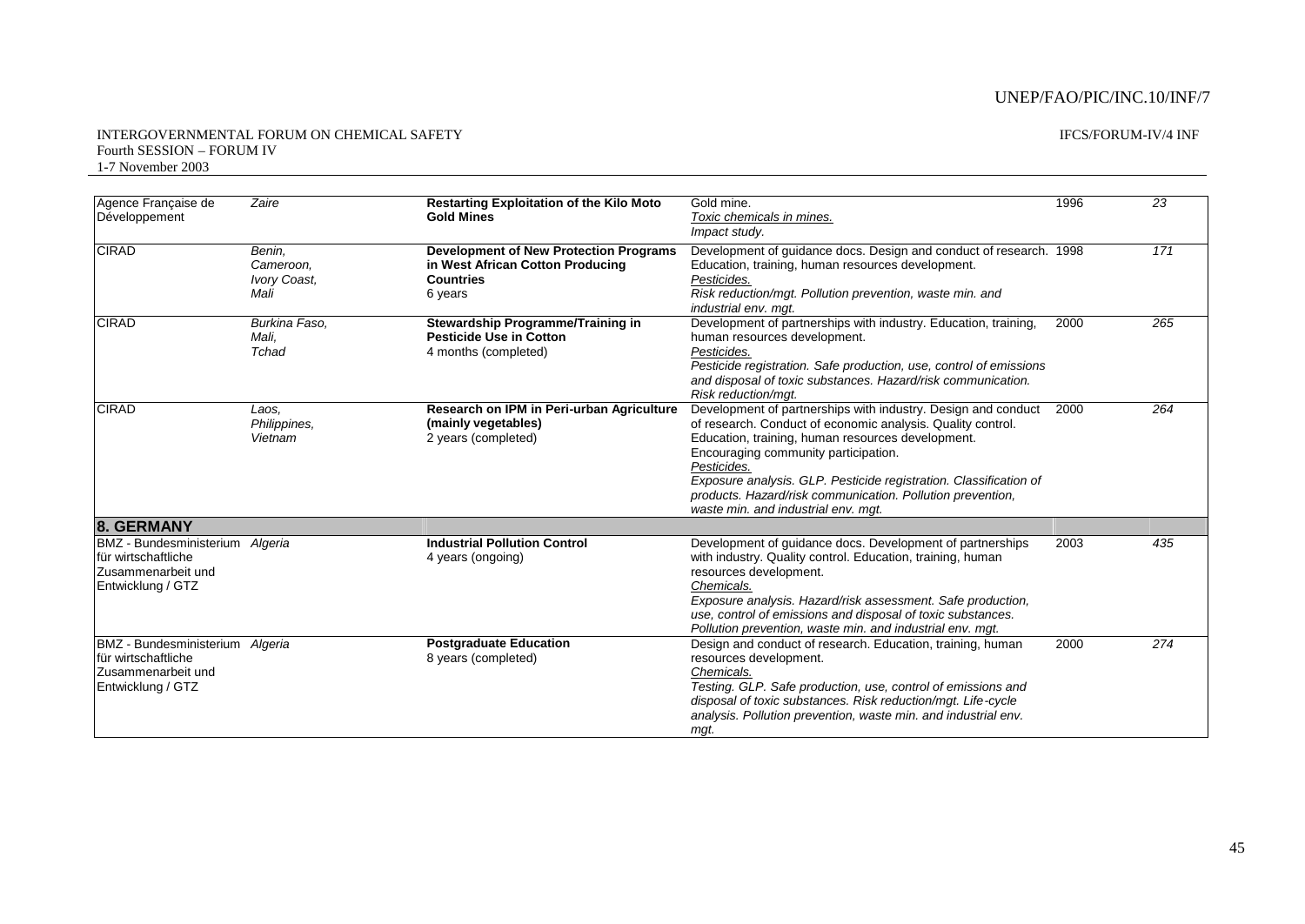| BMZ - Bundesministerium Argentina<br>für wirtschaftliche<br>Zusammenarbeit und<br>Entwicklung / GTZ |          | <b>Environment Protection in Small and</b><br><b>Medium Scale Chemical Industry</b><br>6 years (completed) | Development of guidance docs. Development of partnerships<br>with industry. Information generation, gathering, use and<br>dissemination.<br>Chemicals.<br>Safe production, use, control of emissions and disposal of toxic<br>substances. Pollution prevention, waste min. and industrial env.<br>mgt.                    | 1998<br>(2000, 2003) | 173 |
|-----------------------------------------------------------------------------------------------------|----------|------------------------------------------------------------------------------------------------------------|---------------------------------------------------------------------------------------------------------------------------------------------------------------------------------------------------------------------------------------------------------------------------------------------------------------------------|----------------------|-----|
| BMZ - Bundesministerium Argentina<br>für wirtschaftliche<br>Zusammenarbeit und<br>Entwicklung / GTZ |          | Support of the Faculty of Chemistry of the<br><b>Buenos Aires University</b><br>10 years (completed)       | Design and conduct of research. Education, training, human<br>resources development.<br>Chemicals.<br>Safe production, use, control of emissions and disposal of toxic<br>substances. Pollution prevention, waste min. and industrial env.<br>mat.                                                                        | 1998                 | 172 |
| BMZ - Bundesministerium Brazil<br>für wirtschaftliche<br>Zusammenarbeit und<br>Entwicklung / GTZ    |          | <b>Industrial Environmental Protection in</b><br><b>Minas Gerais</b><br>2 years (completed)                | Education, training, human resources development. Information<br>generation, gathering, use and dissemination. Awareness<br>raising.<br>Chemicals.<br>Safe production, use, control of emissions and disposal of toxic<br>substances. Pollution prevention, waste min. and industrial env.<br>mqt.                        | 2003                 | 436 |
| <b>BMZ</b> - Bundesministerium<br>für wirtschaftliche<br>Zusammenarbeit und<br>Entwicklung / GTZ    | Brazil   | Pesticide Control, CATI/IB-SAA<br>8 years (completed)                                                      | Development of legislation/regulations. Development of<br>quidance docs. Implementation, enforcement, monitoring and<br>compliance with legislation or mandatory programmes. Quality<br>control. Education, training, human resources development.<br>Pesticides.<br>Pesticide registration. Import/export of substances. | 1996 (2000)          | 37  |
| <b>BMZ</b> - Bundesministerium<br>für wirtschaftliche<br>Zusammenarbeit und<br>Entwicklung / GTZ    | Cameroon | <b>Environmental Counselling</b><br>3 years (ongoing)                                                      | Development of legislation/regulations. Awareness raising.<br>Chemicals.<br>Safe production, use, control of emissions and disposal of toxic<br>substances.                                                                                                                                                               | 2003                 | 437 |
| <b>BMZ</b> - Bundesministerium<br>für wirtschaftliche<br>Zusammenarbeit und<br>Entwicklung / GTZ    | Chile    | <b>Support of Environmentally-sound</b><br><b>Technologies</b><br>2 years (ongoing)                        | Education, training, human resources development. Awareness<br>raising.<br>Chemicals.<br>Safe production, use, control of emissions and disposal of toxic<br>substances.                                                                                                                                                  | 2003                 | 438 |
| BMZ - Bundesministerium China<br>für wirtschaftliche<br>Zusammenarbeit und<br>Entwicklung / GTZ     |          | <b>Quality Control of Pesticides</b><br>8 years (completed)                                                | Development of legislation/regulations. Development of<br>quidance docs. Implementation, enforcement, monitoring and<br>compliance with legislation or mandatory programmes. Quality<br>control. Education, training, human resources development.<br>Pesticides.<br>Pesticide registration. Import/export of substances. | 1996 (2000)          | 36  |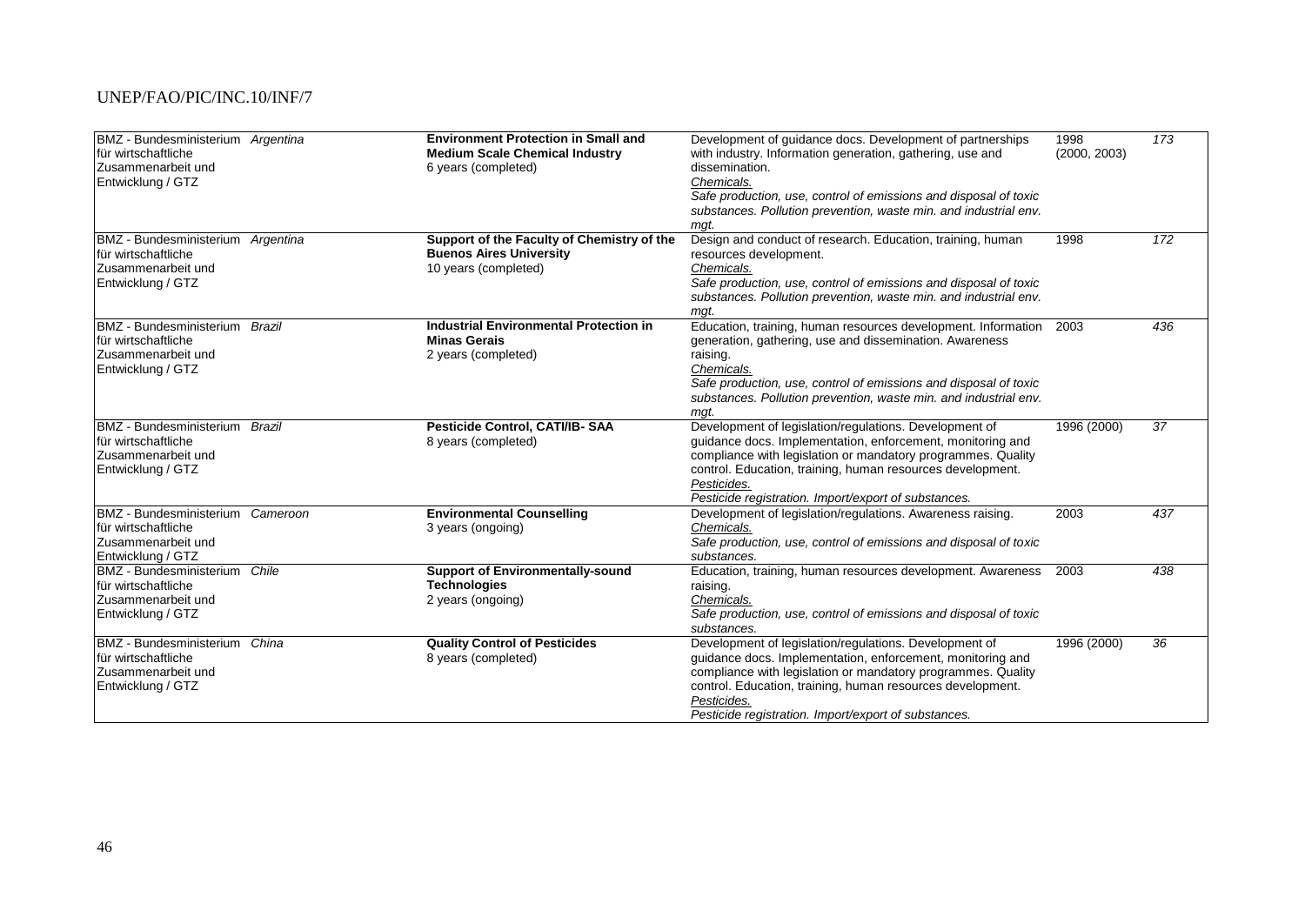| BMZ - Bundesministerium<br>für wirtschaftliche<br>Zusammenarbeit und<br>Entwicklung / GTZ         | China       | <b>Reduction of CO2-Emissions from Industry</b><br>3 years (completed)                                                                                    | Development of quidance docs. Development of partnerships<br>with industry. Education, training, human resources<br>development. Encouraging community participation. Information<br>generation, gathering, use and dissemination.<br>Chemicals.<br>Exposure analysis. Safe production, use, control of emissions<br>and disposal of toxic substances. Pollution prevention, waste<br>min. and industrial env. mgt. | 2000        | 275 |
|---------------------------------------------------------------------------------------------------|-------------|-----------------------------------------------------------------------------------------------------------------------------------------------------------|---------------------------------------------------------------------------------------------------------------------------------------------------------------------------------------------------------------------------------------------------------------------------------------------------------------------------------------------------------------------------------------------------------------------|-------------|-----|
| <b>BMZ</b> - Bundesministerium<br>für wirtschaftliche<br>Zusammenarbeit und<br>Entwicklung / GTZ  | Egypt       | <b>Integrated Pest Management</b><br>6 years (ongoing)                                                                                                    | Education, training, human resources development.<br>Encouraging community participation.<br>Pesticides.<br>Safe production, use, control of emissions and disposal of toxic<br>substances. Pollution prevention, waste min. and industrial env.<br>mgt.                                                                                                                                                            | 2000 (2003) | 272 |
| <b>BMZ</b> - Bundesministerium<br>für wirtschaftliche<br>Zusammenarbeit und<br>Entwicklung / GTZ  | Egypt       | <b>Combating Locusts in Africa</b><br>2 years                                                                                                             | Education, training, human resources development.<br>Pesticides.<br>Safe production, use, control of emissions and disposal of toxic<br>substances.                                                                                                                                                                                                                                                                 | 2003        | 439 |
| <b>BMZ</b> - Bundesministerium<br>für wirtschaftliche<br>Zusammenarbeit und<br>Entwicklung / GTZ  | El Salvador | <b>Support of Clean Technology and</b><br><b>Environmentally-oriented Management of</b><br><b>Small and Medium-sized Enterprises</b><br>4 years (ongoing) | Development of guidance docs. Education, training, human<br>resources development. Information generation, gathering, use<br>and dissemination. Institutional strengthening.<br>Chemicals.<br>Safe production, use, control of emissions and disposal of toxic<br>substances. Pollution prevention, waste min. and industrial env.<br>mgt.                                                                          | 2003        | 440 |
| <b>BMZ</b> - Bundesministerium<br>Ifür wirtschaftliche<br>Zusammenarbeit und<br>Entwicklung / GTZ | El Salvador | <b>Integrated Pest Management</b><br>10 years (completed)                                                                                                 | Development of legislation/regulations. Development of<br>guidance docs. Implementation, enforcement, monitoring and<br>compliance with legislation or mandatory programmes. Quality<br>control. Education, training, human resources development.<br>Pesticides.<br>Pesticide registration. Import/export of substances.                                                                                           | 1996 (1998) | 30  |
| <b>BMZ</b> - Bundesministerium<br>für wirtschaftliche<br>Zusammenarbeit und<br>Entwicklung / GTZ  | Ghana       | <b>Integrated Pest Management</b><br>8 years (ongoing)                                                                                                    | Development of guidance docs. Implementation, enforcement,<br>monitoring and compliance with legislation or mandatory<br>programmes. Education, training, human resources<br>development. Awareness raising.<br>Pesticides.<br>Hazard/risk assessment. Pesticide registration. Safe production,<br>use, control of emissions and disposal of toxic substances.                                                      | 2003        | 441 |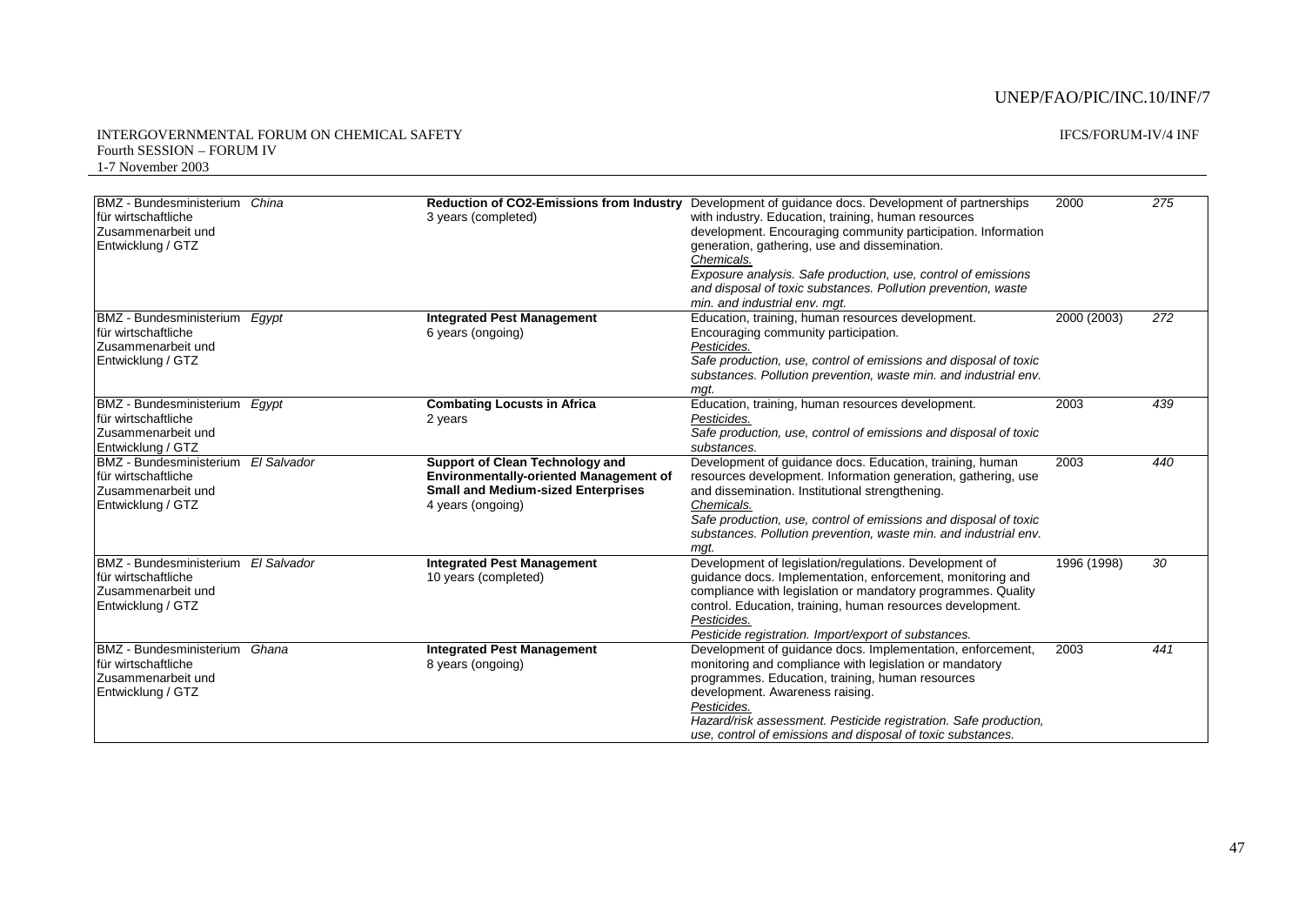| BMZ - Bundesministerium India<br>für wirtschaftliche<br>Zusammenarbeit und<br>Entwicklung / GTZ      |         | <b>Industrial Pollution Control</b><br>11 years (completed)                                                                              | Development of guidance docs. Development of partnerships<br>with industry. Advisory service for environmental management<br>and chemical safety / management in the industry.<br>Industrial emissions.<br>Hazard/risk assessment. GLP. Safe production, use, control of<br>emissions and disposal of toxic substances. Input/output<br>analysis (material flow) etc. / Waste minimisation.                           | 1996                 | $\overline{27}$ |
|------------------------------------------------------------------------------------------------------|---------|------------------------------------------------------------------------------------------------------------------------------------------|-----------------------------------------------------------------------------------------------------------------------------------------------------------------------------------------------------------------------------------------------------------------------------------------------------------------------------------------------------------------------------------------------------------------------|----------------------|-----------------|
| BMZ - Bundesministerium India<br>lfür wirtschaftliche<br>Zusammenarbeit und<br>Entwicklung / GTZ     |         | <b>Environmental Management</b><br>1 year (completed)                                                                                    | Education, training, human resources development.<br>Chemicals.<br>Safe production, use, control of emissions and disposal of toxic<br>substances. Pollution prevention, waste min. and industrial env.<br>mqt.                                                                                                                                                                                                       | 2003                 | 442             |
| BMZ - Bundesministerium India<br>für wirtschaftliche<br>Zusammenarbeit und<br>Entwicklung / GTZ      |         | <b>Advisory Service for the Chemical</b><br>Laboratory of the Footwear Design and<br><b>Development Institute</b><br>6 years (completed) | Implementation, enforcement, monitoring and compliance with<br>legislation or mandatory programmes. Quality control.<br>Chemicals.<br>Testing. Pollution prevention, waste min. and industrial env. mgt.                                                                                                                                                                                                              | 1998<br>(2000, 2003) | 174             |
| <b>BMZ</b> - Bundesministerium<br>für wirtschaftliche<br>Zusammenarbeit und<br>Entwicklung           | Jamaica | <b>Pesticide Control Authority</b><br>7 years (completed)                                                                                | Development of legislation/regulations. Development of<br>guidance docs. Implementation, enforcement, monitoring and<br>compliance with legislation or mandatory programmes. Quality<br>control. Education, training, human resources development.<br>Pesticides.<br>Pesticide registration. Import/export of substances.                                                                                             | 1996 (2000)          | 33              |
| BMZ - Bundesministerium Malaysia<br>für wirtschaftliche<br>Zusammenarbeit und<br>Entwicklung / GTZ   |         | <b>Clean Air in Traffic and Industry Sector</b><br>3 years (ongoing)                                                                     | Development of legislation/regulations. Development of<br>guidance docs. Implementation, enforcement, monitoring and<br>compliance with legislation or mandatory programmes.<br>Education, training, human resources development. Awareness<br>raising.<br>Chemicals.<br>Safe production, use, control of emissions and disposal of toxic<br>substances. Pollution prevention, waste min. and industrial env.<br>mqt. | 2003                 | 443             |
| BMZ - Bundesministerium Mauritania<br>für wirtschaftliche<br>Zusammenarbeit und<br>Entwicklung / GTZ |         | <b>Disposal of Obsolete Pesticides</b><br>3 years (completed)                                                                            | Implementation, enforcement, monitoring and compliance with<br>legislation or mandatory programmes. Quality control.<br>Pesticides.<br>Safe production, use, control of emissions and disposal of toxic<br>substances.                                                                                                                                                                                                | 1998                 | 175             |
| <b>BMZ</b> - Bundesministerium<br>für wirtschaftliche<br>Zusammenarbeit und<br>Entwicklung / GTZ     | Mexico  | Prevention of Air Pollution in Mexico City<br>9 years (completed)                                                                        | Development of inventories/registers.<br>Chemicals.<br>Safe production, use, control of emissions and disposal of toxic<br>substances. Pollution prevention, waste min. and industrial env.<br>mqt.                                                                                                                                                                                                                   | 1998 (2000)          | 176             |
| BMZ - Bundesministerium Morocco<br>lfür wirtschaftliche<br>Zusammenarbeit und<br>Entwicklung / GTZ   |         | <b>Environmental Management</b><br>8 years (completed)                                                                                   | Development of legislation/regulations. Development of surveys. 1996 (1998)<br>Creation/mgt. of databases. Development of partnerships with<br>industry. Implementation, enforcement, monitoring and<br>compliance with legislation or mandatory programmes.<br>GLP. Safe production, use, control of emissions and disposal of<br>toxic substances.                                                                  |                      | 5               |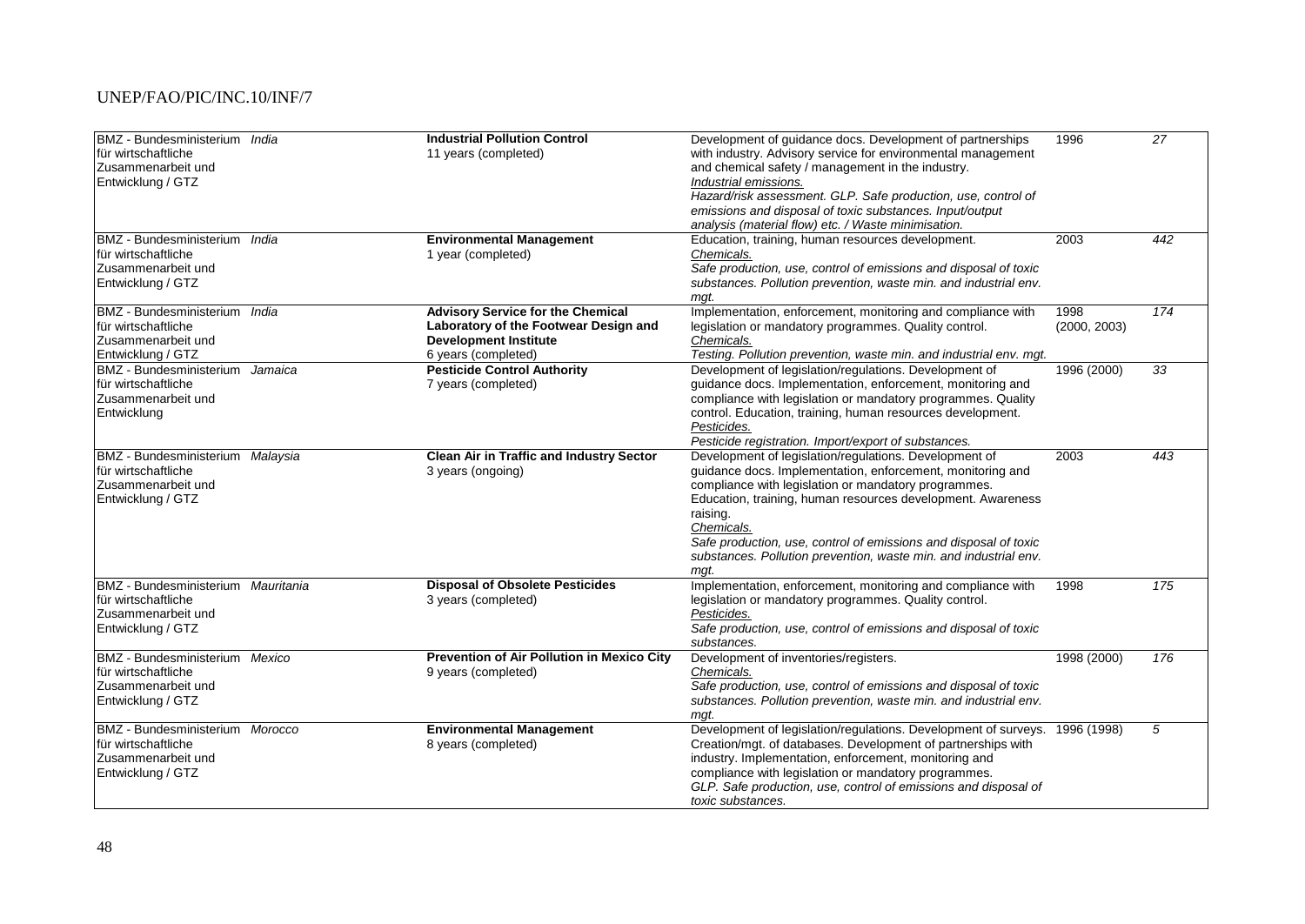| BMZ - Bundesministerium Morocco<br>für wirtschaftliche<br>Zusammenarbeit und<br>Entwicklung / GTZ         |          | <b>Environmental Programme</b><br>3 years                                                                                      | Implementation, enforcement, monitoring and compliance with<br>legislation or mandatory programmes. Education, training,<br>human resources development. Awareness raising.<br>Chemicals.<br>Safe production, use, control of emissions and disposal of toxic<br>substances. Pollution prevention, waste min. and industrial env.<br>mgt.                                                                                          | 2003        | 444 |
|-----------------------------------------------------------------------------------------------------------|----------|--------------------------------------------------------------------------------------------------------------------------------|------------------------------------------------------------------------------------------------------------------------------------------------------------------------------------------------------------------------------------------------------------------------------------------------------------------------------------------------------------------------------------------------------------------------------------|-------------|-----|
| BMZ - Bundesministerium Paraguay<br>für wirtschaftliche<br>Zusammenarbeit und<br>Entwicklung / GTZ        |          | <b>Supporting Technologies for Cleaner</b><br><b>Production</b><br>4 years (ongoing)                                           | Education, training, human resources development. Awareness<br>raising.<br>Chemicals.<br>Safe production, use, control of emissions and disposal of toxic<br>substances. Pollution prevention, waste min. and industrial env.<br>mat.                                                                                                                                                                                              | 2003        | 445 |
| <b>BMU - Bundesministerium</b><br>für Umwelt, Naturschutz<br>und Reaktorsicherheit                        | Thailand | South-East Asia Regional Workshop on<br><b>By-products (Stockholm Convention)</b><br>Completed                                 | Development of guidance docs. Implementation, enforcement,<br>monitoring and compliance with legislation or mandatory<br>programmes. Development of inventories/registers.<br>Chemicals.<br>Safe production, use, control of emissions and disposal of toxic<br>substances. Pollution prevention, waste min. and industrial env.<br>mqt.                                                                                           | 2003        | 454 |
| <b>BMZ</b> - Bundesministerium Thailand<br>für wirtschaftliche<br>Zusammenarbeit und<br>Entwicklung / GTZ |          | <b>Reduction of Industrial Air Pollution</b><br>3 years (completed)                                                            | Implementation, enforcement, monitoring and compliance with<br>legislation or mandatory programmes. Information generation,<br>gathering, use and dissemination.<br>Chemicals.<br>Pollution prevention, waste min. and industrial env. mgt.                                                                                                                                                                                        | 2000        | 278 |
| <b>BMZ</b> - Bundesministerium<br>für wirtschaftliche<br>Zusammenarbeit und<br>Entwicklung / GTZ          | Thailand | Development of Eco-industrial Parks and<br><b>Networks</b><br>3 years (ongoing)                                                | Development of partnerships with industry. Education, training,<br>human resources development.<br>Chemicals.<br>Safe production, use, control of emissions and disposal of toxic<br>substances. Pollution prevention, waste min. and industrial env.<br>mat.                                                                                                                                                                      | 2003        | 448 |
| BMZ - Bundesministerium Thailand<br>für wirtschaftliche<br>Zusammenarbeit und<br>Entwicklung / GTZ        |          | <b>Environmental Counselling for Industry</b><br>2 years (ongoing)                                                             | Development of partnerships with industry. Counselling.<br>Chemicals.<br>Pollution prevention, waste min. and industrial env. mgt.                                                                                                                                                                                                                                                                                                 | 2003        | 449 |
| BMZ - Bundesministerium Thailand<br>für wirtschaftliche<br>Zusammenarbeit und<br>Entwicklung / GTZ        |          | <b>Appropriate Regulatory Measures and</b><br><b>Policy Reform for Pesticide Risk</b><br><b>Reduction</b><br>7 years (ongoing) | Development of legislation/regulations. Development of<br>partnerships with industry. Implementation, enforcement,<br>monitoring and compliance with legislation or mandatory<br>programmes. Quality control. Education, training, human<br>resources development. Encouraging community participation.<br>Information generation, gathering, use and dissemination.<br>Pesticides.<br>Pesticide registration. Risk reduction/mgt. | 1998 (2003) | 178 |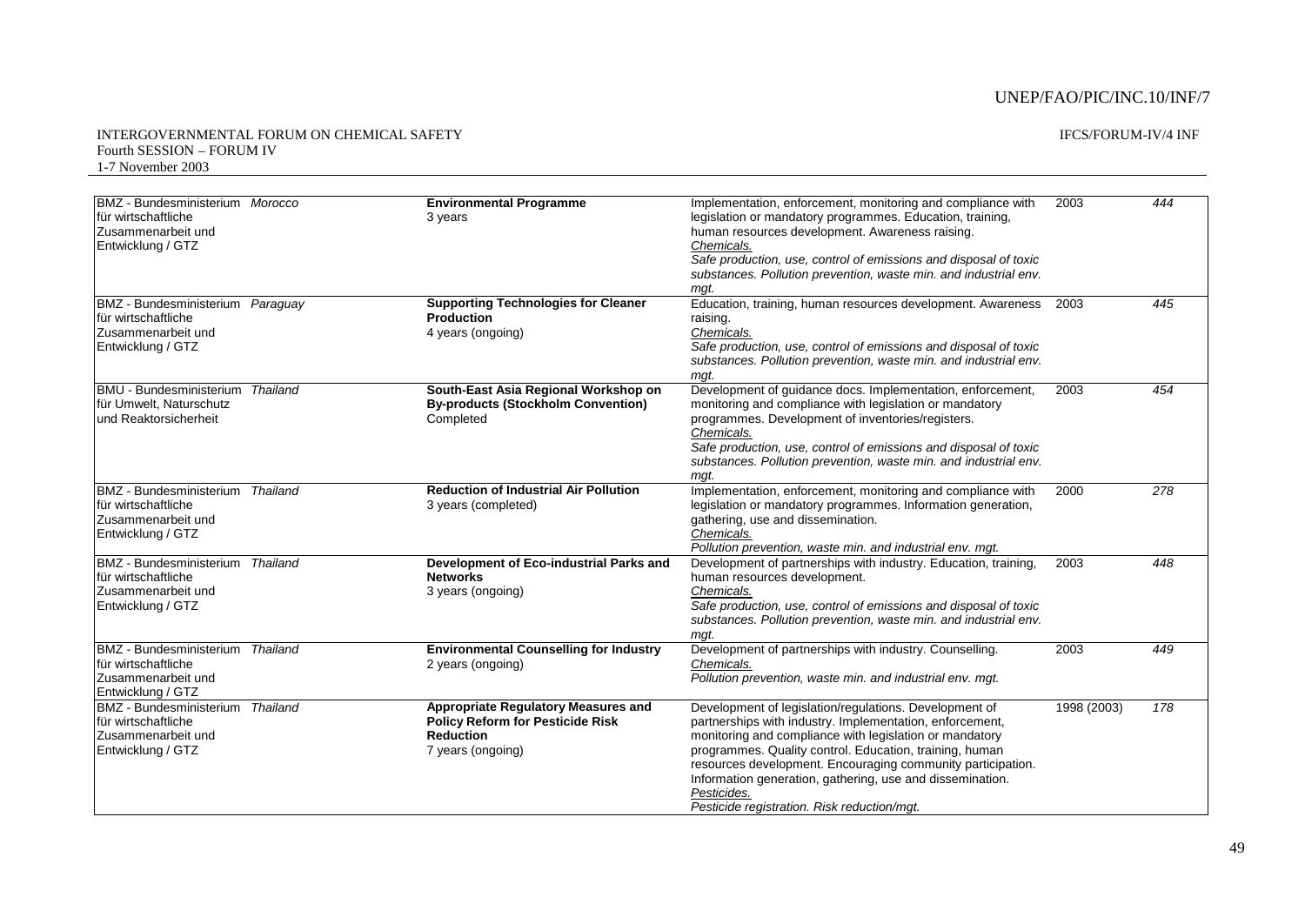| BMZ - Bundesministerium Thailand<br>für wirtschaftliche<br>Zusammenarbeit und<br>Entwicklung / GTZ                      |                               | <b>Transport of Dangerous Goods</b><br>7 years (ongoing)                                                                        | Development of legislation/regulations. Implementation,<br>enforcement, monitoring and compliance with legislation or<br>mandatory programmes. Information generation, gathering, use<br>and dissemination.<br>Chemicals. Pesticides.<br>Hazard/risk communication. Chemical emergency preparedness<br>and response. Risk reduction/mgt.                                                        | 1998 (2003) | 177 |
|-------------------------------------------------------------------------------------------------------------------------|-------------------------------|---------------------------------------------------------------------------------------------------------------------------------|-------------------------------------------------------------------------------------------------------------------------------------------------------------------------------------------------------------------------------------------------------------------------------------------------------------------------------------------------------------------------------------------------|-------------|-----|
| <b>BMZ</b> - Bundesministerium<br>für wirtschaftliche<br>Zusammenarbeit und<br>Entwicklung / GTZ /<br>UNEP              | Thailand                      | Dioxin and Furan Sampling and Analysis<br>1 year (completed)                                                                    | Development of guidance docs. Implementation, enforcement,<br>monitoring and compliance with legislation or mandatory<br>programmes. Development of inventories/registers.<br>Chemicals.<br>Testing. Exposure analysis. Hazard/risk assessment. Safe<br>production, use, control of emissions and disposal of toxic<br>substances. Pollution prevention, waste min. and industrial env.<br>mgt. | 2000        | 276 |
| <b>BMZ</b> - Bundesministerium<br>für wirtschaftliche<br>Zusammenarbeit und<br>Entwicklung / GTZ                        | Tunisia                       | Institutional Strengthening of the<br><b>International Centre for Environmental</b><br><b>Technologies</b><br>4 years (ongoing) | Institutional strengthening.<br>Chemicals.<br>Safe production, use, control of emissions and disposal of toxic<br>substances. Pollution prevention, waste min. and industrial env.<br>mgt.                                                                                                                                                                                                      | 2003        | 450 |
| <b>BMZ</b> - Bundesministerium<br>für wirtschaftliche<br>Zusammenarbeit und<br>Entwicklung / GTZ                        | Tunisia                       | <b>Disposal of Hazardous Waste</b><br>3 years (ongoing)                                                                         | Development of partnerships with industry. Implementation,<br>enforcement, monitoring and compliance with legislation or<br>mandatory programmes.<br>Chemicals.<br>Safe production, use, control of emissions and disposal of toxic<br>substances. Obsolete chemicals & pesticides.                                                                                                             | 2003        | 451 |
| <b>BMZ</b> - Bundesministerium<br>für wirtschaftliche<br>Zusammenarbeit und<br>Entwicklung / GTZ                        | <b>Uruguay</b>                | <b>Environmentally Sound Management and</b><br><b>Cleaner Production</b><br>3 years                                             | Development of guidance docs. Awareness raising.<br>Chemicals.<br>Safe production, use, control of emissions and disposal of toxic<br>substances. Pollution prevention, waste min. and industrial env.<br>mqt.                                                                                                                                                                                  | 2003        | 452 |
| <b>BMZ</b> - Bundesministerium<br>für wirtschaftliche<br>Zusammenarbeit und<br>Entwicklung / GTZ                        | Yemen                         | <b>Support for the National Plant Protection</b><br>Service<br>10 years (completed)                                             | Development of legislation/regulations. Development of<br>guidance docs. Implementation, enforcement, monitoring and<br>compliance with legislation or mandatory programmes. Quality<br>control. Education, training, human resources development.<br>Pesticides.<br>Pesticide registration. Import/export of substances.                                                                       | 1996        | 31  |
| BMZ - Bundesministerium<br>für wirtschaftliche<br>Zusammenarbeit und<br>Entwicklung / GTZ                               | Yemen                         | Consultancy on the Set-up of a Pesticide<br><b>Residue Analysis Laboratory</b><br>6 months (completed)                          | Implementation, enforcement, monitoring and compliance with<br>legislation or mandatory programmes. Quality control.<br>Education, training, human resources development.<br>Pesticides.<br>Exposure analysis. GLP.                                                                                                                                                                             | 2003        | 453 |
| <b>BMZ</b> - Bundesministerium<br>für wirtschaftliche<br>Zusammenarbeit und<br>Entwicklung / GTZ / EC<br>DG-Environment | Argentina,<br><b>Thailand</b> | <b>Technical Assistance for the</b><br>Implementation of the Rotterdam PIC-<br><b>Convention</b><br>1 year (completed)          | Implementation, enforcement, monitoring and compliance with<br>legislation or mandatory programmes.<br>Chemicals. Pesticides.<br>Import/export of substances.                                                                                                                                                                                                                                   | 2000        | 277 |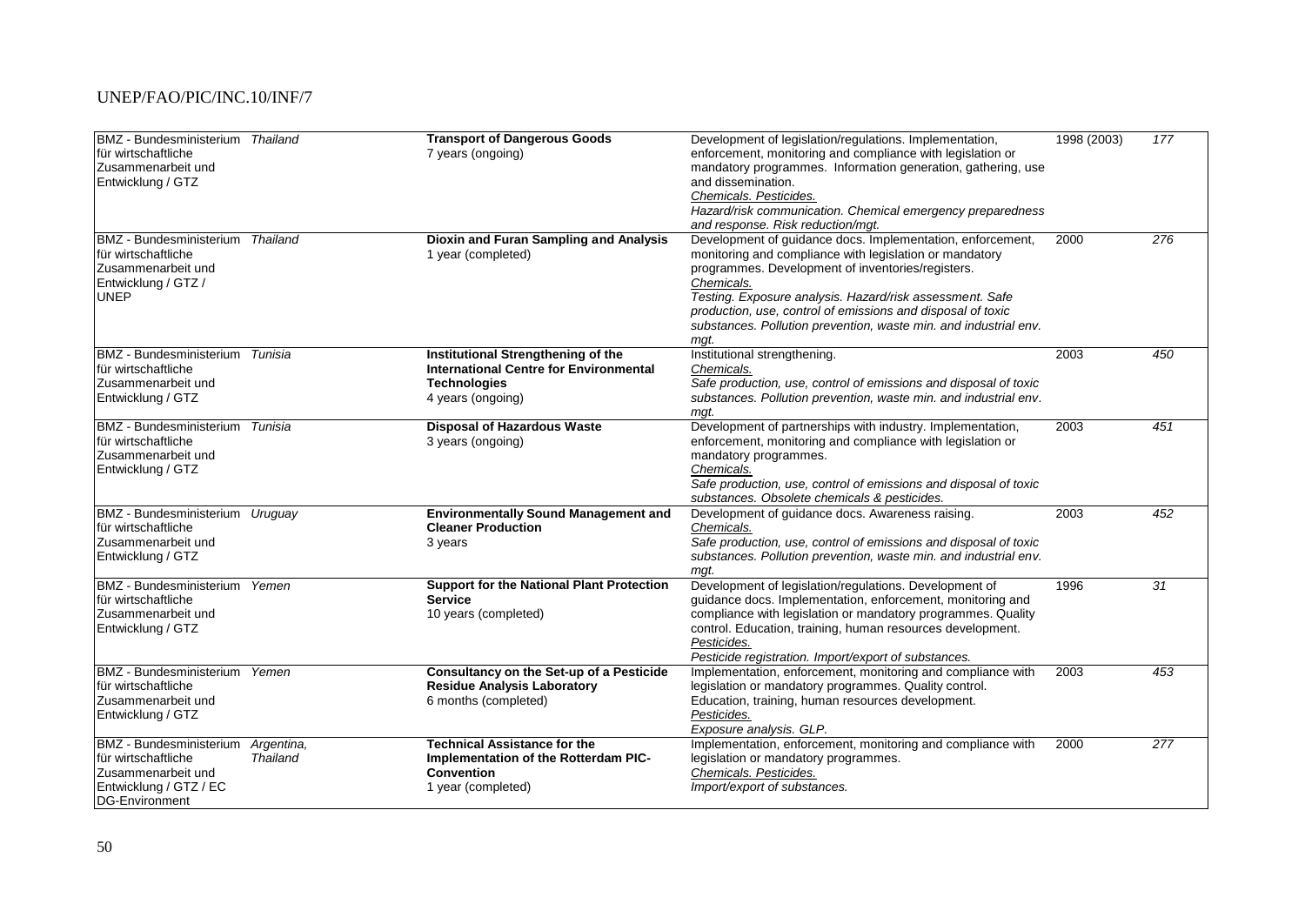| BMZ - Bundesministerium Central America<br>für wirtschaftliche<br>Zusammenarbeit und<br>Entwicklung / GTZ |                                                    | <b>Dissemination of Non-chemical Plant</b><br><b>Protection Measures</b><br>3 years (completed)                                                                                                                                                                                                                        | Development of partnerships with industry. Education, training,<br>human resources development. Encouraging community<br>participation. Information generation, gathering, use and<br>dissemination.<br>Pesticides.<br>Pesticide registration. Safe production, use, control of emissions<br>and disposal of toxic substances. Pollution prevention, waste<br>min. and industrial env. mgt.                                                          | 2000 | 273 |
|-----------------------------------------------------------------------------------------------------------|----------------------------------------------------|------------------------------------------------------------------------------------------------------------------------------------------------------------------------------------------------------------------------------------------------------------------------------------------------------------------------|------------------------------------------------------------------------------------------------------------------------------------------------------------------------------------------------------------------------------------------------------------------------------------------------------------------------------------------------------------------------------------------------------------------------------------------------------|------|-----|
| für wirtschaftliche<br>Zusammenarbeit und<br>Entwicklung / GTZ                                            | BMZ - Bundesministerium Regional - South of Sahara | <b>Environmental Sound Disposal of</b><br><b>Obsolete Pesticides</b><br>6 years (completed)                                                                                                                                                                                                                            | Development of guidance docs. Implementation, enforcement,<br>monitoring and compliance with legislation or mandatory<br>programmes. Quality control. Education, training, human<br>resources development.<br>Pesticides.<br>Hazard/risk assessment. Safe production, use, control of<br>emissions and disposal of toxic substances. Import/export of<br>substances Risk reduction/mgt. Pollution prevention, waste min.<br>and industrial env. mqt. | 1998 | 179 |
| <b>BMZ</b> - Bundesministerium<br>für wirtschaftliche<br>Zusammenarbeit und<br>Entwicklung / GTZ          | South America<br>(Regional)                        | <b>Environmental Management in Harbours</b><br>3 years                                                                                                                                                                                                                                                                 | Implementation, enforcement, monitoring and compliance with<br>legislation or mandatory programmes. Education, training,<br>human resources development.<br>Chemicals.<br>Hazard/risk communication. Import/export of substances.<br>Pollution prevention, waste min. and industrial env. mgt.                                                                                                                                                       | 2003 | 447 |
| <b>BMZ</b> - Bundesministerium<br>für wirtschaftliche<br>Zusammenarbeit und<br>Entwicklung / GTZ          | South-East Asia<br>(Supra-regional)                | Promotion of Biological Pesticides in the<br><b>Framework of Public-interest Partnerships</b><br>4 years (ongoing)                                                                                                                                                                                                     | Development of legislation/regulations. Education, training,<br>human resources development. Awareness raising.<br>Pesticides.<br>Pesticide registration. Risk reduction/mgt.                                                                                                                                                                                                                                                                        | 2003 | 446 |
| <b>BMU - Bundesministerium</b><br>für Umwelt, Naturschutz<br>und Reaktorsicherheit                        | Supra-regional, Africa                             | Regional Meeting of the Africa Group to<br><b>Prepare IFCS Forum III</b><br>2 days (completed)                                                                                                                                                                                                                         | Development of guidance docs. Implementation, enforcement,<br>monitoring and compliance with legislation or mandatory<br>programmes. Information generation, gathering, use and<br>dissemination.<br>Chemicals. Pesticides.<br>Hazard/risk assessment. Risk reduction/mgt.                                                                                                                                                                           | 2000 | 270 |
| <b>BMU - Bundesministerium</b><br>für Umwelt. Naturschutz<br>lund Reaktorsicherheit                       | Supra-regional                                     | Planning Workshop for the Joint Project of<br><b>Countries w/ more Advanced Programmes</b><br>for Regulating Chemicals to Provide<br><b>Technical Assistance for implementation</b><br>of Rotterdam PIC-convention in<br>Developing Countries and Countries w/<br><b>Economies in Transition</b><br>3 days (completed) | Implementation, enforcement, monitoring and compliance with<br>legislation or mandatory programmes.<br>Chemicals. Pesticides.<br>Import/export of substances.                                                                                                                                                                                                                                                                                        | 2000 | 269 |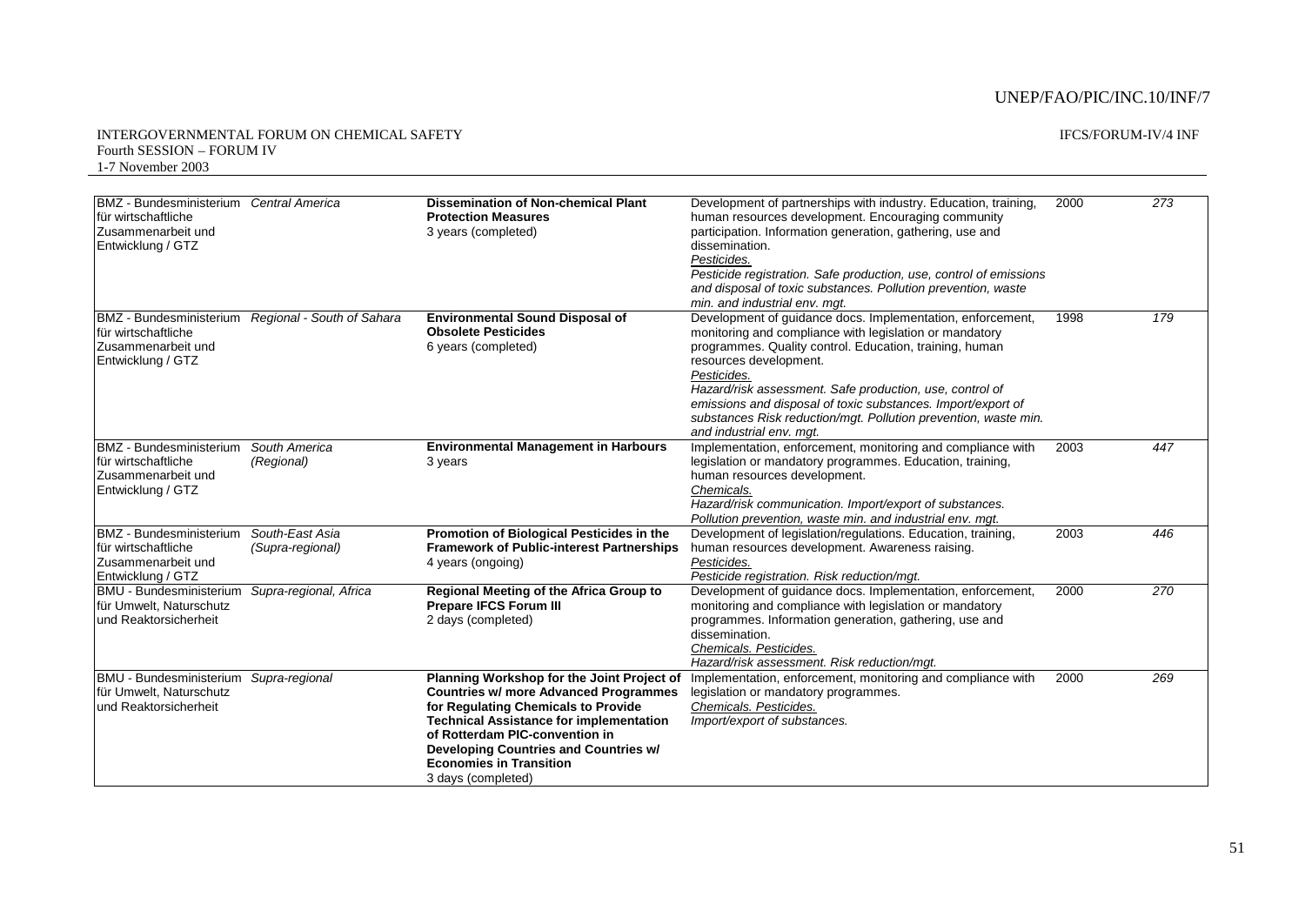| BMU - Bundesministerium Supra-regional |                | Awareness Raising and Expertise on POPs Creation/mgt. of databases. Development of |                                                                    | 2000         | 271 |
|----------------------------------------|----------------|------------------------------------------------------------------------------------|--------------------------------------------------------------------|--------------|-----|
| für Umwelt, Naturschutz                |                | 3 years (completed)                                                                | inventories/registers. Education, training, human resources        |              |     |
| und Reaktorsicherheit                  |                |                                                                                    | development.                                                       |              |     |
|                                        |                |                                                                                    | Chemicals.                                                         |              |     |
|                                        |                |                                                                                    | Exposure analysis. Safe production, use, control of emissions      |              |     |
|                                        |                |                                                                                    | and disposal of toxic substances. Pollution prevention, waste      |              |     |
|                                        |                |                                                                                    | min, and industrial env. mat.                                      |              |     |
| <b>BMZ</b> - Bundesministerium         | Supra-regional | <b>Convention Project Chemical Safety</b>                                          | Development of guidance docs. Development of partnerships          | 1998 (2003)  | 180 |
| für wirtschaftliche                    |                | 7 years (ongoing)                                                                  | with industry. Implementation, enforcement, monitoring and         |              |     |
| Zusammenarbeit und                     |                |                                                                                    | compliance with legislation or mandatory programmes.               |              |     |
| Entwicklung / GTZ                      |                |                                                                                    | Education, training, human resources development.                  |              |     |
|                                        |                |                                                                                    | Chemicals. Pesticides.                                             |              |     |
|                                        |                |                                                                                    | Safe production, use, control of emissions and disposal of toxic   |              |     |
|                                        |                |                                                                                    | substances. Import/export of substances. National profile          |              |     |
|                                        |                |                                                                                    | development. Pollution prevention, waste min. and industrial       |              |     |
|                                        |                |                                                                                    | env. mgt.                                                          |              |     |
| <b>BMZ</b> - Bundesministerium         | Supra-regional | "PROKLIMA" - Substitution of CFCs by                                               | Development of guidance docs. Creation/mgt. of databases.          | 1996         | 28  |
| für wirtschaftliche                    |                | <b>Natural Substances</b>                                                          | Development of partnerships with industry. Education, training,    | (2000, 2003) |     |
| Zusammenarbeit und                     |                | 8 years                                                                            | human resources development. Substitution of ozone-depleting       |              |     |
| Entwicklung / GTZ                      |                |                                                                                    | substances.                                                        |              |     |
|                                        |                |                                                                                    | CFC <sub>s</sub> .                                                 |              |     |
| <b>BMZ</b> - Bundesministerium         | Supra-regional | <b>Pesticide Service Project</b>                                                   | Development of legislation/regulations. Development of             | 1996 (2000)  | 29  |
| für wirtschaftliche                    |                | 13 years (completed)                                                               | guidance docs. Implementation, enforcement, monitoring and         |              |     |
| Zusammenarbeit und                     |                |                                                                                    | compliance with legislation or mandatory programmes. Quality       |              |     |
| Entwicklung / GTZ                      |                |                                                                                    | control. Education, training, human resources development.         |              |     |
|                                        |                |                                                                                    | Pesticides.                                                        |              |     |
|                                        |                |                                                                                    | Pesticide registration. Import/export of substances. Life-cycle    |              |     |
|                                        |                |                                                                                    | analysis.                                                          |              |     |
| <b>BMZ</b> - Bundesministerium         | Supra-regional | <b>Pesticide Disposal Project</b>                                                  | Development of legislation/regulations. Development of             | 1996 (2000)  | 34  |
| für wirtschaftliche                    |                | 9 years (completed)                                                                | guidance docs. Implementation, enforcement, monitoring and         |              |     |
| Zusammenarbeit und                     |                |                                                                                    | compliance with legislation or mandatory programmes. Quality       |              |     |
| Entwicklung / GTZ                      |                |                                                                                    | control. Education, training, human resources development.         |              |     |
|                                        |                |                                                                                    | Pesticides.                                                        |              |     |
|                                        |                |                                                                                    | Pesticide registration. Safe production, use, control of emissions |              |     |
|                                        |                |                                                                                    | and disposal of toxic substances. Import/export of substances.     |              |     |
| <b>BMZ</b> - Bundesministerium         | Supra-regional | <b>Pesticide Policy Project</b>                                                    | Development of guidance docs. Conduct of economic analysis.        | 1998         | 181 |
| für wirtschaftliche                    |                | 5 years (completed)                                                                | Pesticides.                                                        |              |     |
| Zusammenarbeit und                     |                |                                                                                    | Life-cycle analysis.                                               |              |     |
| Entwicklung / GTZ                      |                |                                                                                    |                                                                    |              |     |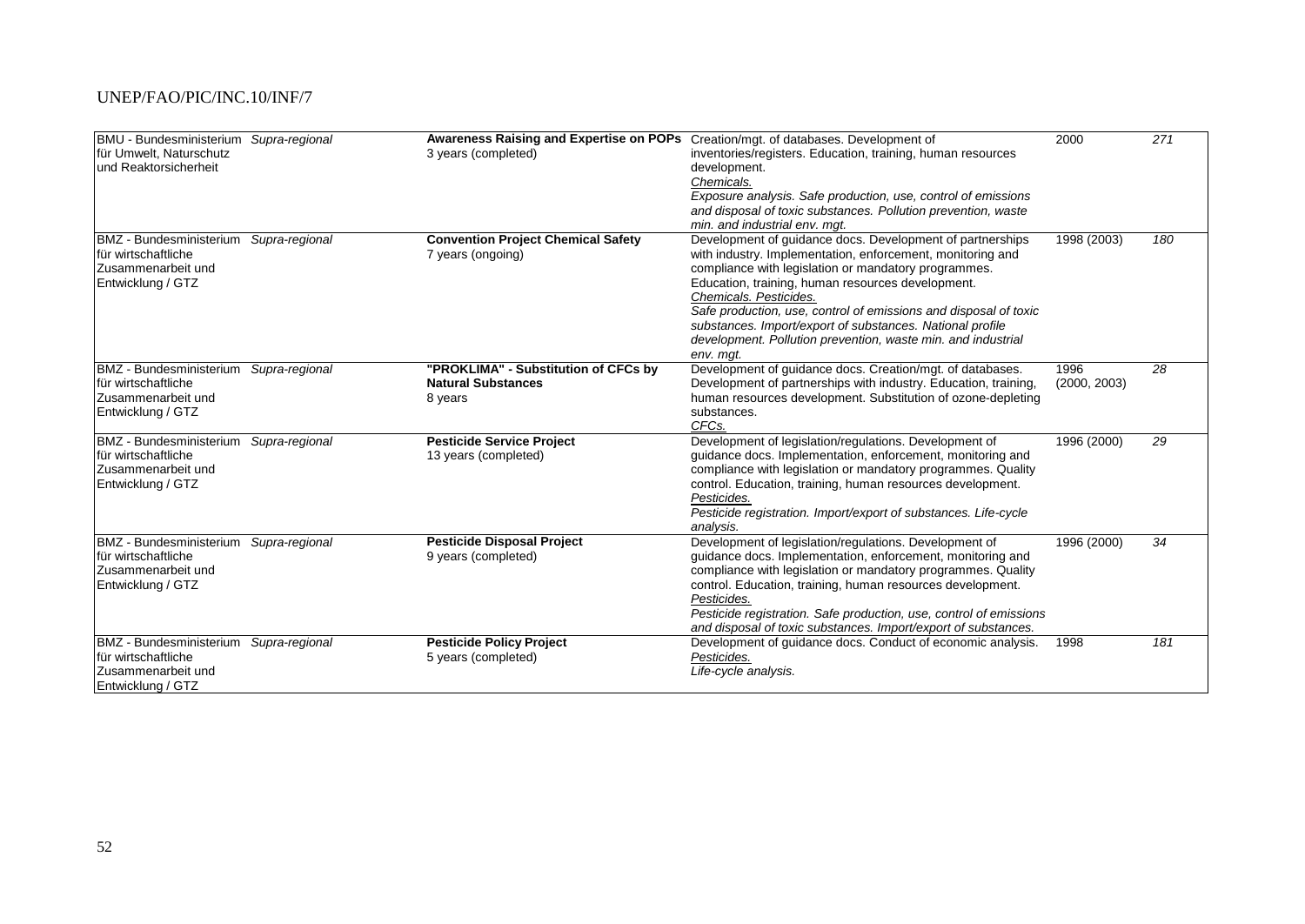#### INTERGOVERNMENTAL FORUM ON CHEMICAL SAFETY Fourth SESSION – FORUM IV 1-7 November 2003

IFCS/FORUM-IV/4 INF

| 9. HUNGARY                                                 |                                                                                                                                                                                      |                                                                                                                                         |                                                                                                                                                                                                                                                                                                                                                                                                                                         |             |     |
|------------------------------------------------------------|--------------------------------------------------------------------------------------------------------------------------------------------------------------------------------------|-----------------------------------------------------------------------------------------------------------------------------------------|-----------------------------------------------------------------------------------------------------------------------------------------------------------------------------------------------------------------------------------------------------------------------------------------------------------------------------------------------------------------------------------------------------------------------------------------|-------------|-----|
| Ministry of Health, Social<br>and Family Affairs           | Belarus.<br>Bosnia & Herzegovina,<br>Bulgaria,<br>Czech Republic.<br>Estonia.<br>Kyrgyzstan,<br>Latvia,<br>Poland,<br>Romania.<br>Russian Federation,<br>Slovak Republic,<br>Ukraine | <b>IFCS Regional Meeting of the Central and</b><br><b>Eastern European Countries</b><br>Ongoing<br>www.who.int/ifcs/Regions/CEurope.htm | Development of inventories/registers. Information generation,<br>gathering, use and dissemination. Awareness raising.<br>Collaboration among governments in implementing Chapter 19<br>of Agenda 21.<br>Chemicals, Pesticides,<br>Import/export of substances. National profile development.<br>Obsolete chemicals & pesticides. PRTR.                                                                                                  | 2003        | 373 |
| Ministry of Agriculture and<br><b>Regional Development</b> | <b>Eastern and Central</b><br>European countries                                                                                                                                     | <b>CEUREG Forum</b><br>3 days per year                                                                                                  | Development of legislation/regulations. Development of<br>guidance docs. Creation/mgt. of databases. Development of<br>partnerships with industry. Implementation, enforcement,<br>monitoring and compliance with legislation or mandatory<br>programmes. Conduct of economic analysis. Development of<br>inventories/registers. Information generation, gathering, use and<br>dissemination.<br>Pesticides.<br>Pesticide registration. | 2000 (2003) | 307 |
| <b>10. JAPAN</b>                                           |                                                                                                                                                                                      |                                                                                                                                         |                                                                                                                                                                                                                                                                                                                                                                                                                                         |             |     |
| Japan International<br>Cooperation Agency<br>(JICA)        | Argentina                                                                                                                                                                            | <b>Analysis of Chemicals</b><br>3 weeks (completed)                                                                                     | Education, training, human resources development.<br>Chemicals.<br>Testing. GLP.                                                                                                                                                                                                                                                                                                                                                        | 2003        | 401 |
| Japan International<br>Cooperation Agency<br>(JICA)        | Chile                                                                                                                                                                                | <b>Analytical Techniques for Environmental</b><br><b>Pollutants</b><br>2 months (completed)                                             | Education, training, human resources development.<br>Chemicals.<br>Testing. GLP.                                                                                                                                                                                                                                                                                                                                                        | 2003        | 406 |
| Ministry of Agriculture,<br><b>Forestry and Fisheries</b>  | China                                                                                                                                                                                | <b>Safety Use of Pesticides</b><br>3 months (completed)                                                                                 | Design and conduct of research.<br>Pesticides.<br>Risk reduction/mgt.                                                                                                                                                                                                                                                                                                                                                                   | 1996        | 40  |
| Japan International<br>Cooperation Agency<br>(JICA)        | Colombia                                                                                                                                                                             | <b>Risk Assessment and Monitoring for</b><br><b>Environmental Chemicals</b><br>5 months (completed)                                     | Education, training, human resources development.<br>Chemicals.<br>Testing. Exposure analysis. GLP. Risk reduction/mgt.                                                                                                                                                                                                                                                                                                                 | 2003        | 411 |
| Japan International<br>Cooperation Agency<br>(JICA)        | Egypt                                                                                                                                                                                | <b>Environmental Monitoring (Chemical</b><br>Analysis)<br>1.5 months (completed)                                                        | Education, training, human resources development.<br>Chemicals.<br>Testing. GLP.                                                                                                                                                                                                                                                                                                                                                        | 2003        | 404 |
| Japan International<br><b>Cooperation Agency</b><br>(JICA) | Honduras                                                                                                                                                                             | <b>Risk Assessment and Monitoring for</b><br><b>Environmental Chemicals</b><br>5 months (completed)                                     | Education, training, human resources development.<br>Chemicals.<br>Testing. Exposure analysis. GLP. Risk reduction/mgt.                                                                                                                                                                                                                                                                                                                 | 2003        | 415 |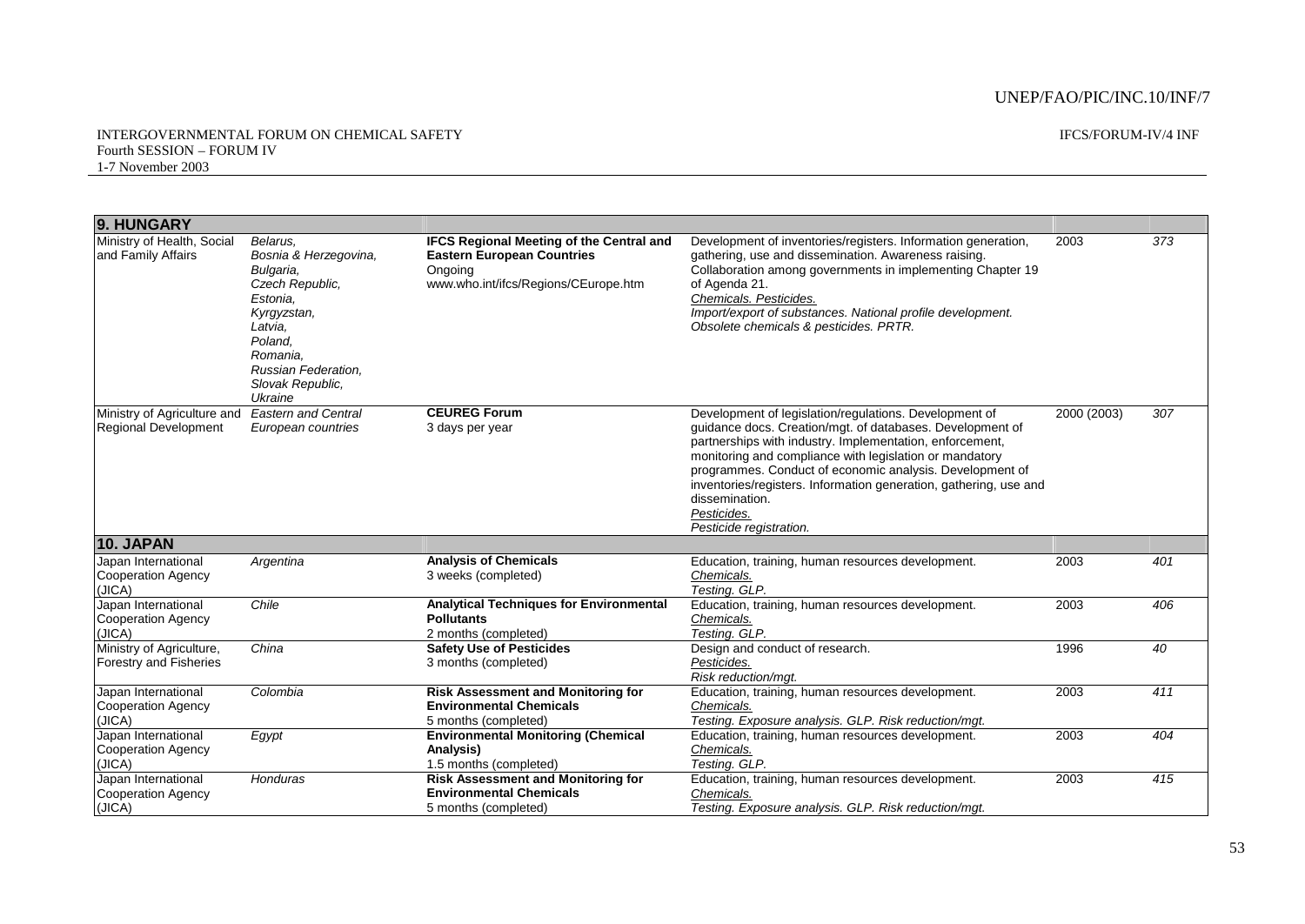| Japan International           | Indonesia    | <b>Analysis of Low Density Toxic Chemicals</b>  | Education, training, human resources development.                | 2003         | 407              |
|-------------------------------|--------------|-------------------------------------------------|------------------------------------------------------------------|--------------|------------------|
| <b>Cooperation Agency</b>     |              | in the Environment                              | Chemicals.                                                       |              |                  |
| (JICA)                        |              | 1 month (completed)                             | Testing. GLP.                                                    |              |                  |
| Japan International           | Indonesia    | <b>Risk Assessment and Monitoring for</b>       | Education, training, human resources development.                | 2003         | 408              |
| Cooperation Agency            |              | <b>Environmental Chemicals</b>                  | Chemicals.                                                       |              |                  |
| (JICA)                        |              | 5 months (completed)                            | Testing. Exposure analysis. GLP. Risk reduction/mgt.             |              |                  |
| Ministry of Agriculture,      | Indonesia    | <b>Plant Protection Project (Phase I), Food</b> | Design and conduct of research.                                  | 1996         | 41               |
| Forestry and Fisheries        |              | <b>Crop Protection (Phase II)</b>               | Pesticides.                                                      |              |                  |
|                               |              | 2 years (completed)                             | Exposure analysis. Risk reduction/mgt.                           |              |                  |
| Japan International           | Malaysia     | <b>Risk Management of Hazardous Chemicals</b>   | Development of partnerships with industry. Education, training,  | 1996         | 6                |
| Cooperation Agency            |              | 4 years (completed)                             | human resources development. Awareness raising.                  | (1998, 2003) |                  |
| (JICA)                        |              |                                                 | Chemicals.                                                       |              |                  |
|                               |              |                                                 | Testing. Safe production, use, control of emissions and disposal |              |                  |
|                               |              |                                                 | of toxic substances. Pollution prevention, waste min. and        |              |                  |
|                               |              |                                                 | industrial env. mgt.                                             |              |                  |
| Japan International           | Malaysia     | Analysis for Pesticide Residue and              | Education, training, human resources development.                | 2003         | $\overline{416}$ |
| <b>Cooperation Agency</b>     |              | <b>Genetically Modified Food</b>                | Pesticides.                                                      |              |                  |
| (JICA)                        |              | 2.5 months (completed)                          | Testing. GLP.                                                    |              |                  |
| Japan International           | Nicaragua    | <b>Risk Assessment and Monitoring for</b>       | Education, training, human resources development.                | 2003         | 412              |
| Cooperation Agency            |              | <b>Environmental Chemicals</b>                  | Chemicals.                                                       |              |                  |
| (JICA)                        |              | 5 months (completed)                            | Testing. Exposure analysis. GLP. Risk reduction/mgt.             |              |                  |
| Japan International           | Pakistan     | <b>Risk Assessment and Monitoring for</b>       | Education, training, human resources development.                | 2003         | 410              |
| Cooperation Agency            |              | <b>Environmental Chemicals</b>                  | Chemicals.                                                       |              |                  |
| (JICA)                        |              | 5 months (completed)                            | Testing. Exposure analysis. GLP. Risk reduction/mgt.             |              |                  |
| Japan International           | Panama       | <b>Risk Assessment and Monitoring for</b>       | Education, training, human resources development.                | 2003         | 413              |
| Cooperation Agency            |              | <b>Environmental Chemicals</b>                  | Chemicals.                                                       |              |                  |
| (JICA)                        |              | 5 months (completed)                            | Testing. Exposure analysis. GLP. Risk reduction/mgt.             |              |                  |
| Japan International           | Peru         | <b>Risk Assessment and Monitoring for</b>       | Education, training, human resources development.                | 2003         | 414              |
| <b>Cooperation Agency</b>     |              | <b>Environmental Chemicals</b>                  | Chemicals.                                                       |              |                  |
| (JICA)                        |              | 5 months (completed)                            | Testing. Exposure analysis. GLP. Risk reduction/mgt.             |              |                  |
| Japan International           | Philippines  | <b>Pesticide Monitoring System Development</b>  | Education, training, human resources development.                | 2003         | 419              |
| <b>Cooperation Agency</b>     |              | Project                                         | Pesticides.                                                      |              |                  |
| (JICA)                        |              | Completed                                       | Testing. Exposure analysis. GLP. Risk reduction/mgt.             |              |                  |
| Ministry of Agriculture,      | Philippines  | <b>Pesticide Monitoring System Development</b>  | Design and conduct of research. Implementation, enforcement,     | 1996 (1998)  | $\overline{38}$  |
| <b>Forestry and Fisheries</b> |              | Project                                         | monitoring and compliance with legislation or mandatory          |              |                  |
|                               |              | 5 years (completed)                             | programmes. Education, training, human resources                 |              |                  |
|                               |              |                                                 | development. Information generation, gathering, use and          |              |                  |
|                               |              |                                                 | dissemination.                                                   |              |                  |
|                               |              |                                                 | Pesticides.                                                      |              |                  |
|                               |              |                                                 | Exposure analysis. Hazard/risk assessment. Safe production,      |              |                  |
|                               |              |                                                 | use, control of emissions and disposal of toxic substances.      |              |                  |
| Ministry of Agriculture,      | Philippines  | <b>Pesticide Residue Analysis</b>               | Design and conduct of research.                                  | 1996         | 39               |
| <b>Forestry and Fisheries</b> |              | 6 years (completed)                             | Pesticides.                                                      |              |                  |
|                               |              |                                                 | Exposure analysis.                                               |              |                  |
| Japan International           | Saudi Arabia | <b>Chemical Analysis and Laboratory</b>         | Education, training, human resources development.                | 2003         | 402              |
| <b>Cooperation Agency</b>     |              | Management                                      | Chemicals.                                                       |              |                  |
| (JICA)                        |              | 4 months (completed)                            | Testing. GLP.                                                    |              |                  |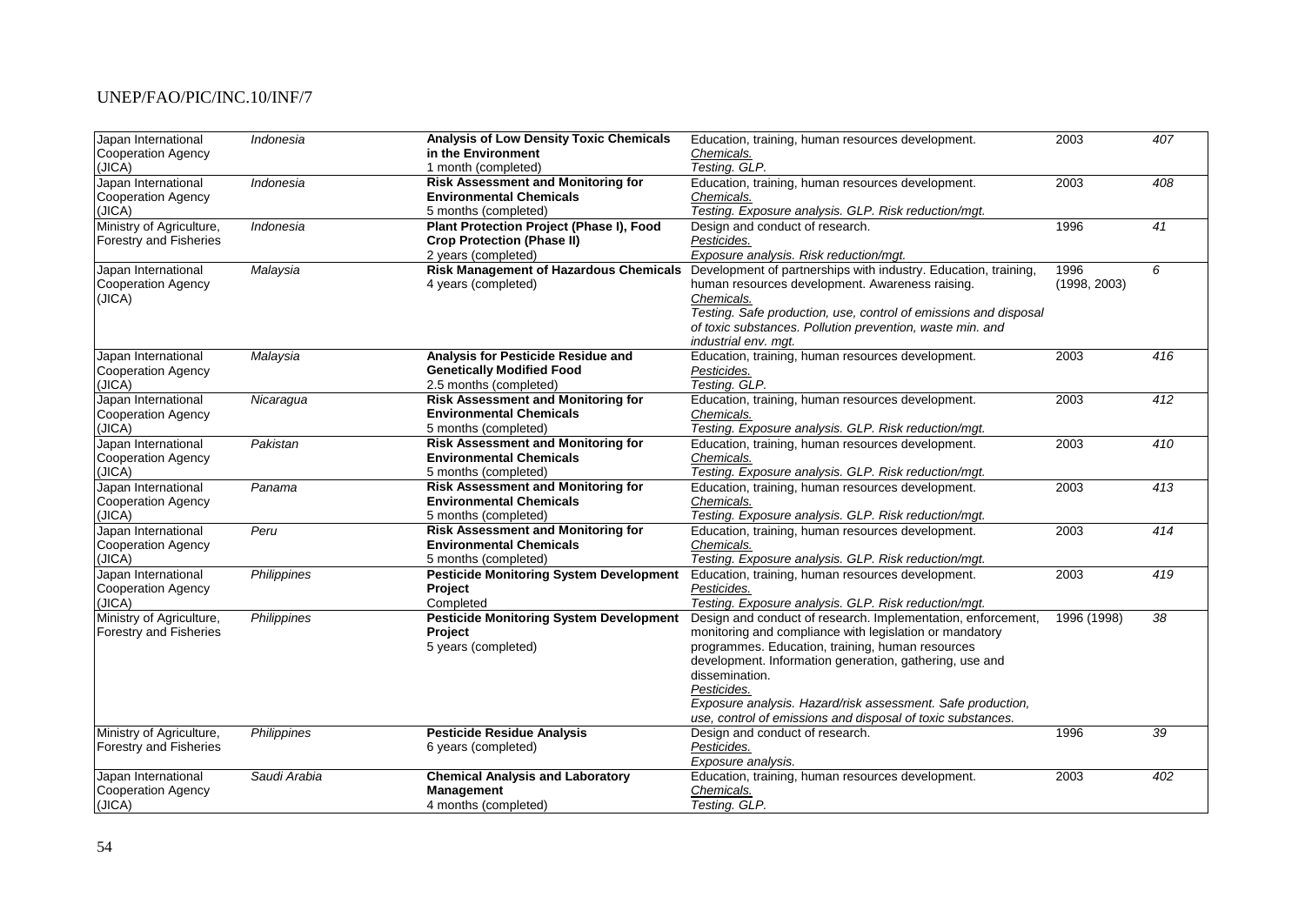#### INTERGOVERNMENTAL FORUM ON CHEMICAL SAFETY Fourth SESSION – FORUM IV 1-7 November 2003

### IFCS/FORUM-IV/4 INF

| Japan International                 | Singapore              | <b>Pesticide Residue Analysis</b>                | Education, training, human resources development.                | 2003        | 417 |
|-------------------------------------|------------------------|--------------------------------------------------|------------------------------------------------------------------|-------------|-----|
| <b>Cooperation Agency</b><br>(JICA) |                        | 4 months (completed)                             | Pesticides.<br>Testing. GLP.                                     |             |     |
| Japan International                 | St Lucia               | <b>Scientific Officer/Chemist</b>                | Education, training, human resources development.                | 2003        | 403 |
| <b>Cooperation Agency</b>           |                        | 2.5 months (completed)                           | Chemicals.                                                       |             |     |
| (JICA)                              |                        |                                                  | Testing. GLP.                                                    |             |     |
| Japan International                 | <b>Thailand</b>        | <b>Risk Assessment and Monitoring for</b>        | Education, training, human resources development.                | 2003        | 409 |
| Cooperation Agency                  |                        | <b>Environmental Chemicals</b>                   | Chemicals.                                                       |             |     |
| (JICA)                              |                        | 5 months (completed)                             | Testing. Exposure analysis. GLP. Risk reduction/mgt.             |             |     |
| Japan International                 | <b>Thailand</b>        | <b>Survey Methods of Environmental</b>           | Education, training, human resources development.                | 2003        | 405 |
| Cooperation Agency                  |                        | <b>Pollutants</b>                                | Chemicals.                                                       |             |     |
| (JICA)                              |                        | 1-2 weeks (completed)                            | Testing. GLP.                                                    |             |     |
| Japan International                 | Vietnam                | Analysis of Pesticide Residue and Studies        | Education, training, human resources development.                | 2003        | 418 |
| Cooperation Agency                  |                        | on IPM                                           | Pesticides.                                                      |             |     |
| (JICA)                              |                        | 2.5 months (completed)                           | Testing. GLP.                                                    |             |     |
| <b>Environment Protection</b>       | Western Pacific Region | Co-operation for investigation on                | Development of guidance docs.                                    | 1996 (1998) | 83  |
| Agency                              | countries              | <b>Capability of Monitoring Toxic Substances</b> | Chemicals.                                                       |             |     |
|                                     |                        | in Western Pacific Countries                     | Exposure analysis.                                               |             |     |
|                                     |                        | 4 years (completed)                              |                                                                  |             |     |
| <b>11. KOREA</b>                    |                        |                                                  |                                                                  |             |     |
| Environmental                       | China                  | <b>Training Program for Environmental</b>        | Development of partnerships with industry. Education, training,  | 1998        | 185 |
| <b>Management Corporation</b>       |                        | <b>Facilities</b>                                | human resources development.                                     |             |     |
| (Ministry of Environment)           |                        | 2 weeks (completed)                              | Chemicals.                                                       |             |     |
|                                     |                        |                                                  | Risk reduction/mgt. Pollution prevention, waste min. and         |             |     |
|                                     |                        |                                                  | industrial env. mat.                                             |             |     |
| Food and Medicine Safety Mongolia   |                        | Set-up of Bacteriological and Toxicological      | Design and conduct of research. Education, training, human       | 1998        | 183 |
| Agency                              |                        | <b>Testing Laboratory for Food Products</b>      | resources development. Offer of equipment.                       |             |     |
|                                     |                        | 2 years (completed)                              | Chemicals.                                                       |             |     |
|                                     |                        |                                                  | Testing. Safe production, use, control of emissions and disposal |             |     |
|                                     |                        |                                                  | of toxic substances.                                             |             |     |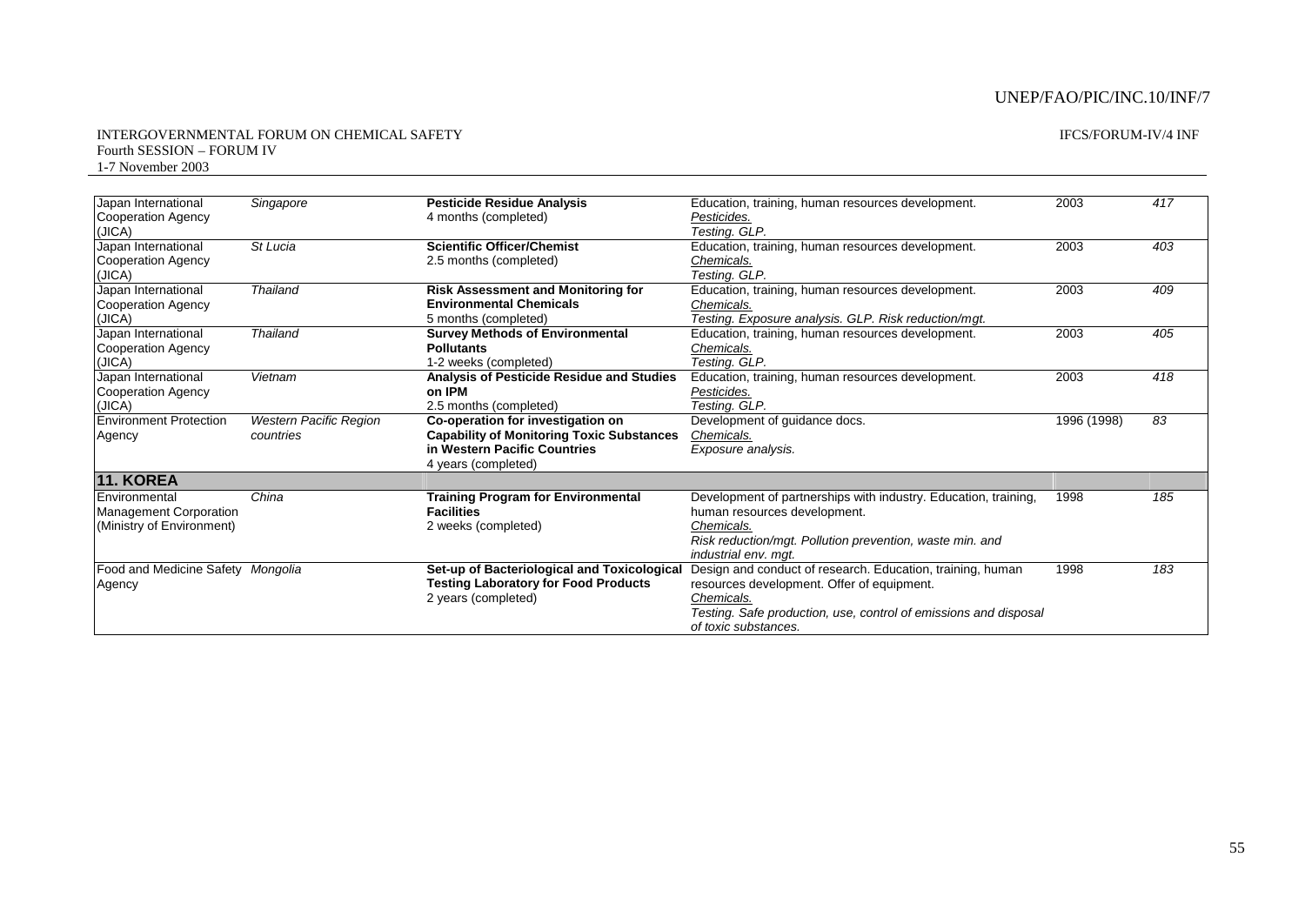| Korea International<br><b>Cooperation Agency</b><br>(KOICA) | China,<br>India,<br>Indonesia,<br>Malaysia,<br>Moldives.<br>Myanmar,<br>Pakistan.<br>Philippines,<br>Russia.<br>Samoa,<br>Sri Lanka,<br>Thailand,<br>Tonga,<br>Vietnam | <b>IOC/KOICA/KORDI 1999 Training Course</b><br>on Marine Environmental Conservation<br>2-3 weeks (completed)                         | Quality control. Education, training, human resources<br>development.<br>Chemicals. Pesticides.<br>Testing. GLP.                                                                           | 1998 (2000) | 184              |
|-------------------------------------------------------------|------------------------------------------------------------------------------------------------------------------------------------------------------------------------|--------------------------------------------------------------------------------------------------------------------------------------|--------------------------------------------------------------------------------------------------------------------------------------------------------------------------------------------|-------------|------------------|
| Ocean Research and<br>Development Institute                 | China,<br>Indonesia,<br>Malaysia,<br>Philippines,<br><b>Thailand</b>                                                                                                   | Training Workshops on the Control of<br><b>Marine Pollution and Research on Marine</b><br><b>Pollutants</b><br>1-2 weeks (completed) | Education, training, human resources development.<br>Chemicals.<br>Testing. Risk reduction/mgt. National profile development.<br>Pollution prevention, waste min. and industrial env. mgt. | 1998        | 182              |
| <b>12. NETHERLANDS</b>                                      |                                                                                                                                                                        |                                                                                                                                      |                                                                                                                                                                                            |             |                  |
| Ministry of Development<br>Cooperation                      | Cambodia                                                                                                                                                               | <b>Integrated Pest Management</b><br>2.5 years (completed)                                                                           | Education, training, human resources development.<br>Pesticides.<br>Risk reduction/mgt. IPM.                                                                                               | 2003        | $\overline{427}$ |
| Ministry of Development<br>Cooperation                      | Cape Verde                                                                                                                                                             | <b>Programme PPI</b><br>2 years (ongoing)                                                                                            | Education, training, human resources development.<br>Pesticides.<br>Risk reduction/mgt.                                                                                                    | 2003        | $\overline{424}$ |
| Ministry of Development<br>Cooperation                      | China                                                                                                                                                                  | <b>Integrated Pest Management</b><br>4.5 years (ongoing)                                                                             | Education, training, human resources development.<br>Pesticides.<br>Risk reduction/mgt. IPM.                                                                                               | 2003        | 423              |
| Ministry of Development<br>Cooperation                      | Egypt                                                                                                                                                                  | <b>Integrated Pest Management</b><br>6 years (ongoing)                                                                               | Education, training, human resources development.<br>Pesticides.<br>Risk reduction/mgt. IPM.                                                                                               | 2003        | 425              |
| Ministry of Development<br>Cooperation                      | Ethiopia                                                                                                                                                               | <b>Bridging Fund IPM Approach</b><br>1 year (completed)                                                                              | Education, training, human resources development.<br>Pesticides.<br>Risk reduction/mgt. IPM.                                                                                               | 2003        | $\overline{426}$ |
| Ministry of Development<br>Cooperation                      | Ethiopia                                                                                                                                                               | <b>Prevention and Disposal of Obsolete</b><br><b>Pesticides</b><br>3 years (ongoing)                                                 | Education, training, human resources development.<br>Pesticides.<br>Risk reduction/mgt. Obsolete chemicals & pesticides.                                                                   | 2003        | $\overline{422}$ |
| Ministry of Development<br>Cooperation                      | Mali                                                                                                                                                                   | IPM trial in area ON<br>1.5 year (completed)                                                                                         | Education, training, human resources development.<br>Pesticides.<br>Risk reduction/mgt. IPM.                                                                                               | 2003        | 428              |
| Ministry of Development<br>Cooperation                      | Senegal                                                                                                                                                                | <b>CERES Locustox</b><br>2 years (ongoing)                                                                                           | Education, training, human resources development.<br>Pesticides.<br>Hazard/risk assessment. Risk reduction/mgt.                                                                            | 2003        | 433              |
| Ministry of Development<br>Cooperation                      | Senegal                                                                                                                                                                | <b>Transitiefase Locustox</b><br>6 years (ongoing)                                                                                   | Education, training, human resources development.<br>Pesticides.<br>Hazard/risk assessment. Risk reduction/mgt.                                                                            | 2003        | 432              |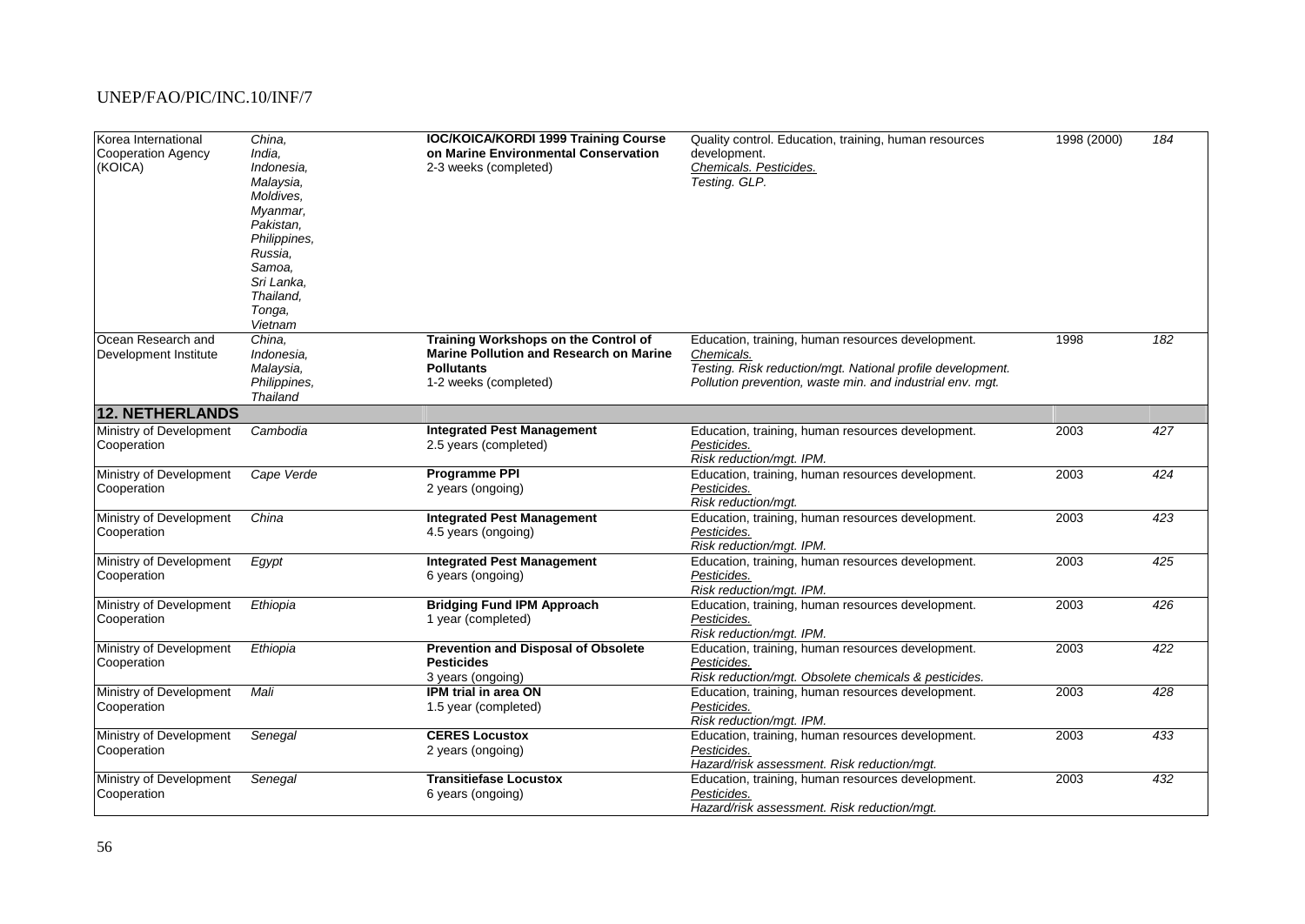#### INTERGOVERNMENTAL FORUM ON CHEMICAL SAFETY Fourth SESSION – FORUM IV 1-7 November 2003

### IFCS/FORUM-IV/4 INF

| Ministry of Development<br>Cooperation | Antigua,<br>Argentina,<br>Bangladesh,<br>Bolivia,<br>Chile.<br>India.<br>Kenya,<br>Sri Lanka,<br>Tanzania,<br>Zimbabwe                                                               | <b>National Profile to Assess National</b><br>Infrastructure for Management of<br><b>Chemicals</b><br>2 years (completed)                            | Information generation, gathering, use and dissemination.<br>Chemicals. Pesticides.<br>National profile development.                                    | 1998        | 122 |
|----------------------------------------|--------------------------------------------------------------------------------------------------------------------------------------------------------------------------------------|------------------------------------------------------------------------------------------------------------------------------------------------------|---------------------------------------------------------------------------------------------------------------------------------------------------------|-------------|-----|
| Ministry of Development<br>Cooperation | Argentina,<br>Bangladesh,<br>Bolivia,<br>Chile.<br>Indonesia.<br>India,<br>Kenya,<br>Pakistan.<br>Paraguay,<br>Sri Lanka,<br>Tanzania,<br>Uganda,<br>Uruguay,<br>Zambia.<br>Zimbabwe | <b>National Training Activities for Developing</b><br><b>Countries on Toxic Chemicals.</b><br><b>Environment and Health</b><br>3.5 years (completed) | Education, training, human resources development.<br>Chemicals. Pesticides.<br>Hazard/risk assessment.                                                  | 1998        | 121 |
| Ministry of Development<br>Cooperation | Burkina Faso.<br>Cape Verde.<br>Guinea-Bissau,<br>Mali.<br>Nigeria,<br>Senegal                                                                                                       | Implementation of the FAO Code of<br>Conduct<br>3 years (completed)                                                                                  | Education, training, human resources development.<br>Pesticides.<br>Pesticide registration. Classification of products. Import/export of<br>substances. | 1998        | 189 |
| Ministry of Development<br>Cooperation | Cambodia.<br>Laos.<br>Malaysia,<br>Philippines,<br>Thailand,<br>Vietnam                                                                                                              | FAO Inter-Country Programme for the<br>Development and Application of IPM in<br>Vegetables<br>5.5 years (completed)                                  | Education, training, human resources development.<br>Pesticides.<br>IPM.                                                                                | 1998 (2003) | 192 |
| Ministry of Development<br>Cooperation | China,<br>Madagascar,<br>Senegal,<br>Thailand,<br>Trinidad.<br>Vietnam.<br>Zimbabwe                                                                                                  | <b>Integrated Pest Management Facility</b><br>5 years (completed)                                                                                    | Education, training, human resources development.<br>Pesticides.<br>IPM.                                                                                | 1998        | 193 |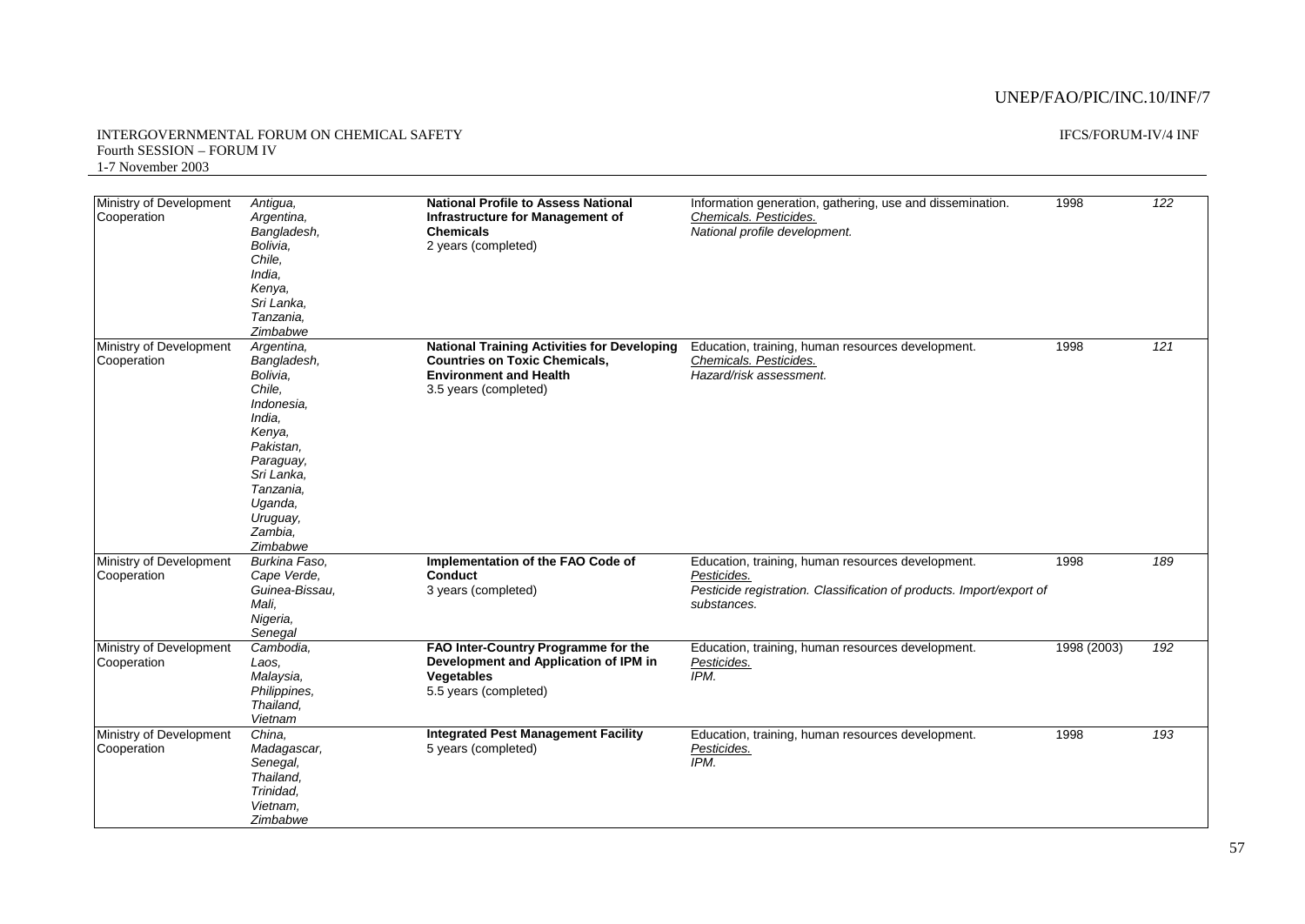| Ministry of Development<br>Cooperation | Ghana,<br>South Africa. | <b>Training and Technical Assistance to</b><br><b>Strengthen the Capabilities of Developing</b> | Development of legislation/regulations. Implementation,<br>enforcement, monitoring and compliance with legislation or | 2003 | 434 |
|----------------------------------------|-------------------------|-------------------------------------------------------------------------------------------------|-----------------------------------------------------------------------------------------------------------------------|------|-----|
|                                        | Sri Lanka,<br>Zambia    | <b>Countries in Chemicals Management</b><br>3 years (ongoing)                                   | mandatory programmes. Education, training, human resources<br>development. Encouraging community participation.       |      |     |
|                                        |                         |                                                                                                 | Chemicals. Pesticides.                                                                                                |      |     |
|                                        |                         |                                                                                                 | Hazard/risk assessment. Pesticide registration. Hazard/risk                                                           |      |     |
|                                        |                         |                                                                                                 | communication. Import/export of substances. Risk                                                                      |      |     |
|                                        |                         |                                                                                                 | reduction/mgt.                                                                                                        |      |     |
| Royal Dutch Embassy of                 | Tanzania,               | <b>Assistance to Environment Management</b>                                                     | Development of inventories/registers.                                                                                 | 1998 | 186 |
| Dar El Salaam                          | Zanzibar                | <b>Zanzibar and Tanzania Mainland</b>                                                           | Chemicals. Pesticides.                                                                                                |      |     |
|                                        |                         | 2 years (completed)                                                                             | Disposal of chemical waste.                                                                                           |      |     |
| Ministry of Development                | Africa (22 countries)   | Disposal of Unwanted Pesticides Stocks in                                                       | Development of inventories/registers. Education, training, human 1998                                                 |      | 190 |
| Cooperation                            |                         | Africa (phase 2)                                                                                | resources development.                                                                                                |      |     |
|                                        |                         | 3 years (completed)                                                                             | Pesticides.                                                                                                           |      |     |
|                                        |                         |                                                                                                 | Disposal of obsolete pesticides.                                                                                      |      |     |
| Ministry of Development                | Africa (regional)       | <b>Desert Locust RVM3</b>                                                                       | Education, training, human resources development.                                                                     | 2003 | 430 |
| Cooperation                            |                         | 5.8 years (ongoing)                                                                             | Pesticides.                                                                                                           |      |     |
|                                        |                         |                                                                                                 | Risk reduction/mgt.                                                                                                   |      |     |
| Ministry of Development                | Africa (regional)       | <b>Lubilosa Phase IV</b>                                                                        | Education, training, human resources development.                                                                     | 2003 | 429 |
| Cooperation                            |                         | 4 years (ongoing)                                                                               | Pesticides.                                                                                                           |      |     |
|                                        |                         |                                                                                                 | Risk reduction/mgt. IPM.                                                                                              |      |     |
| Ministry of Development                | Africa (regional)       | <b>Implementation of International Codes</b>                                                    | Implementation, enforcement, monitoring and compliance with                                                           | 2003 | 421 |
| Cooperation                            |                         | 6 years (completed)                                                                             | legislation or mandatory programmes. Education, training,                                                             |      |     |
|                                        |                         |                                                                                                 | human resources development.                                                                                          |      |     |
|                                        |                         |                                                                                                 | Pesticides.                                                                                                           |      |     |
|                                        |                         |                                                                                                 | Safe production, use, control of emissions and disposal of toxic                                                      |      |     |
|                                        |                         |                                                                                                 | substances. Obsolete chemicals & pesticides. Pest control.                                                            |      |     |
| Ministry of Development                | Africa (regional)       | <b>Prevention and Disposal of Obsolete</b>                                                      | Development of inventories/registers. Education, training, human 2003                                                 |      | 420 |
| Cooperation                            |                         | <b>Pesticides</b>                                                                               | resources development.                                                                                                |      |     |
|                                        |                         | 3 years (ongoing)                                                                               | Pesticides.                                                                                                           |      |     |
|                                        |                         |                                                                                                 | Safe production, use, control of emissions and disposal of toxic                                                      |      |     |
|                                        |                         |                                                                                                 | substances. Obsolete chemicals & pesticides.                                                                          |      |     |
| Ministry of Development                | Africa (regional)       | <b>Desert Locust RVM4</b>                                                                       | Education, training, human resources development.                                                                     | 2003 | 431 |
| Cooperation                            |                         | 4 years (completed)                                                                             | Pesticides.                                                                                                           |      |     |
|                                        |                         |                                                                                                 | Risk reduction/mgt.                                                                                                   |      |     |
| Ministry of Development                | South-East Asia         | <b>Pesticides Action Network</b>                                                                | Education, training, human resources development.                                                                     | 1998 | 191 |
| Cooperation                            |                         |                                                                                                 | Pesticides.                                                                                                           |      |     |
|                                        |                         |                                                                                                 | Development infrastructure.                                                                                           |      |     |
| Ministry of Development                | Various countries       | International Implementation of PIC                                                             | Development of legislation/regulations. Education, training,                                                          | 1998 | 188 |
| Cooperation                            |                         | <b>Procedure</b>                                                                                | human resources development.                                                                                          |      |     |
|                                        |                         |                                                                                                 | Pesticides.                                                                                                           |      |     |
|                                        |                         |                                                                                                 | Import/export of substances.                                                                                          |      |     |
| Ministry of Development                | No name                 | <b>Core Support Pesticides Trust</b>                                                            | Education, training, human resources development.                                                                     | 1998 | 187 |
| Cooperation                            |                         | 3 years (completed)                                                                             | Pesticides.                                                                                                           |      |     |
| <b>13. NORWAY</b>                      |                         |                                                                                                 |                                                                                                                       |      |     |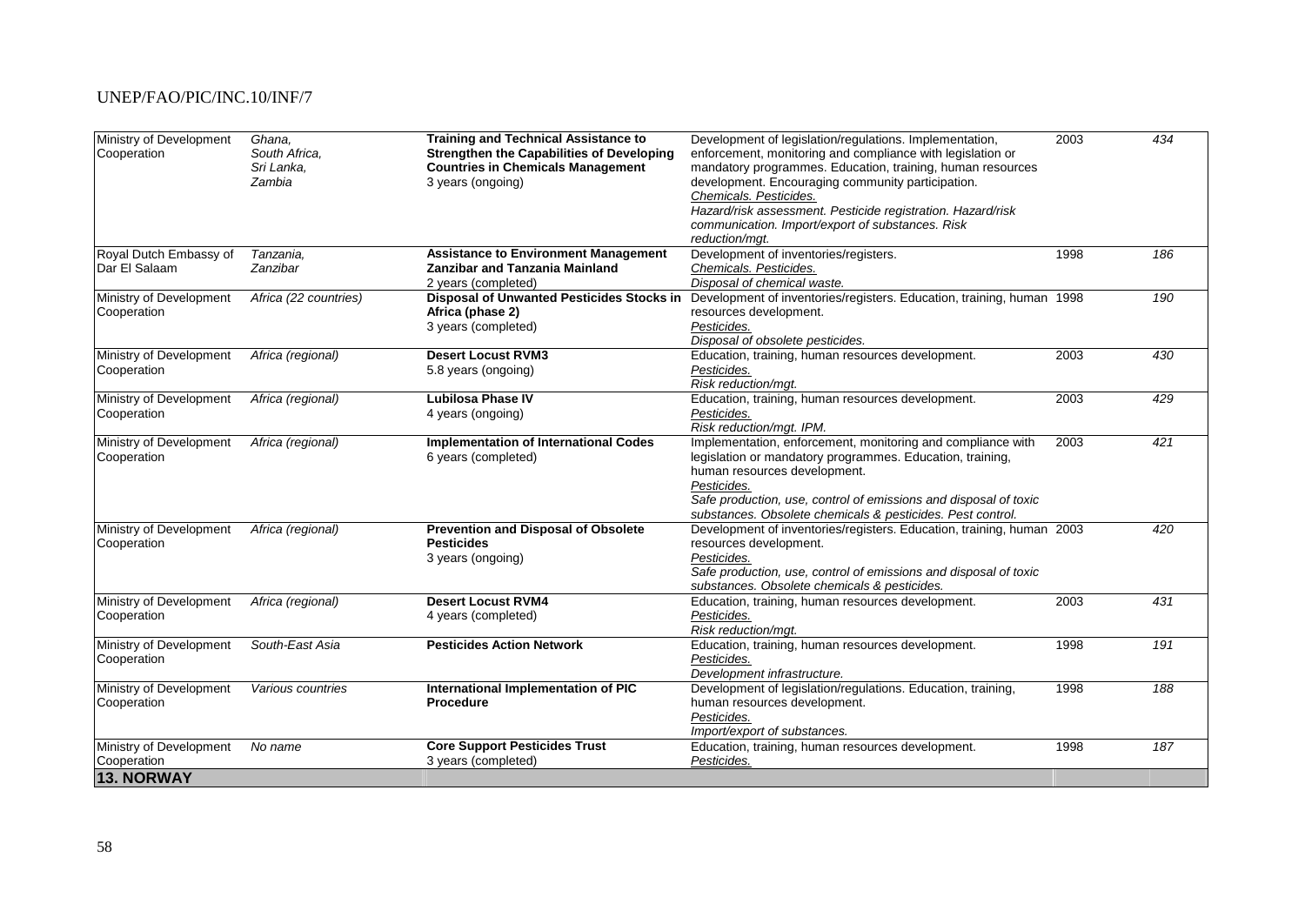| Safe and Rational Use of Pesticide<br>NORAD - Norwegian<br>Creation/mgt. of databases. Education, training, human<br>44<br>Nicaragua<br>1996<br>Agency for Development<br>resources development. Encouraging community participation.<br>5 years (completed)<br>and Co-operation<br>Chemicals. Pesticides.<br>Hazard/risk assessment. Risk reduction/mgt.<br>Sri Lanka<br>1996<br>$\overline{42}$<br>NORAD - Norwegian<br><b>Awareness of Chemicals</b><br>Education, training, human resources development.<br>Agency for Development<br>Chemicals. Pesticides.<br>1 year (completed)<br>Occupational exposure. Safe production, use, control of<br>and Co-operation<br>emissions and disposal of toxic substances. Risk reduction/mgt.<br>Development of guidance docs. Design and conduct of research. 2000<br>NORAD - Norwegian<br><b>Obsolete Pesticides: Possibilities for</b><br>312<br>Tanzania<br>Agency for Development<br>Chemicals. Pesticides.<br><b>Destruction in Local Cement Kilns (a)</b><br><b>Feasibility Study)</b><br>Risk reduction/mgt. National profile development. Pollution<br>and Co-operation<br>2-3 months (completed)<br>prevention, waste min. and industrial env. mgt.<br>NORAD - Norwegian<br><b>Integrated Pest Management</b><br>$\overline{310}$<br>Vietnam<br>Design and conduct of research. Education, training, human<br>2000<br>Agency for Development<br>resources development.<br>4 years (ongoing)<br>and Co-operation<br>Pesticides.<br>IPM practice on vegetables.<br>Royal Norwegian<br><b>IPM Research and Extension for</b><br>Development of guidance docs. Design and conduct of research. 1998<br>198<br>Vietnam<br><b>Vegetables and Fruits</b><br>Education, training, human resources development. Information<br>3 years (completed)<br>generation, gathering, use and dissemination.<br>Pesticides.<br>Risk reduction/mgt.<br>Development of legislation/regulations. Development of<br>309<br>Zambia<br><b>Industrial Pollution Prevention Programme</b><br>2000<br>guidance docs. Creation/mgt. of databases. Development of<br>(IPPP)<br>partnerships with industry. Implementation, enforcement,<br>6 years<br>monitoring and compliance with legislation or mandatory<br>programmes. Conduct of economic analysis. Development of<br>inventories/registers. Education, training, human resources<br>development. Encouraging community participation. Information<br>generation, gathering, use and dissemination.<br>Chemicals. Pesticides. Industrial pollution.<br>Safe production, use, control of emissions and disposal of toxic<br>substances. Risk reduction/mgt. National profile development.<br>Pollution prevention, waste min. and industrial env. mgt.<br>Planning infra-structure and system for destruction of obsolete<br>pesticides.<br>Zimbabwe<br><b>Sustainable Land-Use Management</b><br>Education, training, human resources development.<br>1996<br>45<br>Agency for Development<br>Encouraging community participation.<br>and Co-operation<br>Pesticides.<br>Risk reduction/mgt.<br>Design and conduct of research. Education, training, human<br>NORAD - Norwegian<br>Zimbabwe<br>Training in Permaculture and Research in<br>1996 (1998)<br>46<br><b>Natural Pest Control</b><br>Agency for Development<br>resources development. Encouraging community participation.<br>and Co-operation<br>7 years (completed)<br>Pesticides. |                        |  |                        |  |
|-------------------------------------------------------------------------------------------------------------------------------------------------------------------------------------------------------------------------------------------------------------------------------------------------------------------------------------------------------------------------------------------------------------------------------------------------------------------------------------------------------------------------------------------------------------------------------------------------------------------------------------------------------------------------------------------------------------------------------------------------------------------------------------------------------------------------------------------------------------------------------------------------------------------------------------------------------------------------------------------------------------------------------------------------------------------------------------------------------------------------------------------------------------------------------------------------------------------------------------------------------------------------------------------------------------------------------------------------------------------------------------------------------------------------------------------------------------------------------------------------------------------------------------------------------------------------------------------------------------------------------------------------------------------------------------------------------------------------------------------------------------------------------------------------------------------------------------------------------------------------------------------------------------------------------------------------------------------------------------------------------------------------------------------------------------------------------------------------------------------------------------------------------------------------------------------------------------------------------------------------------------------------------------------------------------------------------------------------------------------------------------------------------------------------------------------------------------------------------------------------------------------------------------------------------------------------------------------------------------------------------------------------------------------------------------------------------------------------------------------------------------------------------------------------------------------------------------------------------------------------------------------------------------------------------------------------------------------------------------------------------------------------------------------------------------------------------------------------------------------------------------------------------------------------------------------------------------------------------------------------------------------------------------------------------------------------------------------------------------------------------------------------------------------------------|------------------------|--|------------------------|--|
|                                                                                                                                                                                                                                                                                                                                                                                                                                                                                                                                                                                                                                                                                                                                                                                                                                                                                                                                                                                                                                                                                                                                                                                                                                                                                                                                                                                                                                                                                                                                                                                                                                                                                                                                                                                                                                                                                                                                                                                                                                                                                                                                                                                                                                                                                                                                                                                                                                                                                                                                                                                                                                                                                                                                                                                                                                                                                                                                                                                                                                                                                                                                                                                                                                                                                                                                                                                                                               |                        |  |                        |  |
|                                                                                                                                                                                                                                                                                                                                                                                                                                                                                                                                                                                                                                                                                                                                                                                                                                                                                                                                                                                                                                                                                                                                                                                                                                                                                                                                                                                                                                                                                                                                                                                                                                                                                                                                                                                                                                                                                                                                                                                                                                                                                                                                                                                                                                                                                                                                                                                                                                                                                                                                                                                                                                                                                                                                                                                                                                                                                                                                                                                                                                                                                                                                                                                                                                                                                                                                                                                                                               |                        |  |                        |  |
|                                                                                                                                                                                                                                                                                                                                                                                                                                                                                                                                                                                                                                                                                                                                                                                                                                                                                                                                                                                                                                                                                                                                                                                                                                                                                                                                                                                                                                                                                                                                                                                                                                                                                                                                                                                                                                                                                                                                                                                                                                                                                                                                                                                                                                                                                                                                                                                                                                                                                                                                                                                                                                                                                                                                                                                                                                                                                                                                                                                                                                                                                                                                                                                                                                                                                                                                                                                                                               |                        |  |                        |  |
|                                                                                                                                                                                                                                                                                                                                                                                                                                                                                                                                                                                                                                                                                                                                                                                                                                                                                                                                                                                                                                                                                                                                                                                                                                                                                                                                                                                                                                                                                                                                                                                                                                                                                                                                                                                                                                                                                                                                                                                                                                                                                                                                                                                                                                                                                                                                                                                                                                                                                                                                                                                                                                                                                                                                                                                                                                                                                                                                                                                                                                                                                                                                                                                                                                                                                                                                                                                                                               |                        |  |                        |  |
|                                                                                                                                                                                                                                                                                                                                                                                                                                                                                                                                                                                                                                                                                                                                                                                                                                                                                                                                                                                                                                                                                                                                                                                                                                                                                                                                                                                                                                                                                                                                                                                                                                                                                                                                                                                                                                                                                                                                                                                                                                                                                                                                                                                                                                                                                                                                                                                                                                                                                                                                                                                                                                                                                                                                                                                                                                                                                                                                                                                                                                                                                                                                                                                                                                                                                                                                                                                                                               |                        |  |                        |  |
|                                                                                                                                                                                                                                                                                                                                                                                                                                                                                                                                                                                                                                                                                                                                                                                                                                                                                                                                                                                                                                                                                                                                                                                                                                                                                                                                                                                                                                                                                                                                                                                                                                                                                                                                                                                                                                                                                                                                                                                                                                                                                                                                                                                                                                                                                                                                                                                                                                                                                                                                                                                                                                                                                                                                                                                                                                                                                                                                                                                                                                                                                                                                                                                                                                                                                                                                                                                                                               |                        |  |                        |  |
|                                                                                                                                                                                                                                                                                                                                                                                                                                                                                                                                                                                                                                                                                                                                                                                                                                                                                                                                                                                                                                                                                                                                                                                                                                                                                                                                                                                                                                                                                                                                                                                                                                                                                                                                                                                                                                                                                                                                                                                                                                                                                                                                                                                                                                                                                                                                                                                                                                                                                                                                                                                                                                                                                                                                                                                                                                                                                                                                                                                                                                                                                                                                                                                                                                                                                                                                                                                                                               |                        |  |                        |  |
|                                                                                                                                                                                                                                                                                                                                                                                                                                                                                                                                                                                                                                                                                                                                                                                                                                                                                                                                                                                                                                                                                                                                                                                                                                                                                                                                                                                                                                                                                                                                                                                                                                                                                                                                                                                                                                                                                                                                                                                                                                                                                                                                                                                                                                                                                                                                                                                                                                                                                                                                                                                                                                                                                                                                                                                                                                                                                                                                                                                                                                                                                                                                                                                                                                                                                                                                                                                                                               |                        |  |                        |  |
|                                                                                                                                                                                                                                                                                                                                                                                                                                                                                                                                                                                                                                                                                                                                                                                                                                                                                                                                                                                                                                                                                                                                                                                                                                                                                                                                                                                                                                                                                                                                                                                                                                                                                                                                                                                                                                                                                                                                                                                                                                                                                                                                                                                                                                                                                                                                                                                                                                                                                                                                                                                                                                                                                                                                                                                                                                                                                                                                                                                                                                                                                                                                                                                                                                                                                                                                                                                                                               |                        |  |                        |  |
|                                                                                                                                                                                                                                                                                                                                                                                                                                                                                                                                                                                                                                                                                                                                                                                                                                                                                                                                                                                                                                                                                                                                                                                                                                                                                                                                                                                                                                                                                                                                                                                                                                                                                                                                                                                                                                                                                                                                                                                                                                                                                                                                                                                                                                                                                                                                                                                                                                                                                                                                                                                                                                                                                                                                                                                                                                                                                                                                                                                                                                                                                                                                                                                                                                                                                                                                                                                                                               |                        |  |                        |  |
|                                                                                                                                                                                                                                                                                                                                                                                                                                                                                                                                                                                                                                                                                                                                                                                                                                                                                                                                                                                                                                                                                                                                                                                                                                                                                                                                                                                                                                                                                                                                                                                                                                                                                                                                                                                                                                                                                                                                                                                                                                                                                                                                                                                                                                                                                                                                                                                                                                                                                                                                                                                                                                                                                                                                                                                                                                                                                                                                                                                                                                                                                                                                                                                                                                                                                                                                                                                                                               |                        |  |                        |  |
|                                                                                                                                                                                                                                                                                                                                                                                                                                                                                                                                                                                                                                                                                                                                                                                                                                                                                                                                                                                                                                                                                                                                                                                                                                                                                                                                                                                                                                                                                                                                                                                                                                                                                                                                                                                                                                                                                                                                                                                                                                                                                                                                                                                                                                                                                                                                                                                                                                                                                                                                                                                                                                                                                                                                                                                                                                                                                                                                                                                                                                                                                                                                                                                                                                                                                                                                                                                                                               |                        |  |                        |  |
|                                                                                                                                                                                                                                                                                                                                                                                                                                                                                                                                                                                                                                                                                                                                                                                                                                                                                                                                                                                                                                                                                                                                                                                                                                                                                                                                                                                                                                                                                                                                                                                                                                                                                                                                                                                                                                                                                                                                                                                                                                                                                                                                                                                                                                                                                                                                                                                                                                                                                                                                                                                                                                                                                                                                                                                                                                                                                                                                                                                                                                                                                                                                                                                                                                                                                                                                                                                                                               |                        |  |                        |  |
|                                                                                                                                                                                                                                                                                                                                                                                                                                                                                                                                                                                                                                                                                                                                                                                                                                                                                                                                                                                                                                                                                                                                                                                                                                                                                                                                                                                                                                                                                                                                                                                                                                                                                                                                                                                                                                                                                                                                                                                                                                                                                                                                                                                                                                                                                                                                                                                                                                                                                                                                                                                                                                                                                                                                                                                                                                                                                                                                                                                                                                                                                                                                                                                                                                                                                                                                                                                                                               |                        |  |                        |  |
|                                                                                                                                                                                                                                                                                                                                                                                                                                                                                                                                                                                                                                                                                                                                                                                                                                                                                                                                                                                                                                                                                                                                                                                                                                                                                                                                                                                                                                                                                                                                                                                                                                                                                                                                                                                                                                                                                                                                                                                                                                                                                                                                                                                                                                                                                                                                                                                                                                                                                                                                                                                                                                                                                                                                                                                                                                                                                                                                                                                                                                                                                                                                                                                                                                                                                                                                                                                                                               |                        |  |                        |  |
|                                                                                                                                                                                                                                                                                                                                                                                                                                                                                                                                                                                                                                                                                                                                                                                                                                                                                                                                                                                                                                                                                                                                                                                                                                                                                                                                                                                                                                                                                                                                                                                                                                                                                                                                                                                                                                                                                                                                                                                                                                                                                                                                                                                                                                                                                                                                                                                                                                                                                                                                                                                                                                                                                                                                                                                                                                                                                                                                                                                                                                                                                                                                                                                                                                                                                                                                                                                                                               |                        |  |                        |  |
|                                                                                                                                                                                                                                                                                                                                                                                                                                                                                                                                                                                                                                                                                                                                                                                                                                                                                                                                                                                                                                                                                                                                                                                                                                                                                                                                                                                                                                                                                                                                                                                                                                                                                                                                                                                                                                                                                                                                                                                                                                                                                                                                                                                                                                                                                                                                                                                                                                                                                                                                                                                                                                                                                                                                                                                                                                                                                                                                                                                                                                                                                                                                                                                                                                                                                                                                                                                                                               |                        |  |                        |  |
|                                                                                                                                                                                                                                                                                                                                                                                                                                                                                                                                                                                                                                                                                                                                                                                                                                                                                                                                                                                                                                                                                                                                                                                                                                                                                                                                                                                                                                                                                                                                                                                                                                                                                                                                                                                                                                                                                                                                                                                                                                                                                                                                                                                                                                                                                                                                                                                                                                                                                                                                                                                                                                                                                                                                                                                                                                                                                                                                                                                                                                                                                                                                                                                                                                                                                                                                                                                                                               | Embassy                |  |                        |  |
|                                                                                                                                                                                                                                                                                                                                                                                                                                                                                                                                                                                                                                                                                                                                                                                                                                                                                                                                                                                                                                                                                                                                                                                                                                                                                                                                                                                                                                                                                                                                                                                                                                                                                                                                                                                                                                                                                                                                                                                                                                                                                                                                                                                                                                                                                                                                                                                                                                                                                                                                                                                                                                                                                                                                                                                                                                                                                                                                                                                                                                                                                                                                                                                                                                                                                                                                                                                                                               |                        |  |                        |  |
|                                                                                                                                                                                                                                                                                                                                                                                                                                                                                                                                                                                                                                                                                                                                                                                                                                                                                                                                                                                                                                                                                                                                                                                                                                                                                                                                                                                                                                                                                                                                                                                                                                                                                                                                                                                                                                                                                                                                                                                                                                                                                                                                                                                                                                                                                                                                                                                                                                                                                                                                                                                                                                                                                                                                                                                                                                                                                                                                                                                                                                                                                                                                                                                                                                                                                                                                                                                                                               |                        |  |                        |  |
|                                                                                                                                                                                                                                                                                                                                                                                                                                                                                                                                                                                                                                                                                                                                                                                                                                                                                                                                                                                                                                                                                                                                                                                                                                                                                                                                                                                                                                                                                                                                                                                                                                                                                                                                                                                                                                                                                                                                                                                                                                                                                                                                                                                                                                                                                                                                                                                                                                                                                                                                                                                                                                                                                                                                                                                                                                                                                                                                                                                                                                                                                                                                                                                                                                                                                                                                                                                                                               |                        |  |                        |  |
|                                                                                                                                                                                                                                                                                                                                                                                                                                                                                                                                                                                                                                                                                                                                                                                                                                                                                                                                                                                                                                                                                                                                                                                                                                                                                                                                                                                                                                                                                                                                                                                                                                                                                                                                                                                                                                                                                                                                                                                                                                                                                                                                                                                                                                                                                                                                                                                                                                                                                                                                                                                                                                                                                                                                                                                                                                                                                                                                                                                                                                                                                                                                                                                                                                                                                                                                                                                                                               | NORAD - Norwegian      |  |                        |  |
|                                                                                                                                                                                                                                                                                                                                                                                                                                                                                                                                                                                                                                                                                                                                                                                                                                                                                                                                                                                                                                                                                                                                                                                                                                                                                                                                                                                                                                                                                                                                                                                                                                                                                                                                                                                                                                                                                                                                                                                                                                                                                                                                                                                                                                                                                                                                                                                                                                                                                                                                                                                                                                                                                                                                                                                                                                                                                                                                                                                                                                                                                                                                                                                                                                                                                                                                                                                                                               | Agency for Development |  |                        |  |
|                                                                                                                                                                                                                                                                                                                                                                                                                                                                                                                                                                                                                                                                                                                                                                                                                                                                                                                                                                                                                                                                                                                                                                                                                                                                                                                                                                                                                                                                                                                                                                                                                                                                                                                                                                                                                                                                                                                                                                                                                                                                                                                                                                                                                                                                                                                                                                                                                                                                                                                                                                                                                                                                                                                                                                                                                                                                                                                                                                                                                                                                                                                                                                                                                                                                                                                                                                                                                               | and Co-operation       |  |                        |  |
|                                                                                                                                                                                                                                                                                                                                                                                                                                                                                                                                                                                                                                                                                                                                                                                                                                                                                                                                                                                                                                                                                                                                                                                                                                                                                                                                                                                                                                                                                                                                                                                                                                                                                                                                                                                                                                                                                                                                                                                                                                                                                                                                                                                                                                                                                                                                                                                                                                                                                                                                                                                                                                                                                                                                                                                                                                                                                                                                                                                                                                                                                                                                                                                                                                                                                                                                                                                                                               |                        |  |                        |  |
|                                                                                                                                                                                                                                                                                                                                                                                                                                                                                                                                                                                                                                                                                                                                                                                                                                                                                                                                                                                                                                                                                                                                                                                                                                                                                                                                                                                                                                                                                                                                                                                                                                                                                                                                                                                                                                                                                                                                                                                                                                                                                                                                                                                                                                                                                                                                                                                                                                                                                                                                                                                                                                                                                                                                                                                                                                                                                                                                                                                                                                                                                                                                                                                                                                                                                                                                                                                                                               |                        |  |                        |  |
|                                                                                                                                                                                                                                                                                                                                                                                                                                                                                                                                                                                                                                                                                                                                                                                                                                                                                                                                                                                                                                                                                                                                                                                                                                                                                                                                                                                                                                                                                                                                                                                                                                                                                                                                                                                                                                                                                                                                                                                                                                                                                                                                                                                                                                                                                                                                                                                                                                                                                                                                                                                                                                                                                                                                                                                                                                                                                                                                                                                                                                                                                                                                                                                                                                                                                                                                                                                                                               |                        |  |                        |  |
|                                                                                                                                                                                                                                                                                                                                                                                                                                                                                                                                                                                                                                                                                                                                                                                                                                                                                                                                                                                                                                                                                                                                                                                                                                                                                                                                                                                                                                                                                                                                                                                                                                                                                                                                                                                                                                                                                                                                                                                                                                                                                                                                                                                                                                                                                                                                                                                                                                                                                                                                                                                                                                                                                                                                                                                                                                                                                                                                                                                                                                                                                                                                                                                                                                                                                                                                                                                                                               |                        |  |                        |  |
|                                                                                                                                                                                                                                                                                                                                                                                                                                                                                                                                                                                                                                                                                                                                                                                                                                                                                                                                                                                                                                                                                                                                                                                                                                                                                                                                                                                                                                                                                                                                                                                                                                                                                                                                                                                                                                                                                                                                                                                                                                                                                                                                                                                                                                                                                                                                                                                                                                                                                                                                                                                                                                                                                                                                                                                                                                                                                                                                                                                                                                                                                                                                                                                                                                                                                                                                                                                                                               |                        |  |                        |  |
|                                                                                                                                                                                                                                                                                                                                                                                                                                                                                                                                                                                                                                                                                                                                                                                                                                                                                                                                                                                                                                                                                                                                                                                                                                                                                                                                                                                                                                                                                                                                                                                                                                                                                                                                                                                                                                                                                                                                                                                                                                                                                                                                                                                                                                                                                                                                                                                                                                                                                                                                                                                                                                                                                                                                                                                                                                                                                                                                                                                                                                                                                                                                                                                                                                                                                                                                                                                                                               |                        |  |                        |  |
|                                                                                                                                                                                                                                                                                                                                                                                                                                                                                                                                                                                                                                                                                                                                                                                                                                                                                                                                                                                                                                                                                                                                                                                                                                                                                                                                                                                                                                                                                                                                                                                                                                                                                                                                                                                                                                                                                                                                                                                                                                                                                                                                                                                                                                                                                                                                                                                                                                                                                                                                                                                                                                                                                                                                                                                                                                                                                                                                                                                                                                                                                                                                                                                                                                                                                                                                                                                                                               |                        |  |                        |  |
|                                                                                                                                                                                                                                                                                                                                                                                                                                                                                                                                                                                                                                                                                                                                                                                                                                                                                                                                                                                                                                                                                                                                                                                                                                                                                                                                                                                                                                                                                                                                                                                                                                                                                                                                                                                                                                                                                                                                                                                                                                                                                                                                                                                                                                                                                                                                                                                                                                                                                                                                                                                                                                                                                                                                                                                                                                                                                                                                                                                                                                                                                                                                                                                                                                                                                                                                                                                                                               |                        |  |                        |  |
|                                                                                                                                                                                                                                                                                                                                                                                                                                                                                                                                                                                                                                                                                                                                                                                                                                                                                                                                                                                                                                                                                                                                                                                                                                                                                                                                                                                                                                                                                                                                                                                                                                                                                                                                                                                                                                                                                                                                                                                                                                                                                                                                                                                                                                                                                                                                                                                                                                                                                                                                                                                                                                                                                                                                                                                                                                                                                                                                                                                                                                                                                                                                                                                                                                                                                                                                                                                                                               |                        |  |                        |  |
|                                                                                                                                                                                                                                                                                                                                                                                                                                                                                                                                                                                                                                                                                                                                                                                                                                                                                                                                                                                                                                                                                                                                                                                                                                                                                                                                                                                                                                                                                                                                                                                                                                                                                                                                                                                                                                                                                                                                                                                                                                                                                                                                                                                                                                                                                                                                                                                                                                                                                                                                                                                                                                                                                                                                                                                                                                                                                                                                                                                                                                                                                                                                                                                                                                                                                                                                                                                                                               |                        |  |                        |  |
|                                                                                                                                                                                                                                                                                                                                                                                                                                                                                                                                                                                                                                                                                                                                                                                                                                                                                                                                                                                                                                                                                                                                                                                                                                                                                                                                                                                                                                                                                                                                                                                                                                                                                                                                                                                                                                                                                                                                                                                                                                                                                                                                                                                                                                                                                                                                                                                                                                                                                                                                                                                                                                                                                                                                                                                                                                                                                                                                                                                                                                                                                                                                                                                                                                                                                                                                                                                                                               |                        |  |                        |  |
|                                                                                                                                                                                                                                                                                                                                                                                                                                                                                                                                                                                                                                                                                                                                                                                                                                                                                                                                                                                                                                                                                                                                                                                                                                                                                                                                                                                                                                                                                                                                                                                                                                                                                                                                                                                                                                                                                                                                                                                                                                                                                                                                                                                                                                                                                                                                                                                                                                                                                                                                                                                                                                                                                                                                                                                                                                                                                                                                                                                                                                                                                                                                                                                                                                                                                                                                                                                                                               | NORAD - Norwegian      |  |                        |  |
|                                                                                                                                                                                                                                                                                                                                                                                                                                                                                                                                                                                                                                                                                                                                                                                                                                                                                                                                                                                                                                                                                                                                                                                                                                                                                                                                                                                                                                                                                                                                                                                                                                                                                                                                                                                                                                                                                                                                                                                                                                                                                                                                                                                                                                                                                                                                                                                                                                                                                                                                                                                                                                                                                                                                                                                                                                                                                                                                                                                                                                                                                                                                                                                                                                                                                                                                                                                                                               |                        |  |                        |  |
|                                                                                                                                                                                                                                                                                                                                                                                                                                                                                                                                                                                                                                                                                                                                                                                                                                                                                                                                                                                                                                                                                                                                                                                                                                                                                                                                                                                                                                                                                                                                                                                                                                                                                                                                                                                                                                                                                                                                                                                                                                                                                                                                                                                                                                                                                                                                                                                                                                                                                                                                                                                                                                                                                                                                                                                                                                                                                                                                                                                                                                                                                                                                                                                                                                                                                                                                                                                                                               |                        |  |                        |  |
|                                                                                                                                                                                                                                                                                                                                                                                                                                                                                                                                                                                                                                                                                                                                                                                                                                                                                                                                                                                                                                                                                                                                                                                                                                                                                                                                                                                                                                                                                                                                                                                                                                                                                                                                                                                                                                                                                                                                                                                                                                                                                                                                                                                                                                                                                                                                                                                                                                                                                                                                                                                                                                                                                                                                                                                                                                                                                                                                                                                                                                                                                                                                                                                                                                                                                                                                                                                                                               |                        |  |                        |  |
|                                                                                                                                                                                                                                                                                                                                                                                                                                                                                                                                                                                                                                                                                                                                                                                                                                                                                                                                                                                                                                                                                                                                                                                                                                                                                                                                                                                                                                                                                                                                                                                                                                                                                                                                                                                                                                                                                                                                                                                                                                                                                                                                                                                                                                                                                                                                                                                                                                                                                                                                                                                                                                                                                                                                                                                                                                                                                                                                                                                                                                                                                                                                                                                                                                                                                                                                                                                                                               |                        |  |                        |  |
|                                                                                                                                                                                                                                                                                                                                                                                                                                                                                                                                                                                                                                                                                                                                                                                                                                                                                                                                                                                                                                                                                                                                                                                                                                                                                                                                                                                                                                                                                                                                                                                                                                                                                                                                                                                                                                                                                                                                                                                                                                                                                                                                                                                                                                                                                                                                                                                                                                                                                                                                                                                                                                                                                                                                                                                                                                                                                                                                                                                                                                                                                                                                                                                                                                                                                                                                                                                                                               |                        |  |                        |  |
|                                                                                                                                                                                                                                                                                                                                                                                                                                                                                                                                                                                                                                                                                                                                                                                                                                                                                                                                                                                                                                                                                                                                                                                                                                                                                                                                                                                                                                                                                                                                                                                                                                                                                                                                                                                                                                                                                                                                                                                                                                                                                                                                                                                                                                                                                                                                                                                                                                                                                                                                                                                                                                                                                                                                                                                                                                                                                                                                                                                                                                                                                                                                                                                                                                                                                                                                                                                                                               |                        |  |                        |  |
|                                                                                                                                                                                                                                                                                                                                                                                                                                                                                                                                                                                                                                                                                                                                                                                                                                                                                                                                                                                                                                                                                                                                                                                                                                                                                                                                                                                                                                                                                                                                                                                                                                                                                                                                                                                                                                                                                                                                                                                                                                                                                                                                                                                                                                                                                                                                                                                                                                                                                                                                                                                                                                                                                                                                                                                                                                                                                                                                                                                                                                                                                                                                                                                                                                                                                                                                                                                                                               |                        |  | Occupational exposure. |  |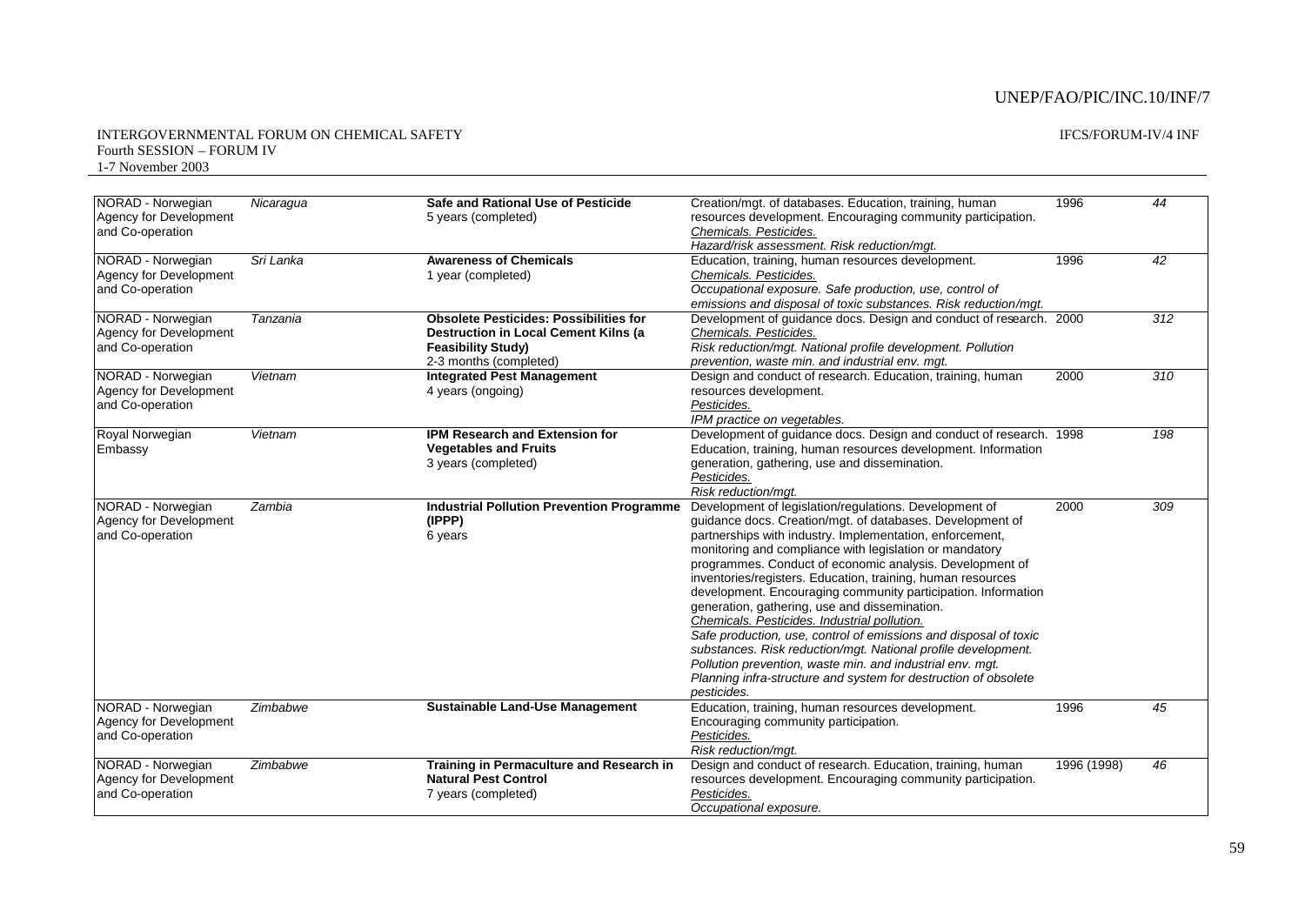| Ministry of Foreign Affairs                                     | China,<br>Vietnam                           | <b>Industrial Pollution Prevention Initiative</b><br>1 year (completed)                                                                                                                                                           | Development of guidance docs. Development of partnerships<br>with industry. Design and conduct of research. Conduct of<br>economic analysis. Quality control. Education, training, human<br>resources development. Encouraging community participation.<br>Information generation, gathering, use and dissemination.<br>Chemicals.                                                                                                                                    | 2000        | 308            |
|-----------------------------------------------------------------|---------------------------------------------|-----------------------------------------------------------------------------------------------------------------------------------------------------------------------------------------------------------------------------------|-----------------------------------------------------------------------------------------------------------------------------------------------------------------------------------------------------------------------------------------------------------------------------------------------------------------------------------------------------------------------------------------------------------------------------------------------------------------------|-------------|----------------|
| NORAD - Norwegian<br>Agency for Development<br>and Co-operation | Laos,<br>Nepal,<br>Vietnam, and<br>Regional | The Intercountry Programme for the<br>Development and Application of Integrated<br>Pest Control in Rice in South and South-<br>East Asia, Phase IV<br>5 years (completed)                                                         | Development of guidance docs. Design and conduct of research. 1998<br>Development of inventories/registers. Education, training, human<br>resources development. Encouraging community participation.<br>Assistance to national policy-makers.<br>Pesticides.<br>Exposure analysis. Hazard/risk communication. IPM-Activities in<br>the field.                                                                                                                        |             | 197            |
| NORAD - Norwegian<br>Agency for Development<br>and Co-operation | Nepal,<br>Vietnam                           | <b>Obsolete Pesticides: Inventories,</b><br><b>Treatment Options, Pesticide Disposal</b><br><b>Options, Training on Obsolete Pesticides</b><br>Handling<br>3 years                                                                | Development of guidance docs. Creation/mgt. of databases.<br>Development of inventories/registers. Education, training, human<br>resources development. Information generation, gathering, use<br>and dissemination.<br>Pesticides.<br>Testing. Hazard/risk assessment. GLP. Occupational exposure.<br>Safe production, use, control of emissions and disposal of toxic<br>substances. Hazard/risk communication. Import/export of<br>substances. Risk reduction/mqt. | 2000        | 311            |
| NORAD - Norwegian<br>Agency for Development<br>and Co-operation | Central America                             | <b>CATIE / Integrated Pest Management,</b><br><b>Phase III</b><br>5 years                                                                                                                                                         | Development of guidance docs. Creation/mgt. of databases.<br>Education, training, human resources development.<br>Encouraging community participation. National strategy.<br>Pesticides.                                                                                                                                                                                                                                                                              | 1996 (1998) | 43             |
| Ministry of Foreign Affairs                                     | West & North-West Africa                    | <b>Emergency Prevention System for</b><br><b>Transboundary Animal and Plant Pests</b><br>and Diseases (EMPRES). Improving<br><b>Pesticide Application Techniques for</b><br><b>Desert Locust Control</b><br>4.5 years (completed) | Development of guidance docs. Creation/mgt. of databases.<br>Education, training, human resources development. Information<br>generation, gathering, use and dissemination.<br>Pesticides.                                                                                                                                                                                                                                                                            | 1998 (2000) | 195            |
| Ministry of Foreign Affairs                                     | <b>Developing Countries</b>                 | <b>Environmentally Sound Management of</b><br><b>Toxic Chemicals in Developing Countries</b><br>2 years (completed)                                                                                                               | Development of inventories/registers. Education, training, human 1996<br>resources development. Establishing coordination mechanisms<br>at national level.<br>Chemicals. Pesticides.<br>Safe production, use, control of emissions and disposal of toxic<br>substances.                                                                                                                                                                                               |             | $\overline{7}$ |
| Ministry of Foreign Affairs                                     | Global                                      | <b>Global IPM Facility</b>                                                                                                                                                                                                        | Development of guidance docs. Design and conduct of research. 1998 (2000)<br>Education, training, human resources development. Information<br>generation, gathering, use and dissemination.<br>Pesticides.                                                                                                                                                                                                                                                            |             | 196            |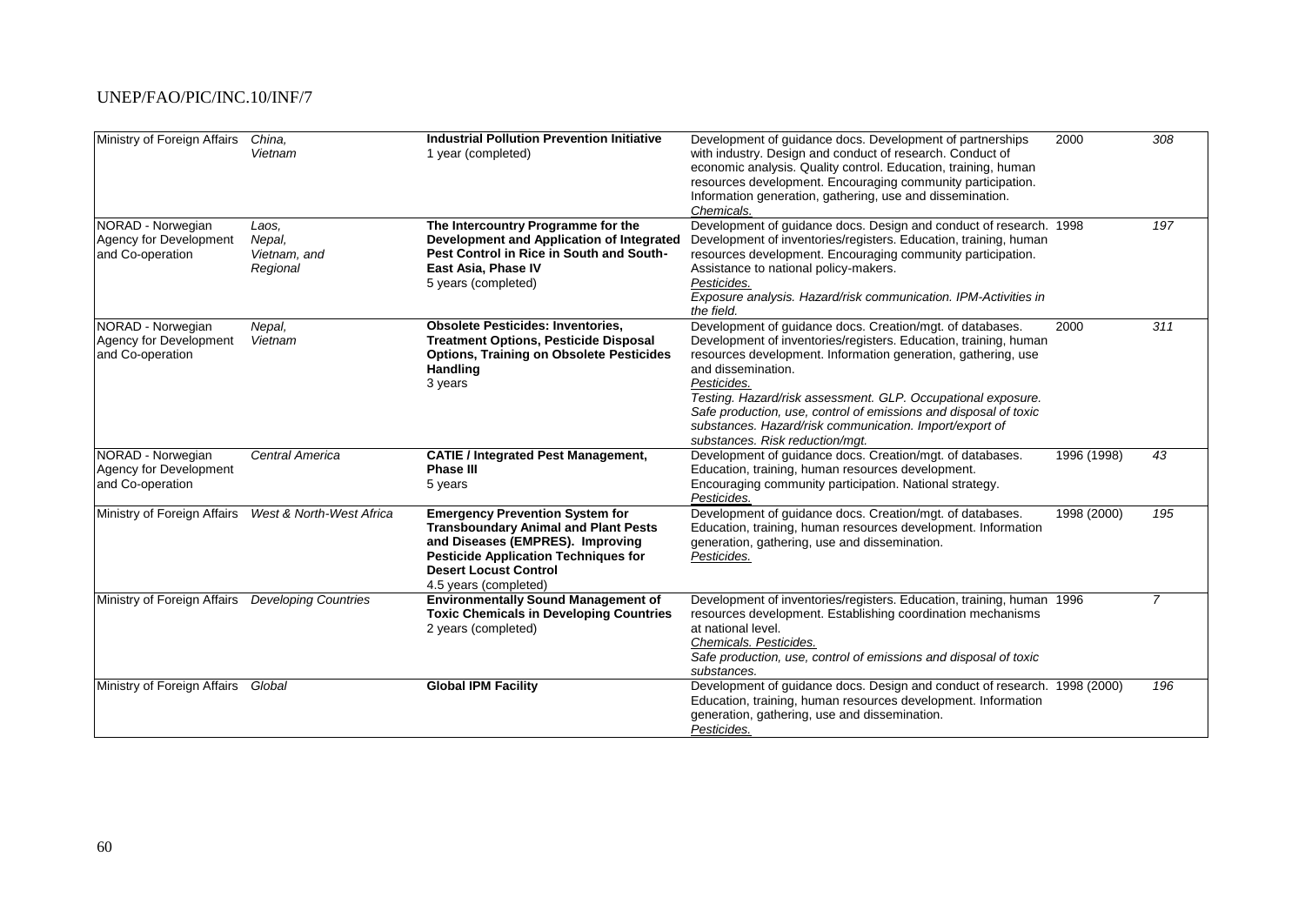| Ministry of Foreign Affairs                                                  | Global: Selected developing<br>countries from:<br>Eastern/Southern Africa.<br>Central Asia, Asia,<br>Central/Latin America.<br>North Africa and Middle East.<br>Countries of Eastern Europe<br>in economic transition | <b>Environmentally Sound Management of</b><br><b>Toxic Chemicals in Developing Countries</b><br>(Phase III)<br>2 years (completed)                                                | Creation/mgt. of databases. Education, training, human<br>resources development. Information generation, gathering, use<br>and dissemination.<br>Chemicals. Pesticides.<br>Chemical emergency preparedness and response. Risk<br>reduction/mgt.   | 1998 (2000) | 194             |
|------------------------------------------------------------------------------|-----------------------------------------------------------------------------------------------------------------------------------------------------------------------------------------------------------------------|-----------------------------------------------------------------------------------------------------------------------------------------------------------------------------------|---------------------------------------------------------------------------------------------------------------------------------------------------------------------------------------------------------------------------------------------------|-------------|-----------------|
| <b>14. PORTUGAL</b>                                                          |                                                                                                                                                                                                                       |                                                                                                                                                                                   |                                                                                                                                                                                                                                                   |             |                 |
| Ministry of Agriculture,<br><b>Rural Development and</b><br><b>Fisheries</b> | Angola                                                                                                                                                                                                                | No specific project (technical support)                                                                                                                                           | Development of legislation/regulations. Development of<br>quidance docs.<br>Pesticides.                                                                                                                                                           | 1996        | 71              |
| Ministry of Agriculture,<br>Rural Development and<br><b>Fisheries</b>        | Cape Verde                                                                                                                                                                                                            | No specific project (technical support)                                                                                                                                           | Development of legislation/regulations. Development of<br>guidance docs.<br>Pesticides.                                                                                                                                                           | 1996        | 72              |
| Ministry of Agriculture,<br>Rural Development and<br>Fisheries               | Guinea-Bissau                                                                                                                                                                                                         | No specific project (technical support)                                                                                                                                           | Development of legislation/regulations. Development of<br>quidance docs.<br>Pesticides.                                                                                                                                                           | 1996        | $\overline{70}$ |
| Ministry of Agriculture,<br>Rural Development and<br>Fisheries               | Mozambique                                                                                                                                                                                                            | No specific project (technical support)                                                                                                                                           | Development of legislation/regulations. Development of<br>quidance docs.<br>Pesticides.                                                                                                                                                           | 1996        | 73              |
| <b>15. SWEDEN</b>                                                            |                                                                                                                                                                                                                       |                                                                                                                                                                                   |                                                                                                                                                                                                                                                   |             |                 |
| <b>National Chemicals</b><br>Inspectorate                                    | Costa Rica                                                                                                                                                                                                            | Multi-stakeholder Collaboration for<br><b>Reduced Exposure to Pesticides in</b><br><b>Developing Countries</b><br>Started in 1999 (ongoing)<br>www.pan-uk.org/briefing/Xroads.pdf | Education, training, human resources development. Awareness<br>raising. Stakeholder collaboration within and between countries.<br>Pesticides.<br>Risk reduction/mgt.                                                                             | 2003        | 331             |
| SIDA (Swedish<br>International Develop.<br>Authority)                        | Costa Rica                                                                                                                                                                                                            | <b>Epidemiological Monitoring of Pesticide-</b><br>related Health Effects<br>4 years (completed)                                                                                  | Creation/mgt. of databases. Design and conduct of research.<br>Development of inventories/registers. Education, training, human<br>resources development.<br>Pesticides.<br>Hazard/risk assessment. Occupational exposure. Risk<br>reduction/mat. | 1996        | 48              |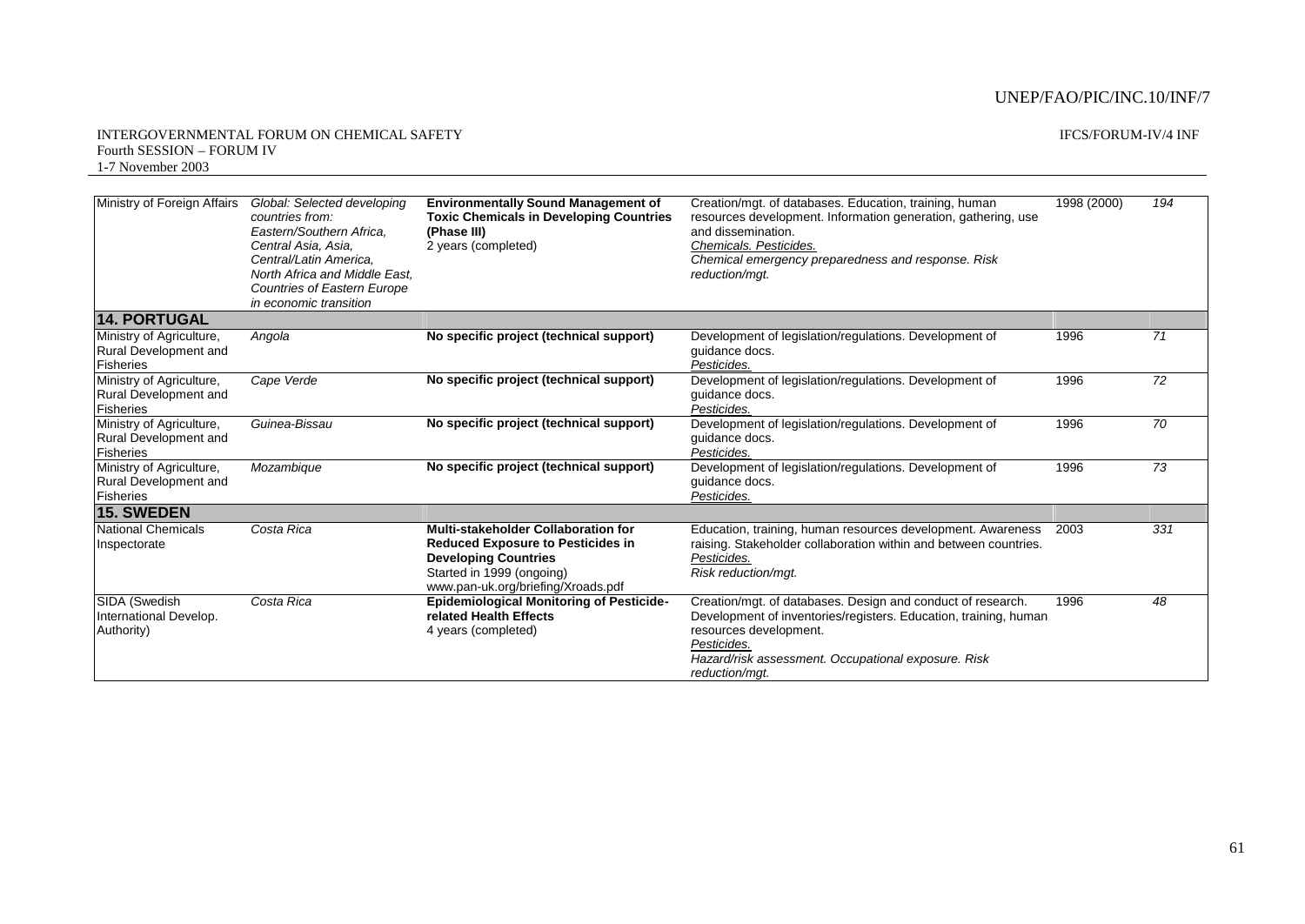| National Chemicals<br>Inspectorate | Estonia | <b>Support on Chemicals Control</b><br>3 years (ongoing)                      | Development of legislation/regulations. Development of<br>guidance docs. Creation/mgt. of databases. Development of<br>partnerships with industry. Implementation, enforcement,<br>monitoring and compliance with legislation or mandatory<br>programmes. Development of inventories/registers. Education,<br>training, human resources development. Information generation,<br>gathering, use and dissemination. Development of institutional<br>infrastructure (organisation, cooperation/coordination, capacity)<br>and general strategies.<br>Chemicals. Pesticides. Biocides.<br>Hazard/risk assessment. Pesticide registration. Classification of<br>products. Hazard/risk communication. Import/export of<br>substances. Risk reduction/mqt. | 2003 | 338 |
|------------------------------------|---------|-------------------------------------------------------------------------------|-----------------------------------------------------------------------------------------------------------------------------------------------------------------------------------------------------------------------------------------------------------------------------------------------------------------------------------------------------------------------------------------------------------------------------------------------------------------------------------------------------------------------------------------------------------------------------------------------------------------------------------------------------------------------------------------------------------------------------------------------------|------|-----|
| National Chemicals<br>Inspectorate | Latvia  | <b>Support on Chemicals Control</b><br>3 years (ongoing)                      | Development of legislation/regulations. Development of<br>guidance docs. Creation/mgt. of databases. Development of<br>partnerships with industry. Implementation, enforcement,<br>monitoring and compliance with legislation or mandatory<br>programmes. Development of inventories/registers. Education,<br>training, human resources development. Information generation,<br>gathering, use and dissemination. Development of institutional<br>infrastructure (organisation, cooperation/coordination, capacity)<br>and general strategies.<br>Chemicals. Pesticides. Biocides.<br>Hazard/risk assessment. Pesticide registration. Classification of<br>products. Hazard/risk communication. Import/export of<br>substances Risk reduction/mgt.  | 2003 | 337 |
| National Chemicals<br>Inspectorate | Latvia  | <b>Chemical Product Registration</b><br>5 months (completed)                  | Creation/mgt. of databases. Development of<br>inventories/registers.<br>Chemicals.<br>Import/export of substances. Life-cycle analysis.                                                                                                                                                                                                                                                                                                                                                                                                                                                                                                                                                                                                             | 1996 | 50  |
| Swedish EPA                        | Latvia  | <b>Swedish/Latvian Chemicals Control</b><br>Cooperation<br>1 year (completed) | Development of guidance docs. Creation/mgt. of databases.<br>Implementation, enforcement, monitoring and compliance with<br>legislation or mandatory programmes. Development of<br>inventories/registers. Education, training, human resources<br>development. Information generation, gathering, use and<br>dissemination.<br>Chemicals.<br>Classification of products. Hazard/risk communication. National<br>profile development.                                                                                                                                                                                                                                                                                                                | 1998 | 199 |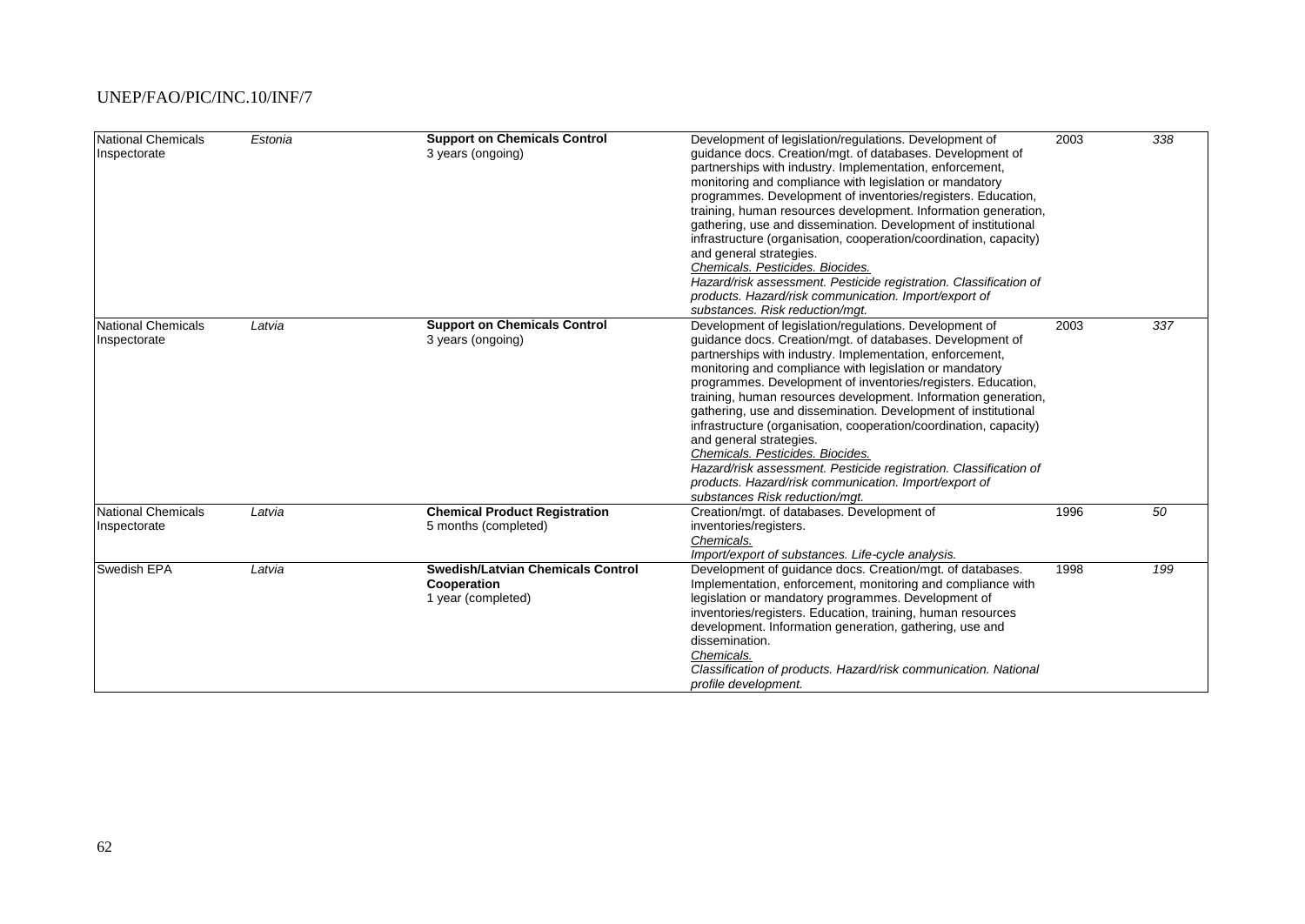| <b>National Chemicals</b><br>Inspectorate | Lithuania | <b>Support on Chemicals Control</b><br>3 years (ongoing)                                                  | Development of legislation/regulations. Development of<br>guidance docs. Creation/mgt. of databases. Development of<br>partnerships with industry. Implementation, enforcement,<br>monitoring and compliance with legislation or mandatory<br>programmes. Development of inventories/registers. Education,<br>training, human resources development. Information generation,<br>gathering, use and dissemination. Development of institutional<br>infrastructure (organisation, cooperation/coordination, capacity)<br>and general strategies.<br>Chemicals. Pesticides. Biocides.<br>Hazard/risk assessment. Classification of products. Hazard/risk<br>communication. Import/export of substances. Risk<br>reduction/mqt. | 2003        | 336 |
|-------------------------------------------|-----------|-----------------------------------------------------------------------------------------------------------|-----------------------------------------------------------------------------------------------------------------------------------------------------------------------------------------------------------------------------------------------------------------------------------------------------------------------------------------------------------------------------------------------------------------------------------------------------------------------------------------------------------------------------------------------------------------------------------------------------------------------------------------------------------------------------------------------------------------------------|-------------|-----|
| <b>National Chemicals</b><br>Inspectorate | Lithuania | <b>Chemical Control Legislation and Legal</b><br><b>Support</b><br>4 months (completed)                   | Development of legislation/regulations. Custom procedures.<br>Chemicals.                                                                                                                                                                                                                                                                                                                                                                                                                                                                                                                                                                                                                                                    | 1996        | 57  |
| <b>National Chemicals</b><br>Inspectorate | Lithuania | <b>Pesticide Registration and Proper Use of</b><br><b>Agricultural Pesticides</b><br>4 months (completed) | Education, training, human resources development. Two<br>workshops.<br>Pesticides.<br>Pesticide registration. Classification of products. Hazard/risk<br>communication. Risk reduction/mat.                                                                                                                                                                                                                                                                                                                                                                                                                                                                                                                                 | 1996        | 51  |
| <b>Swedish EPA</b>                        | Lithuania | Swedish/Lithuanian Chemicals Control<br>Cooperation<br>2 years (completed)                                | Development of legislation/regulations. Development of<br>quidance docs. Creation/mgt. of databases. Implementation,<br>enforcement, monitoring and compliance with legislation or<br>mandatory programmes. Development of inventories/registers.<br>Education, training, human resources development. Information<br>generation, gathering, use and dissemination.<br>Chemicals.<br>Classification of products. Hazard/risk communication.                                                                                                                                                                                                                                                                                 | 1998 (2000) | 200 |
| <b>National Chemicals</b><br>Inspectorate | Poland    | <b>Sound Management of Chemicals</b><br>1 year (completed)                                                | Development of legislation/regulations. Creation/mgt. of<br>databases. Development of partnerships with industry.<br>Workshop.<br>Chemicals. Pesticides.<br>Pesticide registration. Risk reduction/mgt.                                                                                                                                                                                                                                                                                                                                                                                                                                                                                                                     | 1996        | 52  |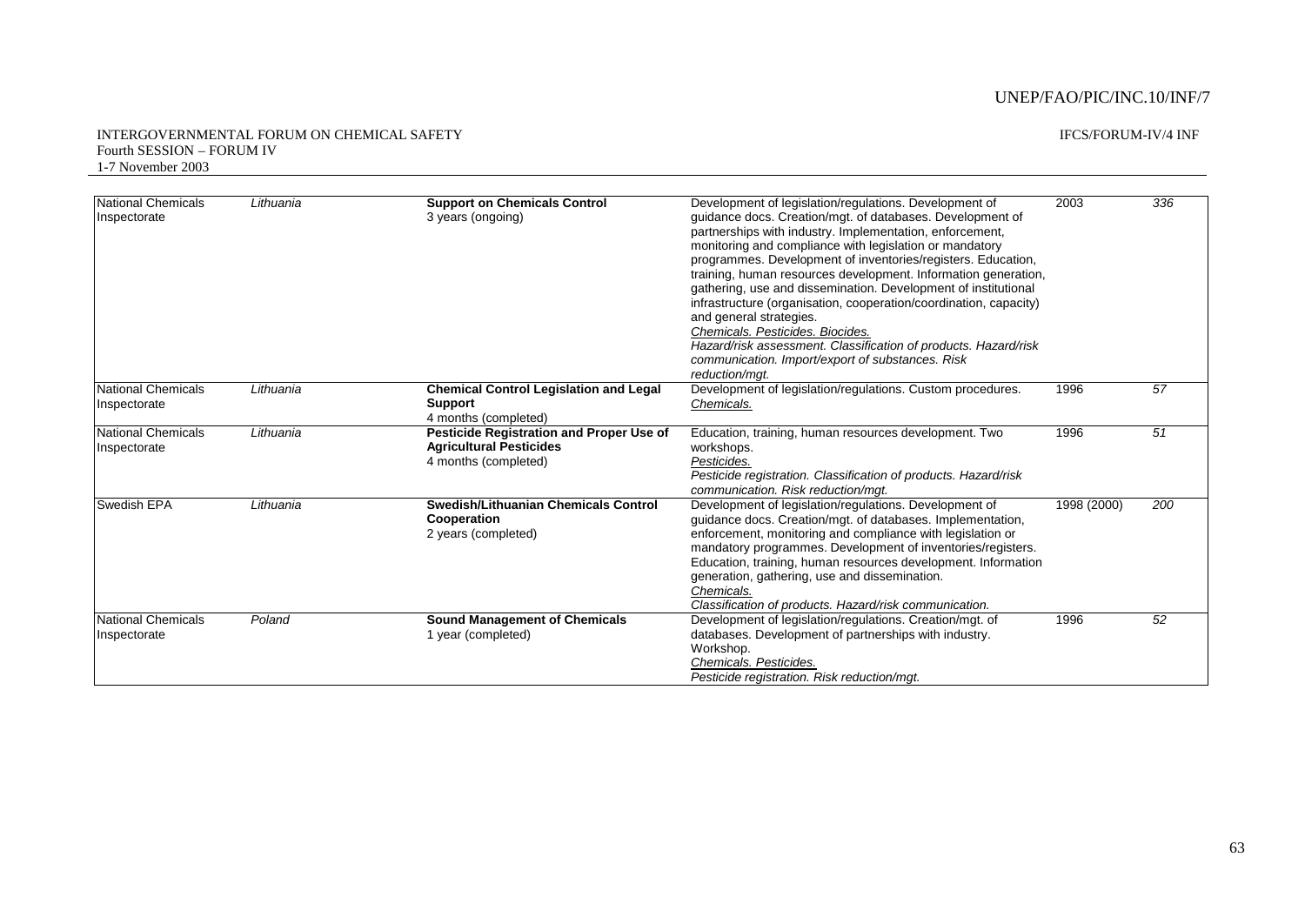| National Chemicals<br>Inspectorate / European<br><b>Union</b> | Poland   | <b>Chemicals Control Regulation and</b><br><b>Enforcement (with PHARE project,</b><br>chemicals directive and administration)<br>15 months (ongoing)                                     | Development of legislation/regulations. Development of<br>partnerships with industry. Implementation, enforcement,<br>monitoring and compliance with legislation or mandatory<br>programmes. Education, training, human resources<br>development.<br>Chemicals.<br>Hazard/risk assessment. GLP. Safe production, use, control of<br>emissions and disposal of toxic substances. Classification of<br>products. Hazard/risk communication. Import/export of<br>substances. Chemical emergency preparedness and response.<br>Risk reduction/mgt. Human health.                                                                                                                                                                                                                                                                                                                | 2003                 | $\overline{341}$ |
|---------------------------------------------------------------|----------|------------------------------------------------------------------------------------------------------------------------------------------------------------------------------------------|-----------------------------------------------------------------------------------------------------------------------------------------------------------------------------------------------------------------------------------------------------------------------------------------------------------------------------------------------------------------------------------------------------------------------------------------------------------------------------------------------------------------------------------------------------------------------------------------------------------------------------------------------------------------------------------------------------------------------------------------------------------------------------------------------------------------------------------------------------------------------------|----------------------|------------------|
| National Chemicals<br>Inspectorate                            | Tanzania | <b>Multi-stakeholder Collaboration for</b><br><b>Reduced Exposure to Pesticides in</b><br><b>Developing Countries</b><br>Started in 1999 (ongoing)<br>www.pan-uk.org/briefing/Xroads.pdf | Education, training, human resources development. Awareness<br>raising. Stakeholder collaboration within and between countries.<br>Pesticides.<br>Risk reduction/mgt.                                                                                                                                                                                                                                                                                                                                                                                                                                                                                                                                                                                                                                                                                                       | 2003                 | 333              |
| <b>National Chemicals</b><br>Inspectorate                     | Tanzania | <b>Environmentally Sound Management of</b><br><b>Toxic Chemicals</b><br>5 months (completed)                                                                                             | Creation/mgt. of databases. Development of<br>inventories/registers. Workshop on general chemicals control<br>topics.<br>Chemicals. Pesticides.<br>Import/export of substances. Life-cycle analysis.                                                                                                                                                                                                                                                                                                                                                                                                                                                                                                                                                                                                                                                                        | 1996                 | 53               |
| National Chemicals<br>Inspectorate                            | Vietnam  | Multi-stakeholder Collaboration for<br><b>Reduced Exposure to Pesticides in</b><br><b>Developing Countries</b><br>Started in 1999 (ongoing)<br>www.pan-uk.org/briefing/Xroads.pdf        | Education, training, human resources development. Awareness<br>raising. Stakeholder collaboration within and between countries.<br>Pesticides.<br>Risk reduction/mgt.                                                                                                                                                                                                                                                                                                                                                                                                                                                                                                                                                                                                                                                                                                       | 2003                 | 332              |
| Swedish EPA                                                   | Vietnam  | <b>Strengthening Environmental Management</b><br>5 years (ongoing)                                                                                                                       | Development of legislation/regulations. Development of<br>guidance docs. Creation/mgt. of databases. Development of<br>partnerships with industry. Implementation, enforcement,<br>monitoring and compliance with legislation or mandatory<br>programmes. Development of inventories/registers. Education,<br>training, human resources development. Encouraging<br>community participation. Information generation, gathering, use<br>and dissemination. Awareness raising.<br>Chemicals. Pesticides.<br>Hazard/risk assessment. GLP. Pesticide registration. Safe<br>production, use, control of emissions and disposal of toxic<br>substances. Classification of products. Hazard/risk<br>communication. Import/export of substances. Risk<br>reduction/mgt. Pollution prevention, waste min. and industrial<br>env. mgt. Obsolete chemicals & pesticides. Human health. | 2003                 | 340              |
| <b>Swedish EPA</b>                                            | Vietnam  | <b>Strenghtening of the Environmental</b><br><b>Management Authority</b>                                                                                                                 | Creation/mgt. of databases. Development of<br>inventories/registers.<br>Chemicals. Pesticides.<br>Pesticide registration. Classification of products. Hazard/risk<br>communication.                                                                                                                                                                                                                                                                                                                                                                                                                                                                                                                                                                                                                                                                                         | 1996<br>(1998, 2000) | 54               |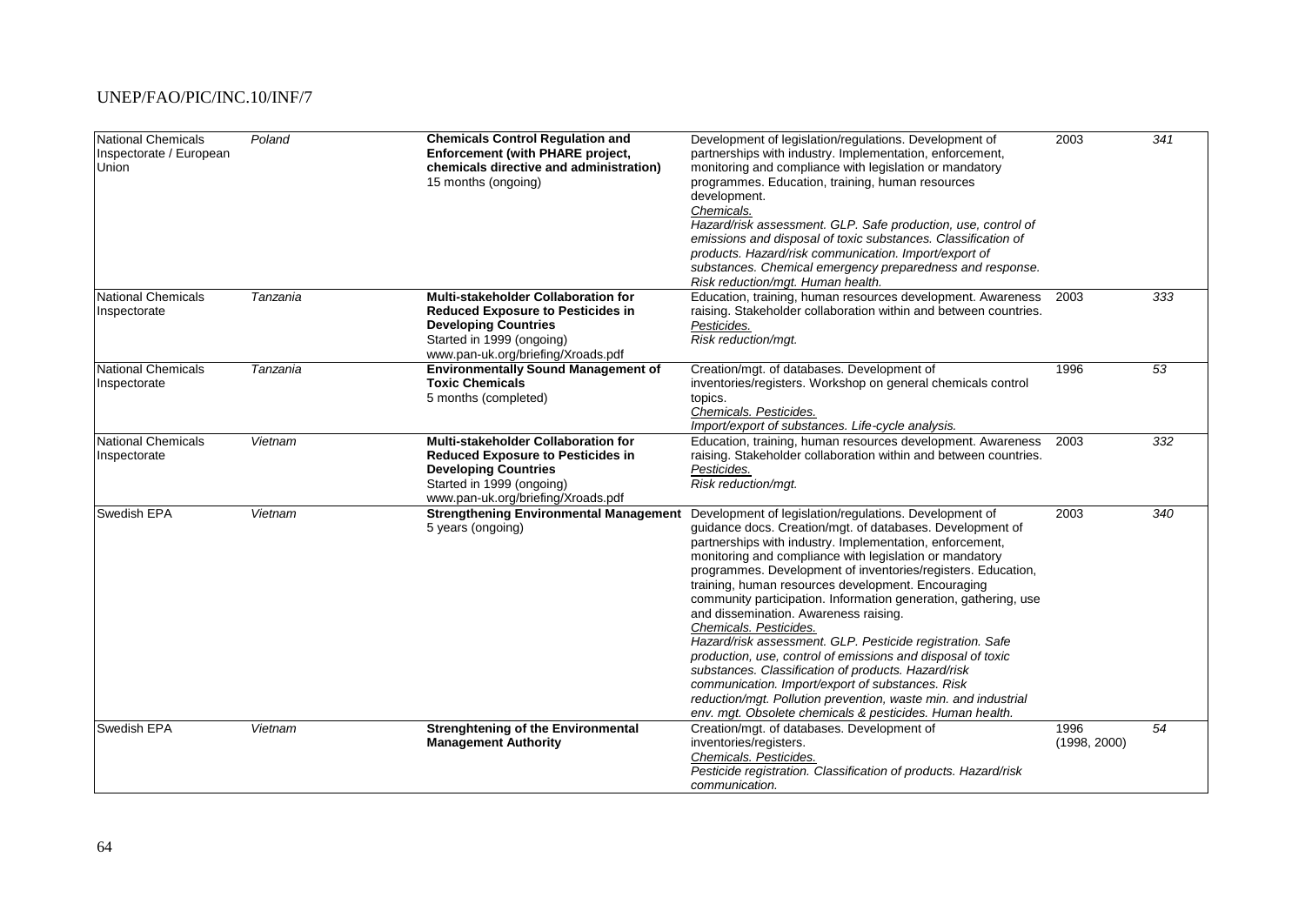| National Chemicals<br>Inspectorate | Zambia                                                                                                                                                                                                                                                                  | <b>KEMI / SIDA Programme for</b><br><b>Environmentally Sound Management of</b><br><b>Toxic Chemicals</b><br>2 years (completed) | Development of legislation/regulations. Development of<br>guidance docs. Creation/mgt. of databases. Development of<br>inventories/registers. Education, training, human resources<br>development. Conducting workshop in collaboration with IPCS.<br>Chemicals. Pesticides.<br>Hazard/risk assessment. Pesticide registration. Classification of<br>products. Hazard/risk communication. Import/export of<br>substances. Life-cycle analysis. | 1996 (1998) | 55 |
|------------------------------------|-------------------------------------------------------------------------------------------------------------------------------------------------------------------------------------------------------------------------------------------------------------------------|---------------------------------------------------------------------------------------------------------------------------------|------------------------------------------------------------------------------------------------------------------------------------------------------------------------------------------------------------------------------------------------------------------------------------------------------------------------------------------------------------------------------------------------------------------------------------------------|-------------|----|
| National Chemicals<br>Inspectorate | Angola,<br>Bangladesh,<br>Bolivia.<br>Botswana,<br>Cambodia,<br>Erythrea,<br>Ethiopia.<br>Guinea-Bissau.<br>India.<br>Kenya,<br>Laos.<br>Mozambique<br>Namibia.<br>Nicaragua,<br>South Africa.<br>Sri Lanke,<br>Tanzania,<br>Uganda,<br>Vietnam.<br>Zambia.<br>Zimbabwe | <b>KEMI / SIDA Information Packages</b><br>2 years (completed)                                                                  | Creation/mgt. of databases. Development of<br>inventories/registers. Education, training, human resources<br>development.<br>Chemicals. Pesticides.<br>Hazard/risk assessment. Classification of products. Risk<br>reduction/mqt.                                                                                                                                                                                                              | 1996 (1998) | 56 |
| Swedish EPA                        | Estonia.<br>Latvia,<br>Lithuania                                                                                                                                                                                                                                        | <b>Chemical Control Co-operation in the</b><br><b>Baltic Sea Region</b><br>4 years (completed)                                  | Development of legislation/regulations. Development of<br>partnerships with industry. Development of inventories/registers.<br>Information generation, gathering, use and dissemination.<br>Chemicals.<br>Hazard/risk assessment. Classification of products. Hazard/risk<br>communication.                                                                                                                                                    | 1996 (2000) | 49 |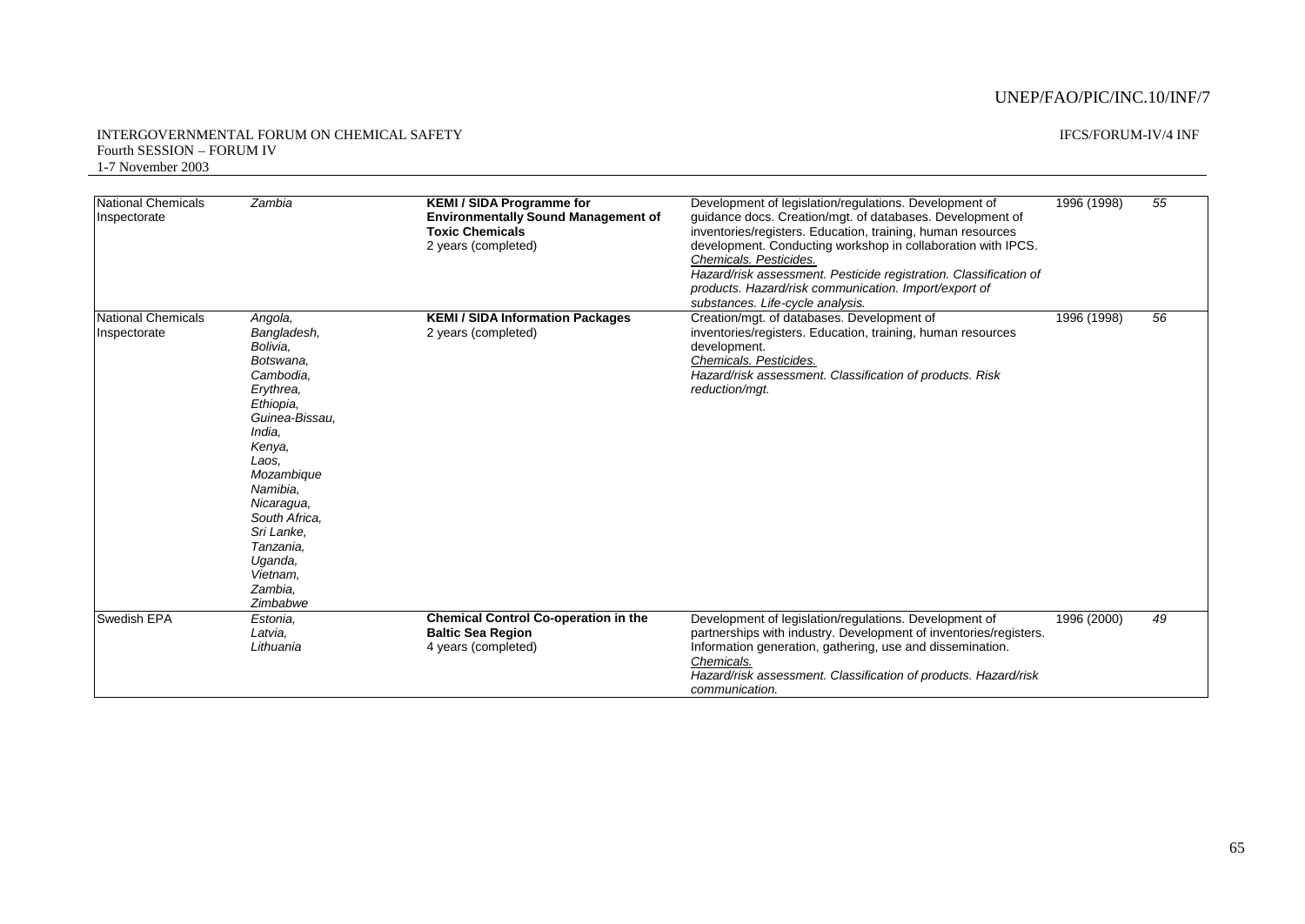| <b>National Chemicals</b><br>Inspectorate             | Estonia,<br>Latvia,<br>Lithuania        | <b>Baltic States Regional Projects on</b><br><b>Chemicals Control (BACCON-2)</b><br>3 years                                                                                          | Development of legislation/regulations. Development of<br>guidance docs. Creation/mgt. of databases. Development of<br>partnerships with industry. Implementation, enforcement,<br>monitoring and compliance with legislation or mandatory<br>programmes. Development of inventories/registers. Education,<br>training, human resources development. Information generation,<br>gathering, use and dissemination.<br>Chemicals. Pesticides.<br>Hazard/risk assessment. Pesticide registration. Classification of<br>products. Hazard/risk communication. Import/export of<br>substances. Risk reduction/mgt. Pollution prevention, waste min.<br>and industrial env. mgt. | 2003                 | 335             |
|-------------------------------------------------------|-----------------------------------------|--------------------------------------------------------------------------------------------------------------------------------------------------------------------------------------|---------------------------------------------------------------------------------------------------------------------------------------------------------------------------------------------------------------------------------------------------------------------------------------------------------------------------------------------------------------------------------------------------------------------------------------------------------------------------------------------------------------------------------------------------------------------------------------------------------------------------------------------------------------------------|----------------------|-----------------|
| <b>National Chemicals</b><br>Inspectorate             | Estonia.<br>Latvia,<br>Lithuania        | <b>Education in Toxicology</b><br>2.5 years (ongoing)                                                                                                                                | Education, training, human resources development.<br>Chemicals. Pesticides.<br>Testing. Exposure analysis. Hazard/risk assessment.                                                                                                                                                                                                                                                                                                                                                                                                                                                                                                                                        | 2003                 | 334             |
| Swedish EPA                                           | Estonia.<br>Latvia,<br>Lithuania        | Swedish/Finnish Regional Chemicals<br><b>Control Cooperation with the Baltic</b><br><b>Republics</b><br>1 year (completed)                                                           | Development of guidance docs. Creation/mgt. of databases.<br>Implementation, enforcement, monitoring and compliance with<br>legislation or mandatory programmes. Development of<br>inventories/registers. Education, training, human resources<br>development. Information generation, gathering, use and<br>dissemination.<br>Chemicals.<br>Classification of products. Hazard/risk communication.                                                                                                                                                                                                                                                                       | 1998                 | 123             |
| SIDA (Swedish<br>International Develop.<br>Authority) | Global                                  | <b>Global Environmental Epidemiology</b><br>Network, GEENET<br>2 years (completed)                                                                                                   | Design and conduct of research. Education, training, human<br>resources development. Network of individuals, epidemiologists.<br>Hazard/risk assessment. Hazard/risk communication.                                                                                                                                                                                                                                                                                                                                                                                                                                                                                       | 1996                 | 9               |
| <b>National Chemicals</b><br>Inspectorate             | Regional                                | <b>Contribution to UNEP Chemicals/GEF</b><br>Programme on Subregional Workshops to<br>Support the Implementation of the<br><b>Stockholm Convention on POPs</b><br>1 year (completed) | Education, training, human resources development.<br>Chemicals. Pesticides.<br>Legislation, institutions, strategies.                                                                                                                                                                                                                                                                                                                                                                                                                                                                                                                                                     | 2003                 | 339             |
| SIDA (Swedish<br>International Develop.<br>Authority) | <b>Selected Developing</b><br>Countries | <b>Environmental Sound Management of</b><br><b>Toxic Chemicals</b><br>3 years (completed)                                                                                            | Development of legislation/regulations. Development of<br>guidance docs. Creation/mgt. of databases. Education, training,<br>human resources development.<br>Chemicals.<br>Exposure analysis. Hazard/risk communication.                                                                                                                                                                                                                                                                                                                                                                                                                                                  | 1996                 | $\overline{47}$ |
| <b>16. SWITZERLAND</b>                                |                                         |                                                                                                                                                                                      |                                                                                                                                                                                                                                                                                                                                                                                                                                                                                                                                                                                                                                                                           |                      |                 |
| State Secretariate for<br>Economic Affairs (SECO)     | Chile                                   | <b>Risk Management and Industrial</b><br><b>Investment Protection</b><br>Completed                                                                                                   | Development of partnerships with industry.<br>Safe production, use, control of emissions and disposal of toxic<br>substances. Chemical emergency preparedness and response.<br>Risk reduction/mgt. Life-cycle analysis.                                                                                                                                                                                                                                                                                                                                                                                                                                                   | 1996 (2000)          | 89              |
| State Secretariate for<br>Economic Affairs (SECO)     | Colombia                                | <b>Risk Management and Industrial</b><br><b>Investment Protection</b><br>3 years (completed)                                                                                         | Development of partnerships with industry.<br>Safe production, use, control of emissions and disposal of toxic<br>substances. Chemical emergency preparedness and response.<br>Risk reduction/mgt. Life-cycle analysis.                                                                                                                                                                                                                                                                                                                                                                                                                                                   | 1996<br>(1998, 2000) | 87              |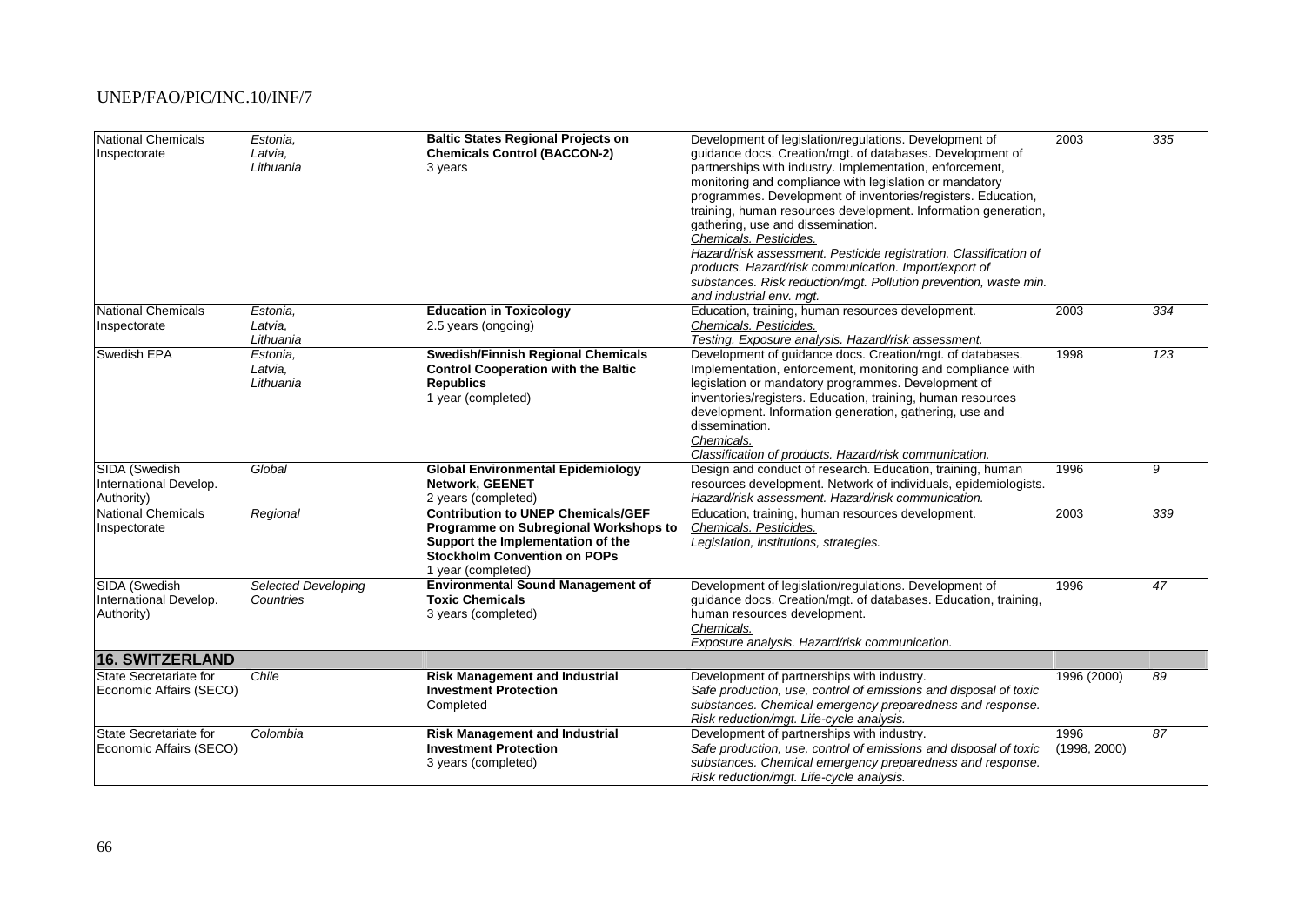#### IFCS/FORUM-IV/4 INF

| Federal Office of<br>Environment, Forests and<br>Landscape (FOEFL) | <b>Czech Republic</b>                | <b>Pollutant Release and Transfer Registers</b><br>(PRTRs) Workshop in Prague<br>3 days (completed)                                                                                                                   | Development of inventories/registers.<br>Chemicals.<br>Safe production, use, control of emissions and disposal of toxic<br>substances.                                                                                                                                                                                                                                                                                                                                                                                                                                                                                                                                                                                                            | 1996                 | 84              |
|--------------------------------------------------------------------|--------------------------------------|-----------------------------------------------------------------------------------------------------------------------------------------------------------------------------------------------------------------------|---------------------------------------------------------------------------------------------------------------------------------------------------------------------------------------------------------------------------------------------------------------------------------------------------------------------------------------------------------------------------------------------------------------------------------------------------------------------------------------------------------------------------------------------------------------------------------------------------------------------------------------------------------------------------------------------------------------------------------------------------|----------------------|-----------------|
| Swiss Agency for<br>Development and Co-<br>operation (SDC)         | Ecuador                              | <b>Management of Toxic Chemicals and</b><br>Waste<br>8.5 years (completed)                                                                                                                                            | Development of legislation/regulations. Development of<br>quidance docs. Development of surveys. Development of<br>partnerships with industry. Encouraging community participation.<br>Chemicals. Pesticides. Toxic waste.<br>Hazard/risk assessment. Safe production, use, control of<br>emissions and disposal of toxic substances. Chemical<br>emergency preparedness and response. Risk reduction/mgt.                                                                                                                                                                                                                                                                                                                                        | 1996 (2000)          | 90              |
| Swiss Agency for<br>Development and Co-<br>operation (SDC)         | Madagascar                           | Reducing the Environmental Impact of<br><b>Toxic Substances through Selection of</b><br>Scientific Data, Training, Improved<br><b>Legislation and Promotion of Local</b><br><b>Initiatives</b><br>5 years (completed) | Development of legislation/regulations. Development of<br>quidance docs. Development of surveys. Creation/mgt. of<br>databases. . Development of partnerships with industry. Design<br>and conduct of research. Implementation, enforcement,<br>monitoring and compliance with legislation or mandatory<br>programmes. Conduct of economic analysis. Development of<br>inventories/registers. Quality control. Education, training, human<br>resources development. Encouraging community participation.<br>Pesticides.<br>Testing. Exposure analysis. Hazard/risk assessment. GLP.<br>Pesticide registration. Safe production, use, control of emissions<br>and disposal of toxic substances. Classification of products. Risk<br>reduction/mqt. | 1996<br>(1998, 2000) | 92              |
| Swiss Agency for<br>Development and Co-<br>operation (SDC) / GTZ   | Madagascar                           | <b>Control Laboratory for Pesticides</b><br>5 years (completed)                                                                                                                                                       | Development of legislation/regulations. Development of<br>quidance docs. Implementation, enforcement, monitoring and<br>compliance with legislation or mandatory programmes. Quality<br>control. Education, training, human resources development.<br>Pesticides.<br>Pesticide registration. Import/export of substances.                                                                                                                                                                                                                                                                                                                                                                                                                         | 1996                 | $\overline{32}$ |
| Federal Office of<br>Environment, Forests and<br>Landscape (FOEFL) | Slovenia                             | Co-operation in the Field of Good<br><b>Laboratory Practice</b><br>6 years (completed)                                                                                                                                | Quality control. Education, training, human resources<br>development.<br>Chemicals. Pesticides. Pharmaceuticals.<br>GLP.                                                                                                                                                                                                                                                                                                                                                                                                                                                                                                                                                                                                                          | 1996<br>(1998, 2000) | 85              |
| Swiss Agency for<br>Development and Co-<br>operation (SDC)         | Regional - Central Eastern<br>Europe | Sub-regional Workshops on National<br><b>Information Systems on Chemicals</b><br>6 months (completed)                                                                                                                 | Creation/mgt. of databases. Implementation, enforcement,<br>monitoring and compliance with legislation or mandatory<br>programmes. Education, training, human resources<br>development.<br>Chemicals.<br>Hazard/risk assessment. Classification of products.<br>Import/export of substances.                                                                                                                                                                                                                                                                                                                                                                                                                                                      | 1996                 | 86              |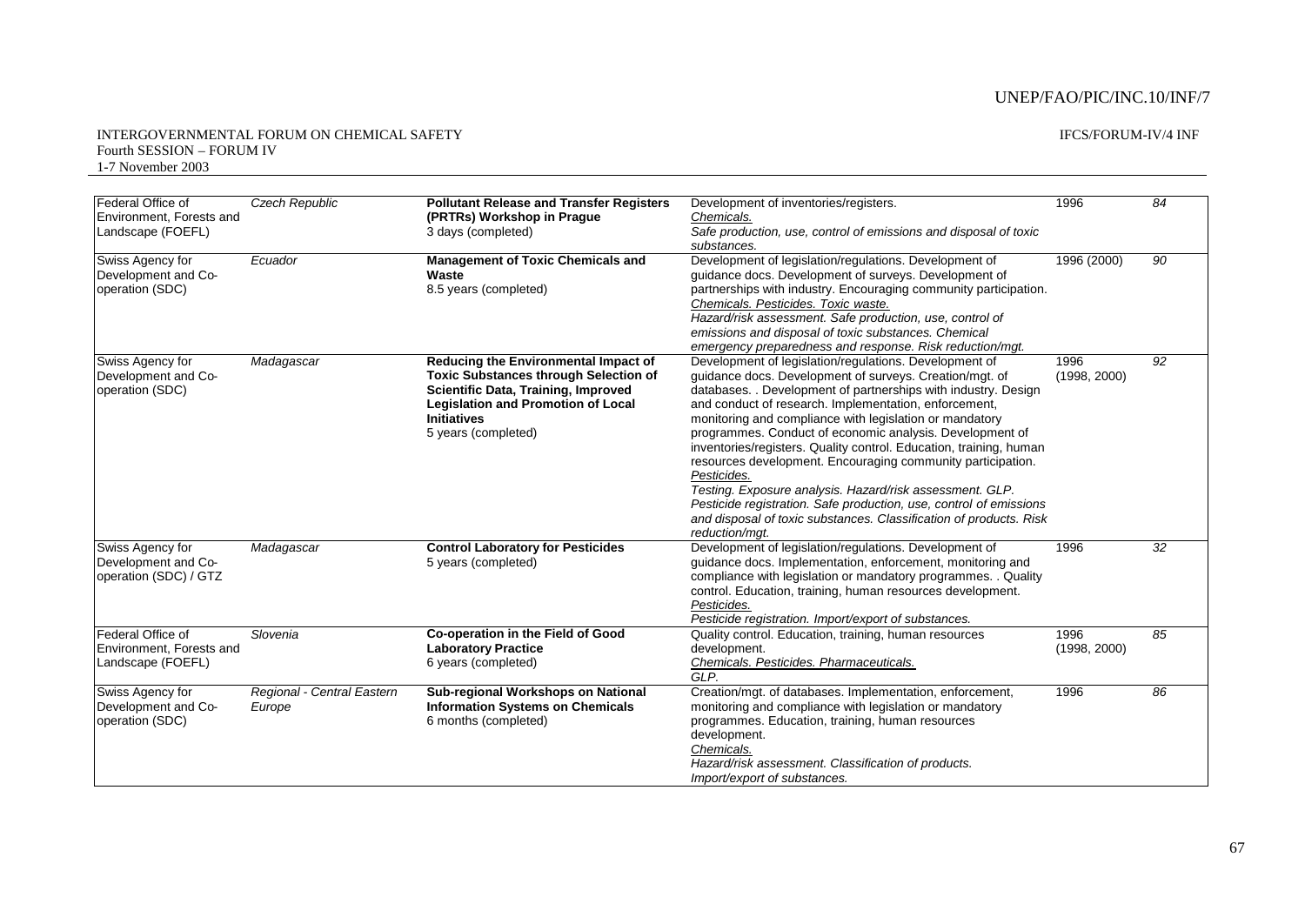| Swiss Agency for<br>Development and Co-<br>operation (SDC) | Global     | <b>Pilot Programme to Assist Three</b><br><b>Developing Countries in Implementing</b><br><b>Countries National Action Programmes for</b><br><b>Integrated Chemicals Management</b><br>6.5 years (completed) | Chemicals. Pesticides.<br>National profile development.                                                                                                                                                                                                                                                                                                                   | 1996<br>(1998, 2000) | $\overline{91}$ |
|------------------------------------------------------------|------------|-------------------------------------------------------------------------------------------------------------------------------------------------------------------------------------------------------------|---------------------------------------------------------------------------------------------------------------------------------------------------------------------------------------------------------------------------------------------------------------------------------------------------------------------------------------------------------------------------|----------------------|-----------------|
| <b>17. UNITED</b><br><b>KINGDOM</b>                        |            |                                                                                                                                                                                                             |                                                                                                                                                                                                                                                                                                                                                                           |                      |                 |
| Department for<br>International Development<br>(DFID)      | Bangladesh | <b>Managing Pollution from Small-scale</b><br><b>Industries</b><br>1.5 year (ongoing)                                                                                                                       | Implementation, enforcement, monitoring and compliance with<br>legislation or mandatory programmes. Conduct of economic<br>analysis. Quality control.<br>Chemicals. Waste.<br>Safe production, use, control of emissions and disposal of toxic<br>substances. Pollution prevention, waste min. and industrial env.<br>mqt.                                                | 2003                 | 400             |
| Department for<br>International Development<br>(DFID)      | Brazil     | <b>Early Warning: Chemical and Biological</b><br><b>Markers of Pollution in Coastal Waters</b><br>3.2 years (completed)                                                                                     | Development of guidance docs. Design and conduct of research. 2000 (2003)<br>Information generation, gathering, use and dissemination.<br>Chemicals.<br>Hazard/risk assessment. Safe production, use, control of<br>emissions and disposal of toxic substances. Pollution<br>prevention, waste min. and industrial env. mgt.                                              |                      | 320             |
| Department for<br>International Development<br>(DFID)      | China      | Provision of Advice on Vegetable Pest<br>Management to the Institute of Plant<br><b>Protection in Zhejiang</b><br>2 weeks                                                                                   | Education, training, human resources development.<br>Pesticides.<br>Risk reduction/mgt.                                                                                                                                                                                                                                                                                   | 2003                 | 399             |
| Department for<br>International Development<br>(DFID)      | Ethiopia   | Prevention and Independent Monitoring of<br><b>Disposal of Obsolete Pesticides</b><br>2.5 years (completed)                                                                                                 | Implementation, enforcement, monitoring and compliance with<br>legislation or mandatory programmes. Development of<br>inventories/registers. Education, training, human resources<br>development. Information generation, gathering, use and<br>dissemination.<br>Pesticides.<br>Testing. Hazard/risk assessment. Risk reduction/mgt. Obsolete<br>chemicals & pesticides. | 2000 (2003)          | 318             |
| Department for<br>International Development<br>(DFID)      | Ghana      | Enhancing the Food Security of the Peri-<br>urban and Urban Poor through<br>Improvements to the Quality, Safety and<br><b>Economics of Street-vended Foods</b><br>1 year (completed)                        | Education, training, human resources development. Information 2003<br>generation, gathering, use and dissemination.<br>Chemicals. Pesticides. Food contaminants.<br>Testing. Safe production, use, control of emissions and disposal<br>of toxic substances. Risk reduction/mgt.                                                                                          |                      | 377             |
| Department for<br>International Development<br>(DFID)      | Ghana      | <b>Training the Trainers to Implement Food</b><br>Safety Improvement Programme in African<br><b>Food Production</b><br>10 months (completed)                                                                | Quality control. Education, training, human resources<br>development.<br>Chemicals. Pesticides.                                                                                                                                                                                                                                                                           | 2003                 | 396             |
| Department for<br>International Development<br>(DFID)      | India      | <b>Development of Improved Pest Control</b><br><b>Technologies for Dry Season Vegetables</b><br>in the Coastal Saline Zone of North<br><b>Eastern India</b><br>4 years (completed)                          | Design and conduct of research. Information generation,<br>gathering, use and dissemination.<br>Pesticides.<br>Hazard/risk assessment. Safe production, use, control of<br>emissions and disposal of toxic substances. Hazard/risk<br>communication. Risk reduction/mgt.                                                                                                  | 2000                 | 314             |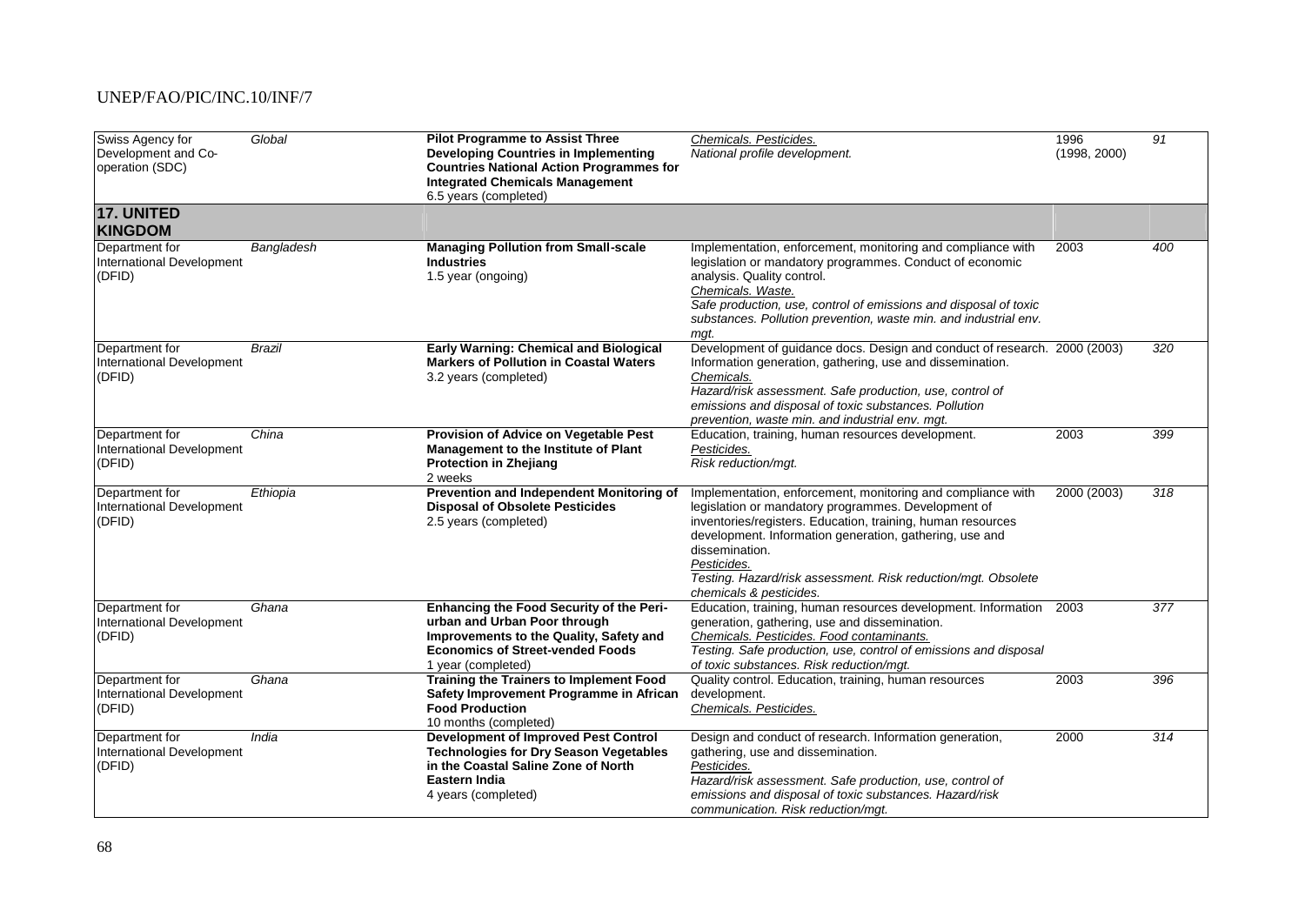| Department for<br>International Development<br>(DFID) | India      | <b>Animal Feed Contamination by Heavy</b><br><b>Metals, Organic Pesticides and Mycotoxins</b><br>1.3 year (completed)                                                                     | Development of guidance docs. Conduct of economic analysis.<br>Information generation, gathering, use and dissemination.<br>Awareness raising.<br>Chemicals. Pesticides.<br>Testing.                                                                                              | 2003        | 387              |
|-------------------------------------------------------|------------|-------------------------------------------------------------------------------------------------------------------------------------------------------------------------------------------|-----------------------------------------------------------------------------------------------------------------------------------------------------------------------------------------------------------------------------------------------------------------------------------|-------------|------------------|
| Department for<br>International Development<br>(DFID) | India      | <b>Calcutta Environmental Improvement</b><br>Project (CEIP), part of an Asian<br><b>Development Bank Project</b><br>6 years (ongoing)                                                     | Development of legislation/regulations. Education, training,<br>human resources development. Encouraging community<br>participation. Awareness raising.<br>Chemicals. Pesticides. Waste.<br>Pollution prevention, waste min. and industrial env. mgt.                             | 2003        | 390              |
| Department for<br>International Development<br>(DFID) | Indonesia  | <b>Improvement of Farmers Pesticide Usage</b><br><b>Practices to Minimise the Level of</b><br><b>Pesticide Residues in Animal Products</b><br>3 years (ongoing)                           | Education, training, human resources development. Information<br>generation, gathering, use and dissemination.<br>Pesticides.<br>Exposure analysis. Risk reduction/mgt.                                                                                                           | 2003        | 392              |
| Department for<br>International Development<br>(DFID) | Kazakhstan | <b>Catchment Management Plan for the Nura</b><br><b>River Basin</b><br>4 years (completed)                                                                                                | Conduct of economic analysis. Quality control. Information<br>generation, gathering, use and dissemination.<br>Chemicals.<br>Safe production, use, control of emissions and disposal of toxic<br>substances. Pollution prevention, waste min. and industrial env.<br>mat.         | 2000        | $\overline{321}$ |
| Department for<br>International Development<br>(DFID) | Kenya      | <b>Pest Management in Horticultural Crops;</b><br>an Integrated Approach to Vegetable Pest<br>Management with the Aim of Reducing<br><b>Reliance on Pesticides</b><br>3 years (completed) | Design and conduct of research. Information generation,<br>gathering, use and dissemination.<br>Pesticides.<br>Testing. Hazard/risk assessment. Safe production, use, control<br>of emissions and disposal of toxic substances. Hazard/risk<br>communication. Risk reduction/mgt. | 2000 (2003) | 317              |
| Overseas Development<br>Administration                | Kenya      | <b>Pesticide Residue Analysis</b><br>6 years (completed)                                                                                                                                  | Quality control. Education, training, human resources<br>development. Development of analysis methods.<br>Pesticides.<br>GLP.                                                                                                                                                     | 1996        | 60               |
| Overseas Development<br>Administration                | Kenya      | Disposal and Re-use of Pesticides and<br>their Containers<br>4 years (completed)                                                                                                          | Design and conduct of research.<br>Pesticides.<br>Testing. Safe production, use, control of emissions and disposal<br>of toxic substances.                                                                                                                                        | 1996        | 61               |
| Overseas Development<br>Administration                | Kenya      | <b>Monitoring Pesticide Application</b><br>5 years (completed)                                                                                                                            | Design and conduct of research. Quality control.<br>Pesticides.                                                                                                                                                                                                                   | 1996        | 68               |
| Overseas Development<br>Administration                | Kenya      | <b>Improving Pest Management in</b><br><b>Horticultural Crops Grown by Smallholder</b><br><b>Farmers</b><br>2 years (completed)                                                           | Quality control.<br>Pesticides.<br>Testing. GLP.                                                                                                                                                                                                                                  | 1996        | 67               |
| Overseas Development<br>Administration                | Morocco    | Advisory Visit to Morocco to Evaluate<br><b>Pesticide Usage Practices with Particular</b><br><b>Reference to Residue Measurement</b><br>1-2 weeks (completed)                             | Development of guidance docs. Development of surveys.<br>Pesticides.<br>Safe production, use, control of emissions and disposal of toxic<br>substances.                                                                                                                           | 1996        | 58               |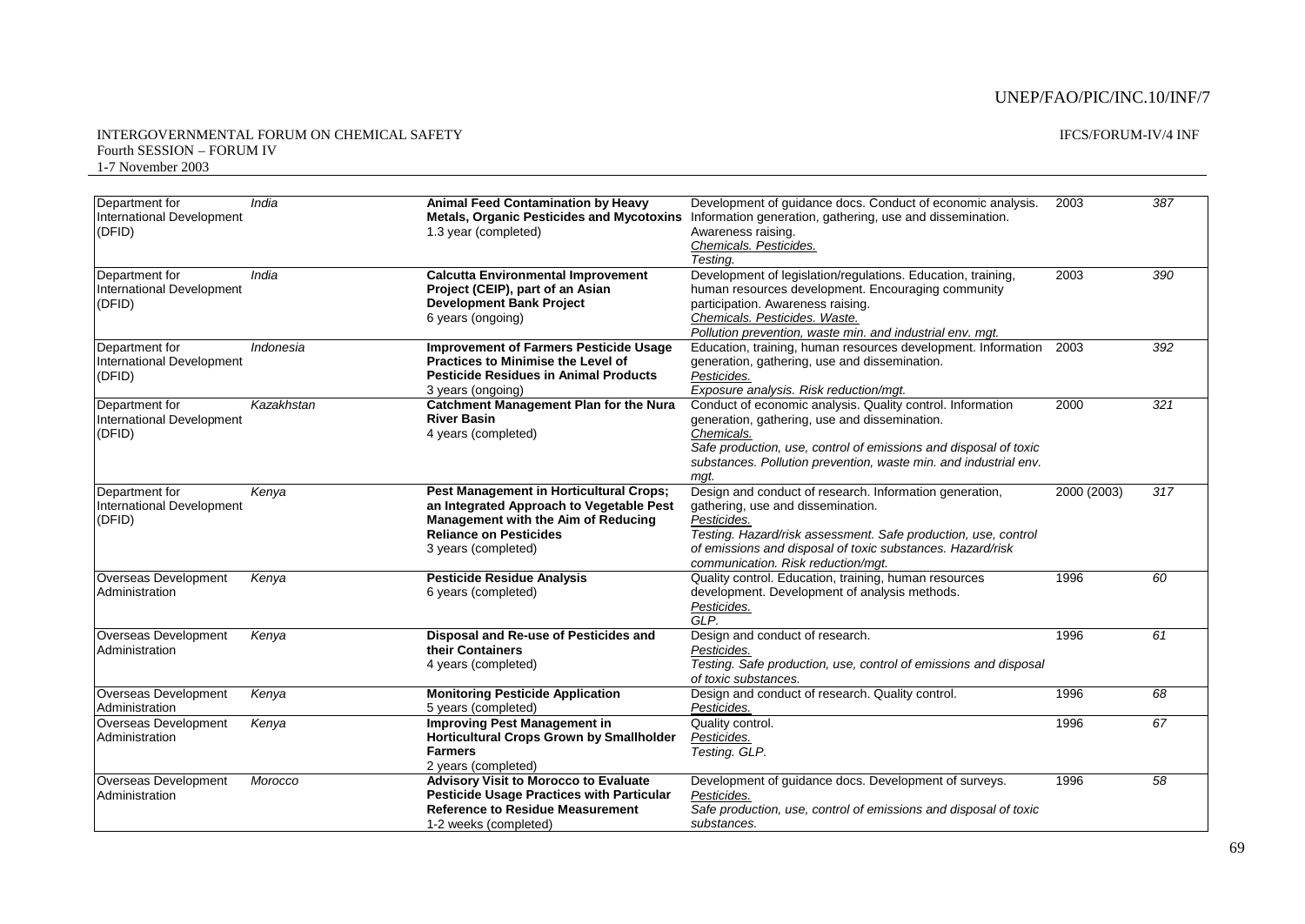| Overseas Development<br>Administration                | Morocco   | <b>Pesticide Residue Analysis in Crops</b><br>5 years (completed)                                                                                                         | Development of legislation/regulations. Design and conduct of<br>research. Residue analysis.<br>Pesticides.<br>Testing. Exposure analysis.                                                                                                                                                    | 1996 | 59               |
|-------------------------------------------------------|-----------|---------------------------------------------------------------------------------------------------------------------------------------------------------------------------|-----------------------------------------------------------------------------------------------------------------------------------------------------------------------------------------------------------------------------------------------------------------------------------------------|------|------------------|
| Department for<br>International Development<br>(DFID) | Nigeria   | <b>Workshop on IPM: Pesticide Formulations</b><br>and Residues<br>2 months (completed)                                                                                    | Information generation, gathering, use and dissemination.<br>Pesticides.<br>Safe production, use, control of emissions and disposal of toxic<br>substances. Risk reduction/mqt.                                                                                                               | 2003 | 394              |
| Overseas Development<br>Administration                | Nigeria   | <b>Assistance to Federal Environmental</b><br><b>Protection Agency</b>                                                                                                    | Development of legislation/regulations.<br>Environmental protection.<br>Institutional dev./environmental assessment.                                                                                                                                                                          | 1996 | 65               |
| <b>Health and Safety</b><br>Executive                 | Poland    | <b>Assistance on Transposing EU Chemical</b><br><b>Safety Directives to Polish Legislation</b><br>2 years (completed)                                                     | Development of legislation/regulations. Education, training,<br>human resources development.<br>Chemicals.<br>Classification of products.                                                                                                                                                     | 1998 | $\overline{201}$ |
| <b>Health and Safety</b><br>Executive                 | Poland    | UK Approach to Auditing Operators in<br><b>Chemical Industry</b>                                                                                                          | Education, training, human resources development.<br>Chemicals.<br>Safe production, use, control of emissions and disposal of toxic<br>substances.                                                                                                                                            | 1998 | 202              |
| Department for<br>International Development<br>(DFID) | St Helena | <b>Disposal of Hazardous Wastes</b><br>2 months (completed)                                                                                                               | Development of legislation/regulations. Implementation,<br>enforcement, monitoring and compliance with legislation or<br>mandatory programmes.<br>Chemicals. Pesticides.<br>Risk reduction/mgt. Pollution prevention, waste min. and<br>industrial env. mgt. Obsolete chemicals & pesticides. | 2003 | 389              |
| Department for<br>International Development<br>(DFID) | Sudan     | <b>Ecotoxicological Monitoring Method</b><br><b>Training</b><br>3.5 months (completed)                                                                                    | Development of quidance docs. Education, training, human<br>resources development. Information generation, gathering, use<br>and dissemination.<br>Pesticides.                                                                                                                                | 2003 | 398              |
| Department for<br>International Development<br>(DFID) | Zimbabwe  | <b>Pollution and Health Problems in</b><br><b>Horticultural Production in Harare: the</b><br><b>Need for Improved Quality Assurance</b><br>Systems<br>3 years (completed) | Development of guidance docs. Conduct of economic analysis.<br>Quality control. Information generation, gathering, use and<br>dissemination. Awareness raising.<br>Pesticides.<br>Hazard/risk assessment.                                                                                     | 2003 | 379              |
| Department for<br>International Development<br>(DFID) | Zimbabwe  | DDT in the Tropics - Policy Implications<br>and Dissemination<br>3.5 years (completed)                                                                                    | Development of guidance docs. Education, training, human<br>resources development. Information generation, gathering, use<br>and dissemination. Articles in scientific journals; executive fliers.<br>Pesticides. DDT use for tsetse control.<br>Risk reduction/mgt.                          | 2003 | 384              |
| Department for<br>International Development<br>(DFID) | Zimbabwe  | <b>Improving Quality Assurance Systems for</b><br><b>Fresh Fruits and Vegetables Produced by</b><br>Peri-urban Resource Poor Farmers<br>3 years (completed)               | Quality control. Awareness raising.<br>Pesticides.<br>Risk reduction/mgt.                                                                                                                                                                                                                     | 2003 | 382              |
| Department for<br>International Development<br>(DFID) | Zimbabwe  | <b>Environmental Risks of Insecticide-treated</b><br><b>Cattle in Semi-arid Livestock Systems</b><br>3 years (completed)                                                  | Design and conduct of research. Information generation,<br>gathering, use and dissemination.<br>Pesticides.<br>Testing. Risk reduction/mgt.                                                                                                                                                   | 2003 | 380              |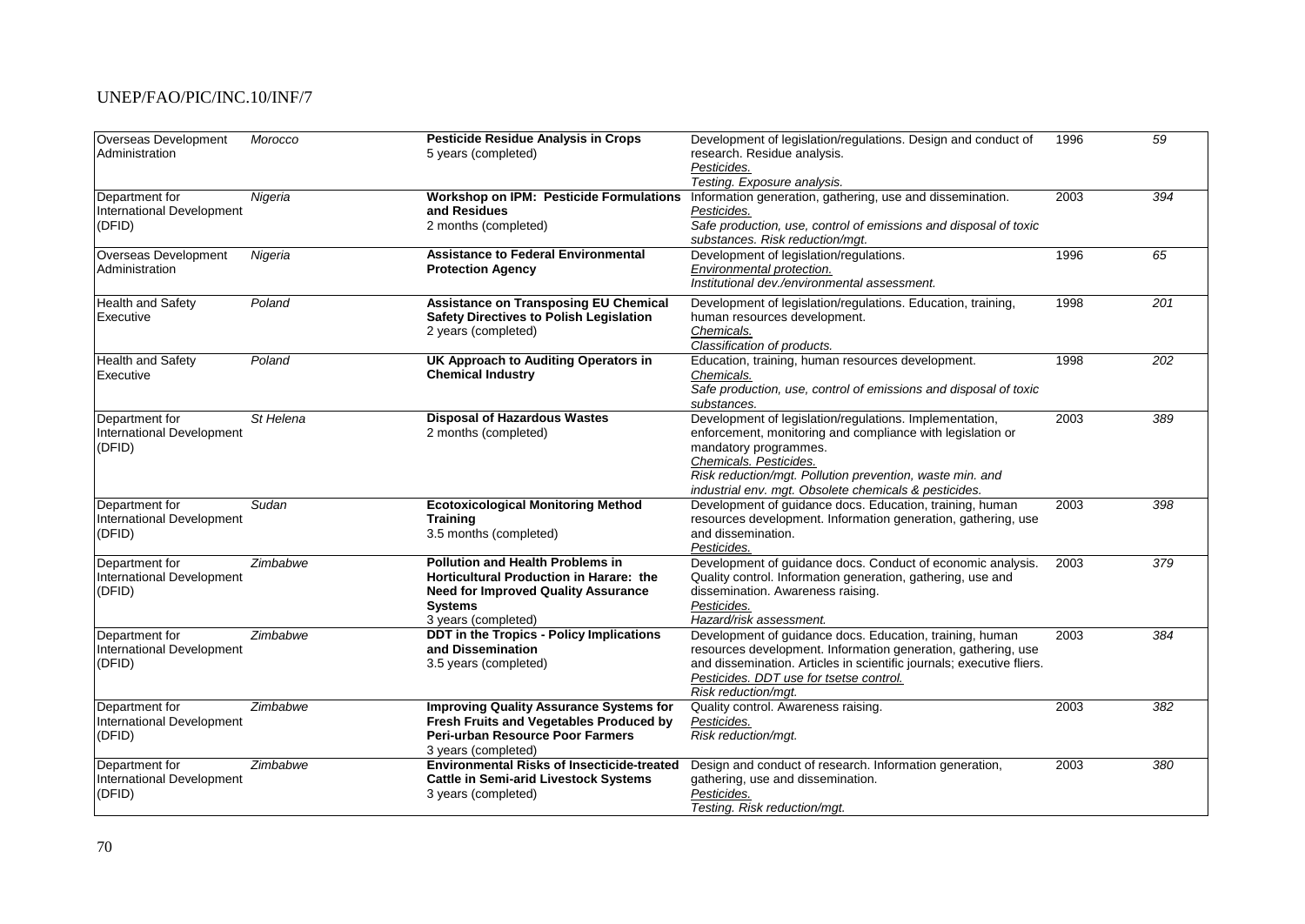| Department for<br>International Development<br>(DFID) | Zimbabwe     | <b>Environmentally Acceptable Crop</b><br>Protection Strategies based on the<br><b>Improved Use of Pesticides and Adoption</b><br>of IPM Strategies by Small-holder Farmers<br>4.3 years (completed) | Development of guidance docs. Design and conduct of research. 2000 (2003)<br>Education, training, human resources development. Information<br>generation, gathering, use and dissemination.<br>Pesticides.<br>Exposure analysis. Hazard/risk assessment. Safe production,<br>use, control of emissions and disposal of toxic substances.<br>Hazard/risk communication. Risk reduction/mqt. |             | 316 |
|-------------------------------------------------------|--------------|------------------------------------------------------------------------------------------------------------------------------------------------------------------------------------------------------|--------------------------------------------------------------------------------------------------------------------------------------------------------------------------------------------------------------------------------------------------------------------------------------------------------------------------------------------------------------------------------------------|-------------|-----|
| Department for                                        | Bangladesh,  | <b>Factors Affecting Uptake and Adoption of</b>                                                                                                                                                      | Education, training, human resources development. Information                                                                                                                                                                                                                                                                                                                              | 2003        | 381 |
| International Development                             | India.       | <b>Outputs of Crop Protection Research in</b>                                                                                                                                                        | generation, gathering, use and dissemination.                                                                                                                                                                                                                                                                                                                                              |             |     |
| (DFID)                                                | Nepal        | <b>Vegetable Systems</b>                                                                                                                                                                             | Pesticides.                                                                                                                                                                                                                                                                                                                                                                                |             |     |
|                                                       |              | 6 months (completed)                                                                                                                                                                                 | Risk reduction/mgt.                                                                                                                                                                                                                                                                                                                                                                        |             |     |
| Department for                                        | Bangladesh,  | Fate of Herbicide Residues in Irrigated                                                                                                                                                              | Development of legislation/regulations. Creation/mgt. of                                                                                                                                                                                                                                                                                                                                   | 2000 (2003) | 315 |
| International Development                             | India.       | <b>Rice Systems</b>                                                                                                                                                                                  | databases. Development of inventories/registers. Information                                                                                                                                                                                                                                                                                                                               |             |     |
| (DFID)                                                | Pakistan     | 1 year (completed)                                                                                                                                                                                   | generation, gathering, use and dissemination.                                                                                                                                                                                                                                                                                                                                              |             |     |
|                                                       |              |                                                                                                                                                                                                      | Pesticides.                                                                                                                                                                                                                                                                                                                                                                                |             |     |
|                                                       |              |                                                                                                                                                                                                      | Hazard/risk assessment. Safe production, use, control of                                                                                                                                                                                                                                                                                                                                   |             |     |
|                                                       |              |                                                                                                                                                                                                      | emissions and disposal of toxic substances. Hazard/risk                                                                                                                                                                                                                                                                                                                                    |             |     |
|                                                       |              |                                                                                                                                                                                                      | communication. Risk reduction/mgt.                                                                                                                                                                                                                                                                                                                                                         |             |     |
| Department for                                        | Bangladesh,  | Determining the Nature and Function of                                                                                                                                                               | Design and conduct of research. Information generation,                                                                                                                                                                                                                                                                                                                                    | 2003        | 383 |
| International Development                             | Ivory Coast, | <b>Crop-associated Biodiversity for</b>                                                                                                                                                              | gathering, use and dissemination.                                                                                                                                                                                                                                                                                                                                                          |             |     |
| (DFID)                                                | Vietnam      | Sustainable Intensification of Rice-based                                                                                                                                                            | Pesticides.                                                                                                                                                                                                                                                                                                                                                                                |             |     |
|                                                       |              | <b>Production Systems</b>                                                                                                                                                                            | Testing.                                                                                                                                                                                                                                                                                                                                                                                   |             |     |
|                                                       |              | 3 years (completed)                                                                                                                                                                                  |                                                                                                                                                                                                                                                                                                                                                                                            |             |     |
| Department for                                        | Benin,       | <b>Reducing Pesticide Problems and</b>                                                                                                                                                               | Creation/mgt. of databases. Design and conduct of research.                                                                                                                                                                                                                                                                                                                                | 2003        | 393 |
| International Development                             | Ethiopia,    | <b>Increasing Sustainable Livelihoods</b>                                                                                                                                                            | Education, training, human resources development. Awareness                                                                                                                                                                                                                                                                                                                                |             |     |
| (DFID)                                                | Ghana.       | 2.5 years (ongoing)                                                                                                                                                                                  | raising.                                                                                                                                                                                                                                                                                                                                                                                   |             |     |
|                                                       | Senegal,     |                                                                                                                                                                                                      | Pesticides.                                                                                                                                                                                                                                                                                                                                                                                |             |     |
|                                                       | Uganda,      |                                                                                                                                                                                                      | Risk reduction/mgt. Obsolete chemicals & pesticides.                                                                                                                                                                                                                                                                                                                                       |             |     |
|                                                       | Regional     |                                                                                                                                                                                                      |                                                                                                                                                                                                                                                                                                                                                                                            |             |     |
| Department for                                        | Jamaica.     | Impact and Amelioration of Sediment and                                                                                                                                                              | Development of guidance docs. Conduct of economic analysis.                                                                                                                                                                                                                                                                                                                                | 2003        | 391 |
| International Development St Lucia                    |              | Agro-chemical Pollution on Carribean                                                                                                                                                                 | Information generation, gathering, use and dissemination.                                                                                                                                                                                                                                                                                                                                  |             |     |
| (DFID)                                                |              | <b>Coastal Waters</b>                                                                                                                                                                                | Pollution monitoring systems.                                                                                                                                                                                                                                                                                                                                                              |             |     |
|                                                       |              | 3 years (completed)                                                                                                                                                                                  | Pesticides.                                                                                                                                                                                                                                                                                                                                                                                |             |     |
|                                                       |              |                                                                                                                                                                                                      | Testing.                                                                                                                                                                                                                                                                                                                                                                                   |             |     |
| Overseas Development                                  | Philippines, | <b>Methods and Techniques for</b>                                                                                                                                                                    | Design and conduct of research. Encouraging community                                                                                                                                                                                                                                                                                                                                      | 1996        | 69  |
| Administration                                        | Senegal,     | <b>Environmental impact Assessments of</b>                                                                                                                                                           | participation.                                                                                                                                                                                                                                                                                                                                                                             |             |     |
|                                                       | Zimbabwe     | <b>Agrochemicals in the Tropics</b>                                                                                                                                                                  | Chemicals.                                                                                                                                                                                                                                                                                                                                                                                 |             |     |
|                                                       |              | 8 years (completed)                                                                                                                                                                                  | Environmental Impact Assessment.                                                                                                                                                                                                                                                                                                                                                           |             |     |
| Department for                                        | Tanzania,    | Development of Biologically-based Control                                                                                                                                                            | Development of guidance docs. Design and conduct of research. 2003                                                                                                                                                                                                                                                                                                                         |             | 388 |
| International Development Zambia                      |              |                                                                                                                                                                                                      | Strategies for Environmentally Sustainable Conduct of economic analysis. Education, training, human                                                                                                                                                                                                                                                                                        |             |     |
| (DFID)                                                |              | <b>Control of Red Locust in Central and</b>                                                                                                                                                          | resources development.                                                                                                                                                                                                                                                                                                                                                                     |             |     |
|                                                       |              | <b>Southern Africa</b>                                                                                                                                                                               | Pesticides. Mycoinsecticide.                                                                                                                                                                                                                                                                                                                                                               |             |     |
|                                                       |              | 3 years (completed)                                                                                                                                                                                  | Pesticide registration.                                                                                                                                                                                                                                                                                                                                                                    |             |     |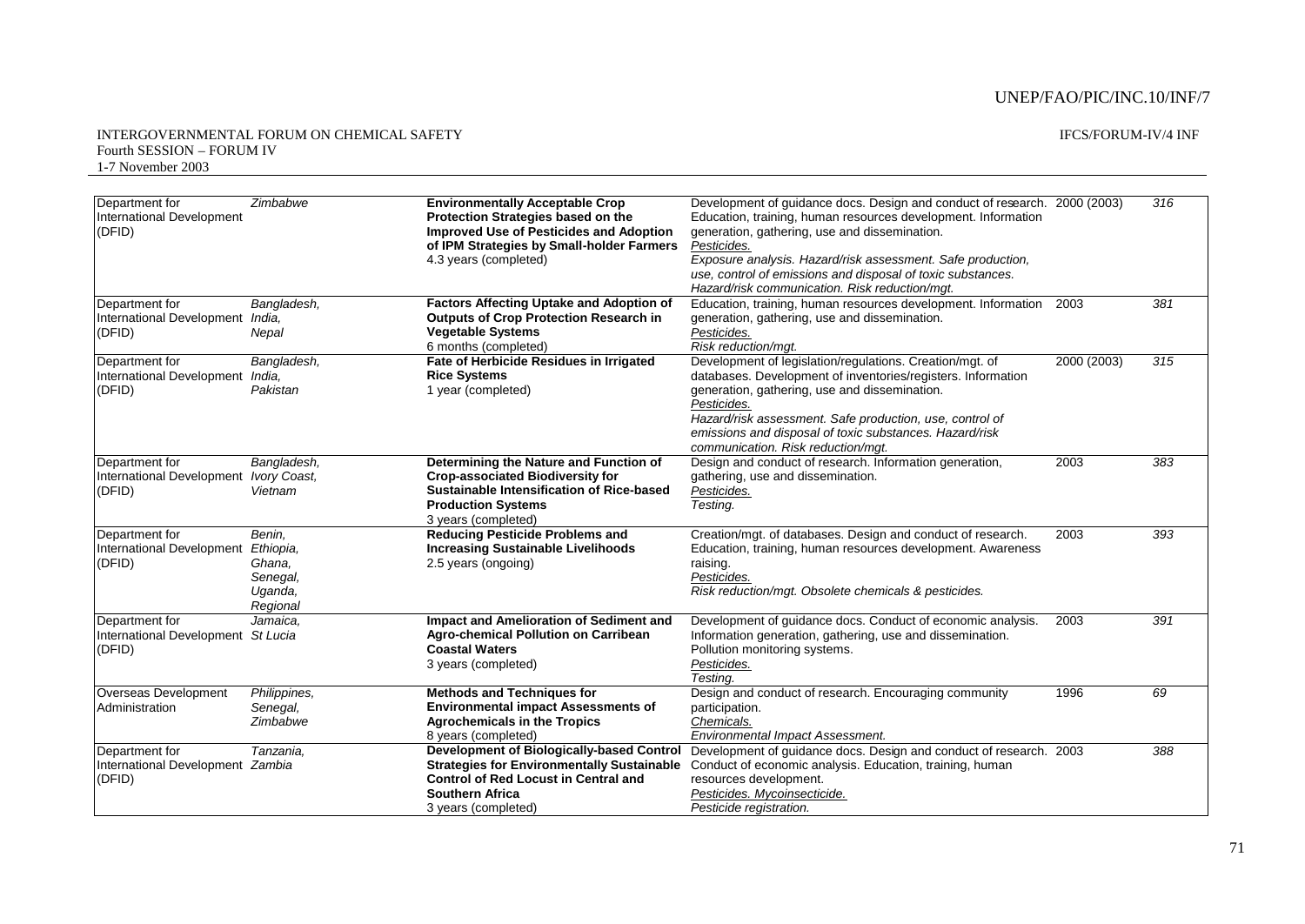| Department for                     | Uganda,         | <b>Weed Management in Cotton-based</b>           | Design and conduct of research. Encouraging community              | 2000 | 319              |
|------------------------------------|-----------------|--------------------------------------------------|--------------------------------------------------------------------|------|------------------|
| International Development Zimbabwe |                 | <b>Systems</b>                                   | participation. Information generation, gathering, use and          |      |                  |
| (DFID)                             |                 | 3 years (completed)                              | dissemination.                                                     |      |                  |
|                                    |                 |                                                  | Chemicals. Pesticides.                                             |      |                  |
|                                    |                 |                                                  | Safe production, use, control of emissions and disposal of toxic   |      |                  |
|                                    |                 |                                                  | substances. Risk reduction/mgt.                                    |      |                  |
| Overseas Development               | Africa          | <b>Comparative Toxicology of Pesticide</b>       | Education, training, human resources development.                  | 1996 | 64               |
| Administration                     |                 | <b>Formulations to Aquatic Fauna</b>             | Pesticides.                                                        |      |                  |
|                                    |                 | 3 years (completed)                              | Exposure analysis.                                                 |      |                  |
| Overseas Development               | Africa : Global | Environmental Database, ENVIRON,                 | Creation/mgt. of databases. Education, training, human             | 1996 | 63               |
| Administration                     |                 | Information and Advice on Side-effects of        | resources development.                                             |      |                  |
|                                    |                 | <b>Agrochemicals in the Tropics</b>              | Chemicals.                                                         |      |                  |
|                                    |                 | 7 years (completed)                              | Hazard/risk communication.                                         |      |                  |
| Department for                     | Global          | Review of the Implications of Changes in         | Development of quidance docs. Implementation, enforcement,         | 2003 | 385              |
| International Development          |                 | EU Pesticide Legislation on the Production       | monitoring and compliance with legislation or mandatory            |      |                  |
| (DFID)                             |                 | and Export of Fruits and Vegetables from         | programmes. Conduct of economic analysis.                          |      |                  |
|                                    |                 | <b>Developing Country Suppliers</b>              | Pesticides.                                                        |      |                  |
|                                    |                 | 1 year (completed)                               |                                                                    |      |                  |
| Department for                     | Global          | <b>Ecological Monitoring Methods for the</b>     | Information generation, gathering, use and dissemination.          | 2003 | 397              |
| International Development          |                 | Assessment of Pesticide Impacts in the           | Pesticides.                                                        |      |                  |
| (DFID)                             |                 | Tropics - a Handbook                             | Hazard/risk communication.                                         |      |                  |
|                                    |                 | 6 months (completed)                             |                                                                    |      |                  |
| Department for                     | Global          | <b>CIRAD/FAO Workshop on Food Safety</b>         | Information generation, gathering, use and dissemination.          | 2003 | 395              |
| International Development          |                 | <b>Management in Developing Countries</b>        | Pesticides.                                                        |      |                  |
| (DFID)                             |                 | (two-day workshop in Montpellier, France)        |                                                                    |      |                  |
|                                    |                 | 3 months (completed)                             |                                                                    |      |                  |
| Department for                     | Global          | <b>Fipronil Briefing Document for Pesticides</b> | Information generation, gathering, use and dissemination.          | 2003 | 386              |
| International Development          |                 | Trust                                            | Factsheet.                                                         |      |                  |
| (DFID)                             |                 | 1.5 year (completed)                             | Pesticides.                                                        |      |                  |
| Department for                     | Global          | Modelling the Performance of Barriers of         | Development of guidance docs. Design and conduct of research. 2000 |      | $\overline{313}$ |
| International Development          |                 | Insect Growth Regulator for Locust and           | Information generation, gathering, use and dissemination.          |      |                  |
| (DFID)                             |                 | <b>Grasshopper Control to Maximise their</b>     | Pesticides.                                                        |      |                  |
|                                    |                 | <b>Efficiency and Minimise their</b>             | Testing. Hazard/risk assessment. Safe production, use, control     |      |                  |
|                                    |                 | <b>Environmental Effects</b>                     | of emissions and disposal of toxic substances. Risk                |      |                  |
|                                    |                 | 2 years (completed)                              | reduction/mq                                                       |      |                  |
| Overseas Development               | No name         | <b>Occupational Disorders in Tropical</b>        | Literature review.                                                 | 1996 | 66               |
| Administration                     |                 | <b>Agriculture (Literature Review)</b>           | Pesticides.                                                        |      |                  |
|                                    |                 | 4 years (completed)                              | Occupational exposure.                                             |      |                  |
| Overseas Development               | No name         | <b>Ergonomic Intervention to Reduce</b>          | Design and conduct of research.                                    | 1996 | 62               |
| Administration                     |                 | <b>Pesticide Poisoning</b>                       | Pesticides.                                                        |      |                  |
|                                    |                 |                                                  | Risk reduction/mgt.                                                |      |                  |
| 18. UNITED                         |                 |                                                  |                                                                    |      |                  |
| <b>STATES</b>                      |                 |                                                  |                                                                    |      |                  |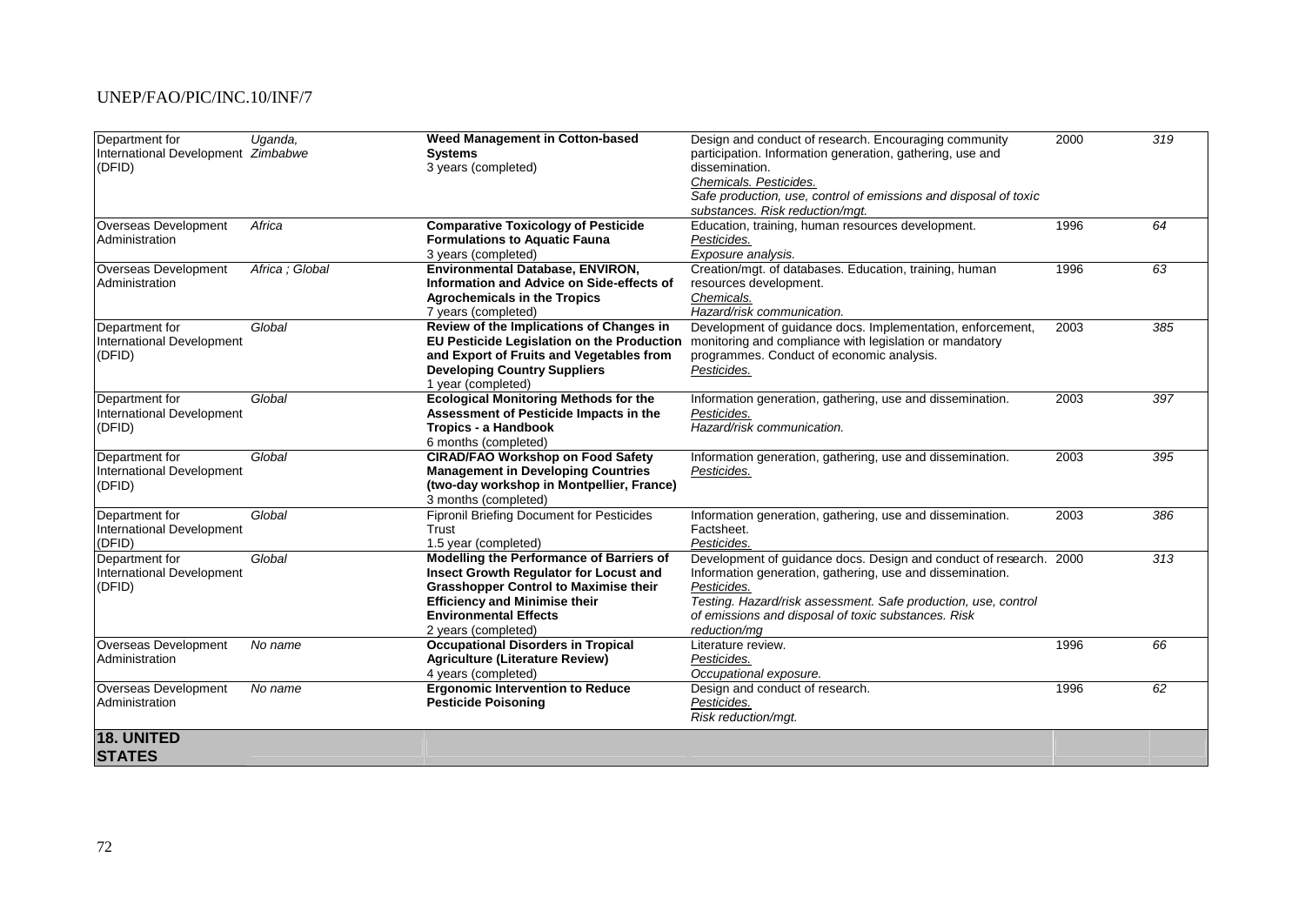#### INTERGOVERNMENTAL FORUM ON CHEMICAL SAFETY Fourth SESSION – FORUM IV 1-7 November 2003

| U.S. EPA | Argentina | <b>Training Course on Motor Vehicle Air</b><br><b>Pollution (Control and Lead Phase-out in</b><br>Gasoline) | Development of legislation/regulations. Development of<br>guidance docs. Creation/mgt. of databases. Development of<br>partnerships with industry. Design and conduct of research.<br>Implementation, enforcement, monitoring and compliance with<br>legislation or mandatory programmes. Conduct of economic<br>analysis. Development of inventories/registers. Education,<br>training, human resources development. Encouraging<br>community participation.<br>Chemicals. Lead.<br>Testing. Exposure analysis. Hazard/risk assessment. GLP.<br>Occupational exposure. Safe production, use, control of<br>emissions and disposal of toxic substances. Hazard/risk<br>communication. Risk reduction/mgt. | 1996        | 110 |
|----------|-----------|-------------------------------------------------------------------------------------------------------------|-----------------------------------------------------------------------------------------------------------------------------------------------------------------------------------------------------------------------------------------------------------------------------------------------------------------------------------------------------------------------------------------------------------------------------------------------------------------------------------------------------------------------------------------------------------------------------------------------------------------------------------------------------------------------------------------------------------|-------------|-----|
| U.S. EPA | Egypt     | <b>Mobile Source Air Pollution Control</b><br><b>Measure Recommendations for Cairo</b>                      | Development of legislation/regulations. Development of<br>guidance docs. Implementation, enforcement, monitoring and<br>compliance with legislation or mandatory programmes. Quality<br>control. Education, training, human resources development.<br>Encouraging community participation.<br>Chemicals, Lead.<br>Exposure analysis. Hazard/risk assessment. Risk reduction/mgt.                                                                                                                                                                                                                                                                                                                          | 1996        | 101 |
| U.S. EPA | Hungary   | Training Course on Motor Vehicle Air<br>Pollution (Control and Lead phase-out in<br>Gasoline)               | Development of legislation/regulations. Development of<br>guidance docs. Creation/mgt. of databases. Development of<br>partnerships with industry. Design and conduct of research.<br>Implementation, enforcement, monitoring and compliance with<br>legislation or mandatory programmes. Conduct of economic<br>analysis. Development of inventories/registers. Education,<br>training, human resources development. Encouraging<br>community participation.<br>Chemicals, Lead.<br>Testing. Exposure analysis. Hazard/risk assessment. GLP.<br>Occupational exposure. Safe production, use, control of<br>emissions and disposal of toxic substances. Hazard/risk<br>communication. Risk reduction/mqt. | 1996 (1998) | 100 |
| U.S. EPA | Indonesia | <b>Pesticide Regulatory Development Project</b><br>2 years (completed)                                      | Development of legislation/regulations. Development of<br>guidance docs. Creation/mgt. of databases. Education, training,<br>human resources development.<br>Pesticides.<br>Pesticide registration.                                                                                                                                                                                                                                                                                                                                                                                                                                                                                                       | 1996        | 108 |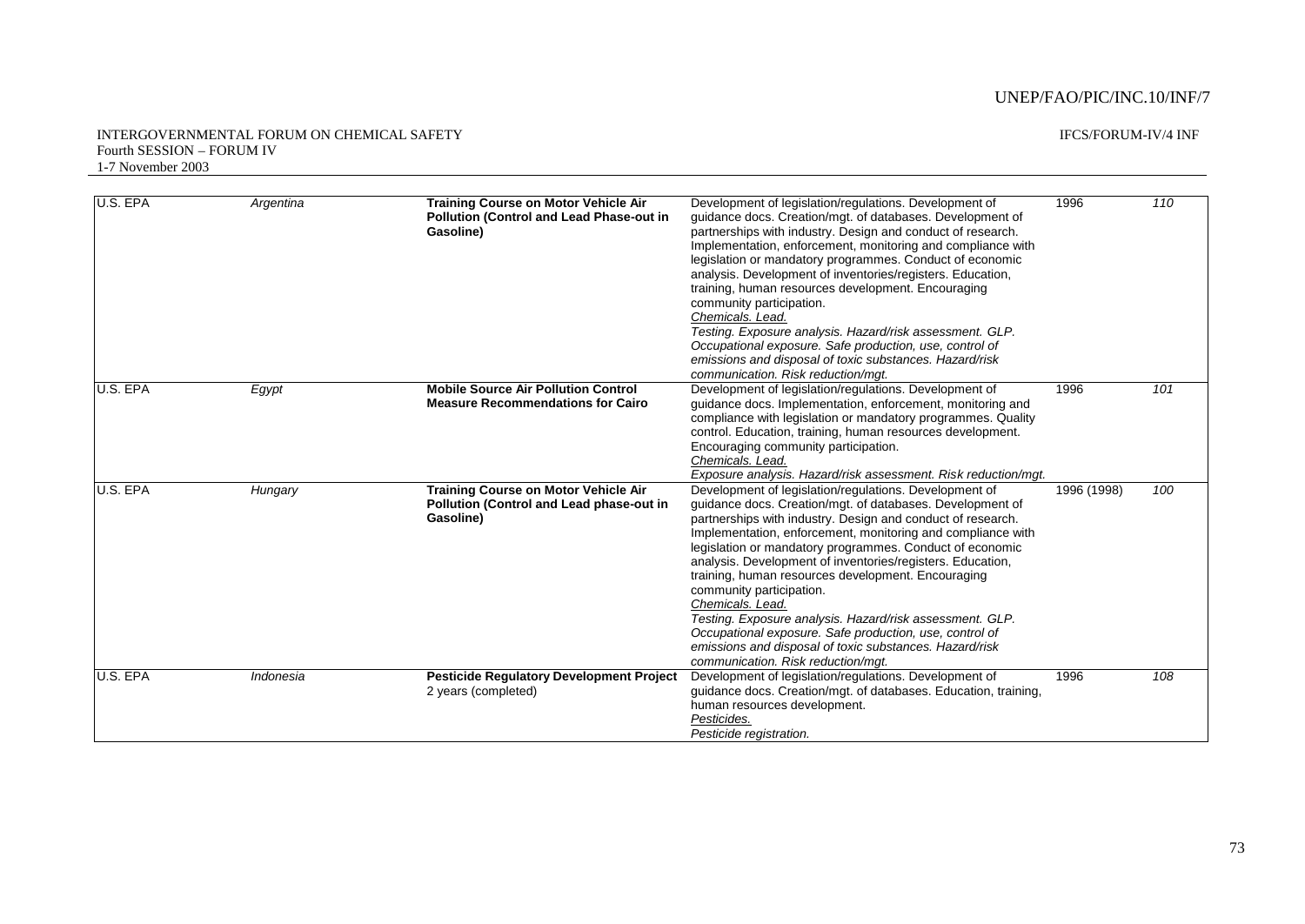| U.S. EPA | Mexico                    | <b>Contaminantes (RETC)</b>                                                                   | Registro de Emisiones y Transferencias de Development of legislation/regulations. Development of<br>guidance docs. Development of partnerships with industry.<br>Development of inventories/registers. Education, training, human<br>resources development. Encouraging community participation.<br>Chemicals. Pesticides.<br>Safe production, use, control of emissions and disposal of toxic<br>substances. Chemical emergency preparedness and response.                                                                                                                                                                                                                                                                                            | 1996 (1998) | 99  |
|----------|---------------------------|-----------------------------------------------------------------------------------------------|--------------------------------------------------------------------------------------------------------------------------------------------------------------------------------------------------------------------------------------------------------------------------------------------------------------------------------------------------------------------------------------------------------------------------------------------------------------------------------------------------------------------------------------------------------------------------------------------------------------------------------------------------------------------------------------------------------------------------------------------------------|-------------|-----|
| U.S. EPA | Mexico                    | <b>National Metals Assessment Strategy</b><br>2 years (completed)                             | Development of guidance docs.<br>Chemicals.<br>Testing. Exposure analysis. GLP. Occupational exposure.                                                                                                                                                                                                                                                                                                                                                                                                                                                                                                                                                                                                                                                 | 1996 (1998) | 98  |
| U.S. EPA | <b>Russian Federation</b> | Training Course on Motor Vehicle Air<br>Pollution (Control and Lead phase-out in<br>Gasoline) | Development of legislation/regulations. Development of<br>guidance docs. Creation/mgt. of databases. Development of<br>partnerships with industry. Implementation, enforcement,<br>monitoring and compliance with legislation or mandatory<br>programmes. Conduct of economic analysis. Education, training,<br>human resources development. Encouraging community<br>participation. Information generation, gathering, use and<br>dissemination.<br>Chemicals. Lead.<br>Occupational exposure. Safe production, use, control of<br>emissions and disposal of toxic substances. Hazard/risk<br>communication. Risk reduction/mgt. National profile<br>development. Pollution prevention, waste min. and industrial<br>env. mgt.                        | 1996 (1998) | 102 |
| U.S. EPA | Slovak Republic           | <b>Pollutant Release and Transfer Register</b><br>(PRTR)<br>1 year (completed)                | Development of inventories/registers. Encouraging community<br>participation. Information generation, gathering, use and<br>dissemination.<br>Chemicals.                                                                                                                                                                                                                                                                                                                                                                                                                                                                                                                                                                                               | 1998        | 207 |
| U.S. EPA | Ukraine                   | <b>US AID Pest and Pesticide Management</b><br>Project<br>3 years (completed)                 | Development of legislation/regulations. Creation/mgt. of<br>databases. Development of partnerships with industry<br>Implementation, enforcement, monitoring and compliance with<br>legislation or mandatory programmes. Quality control.<br>Education, training, human resources development.<br>Encouraging community participation. Information generation,<br>gathering, use and dissemination.<br>Pesticides.<br>Exposure analysis. Hazard/risk assessment. Pesticide<br>registration. Safe production, use, control of emissions and<br>disposal of toxic substances. Classification of products.<br>Hazard/risk communication. Risk reduction/mgt. National profile<br>development. Pollution prevention, waste min. and industrial<br>env. mgt. | 1998        | 203 |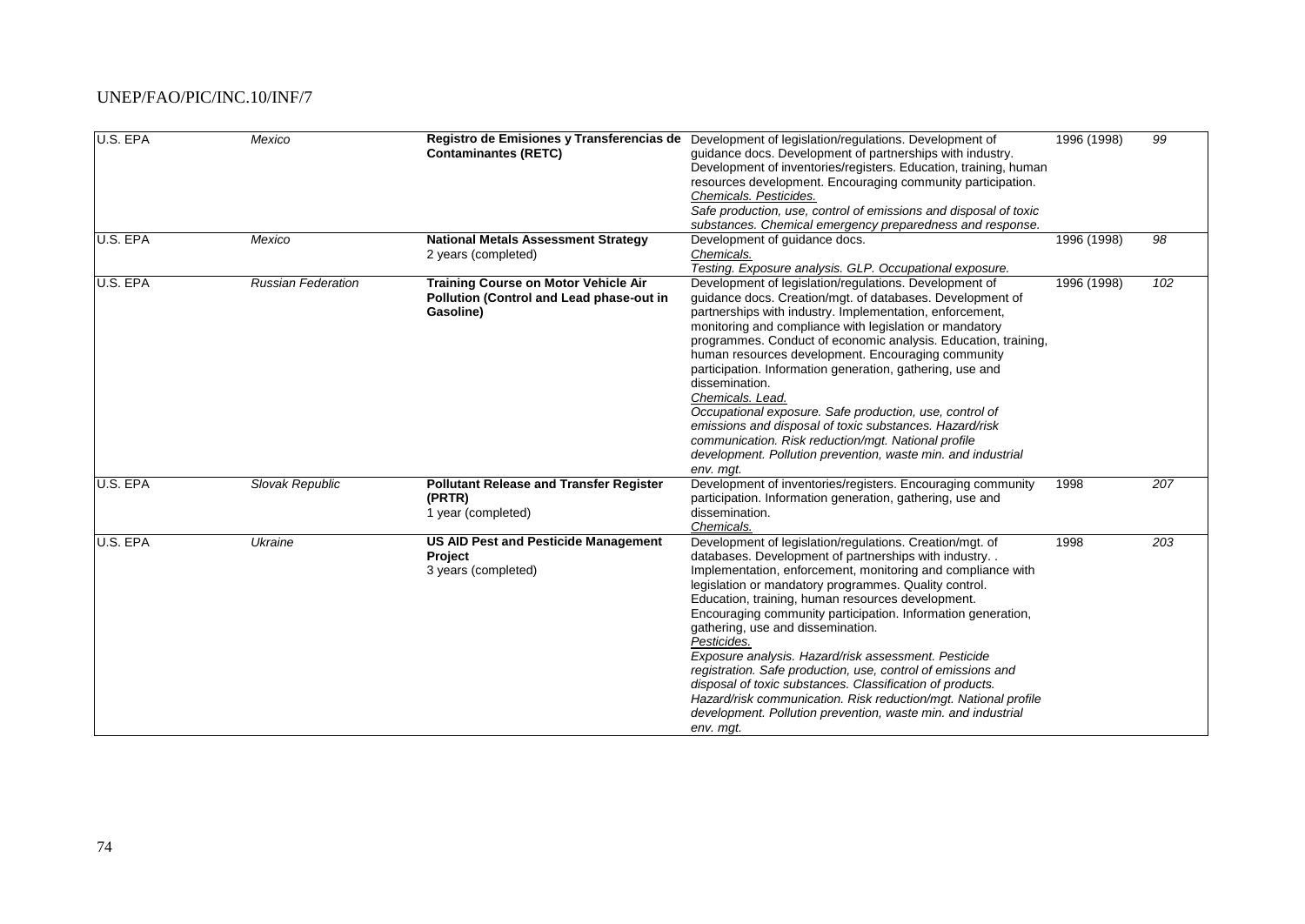#### INTERGOVERNMENTAL FORUM ON CHEMICAL SAFETY Fourth SESSION – FORUM IV 1-7 November 2003

| U.S. EPA             | Antigua & Barbuda,<br>Bahamas.<br>Barbados.<br>Guyana,                                                                                                      | Regional Workshop for the Phaseout of<br><b>Lead in Gasoline</b><br>7-8 months (completed)                 | Development of legislation/regulations. Development of<br>partnerships with industry. Implementation, enforcement,<br>monitoring and compliance with legislation or mandatory<br>programmes. Development of inventories/registers. Education,                                                                                                                                                                                                                                                                                                                                                                   | 1998        | 206 |
|----------------------|-------------------------------------------------------------------------------------------------------------------------------------------------------------|------------------------------------------------------------------------------------------------------------|-----------------------------------------------------------------------------------------------------------------------------------------------------------------------------------------------------------------------------------------------------------------------------------------------------------------------------------------------------------------------------------------------------------------------------------------------------------------------------------------------------------------------------------------------------------------------------------------------------------------|-------------|-----|
|                      | Jamaica.<br>St. Kitts & Nevis.<br>St. Lucia,<br>Suriname.<br>Trinidad & Tobago                                                                              |                                                                                                            | training, human resources development. Encouraging<br>community participation. Information generation, gathering, use<br>and dissemination.<br>Lead.<br>Hazard/risk assessment. Risk reduction/mgt. National profile<br>development. Pollution prevention, waste min. and industrial<br>env. mgt.                                                                                                                                                                                                                                                                                                               |             |     |
| U.S. EPA             | Bulgaria,<br>Czech Republic,<br>Hungary,<br>Romania.<br>Russian Federation,<br>Slovak Republic,<br>Slovenia                                                 | <b>Lead Risk Reduction Project</b>                                                                         | Development of legislation/regulations. Development of<br>guidance docs. Creation/mgt. of databases. Development of<br>partnerships with industry. Implementation, enforcement,<br>monitoring and compliance with legislation or mandatory<br>programmes. Development of inventories/registers. Education,<br>training, human resources development. Encouraging<br>community participation. Information generation, gathering, use<br>and dissemination.<br>Lead.<br>Hazard/risk assessment. Risk reduction/mgt. National profile<br>development. Pollution prevention, waste min. and industrial<br>env. mqt. | 1998        | 205 |
| <b>USAID / ENRIC</b> | Czech Republic.<br>Egypt,<br>Estonia,<br>Hungary,<br>Jordan,<br>Morocco.<br>Poland.<br>Slovak Republic,<br>Tunisia.<br>West Bank and Gaza Strip<br>(Israel) | Project in Development and the<br><b>Environment (PRIDE)</b><br>6 years (completed)                        | Development of guidance docs. Creation/mgt. of databases.<br>Development of partnerships with industry. Implementation,<br>enforcement, monitoring and compliance with legislation or<br>mandatory programmes. Conduct of economic analysis. Quality<br>control. Education, training, human resources development.<br>Chemicals. Pesticides.<br>Hazard/risk assessment. Safe production, use, control of<br>emissions and disposal of toxic substances. Chemical<br>emergency preparedness and response. Risk reduction/mgt.                                                                                    | 1996        | 103 |
| USAID / ENRIC        | Guatemala,<br>Jamaica,<br>Mali,<br>Philippines                                                                                                              | <b>IPM Collaborative Research Support</b><br>Program (IPM-CRSP)<br>9 years (completed)                     | Development of partnerships with industry. Design and conduct<br>of research. Education, training, human resources development.<br>Encouraging community participation.<br>Pesticides.<br>Exposure analysis. Hazard/risk assessment. Risk reduction/mgt.                                                                                                                                                                                                                                                                                                                                                        | 1996 (1998) | 106 |
| <b>USAID / ENRIC</b> | Hungary,<br>Romania,<br>Slovak Republic                                                                                                                     | <b>Transboundary Pollution Reduction in</b><br><b>Three Danube Tributary Basins</b><br>3 years (completed) | Quality control.<br>Chemicals. Pesticides.<br>Safe production, use, control of emissions and disposal of toxic<br>substances. Chemical emergency preparedness and response.<br>Risk reduction/mat.                                                                                                                                                                                                                                                                                                                                                                                                              | 1996 (1998) | 105 |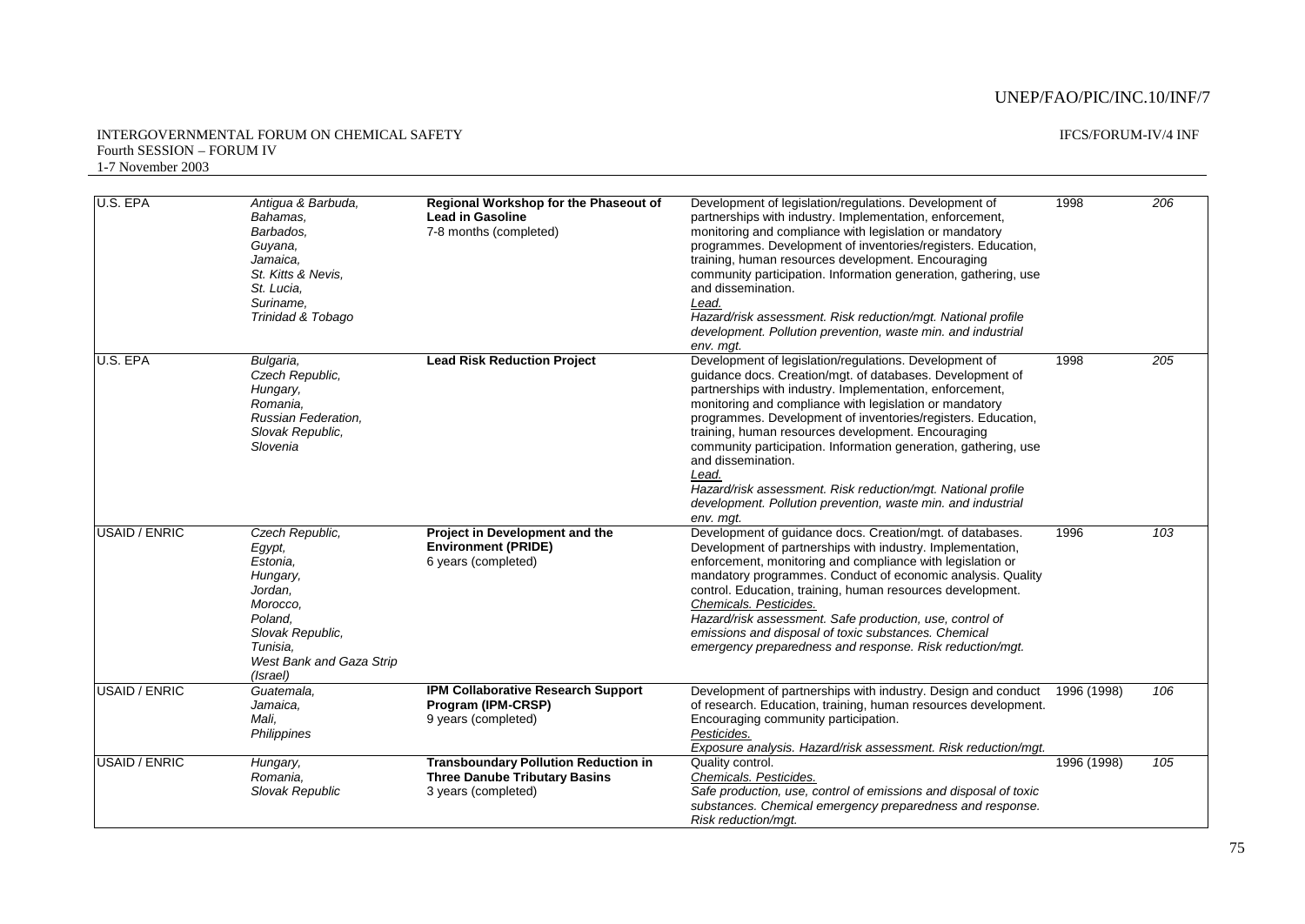| USAID / ENRIC         | Asia and Pacific (35 nations<br>and territories)                        | U.S. - Asia Environmental Partnership<br>(AEP)<br>10 years (completed)                                       | Development of guidance docs. Creation/mgt. of databases.<br>Development of partnerships with industry. Conduct of economic<br>analysis. Quality control. Education, training, human resources<br>development.<br>Chemicals. Pesticides.<br>Hazard/risk assessment. Safe production, use, control of<br>emissions and disposal of toxic substances. Hazard/risk<br>communication. Import/export of substances. Risk<br>reduction/mat.                                                                                                                                                                                   | 1996 (1998) | 104             |
|-----------------------|-------------------------------------------------------------------------|--------------------------------------------------------------------------------------------------------------|-------------------------------------------------------------------------------------------------------------------------------------------------------------------------------------------------------------------------------------------------------------------------------------------------------------------------------------------------------------------------------------------------------------------------------------------------------------------------------------------------------------------------------------------------------------------------------------------------------------------------|-------------|-----------------|
| U.S. EPA              | Central America                                                         | <b>Central American Regional Environmental</b><br><b>Technical Assistance Program</b><br>4 years (completed) | Development of legislation/regulations. Development of<br>guidance docs. Creation/mgt. of databases. Development of<br>partnerships with industry. Implementation, enforcement,<br>monitoring and compliance with legislation or mandatory<br>programmes. Quality control. Encouraging community<br>participation.<br>Chemicals. Pesticides.<br>Hazard/risk assessment. Pesticide registration. Occupational<br>exposure. Safe production, use, control of emissions and<br>disposal of toxic substances. Classification of products.<br>Hazard/risk communication. Import/export of substances. Risk<br>reduction/mqt. | 1996 (1998) | $\overline{97}$ |
| U.S. EPA & USAID      | Central America                                                         | US AID / EPA Central American Project<br>5 years                                                             | Education, training, human resources development.<br>Pesticides.<br>Import/export of substances. Risk reduction/mgt. Pollution<br>prevention, waste min. and industrial env. mgt.                                                                                                                                                                                                                                                                                                                                                                                                                                       | 1996 (1998) | 109             |
| USAID / ENRIC         | Global                                                                  | <b>Environmental Pollution Prevention</b><br>Project (EP3)<br>7 years (completed)                            | Development of partnerships with industry. Quality control.<br>Education, training, human resources development.<br>Chemicals.<br>Hazard/risk assessment. Safe production, use, control of<br>emissions and disposal of toxic substances. Risk reduction/mgt.                                                                                                                                                                                                                                                                                                                                                           | 1996 (1998) | 107             |
| <b>EUROPEAN UNION</b> |                                                                         |                                                                                                              |                                                                                                                                                                                                                                                                                                                                                                                                                                                                                                                                                                                                                         |             |                 |
| DG <sub>IB</sub>      | Sri Lanka                                                               | Integrated Training and Safe Use of<br><b>Pesticides</b><br>5 years (completed)                              | Design and conduct of research. Education, training, human<br>resources development. Encouraging community participation.<br>Strengthening of institutional framework.<br>Pesticides.<br>Safe production, use, control of emissions and disposal of toxic<br>substances.                                                                                                                                                                                                                                                                                                                                                | 1996 (1998) | 74              |
| DG <sub>IB</sub>      | Bangladesh,<br>China,<br>India.<br>Pakistan,<br>Philippines,<br>Vietnam | <b>IPM for Cotton in Asia</b><br>5 years (completed)                                                         | Development of legislation/regulations. Development of<br>guidance docs. Development of surveys. Creation/mgt. of<br>databases. Design and conduct of research. Conduct of<br>economic analysis. Education, training, human resources<br>development. Encouraging community participation.<br>Pesticides.<br>Safe production, use, control of emissions and disposal of toxic<br>substances.                                                                                                                                                                                                                            | 1996 (1998) | 75              |